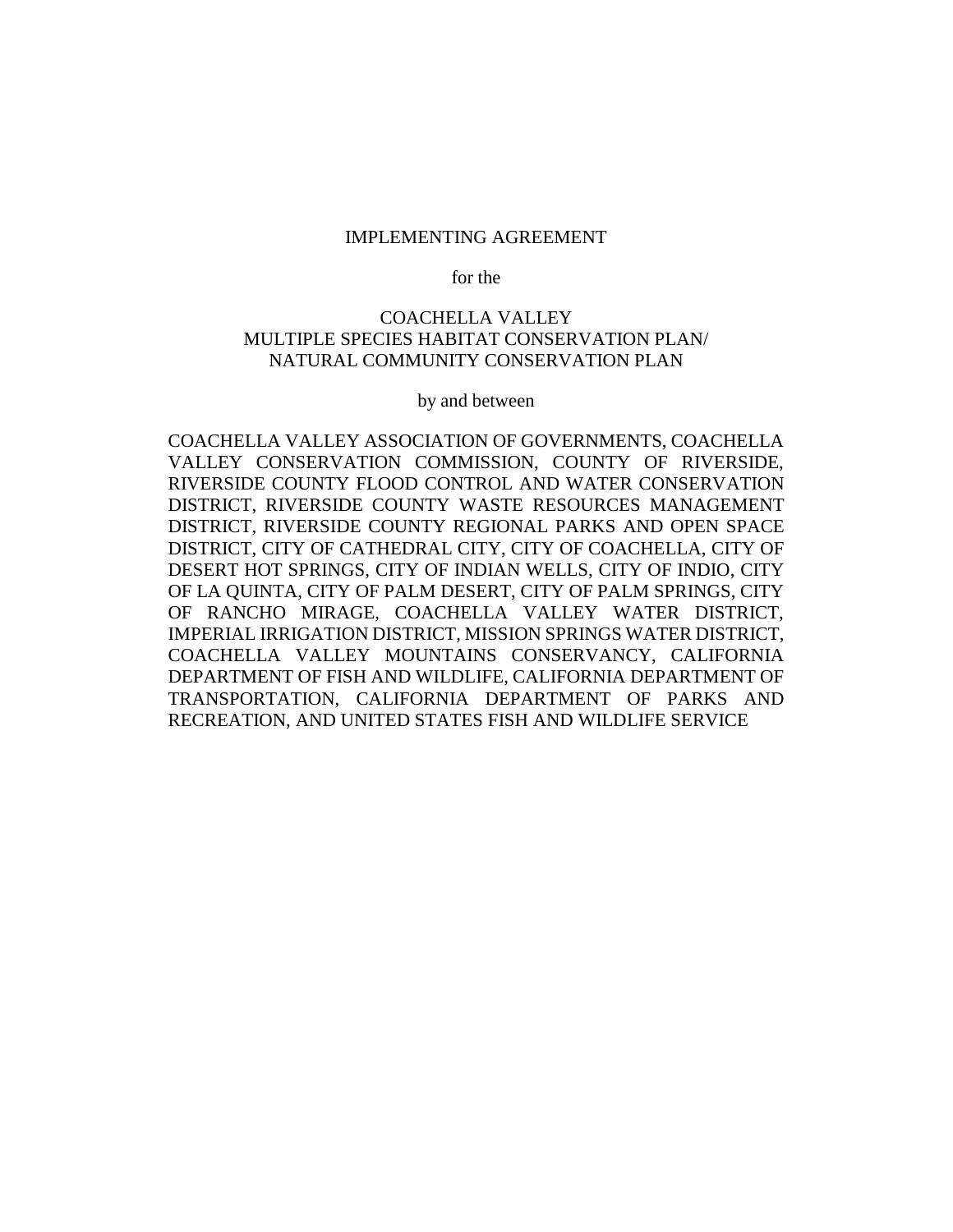# **TABLE OF CONTENTS**

# $Page(s)$

| $\mathbf{1}$   |      |                                                                |
|----------------|------|----------------------------------------------------------------|
| $\overline{2}$ |      |                                                                |
|                | 2.1  |                                                                |
|                | 2.2  |                                                                |
|                | 2.3  |                                                                |
|                | 2.4  |                                                                |
|                | 2.5  |                                                                |
|                | 2.6  |                                                                |
|                | 2.7  |                                                                |
|                | 2.8  |                                                                |
|                | 2.9  |                                                                |
|                | 2.10 | California Department of Parks and Recreation ("State Parks")2 |
|                | 2.11 |                                                                |
|                | 2.12 |                                                                |
|                | 2.13 |                                                                |
|                | 2.14 |                                                                |
|                |      |                                                                |
|                | 2.16 |                                                                |
|                | 2.17 |                                                                |
|                | 2.18 |                                                                |
|                | 2.19 | Coachella Valley Conservation Commission ("CVCC") 3            |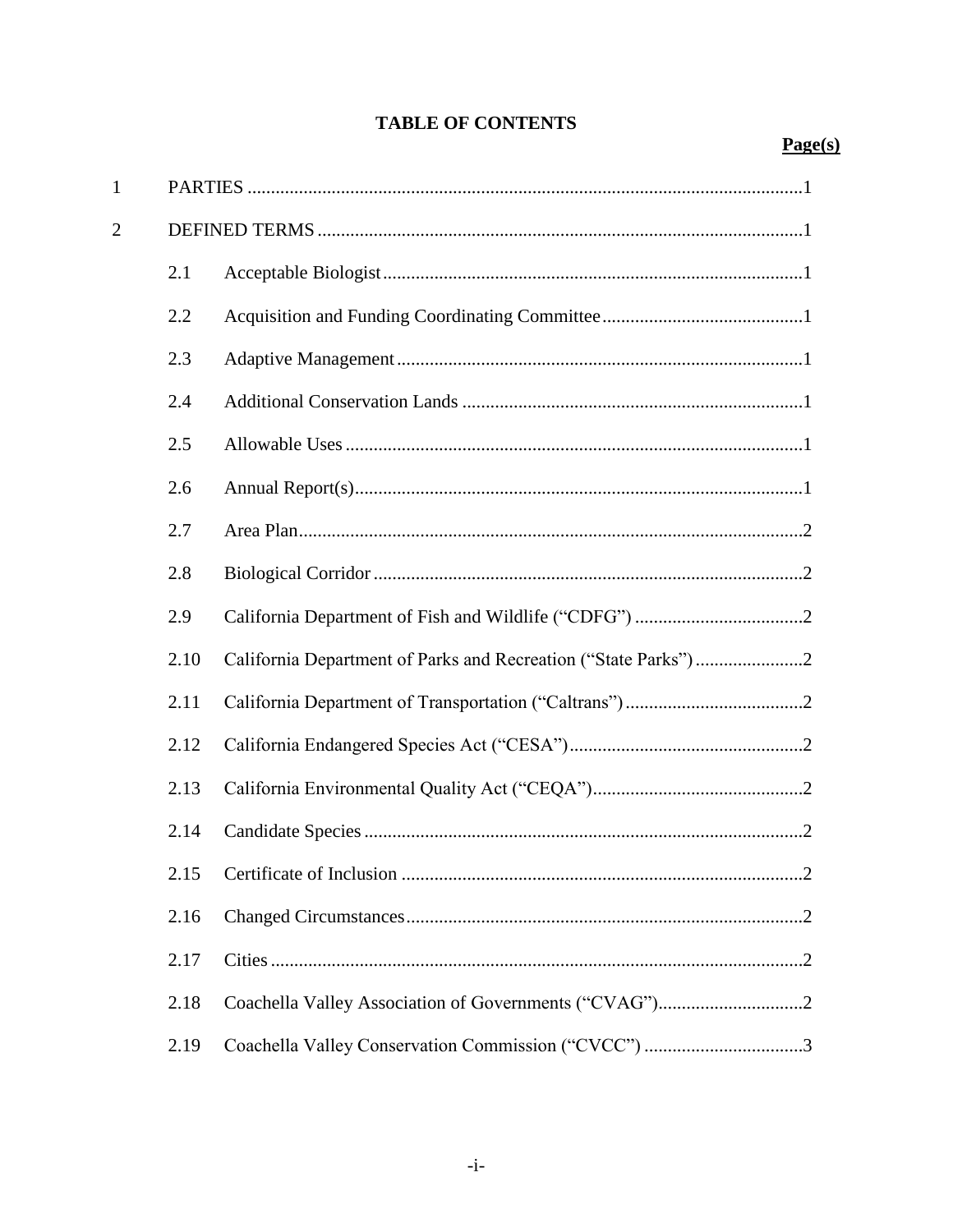| 2.20 | Coachella Valley Fringe-toed Lizard Habitat Conservation |
|------|----------------------------------------------------------|
| 2.21 |                                                          |
| 2.22 |                                                          |
| 2.23 |                                                          |
| 2.24 |                                                          |
| 2.25 |                                                          |
| 2.26 |                                                          |
| 2.27 |                                                          |
| 2.28 |                                                          |
| 2.29 |                                                          |
| 2.30 |                                                          |
| 2.31 |                                                          |
| 2.32 |                                                          |
| 2.33 |                                                          |
| 2.34 |                                                          |
| 2.35 |                                                          |
| 2.36 |                                                          |
| 2.37 |                                                          |
| 2.38 |                                                          |
| 2.39 |                                                          |
| 2.40 |                                                          |
| 2.41 |                                                          |
| 2.42 |                                                          |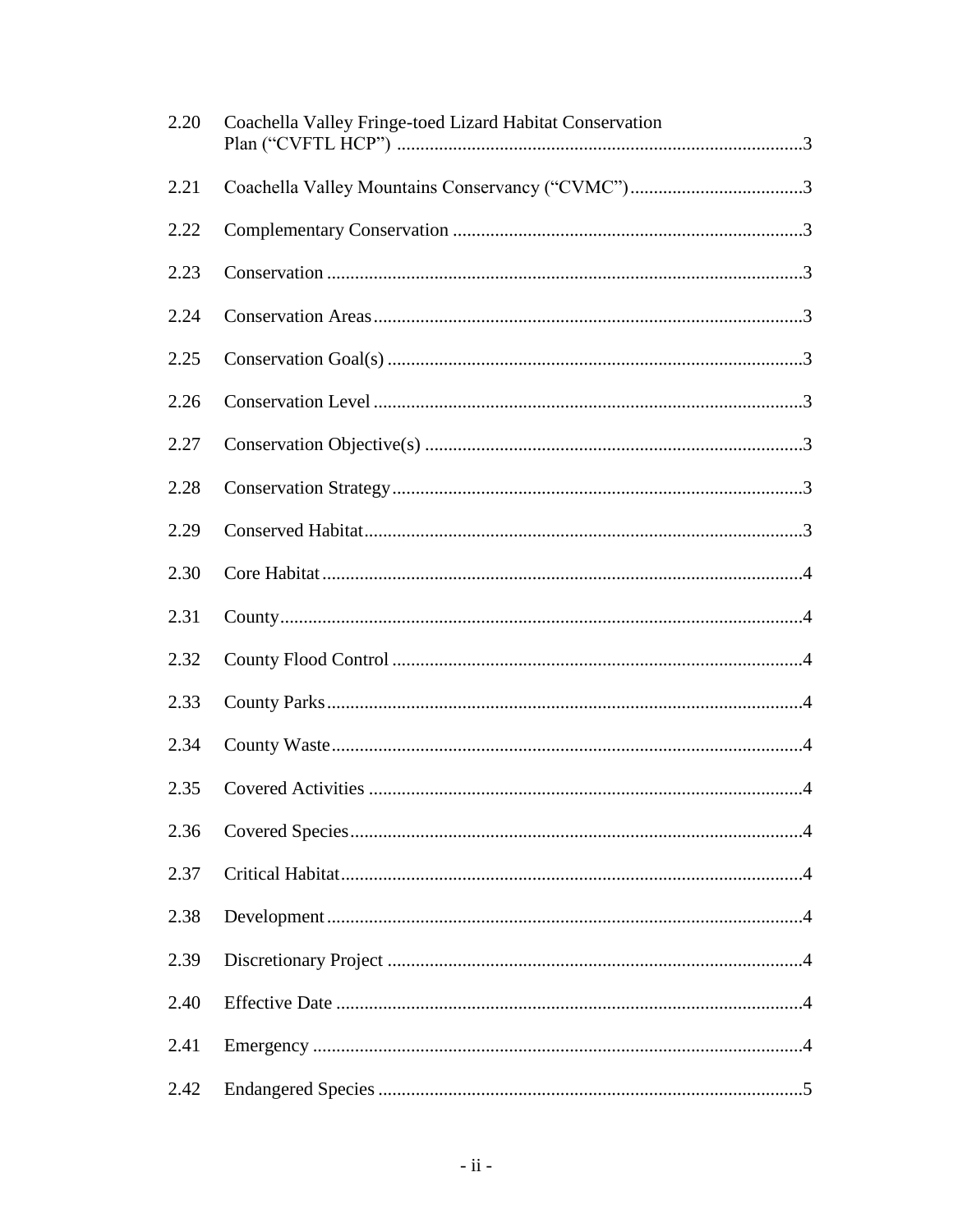| 2.43 |                                                    |
|------|----------------------------------------------------|
| 2.44 |                                                    |
| 2.45 |                                                    |
| 2.46 |                                                    |
| 2.47 |                                                    |
| 2.48 |                                                    |
| 2.49 |                                                    |
| 2.50 |                                                    |
| 2.51 |                                                    |
| 2.52 |                                                    |
| 2.53 |                                                    |
| 2.54 |                                                    |
| 2.55 |                                                    |
| 2.56 |                                                    |
| 2.57 |                                                    |
| 2.58 |                                                    |
|      |                                                    |
| 2.60 |                                                    |
| 2.61 |                                                    |
| 2.62 |                                                    |
| 2.63 |                                                    |
| 2.64 | Migratory Bird Treaty Act ("MBTA") Special Purpose |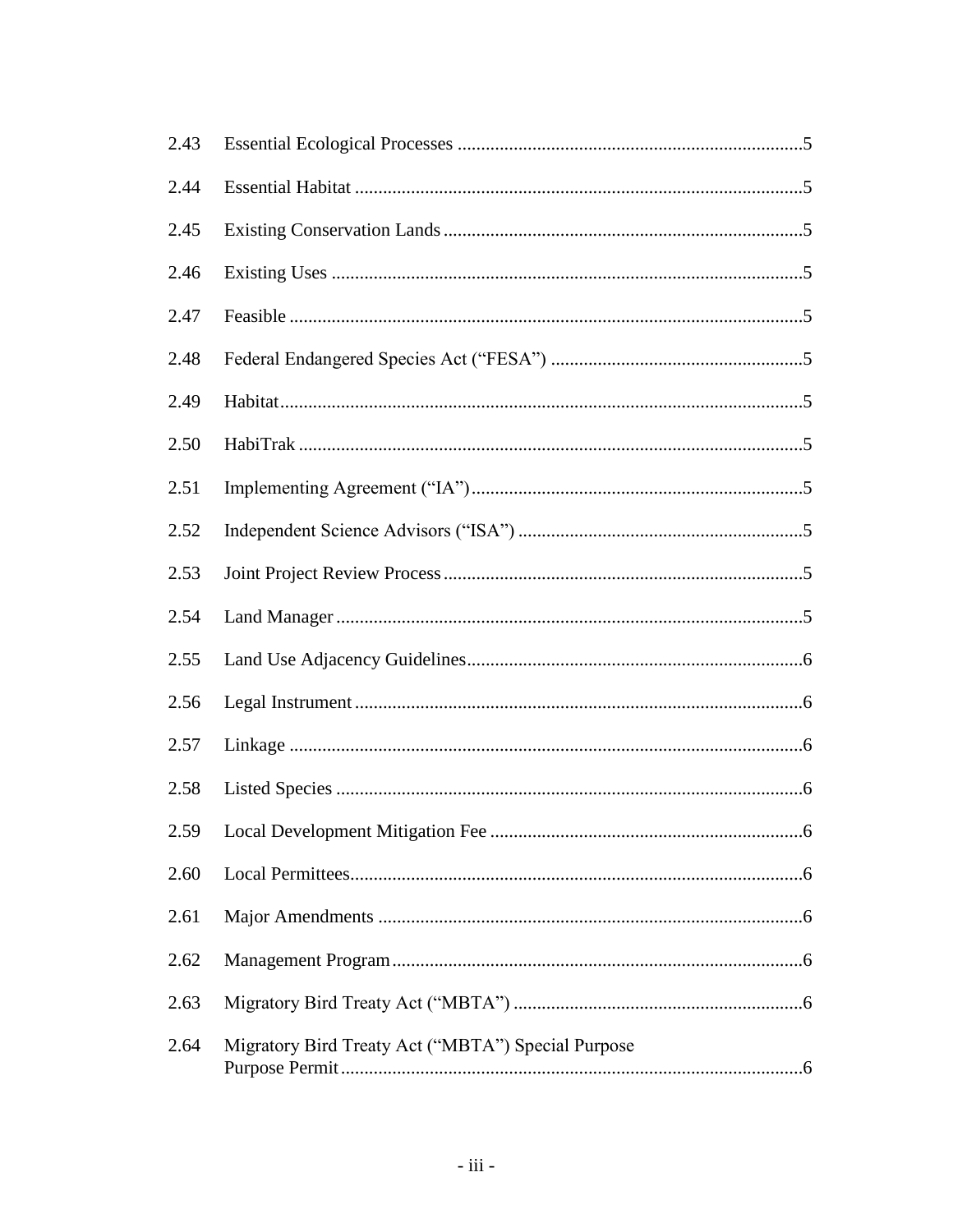| 2.65 |  |
|------|--|
| 2.66 |  |
| 2.67 |  |
| 2.68 |  |
| 2.69 |  |
| 2.70 |  |
| 2.71 |  |
| 2.72 |  |
| 2.73 |  |
| 2.74 |  |
| 2.75 |  |
| 2.76 |  |
| 2.77 |  |
| 2.78 |  |
| 2.79 |  |
| 2.80 |  |
|      |  |
| 2.82 |  |
| 2.83 |  |
| 2.84 |  |
| 2.85 |  |
| 2.86 |  |
| 2.87 |  |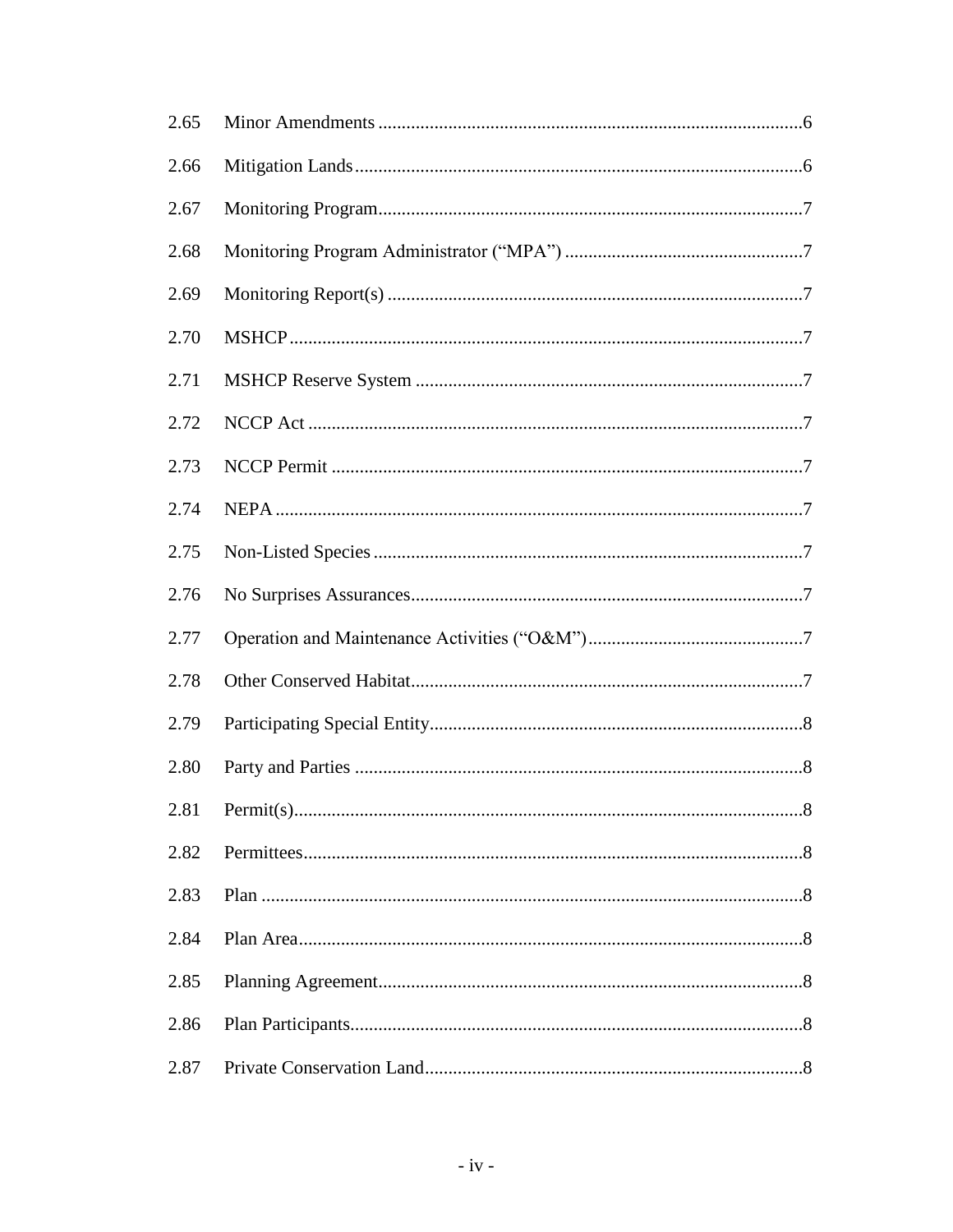| 2.88  |  |
|-------|--|
| 2.89  |  |
| 2.90  |  |
| 2.91  |  |
| 2.92  |  |
| 2.93  |  |
| 2.94  |  |
| 2.95  |  |
| 2.96  |  |
| 2.97  |  |
| 2.98  |  |
| 2.99  |  |
| 2.100 |  |
| 2.101 |  |
| 2.102 |  |
| 2.103 |  |
|       |  |
| 2.105 |  |
| 2.106 |  |
|       |  |
|       |  |
|       |  |
|       |  |

 $\overline{3}$ 

 $\overline{4}$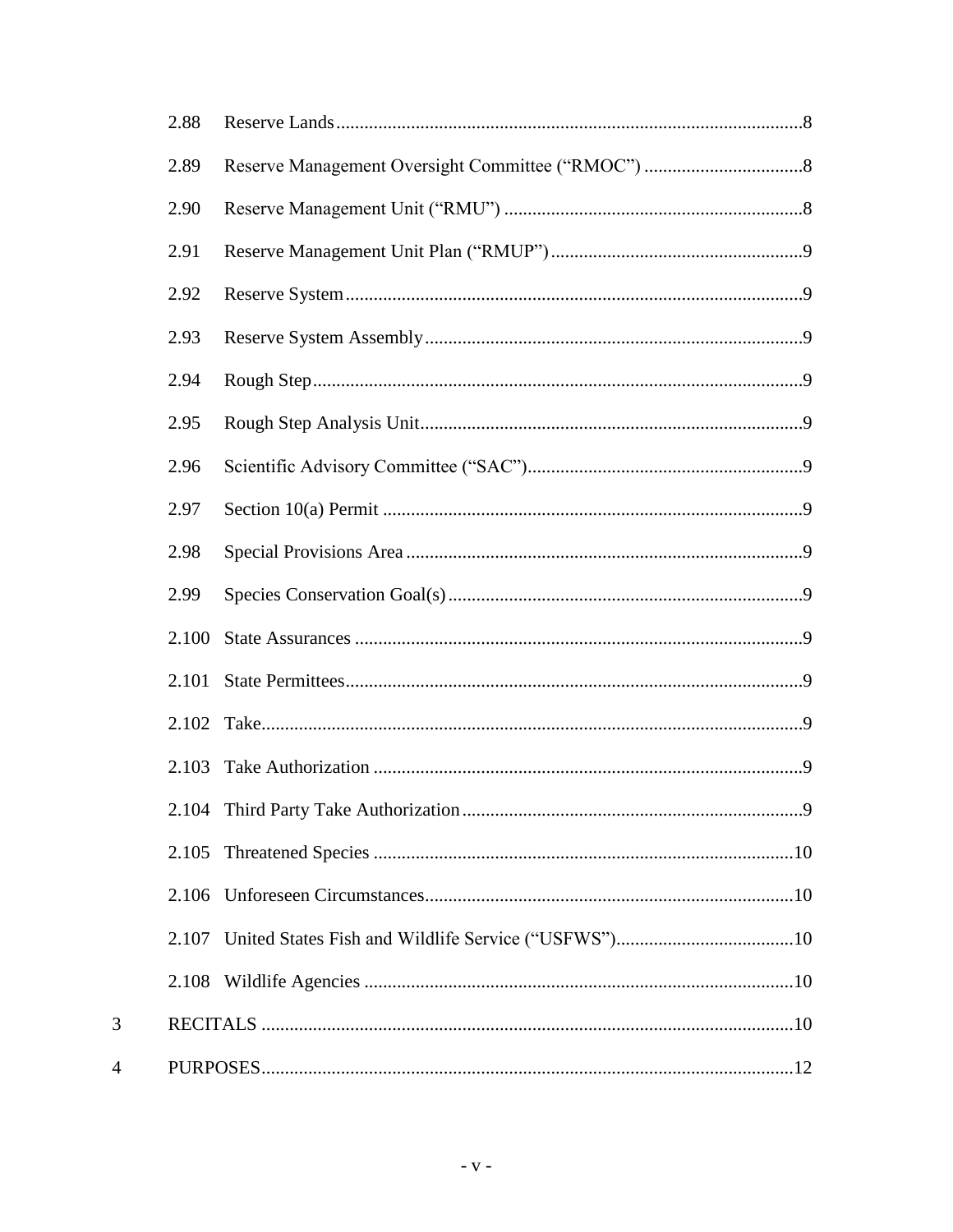| 5   |      |                                                          |  |
|-----|------|----------------------------------------------------------|--|
| 6   |      |                                                          |  |
| 7   |      |                                                          |  |
|     | 7.1  |                                                          |  |
|     | 7.2  |                                                          |  |
|     | 7.3  |                                                          |  |
|     | 7.4  |                                                          |  |
|     | 7.5  | Review of Development Proposals in Conservation Areas 15 |  |
|     | 7.6  |                                                          |  |
| 8   |      | MSHCP RESERVE SYSTEM MANAGEMENT REQUIREMENTS16           |  |
|     | 8.1  |                                                          |  |
|     | 8.2  |                                                          |  |
|     | 8.3  |                                                          |  |
| 9.0 |      | MSHCP RESERVE SYSTEM MONITORING REQUIREMENTS 16          |  |
|     | 9.1  |                                                          |  |
|     | 9.2  |                                                          |  |
|     |      |                                                          |  |
| 10  |      |                                                          |  |
|     | 10.1 |                                                          |  |
|     | 10.2 |                                                          |  |
| 11  |      |                                                          |  |
|     | 11.1 |                                                          |  |
|     |      |                                                          |  |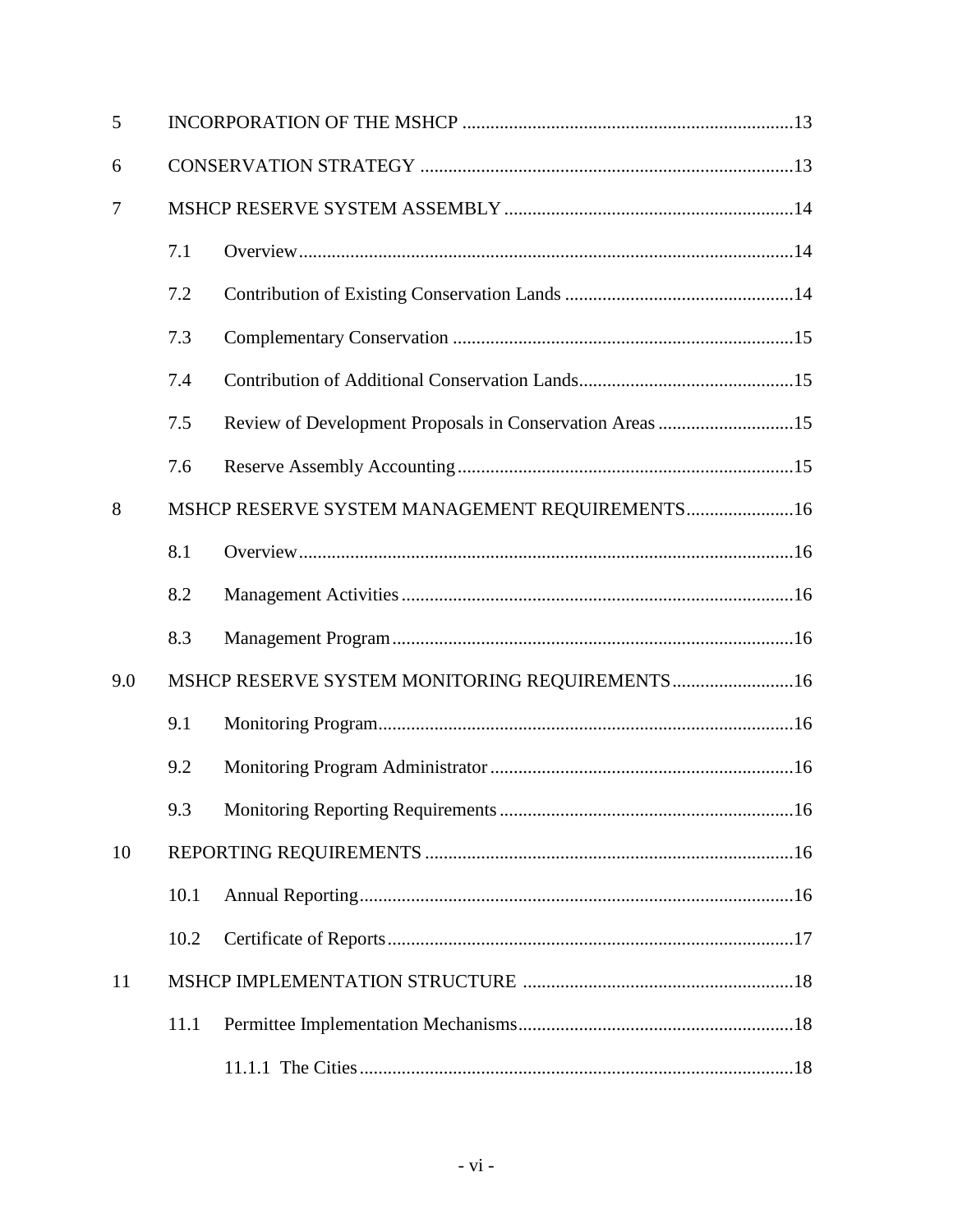| 11.2 |           |  |
|------|-----------|--|
|      |           |  |
|      |           |  |
|      | A.        |  |
|      |           |  |
|      |           |  |
|      |           |  |
|      |           |  |
|      | A.        |  |
|      | <b>B.</b> |  |
|      |           |  |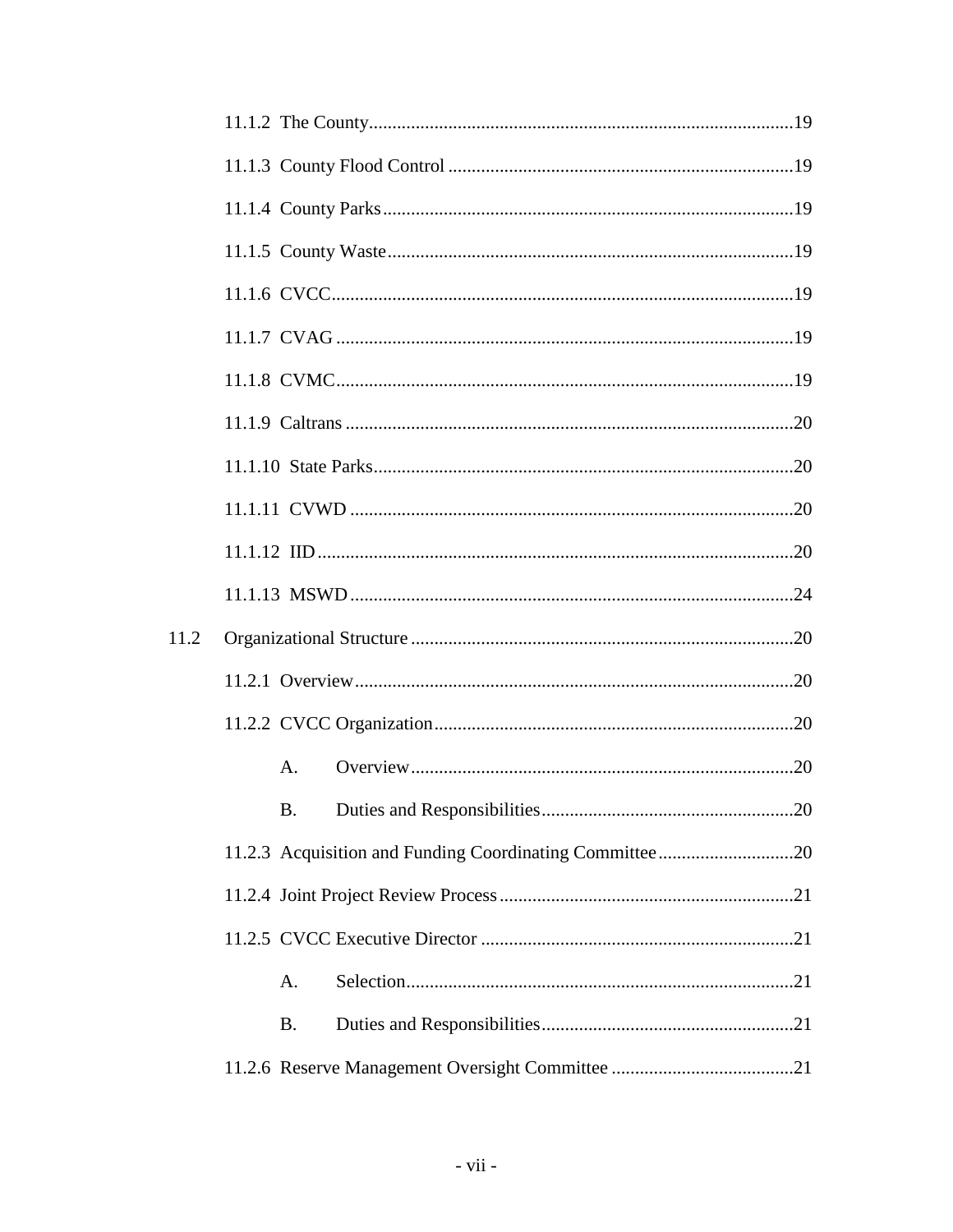|    |      | A.                                                                   |  |
|----|------|----------------------------------------------------------------------|--|
|    |      | <b>B.</b>                                                            |  |
|    |      |                                                                      |  |
|    |      |                                                                      |  |
|    |      |                                                                      |  |
|    |      |                                                                      |  |
|    | 11.3 |                                                                      |  |
|    |      |                                                                      |  |
|    |      | 11.3.2 Permittees-Initiated Response to Changed Circumstances23      |  |
|    |      | 11.3.3 Wildlife Agency-Initiated Response to Changed                 |  |
|    |      | 11.3.4 Condemnation of Lands Providing Conservation Benefits 23      |  |
|    |      | 11.3.5 New Listings of Species Not Covered by the MSHCP 23           |  |
|    | 11.4 |                                                                      |  |
|    | 11.5 | Incorporation of New Cities within MSHCP Boundaries24                |  |
|    | 11.6 |                                                                      |  |
|    | 11.7 |                                                                      |  |
|    |      |                                                                      |  |
|    |      | 11.7.2 Grant of Take Authorization to Participating Special Entity25 |  |
|    |      |                                                                      |  |
| 12 |      |                                                                      |  |
|    | 12.1 |                                                                      |  |
|    |      | 12.1.1 Local Permittee Additional Conservation Lands Obligations 26  |  |
|    |      |                                                                      |  |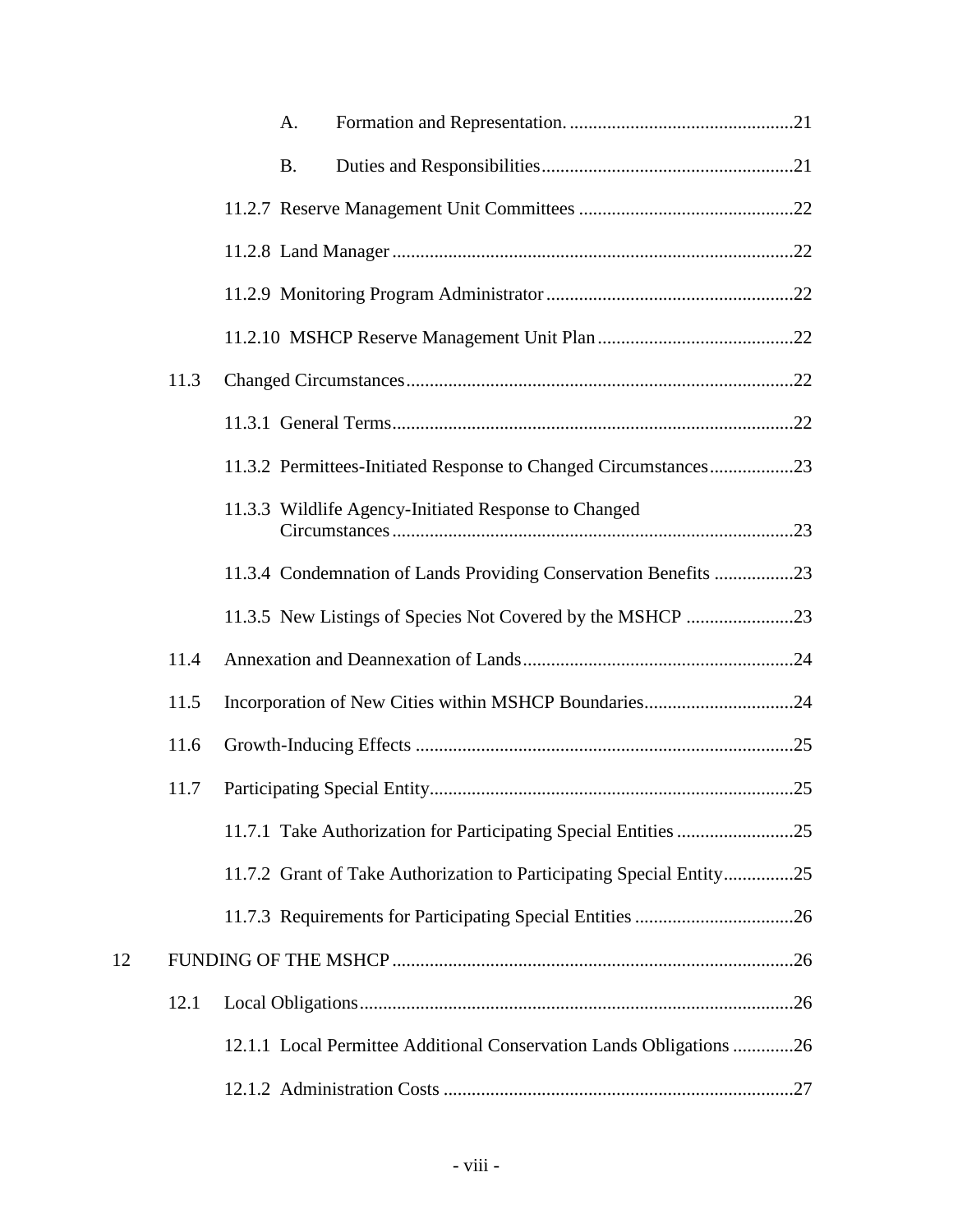|    |       | 12.1.3 Local Permittee Monitoring and Management Obligations27  |  |
|----|-------|-----------------------------------------------------------------|--|
|    | 12.2  |                                                                 |  |
|    |       |                                                                 |  |
|    |       | 12.2.2 Transportation and Other Regional Infrastructure Project |  |
|    |       |                                                                 |  |
|    |       | 12.2.4 Eagle Mountain Landfill Environmental Mitigation Trust   |  |
|    |       |                                                                 |  |
|    | 12.3  |                                                                 |  |
| 13 |       | PERMITTEES' TAKE AUTHORIZATION AND OBLIGATIONS 28               |  |
|    | 13.1  |                                                                 |  |
|    | 13.2  |                                                                 |  |
|    | 13.3  |                                                                 |  |
|    | 13.4  |                                                                 |  |
|    | 13.5  |                                                                 |  |
|    | 13.6  |                                                                 |  |
|    |       |                                                                 |  |
|    | 13.8  |                                                                 |  |
|    | 13.9  |                                                                 |  |
|    | 13.10 |                                                                 |  |
|    |       |                                                                 |  |
|    |       |                                                                 |  |
|    |       |                                                                 |  |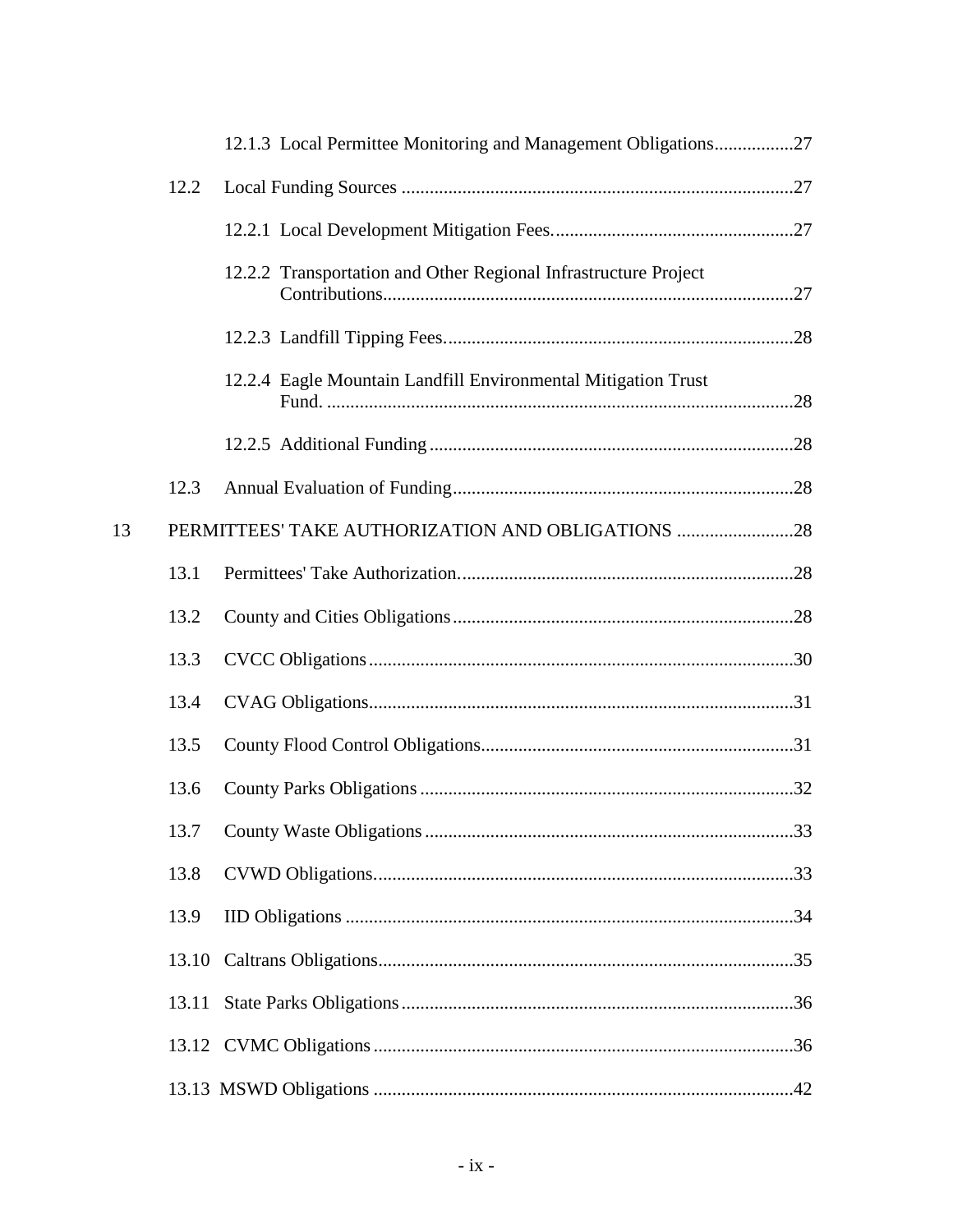| 14 |       |                                                                 |
|----|-------|-----------------------------------------------------------------|
|    | 14.1  |                                                                 |
|    | 14.2  |                                                                 |
|    | 14.3  |                                                                 |
|    | 14.4  |                                                                 |
|    | 14.5  |                                                                 |
|    | 14.6  | Take Authorization for Newly Regulated Covered Species; Savings |
|    | 14.7  |                                                                 |
|    | 14.8  |                                                                 |
|    | 14.9  |                                                                 |
|    | 14.10 |                                                                 |
|    |       | 14.11 No Surprises Assurances and Unforeseen Circumstances40    |
|    |       |                                                                 |
|    |       |                                                                 |
|    |       |                                                                 |
| 15 |       |                                                                 |
|    | 15.1  |                                                                 |
|    | 15.2  |                                                                 |
|    | 15.3  |                                                                 |
|    | 15.4  |                                                                 |
|    | 15.5  |                                                                 |
|    | 15.6  |                                                                 |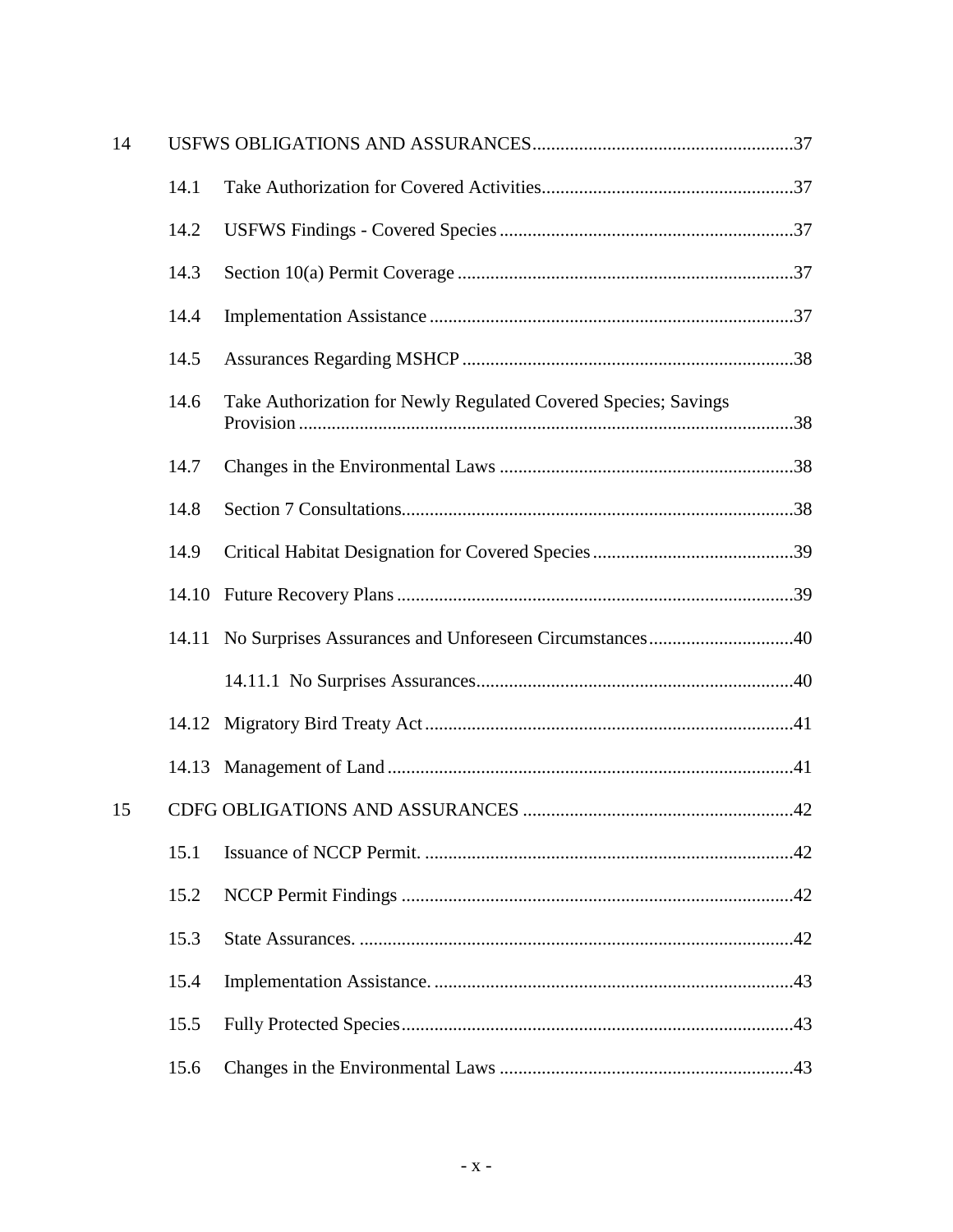|    | 15.7 |                                                                    |  |
|----|------|--------------------------------------------------------------------|--|
|    | 15.8 |                                                                    |  |
| 16 |      | RELATIONSHIP TO OTHER EXISTING HABITAT CONSERVATION                |  |
|    | 16.1 |                                                                    |  |
|    | 16.2 | Coachella Valley Fringe-Toed Lizard Take Authorization. 44         |  |
| 17 |      |                                                                    |  |
|    | 17.1 |                                                                    |  |
|    | 17.2 |                                                                    |  |
|    | 17.3 |                                                                    |  |
|    | 17.4 | Effect of Revocation or Suspension of Permits on Third Parties. 45 |  |
|    | 17.5 |                                                                    |  |
|    | 17.6 | Retention of Enforcement Authority Over Third Parties46            |  |
| 18 |      |                                                                    |  |
| 19 |      |                                                                    |  |
|    | 19.1 |                                                                    |  |
|    | 19.2 |                                                                    |  |
|    | 19.3 |                                                                    |  |
|    | 19.4 |                                                                    |  |
|    | 19.5 |                                                                    |  |
| 20 |      | MODIFICATIONS AND AMENDMENTS TO THE MSHCP 47                       |  |
|    | 20.1 |                                                                    |  |
|    | 20.2 |                                                                    |  |
|    | 20.3 |                                                                    |  |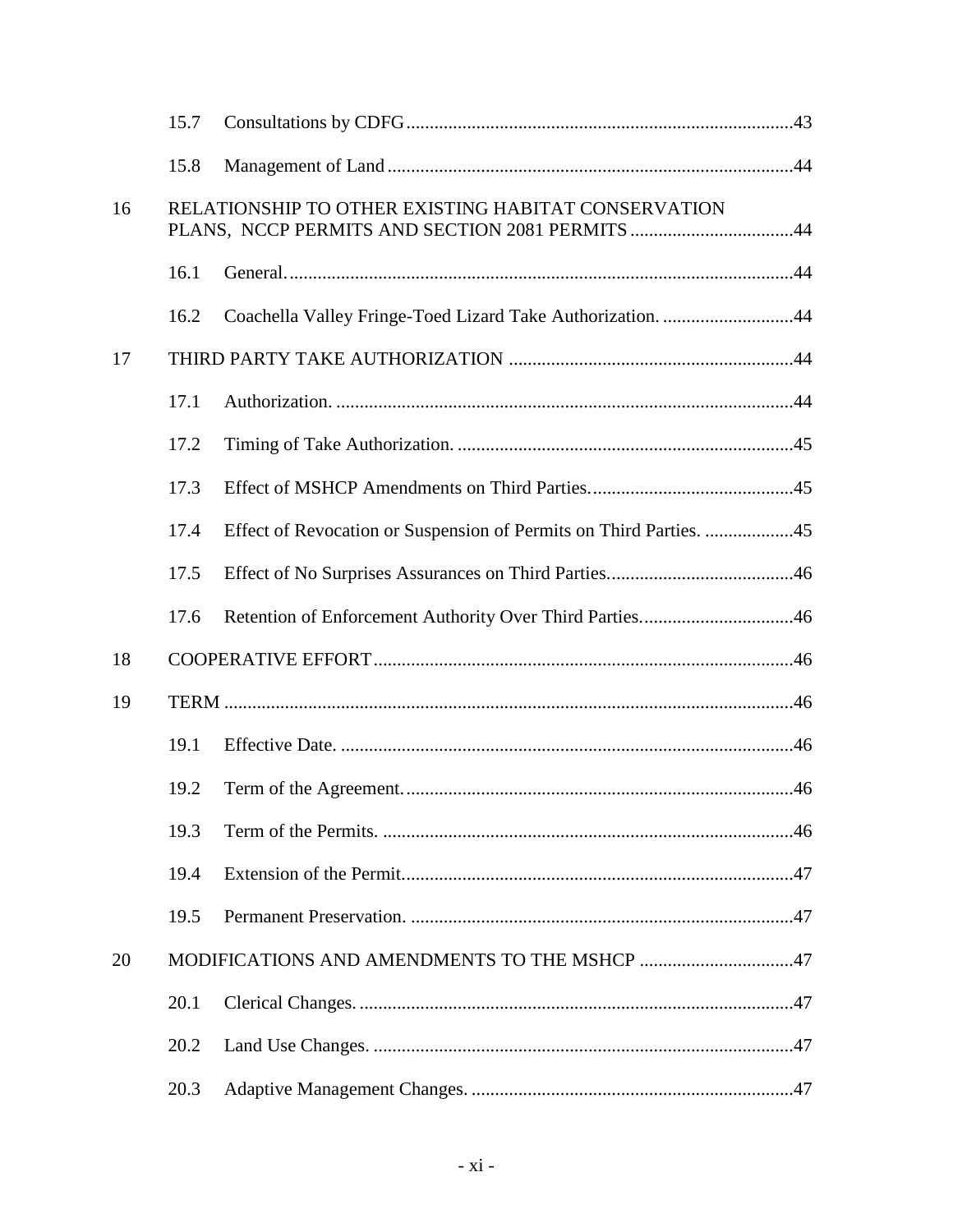|    | 20.4 |                                                         |  |
|----|------|---------------------------------------------------------|--|
|    |      |                                                         |  |
|    |      | 20.4.2 Minor Amendments not Requiring Wildlife Agencies |  |
|    |      | 20.4.3 Minor Amendments Requiring Wildlife Agencies     |  |
|    |      |                                                         |  |
|    | 20.5 |                                                         |  |
|    |      |                                                         |  |
|    |      |                                                         |  |
|    | 20.6 |                                                         |  |
| 21 |      |                                                         |  |
|    | 21.1 |                                                         |  |
|    | 21.2 |                                                         |  |
|    | 21.3 |                                                         |  |
|    | 21.4 |                                                         |  |
| 22 |      |                                                         |  |
|    |      |                                                         |  |
|    | 22.2 |                                                         |  |
|    | 22.3 |                                                         |  |
|    | 22.4 |                                                         |  |
| 23 |      |                                                         |  |
|    | 23.1 |                                                         |  |
|    |      |                                                         |  |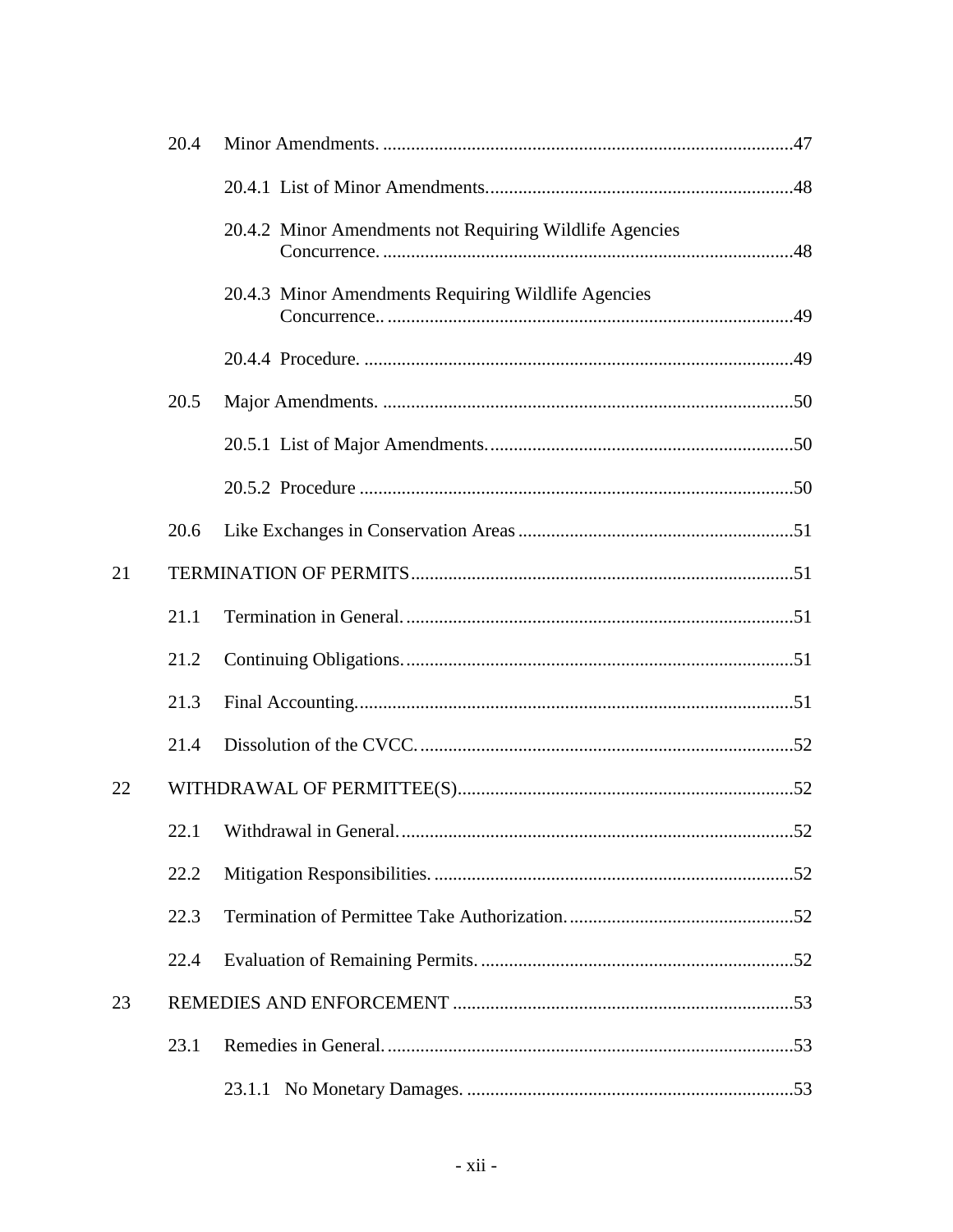|    | 23.2  |                                                                                                                                    |  |
|----|-------|------------------------------------------------------------------------------------------------------------------------------------|--|
|    |       |                                                                                                                                    |  |
|    | 23.3  |                                                                                                                                    |  |
|    | 23.4  |                                                                                                                                    |  |
|    | 23.5  |                                                                                                                                    |  |
|    | 23.6  | Informal Meet and Confer Process for Disputes Concerning Covered<br>Activities, State Streambed Alteration Agreements, Federal 404 |  |
|    | 23.7  | Continuation Of Take Authorization after Revocation, Suspension or                                                                 |  |
| 24 |       |                                                                                                                                    |  |
| 25 |       |                                                                                                                                    |  |
| 26 |       |                                                                                                                                    |  |
| 27 |       |                                                                                                                                    |  |
|    | 27.1  |                                                                                                                                    |  |
|    | 27.2  |                                                                                                                                    |  |
|    | 27.3  |                                                                                                                                    |  |
|    | 27.4  |                                                                                                                                    |  |
|    | 27.5  |                                                                                                                                    |  |
|    | 27.6  |                                                                                                                                    |  |
|    | 27.7  |                                                                                                                                    |  |
|    | 27.8  |                                                                                                                                    |  |
|    | 27.9  |                                                                                                                                    |  |
|    | 27.10 |                                                                                                                                    |  |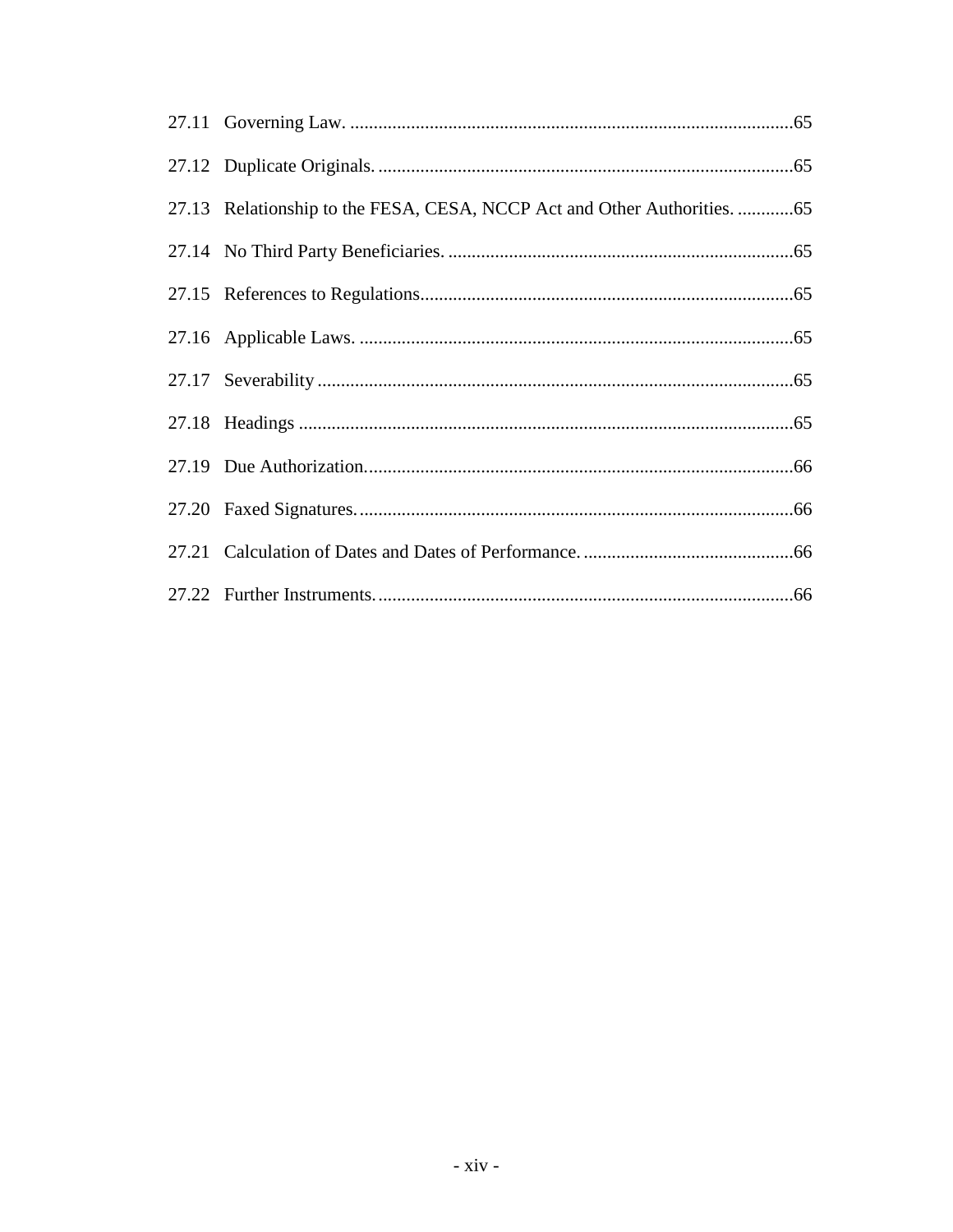#### **1. PARTIES**

This Implementing Agreement ("Agreement"), made and entered into as of this \_\_\_ day of \_\_\_\_\_\_\_\_\_\_\_\_\_\_\_\_\_\_, 2007, by and among the Coachella Valley Association of Governments, Coachella Valley Conservation Commission, County of Riverside, Riverside County Flood Control and Water Conservation District, Riverside County Regional Parks and Open Space District, Riverside County Waste Resources Management District, City of Cathedral City, City of Coachella, City of Desert Hot Springs, City of Indian Wells, City of Indio, City of La Quinta, City of Palm Desert, City of Palm Springs, City of Rancho Mirage, Coachella Valley Water District, Imperial Irrigation District, Mission Springs Water District, Coachella Valley Mountains Conservancy, California Department of Transportation, California Department of Parks and Recreation (together with their successors and assigns collectively, the "Permittees"), California Department of Fish and Wildlife and United States Fish and Wildlife Service (collectively, the "Parties"), defines the Parties' roles and responsibilities and provides a common understanding of the actions that will be undertaken to implement the Coachella Valley Multiple Species Habitat Conservation Plan/Natural Community Conservation Plan ("MSHCP" or "Plan"). The United States Fish and Wildlife Service and the California Department of Fish and Wildlife may be referred to collectively herein as the "Wildlife Agencies."

### **2. DEFINED TERMS**

Terms used in this Agreement and specifically defined in the Federal Endangered Species Act, California Endangered Species Act, the California Natural Community Conservation Planning Act or the MSHCP shall have the same meaning when utilized in this Agreement, unless this Agreement expressly provides otherwise.

The following terms used in this Agreement shall have the meanings set forth below:

2.1 "Acceptable Biologist" means a biologist whose name is on a list maintained by CVCC of biologists who are acceptable to CVCC, CDFG, and USFWS for purposes of conducting surveys of Covered Species.

2.2 "Acquisition and Funding Coordinating Committee" means a committee formed by the CVCC that provides input on local funding priorities and Additional Conservation Land acquisitions.

2.3 "Adaptive Management" means to use the results of new information gathered through the monitoring program of the Plan and from other sources to adjust management strategies and practices to assist in providing for the Conservation of Covered Species.

2.4 "Additional Conservation Lands" means Conserved Habitat that will contribute to Reserve System Assembly as described in Section 4.2.2 of the MSHCP.

1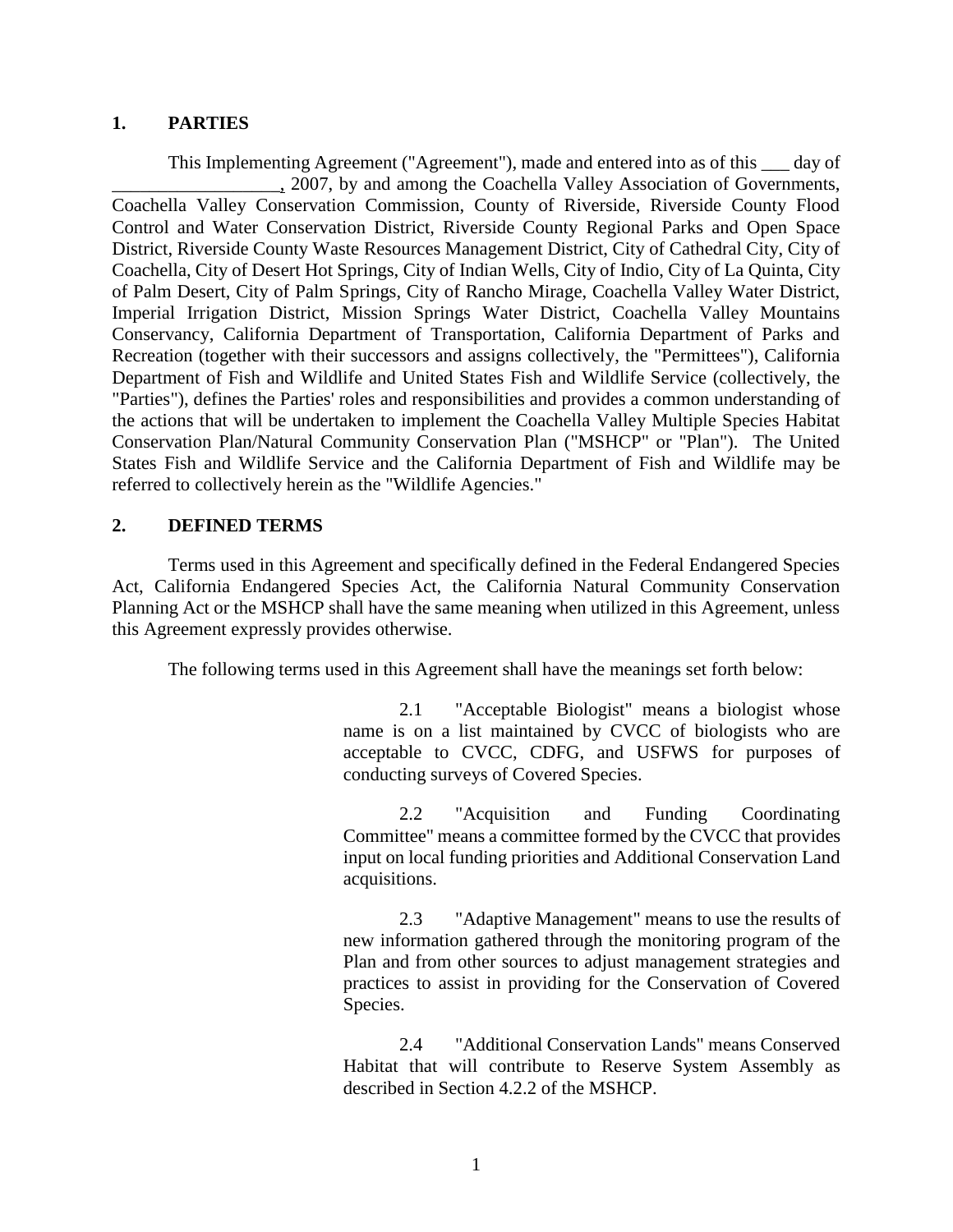2.5 "Allowable Uses" means uses allowed within the MSHCP Reserve System, as defined in Section 7.3.2 of the MSHCP.

2.6 "Annual Report(s)" means the report(s) prepared pursuant to the requirements of Section 6.4 of the MSHCP.

2.7 "Area Plan" means a community planning area defined in the County of Riverside General Plan. Four County of Riverside Area Plans are located within the MSHCP Plan Area.

2.8 "Biological Corridor" means the wildlife movement area that is constrained by existing development, freeways, or other impediments. [See also "Linkage"]

2.9 "California Department of Fish and Wildlife ("CDFG") means a department of the California Resources Agency.

2.10 "California Department of Parks and Recreation ("State Parks")" means a department of the California Resource Agency.

2.11 "California Department of Transportation ("Caltrans")" means a department of the California Business, Transportation, and Housing Agency.

2.12 "California Endangered Species Act ("CESA") means California Fish and Game Code, Section 2050 et seq. and all rules, regulations and guidelines promulgated there under, as amended.

2.13 "California Environmental Quality Act ("CEQA")" means the California Public Resources Code, Section 21000 et seq. and all guidelines promulgated there under, as amended. For the MSHCP, CVAG shall be the Lead Agency under CEQA, as defined under state CEQA Guidelines Section 15367.

2.14 "Candidate Species" means both (1) a species formally noticed by the California Fish and Game Commission as under review for listing as threatened or endangered, or a species for which the Fish and Game Commission has published a notice of proposed regulation to add a species as threatened or endangered, and (2) a species which the USFWS has identified as being a candidate for listing, but for which development of a listing regulation is precluded by other higher priority listing activities.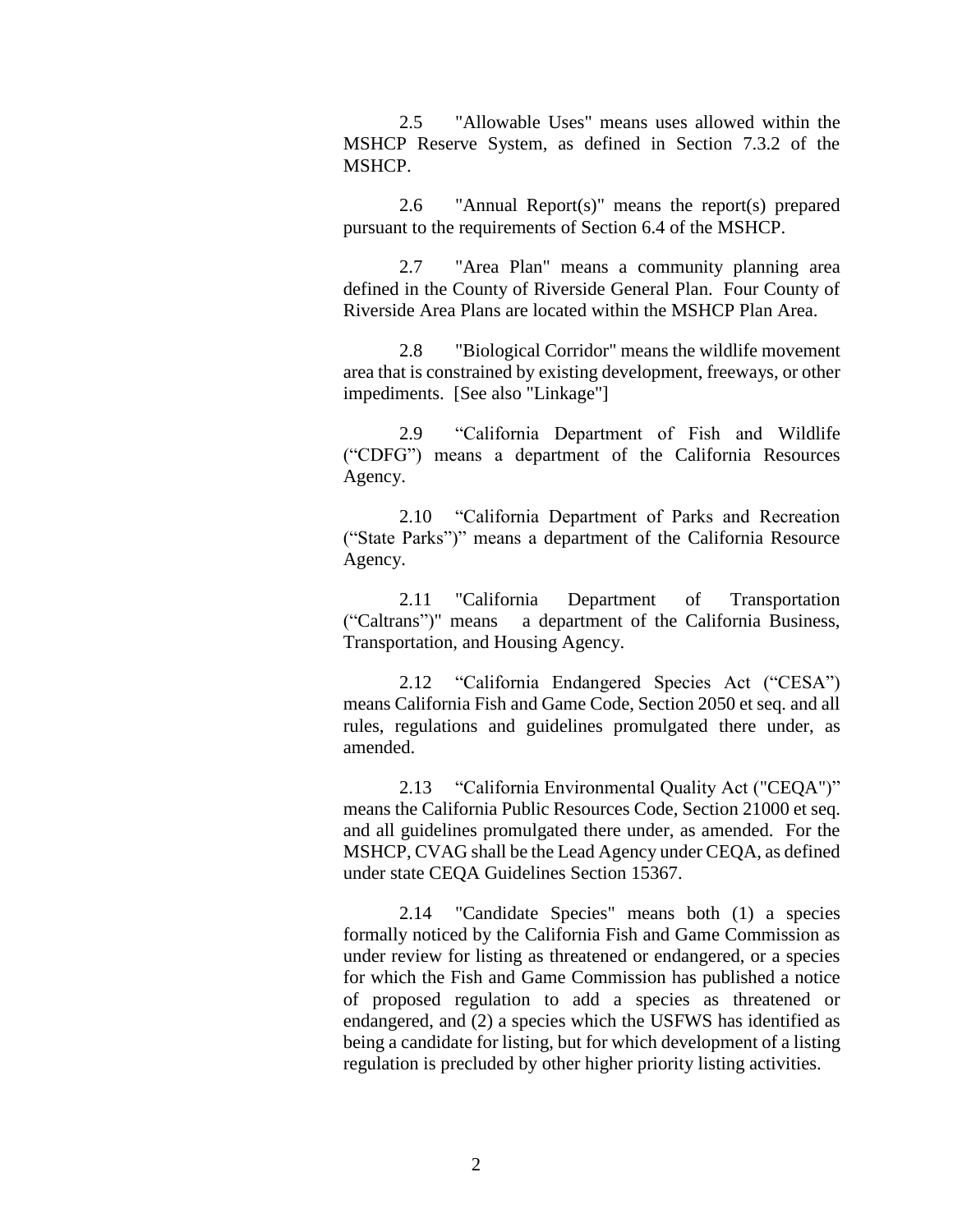2.15 "Certificate of Inclusion" means the document attached as Exhibit "H" to this Agreement that would be required to be executed prior to a Participating Special Entity receiving Take Authorization pursuant to Section 11.7 of this Agreement or for other Covered Activities, as appropriate.

2.16 "Changed Circumstances" means changes in circumstances affecting a Covered Species or geographic area covered by the MSHCP that can reasonably be anticipated by the Parties and that can reasonably be planned for in the MSHCP. Changed Circumstances and the planned responses to those circumstances are more particularly described in Section 6.8.3 of the MSHCP. Changed Circumstances do not include Unforeseen Circumstances.

2.17 "Cities" means the cities of Cathedral City, Coachella, Desert Hot Springs, Indian Wells, Indio, La Quinta, Palm Desert, Palm Springs and Rancho Mirage, collectively.

2.18 "Coachella Valley Association of Governments ("CVAG")" means a joint powers authority that functioned as Lead Agency for the preparation of the MSHCP.

2.19 "Coachella Valley Conservation Commission ("CVCC")" means a joint powers authority formed by the Local Permittees to provide primary policy direction for implementation of the MSHCP, as set forth in Section 6.1.1 of the MSHCP, and Section 11.2.2 of this Agreement.

2.20 "Coachella Valley Fringe-toed Lizard Habitat Conservation Plan ("CVFTL HCP")" means the CVFTL HCP in the Plan area, dated April 21, 1986, more particularly described in Section 16.2 of this Agreement.

2.21 "Coachella Valley Mountains Conservancy ("CVMC")" means a state agency within the California Resources Agency.

2.22 "Complementary Conservation" means the land projected to be acquired in the Conservation Areas for Conservation purposes independent of, but compatible with, the MSHCP as described in Section 4.2.1 of the MSHCP.

2.23 "Conservation" means to use, and the use of, methods and procedures within the MSHCP Reserve System and within the Plan Area as set forth in the MSHCP Plan, that are necessary to bring any species to the point at which the measures provided pursuant to FESA and the California Fish and Game Code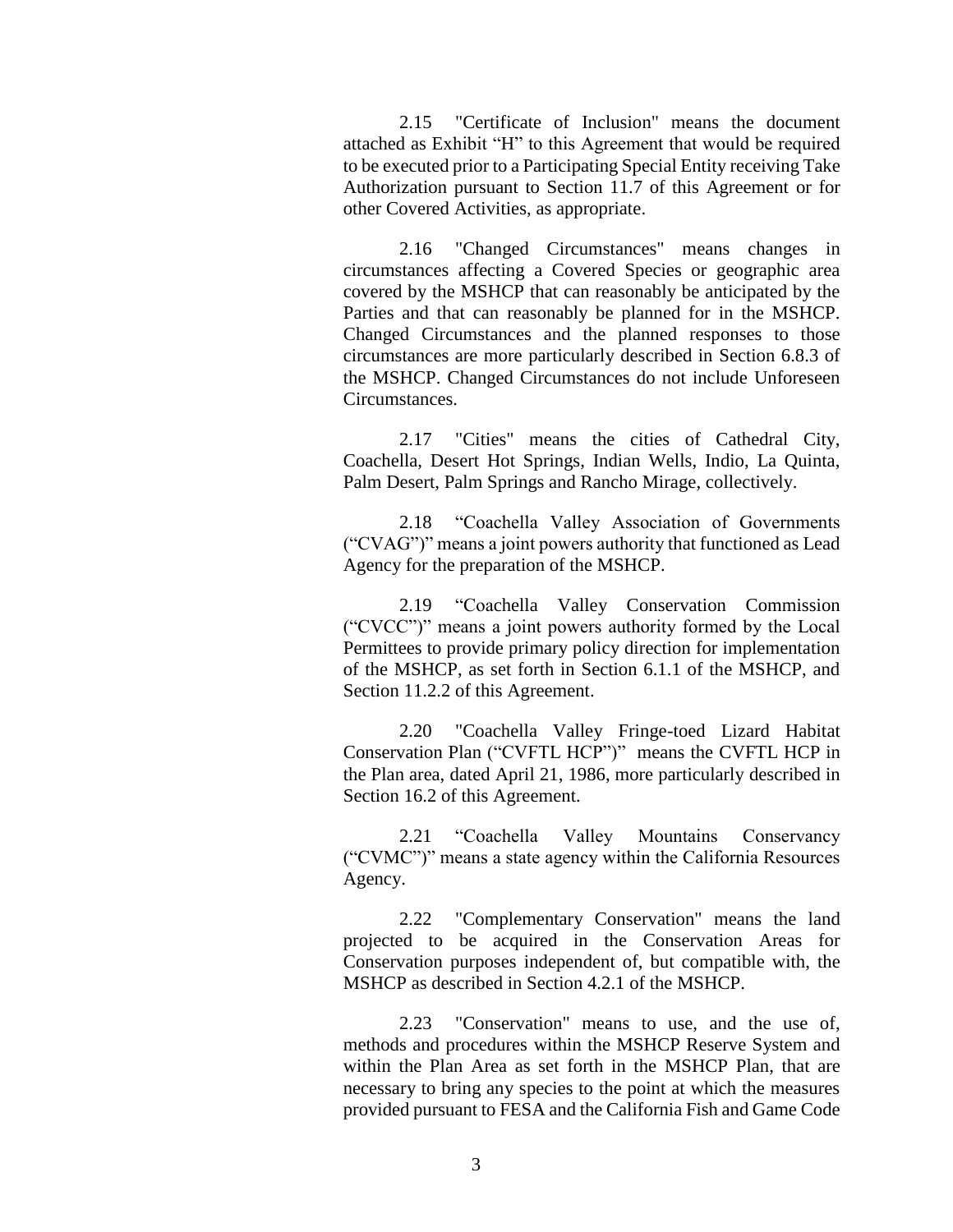are no longer necessary. However, Permittees will have no duty to enhance, restore, or revegetate MSHCP Reserve System lands unless required by the MSHCP, this Agreement, or agreed to through implementation of the Plan.

2.24 "Conservation Areas" means a system of lands described in Section 4.3 of the MSHCP that provides Core Habitat and Other Conserved Habitat for the Covered Species, conserves natural communities, conserves Essential Ecological Processes, and secures Biological Corridors and Linkages between major Habitat areas. There are 21 Conservation Areas from which the MSHCP Reserve System will be assembled.

2.25 "Conservation Goal(s)" means a broad statement of intent that describes how the Plan will accomplish the protection of Core Habitat, Essential Ecological Processes, Biological Corridors, and Linkages in the MSHCP Reserve System to ensure that the Covered Species are adequately conserved. Conservation Goals are also designed to ensure the persistence of natural communities.

2.26 "Conservation Level" means a numerical designation, as described in Section 2.4 of the MSHCP, assigned to all land within the Plan Area.

2.27 "Conservation Objective(s)" means measurable statements of actions or measures that will lead to attainment of the Conservation Goals.

2.28 "Conservation Strategy" means the overall approach to assure Conservation of Covered Species within the Plan Area.

2.29 "Conserved Habitat" means land that is permanently protected and managed for the benefit of the Covered Species under the institutional arrangements that provide for its ongoing management, and under the legal arrangements that prevent its conversion to other uses.

2.30 "Core Habitat" means the areas identified in the Plan for a given species that are composed of a Habitat patch or aggregation of Habitat patches that (1) are of sufficient size to support a self-sustaining population of that species, (2) are not fragmented in a way to cause separation into isolated populations, (3) have functional Essential Ecological Processes, and (4) have effective Biological Corridors and/or Linkages to other Habitats, where feasible, to allow gene flow among populations and to promote movement of large predators.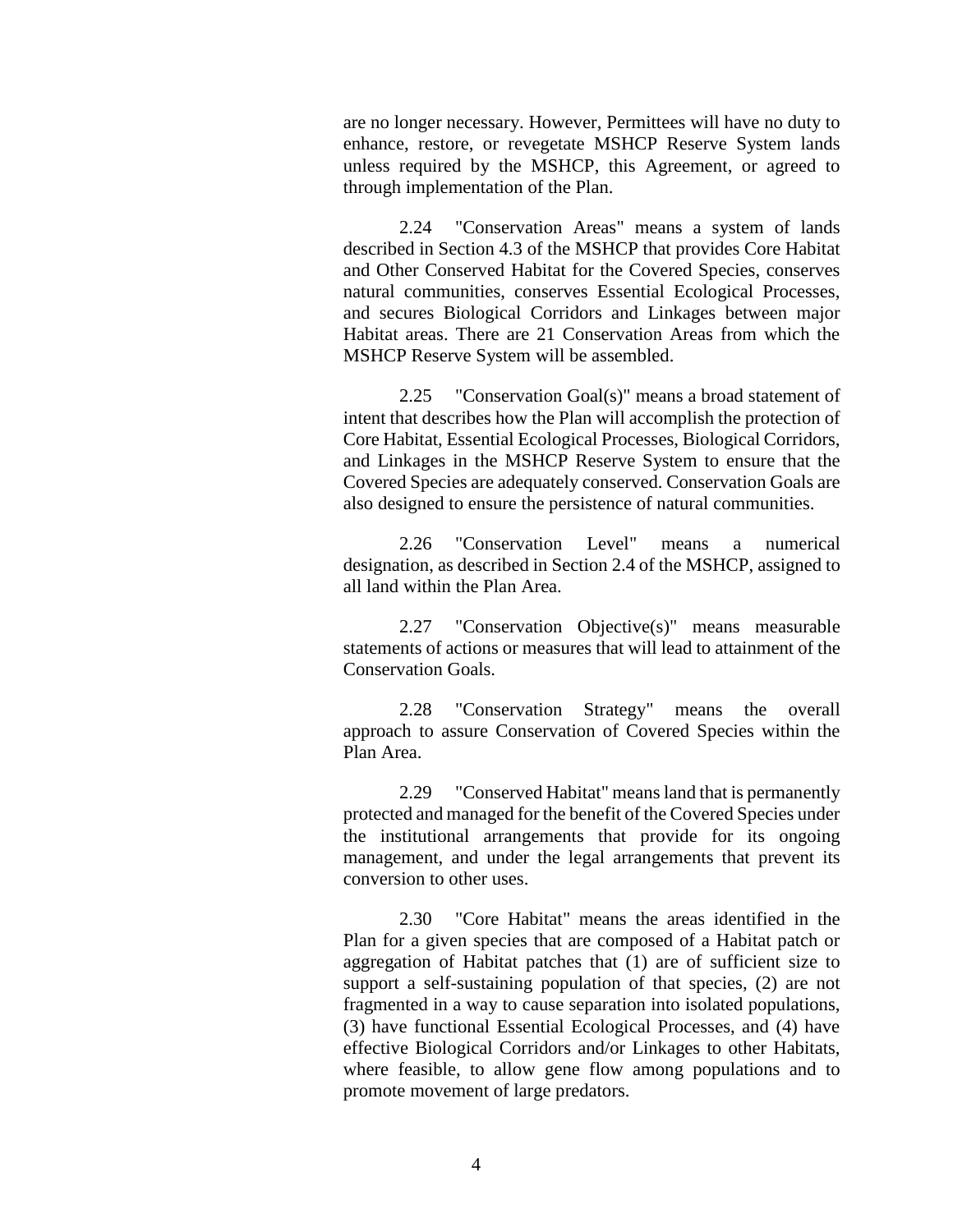2.31 "County" means the County of Riverside.

2.32 "County Flood Control" means the Riverside County Flood Control and Water Conservation District.

2.33 "County Parks" means the Riverside County Regional Parks and Open Space District.

2.34 "County Waste" means the Riverside County Waste Resources Management District.

2.35 "Covered Activities" means certain activities carried out or conducted by Permittees, Participating Special Entities, Third Parties Granted Take Authorization and others within the MSHCP Plan Area, as described in Section 7 of the MSHCP, that will receive Take Authorization under the Section 10(a) Permit and the NCCP Permit, provided these activities are otherwise lawful.

2.36 "Covered Species" means the species for which Take Authorization is provided through the Permits issued in conjunction with this Agreement. These species are discussed in Section 9 of the MSHCP, and listed in Exhibit "C" to this Agreement.

2.37 "Critical Habitat" means Habitat for species listed under FESA that has been designated pursuant to Section 4 of FESA and identified in 50 C.F.R., Sections 17.95 and 17.96.

2.38 "Development" means the uses to which land shall be put, including construction of buildings, structures, infrastructure and all associated alterations of the land.

2.39 "Discretionary Project" means a proposed project requiring discretionary action by a Permittee, as that term is used in CEQA and defined in state CEQA Guidelines Section 15357, including issuance of a grading permit for County projects.

2.40 "Effective Date" means the date on which this Agreement takes effect, as set forth in Section 19.1 of this Agreement.

2.41 "Emergency" means a sudden, unexpected occurrence, involving a clear and imminent danger, demanding immediate action to prevent or mitigate the loss of, or damage to, life, health, property, or essential public services. Emergency includes such occurrences as fire, flood, earthquake, or other soils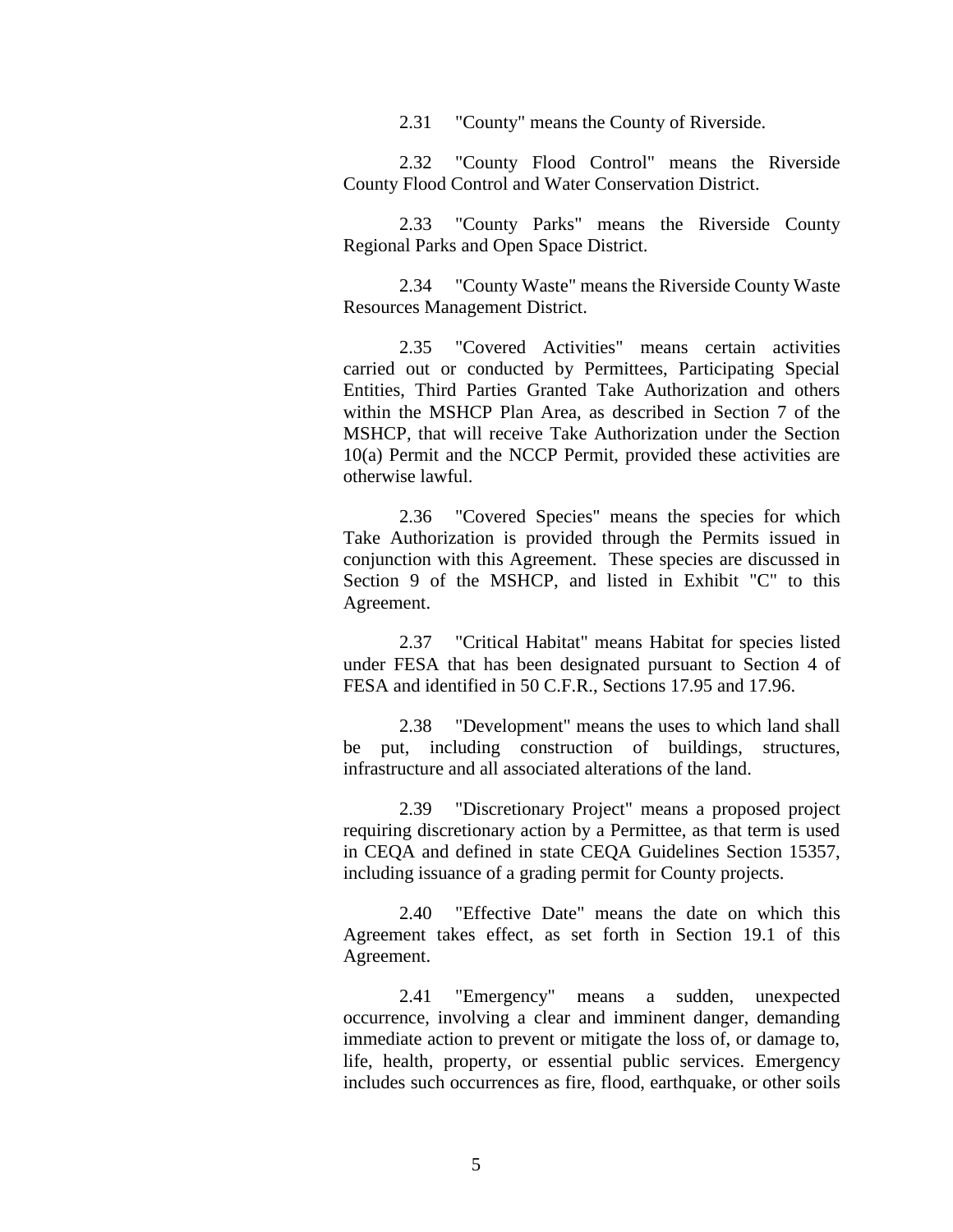or geologic movements, as well as such occurrences as riot, accident, or sabotage.

2.42 "Endangered Species" means those species listed as endangered under FESA and/or CESA.

2.43 "Essential Ecological Processes" means processes that maintain specific Habitat types and are necessary to sustain the Habitat (in a state usable by Covered Species). Essential Ecological Processes may include abiotic hydrological processes (both subsurface and surface), erosion, deposition, blowsand movement, substrate development and soil formation, disturbance regimes such as flooding and fire, and biotic processes such as reproduction, pollination, dispersal, and migration.

2.44 "Essential Habitat" means certain lands delineated in the Recovery Plan for Bighorn Sheep in the Peninsular Ranges, California (USFWS 2000).

2.45 "Existing Conservation Lands" means a subset of the MSHCP Reserve System lands consisting of lands in public or private ownership and managed for Conservation and/or open space values that contribute to the Conservation of Covered Species, as generally depicted in Figure 4-2 of the MSHCP.

2.46 "Existing Uses" means an existing use, public or private, which is the primary use on the property.

2.47 "Feasible" means capable of being accomplished in a successful manner within a reasonable period of time, taking into account economic, environmental, legal, social, and technological factors.

2.48 "Federal Endangered Species Act ("FESA")" means 16 U.S.C., Section 1531 et seq. and all rules and regulations promulgated there under, as amended.

2.49 "Habitat" means the combination of environmental conditions of a specific place providing for the needs of a species or a population of such species.

2.50 "HabiTrak" means a GIS application to provide data on Habitat loss and Conservation, which occurs under the Permits.

2.51 "Implementing Agreement ("IA")" means the executed agreement that implements the terms and conditions of the MSHCP.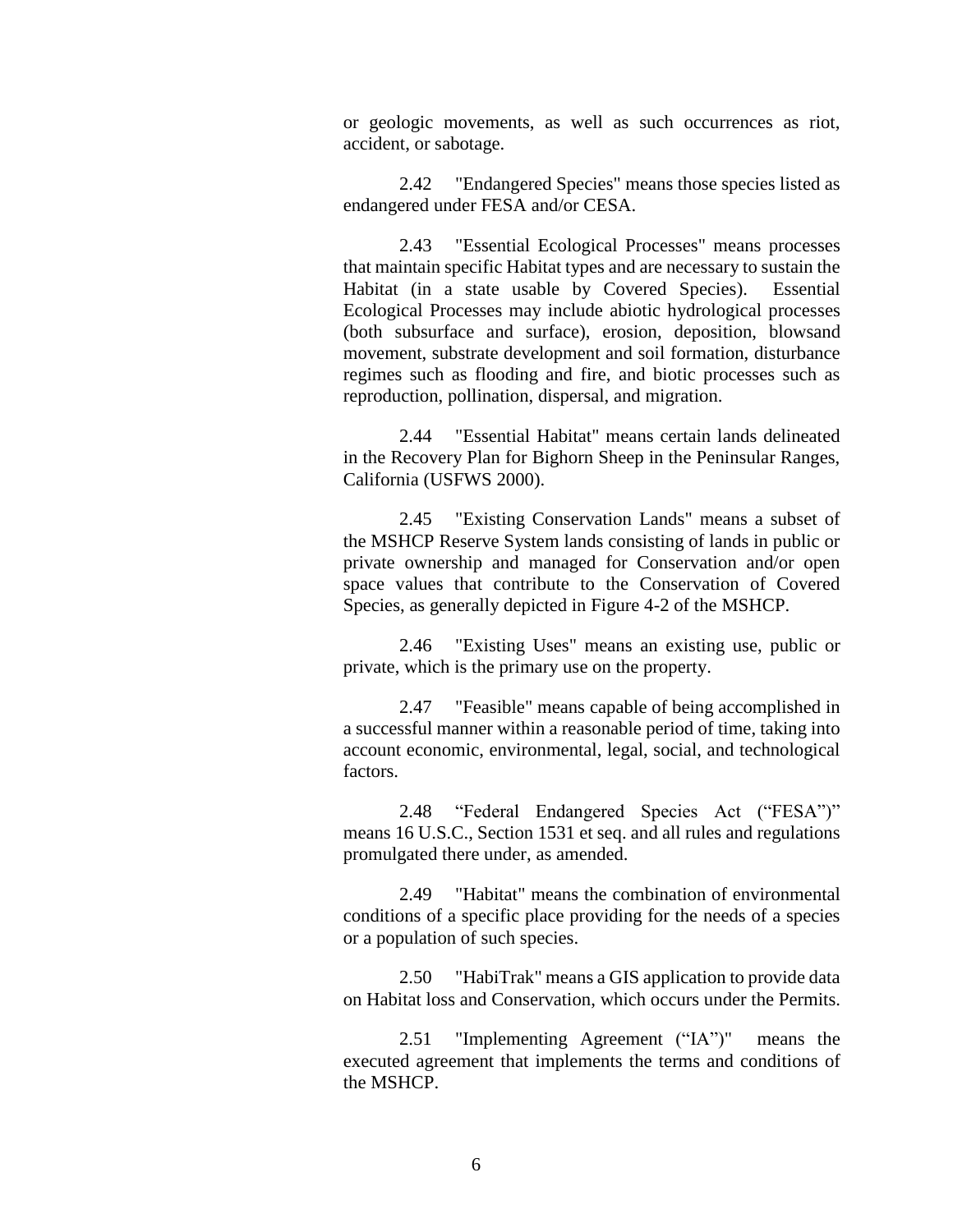2.52 "Independent Science Advisors ("ISA")" means the qualified biologists, Conservation experts and others that provide scientific input to assist in the planning and implementation of the MSHCP for the benefit of the Covered Species, as set forth in Section 3.1.2 of the MSHCP.

2.53 "Joint Project Review Process" means the review process described in Section 6.6.1.1 of the MSHCP for Development proposed in Conservation Areas.

2.54 "Land Manager" means the entity, or entities, which has the responsibility to manage land acquired by the Permittees as set forth in Section 6.1.5 of the MSHCP.

2.55 "Land Use Adjacency Guidelines" means standards delineated in Section 4.5 of the MSHCP for land uses adjacent to or within Conservation Areas that are necessary to avoid or minimize edge effects. "Adjacent" means that a parcel shares a common boundary with a parcel in a Conservation Area.

2.56 "Legal Instrument" as used within the Plan and/or IA, shall refer to recorded legal instruments acceptable to the Wildlife Agencies, which provides legal protection in perpetuity to conservation lands; this legal protection may consist of a conservation easement consistent with California Civil Code Section 815 et seq. or a perpetual deed restriction that meets the requirements of a conservation easement under this statute.

2.57 "Linkage" means Habitat that provides for the occupancy of Covered Species and their movement between larger blocks of Habitat over time, potentially over a period of generations. In general, Linkages are large enough to include adequate Habitat to support small populations of the species and, thus, do not require that an individual of the species transit the entire Linkage to maintain gene flow between populations. What functions as a Linkage for one species may provide only a Biological Corridor or no value for other species. [See also "Biological Corridor."]

2.58 "Listed Species" means a species that is listed under FESA and/or CESA.

2.59 "Local Development Mitigation Fee" means the fee imposed by applicable Local Permittees on new Development pursuant to Government Code, Sections 66000 et seq.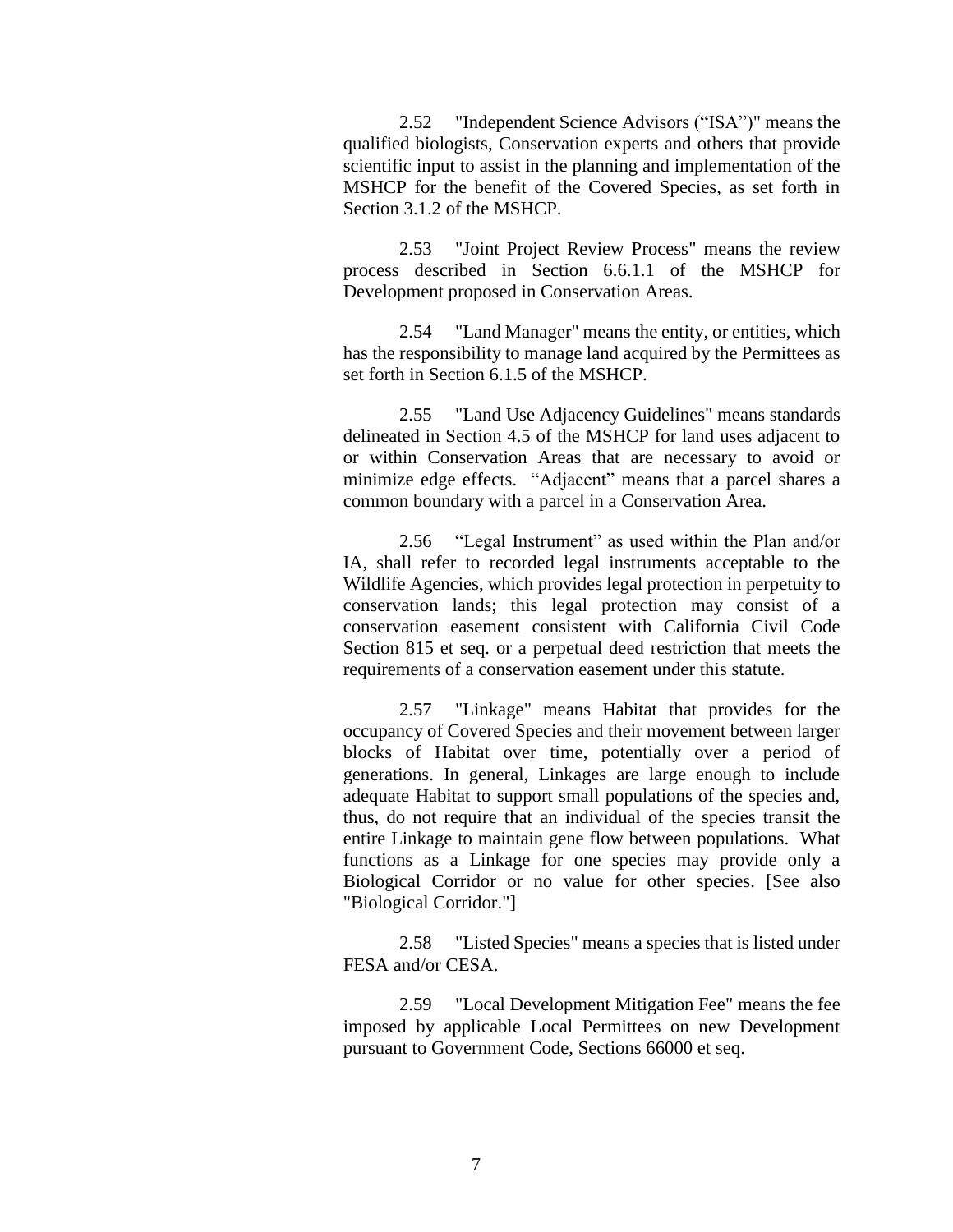2.60 "Local Permittees" means CVAG, CVCC, County, County Flood Control, County Parks, County Waste, CVWD, IID, MSWD, and the Cities.

2.61 "Major Amendments" means those proposed amendments to the MSHCP and this Agreement, as described in Section 20.5 of this Agreement and Section 6.12.4 of the MSHCP.

2.62 "Management Program" means the MSHCP management actions, as described in Section 8 of the MSHCP.

2.63 "Migratory Bird Treaty Act ("MBTA")" means 50 C.F.R., Section 21 et seq. and all rules and regulations promulgated there under, as amended.

2.64 "Migratory Bird Treaty Act ("MBTA") Special Purpose Permit" means a permit issued by the USFWS under 50 Code of Federal Regulations, section 21.27, authorizing Take, in connection with Covered Activities, under the MBTA of the Covered Species listed in 50 Code of Federal Regulations Section 10.13 that are also listed as endangered or threatened under FESA.

2.65 "Minor Amendments" means minor changes to the MSHCP and this Agreement, as defined in Section 20.4 of this Agreement and Section 6.12.3 of the MSHCP.

2.66 "Mitigation Lands" means a subset of Additional Conservation Lands as described in Section and 4.2.2 of the MSHCP.

2.67 "Monitoring Program" means the monitoring programs and activities set forth in Section 8 of the MSHCP.

2.68 "Monitoring Program Administrator ("MPA")" means the individual or entity responsible for administering the monitoring program, as described in Section 6.1.6 of the MSHCP.

2.69 "Monitoring Report(s)" means the report(s) prepared pursuant to the requirements of Section 8.7 of the MSHCP.

2.70 "MSHCP" means a synonym for Plan, used in the text where needed for clarity.

2.71 "MSHCP Reserve System" means a reserve that will total approximately 745,900 acres. The MSHCP Reserve System will provide for the Conservation of the Covered Species.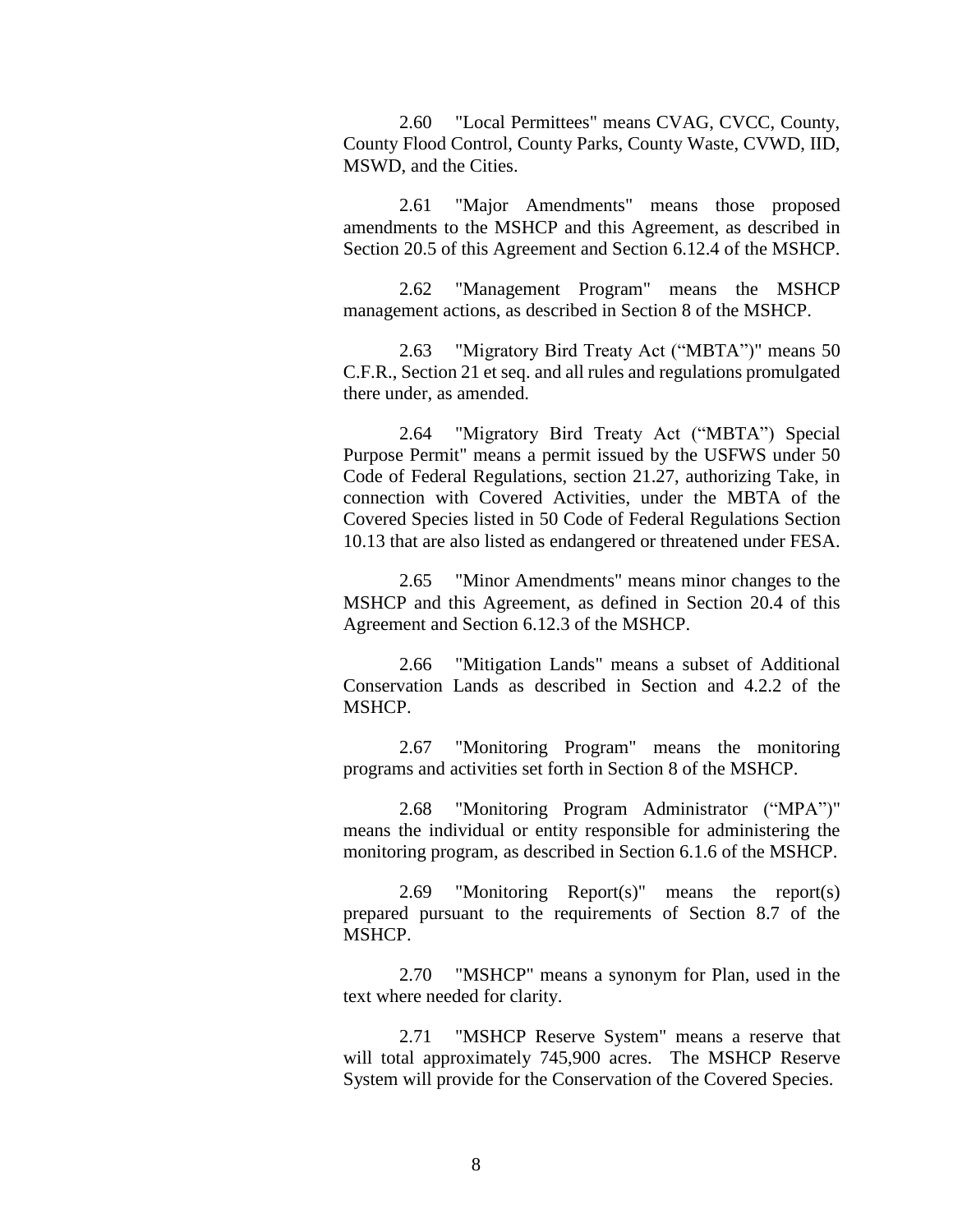2.72 "NCCP Act" means the California Natural Community Conservation Planning Act of 2002 (California Fish and Game Code § 2800 et seq.), including all regulations promulgated thereunder, as amended.

2.73 "NCCP Permit" means the Permit issued under the NCCP Act for the MSHCP to permit the Take of identified species listed under CESA as threatened or endangered, a species that is a candidate for listing, and Non-listed Species.

2.74 "NEPA" means the National Environmental Policy Act (42 U.S.C., Section 4321 - 4335) and all rules and regulations promulgated thereunder, as amended. For the purposes of the MSHCP, USFWS is the Lead Agency under NEPA, as defined in 40 C.F.R., Section 1508.16.

2.75 "Non-Listed Species" means a species that is not listed under FESA and/or CESA.

2.76 "No Surprises Assurances" means the guarantee that, provided Permittees are properly implementing the terms and conditions of the MSHCP, this Agreement, and the Permit(s), the USFWS can only require additional mitigation for Covered Species beyond that provided for in the MSHCP as a result of Unforeseen Circumstances in accordance with the "No Surprises" regulations at 50 C.F.R., Sections 17.22(b)(5) and 17.32(b)(5) and as discussed in Section 6.8 of the MSHCP.

2.77 "Operation and Maintenance Activities ("O&M")" means those Covered Activities that include the ongoing operation and maintenance of public facilities, as described in Section 7.3.1.1 of the MSHCP.

2.78 "Other Conserved Habitat" means part of a Conservation Area that does not contain Core Habitat for a given species, but which still has Conservation value. These values may include Essential Ecological Processes, Biological Corridors, Linkages, buffering from edge effects, enhanced species persistence probability in proximate Core Habitat, genetic diversity, recolonization potential, and flexibility in the event of long-term Habitat change.

2.79 "Participating Special Entity" means any regional public service provider, such as a utility company or a public district or agency, that operates and/or owns land within the Plan Area and that applies for Take Authorization pursuant to Section 11.7 of this Agreement.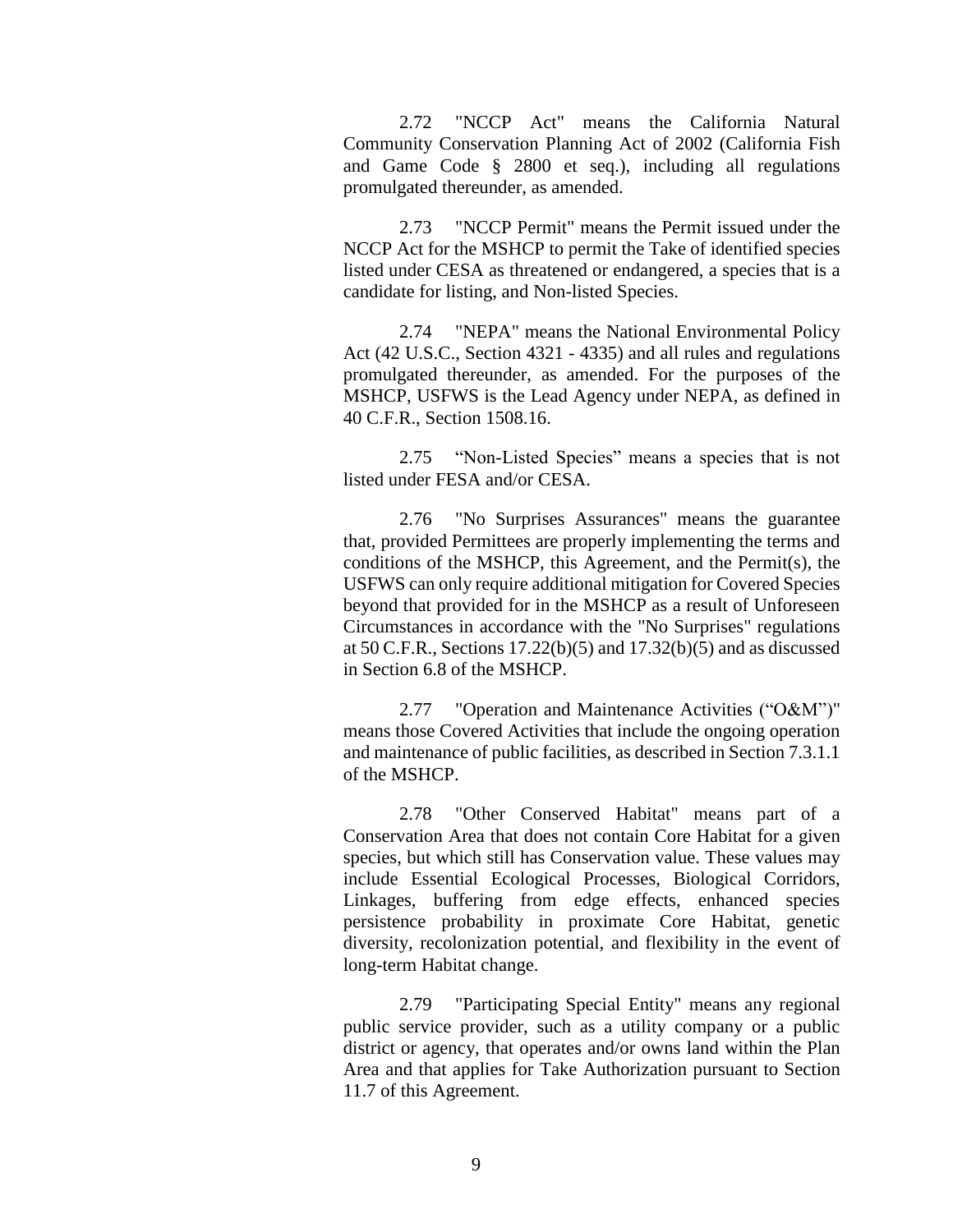2.80 "Party" and "Parties" mean the signatories to this Agreement, namely CVCC, CVAG, County, County Flood Control, County Parks, County Waste, the Cities, CVWD, IID, MSWD, Caltrans, State Parks, CVMC, CDFG, USFWS and any other city within the Plan Area that incorporates after the Effective Date and complies with Section 11.5 of this Agreement.

2.81 "Permit(s)" means, collectively, the Section 10(a)(1) Permit and NCCP Permit issued by the Wildlife Agencies to Permittees for Take of Covered Species pursuant to FESA and the NCCP Act and in conformance with the MSHCP and this Agreement.

2.82 "Permittees" means CVAG, CVCC, County, County Flood Control, County Parks, County Waste, the Cities, CVWD, IID, MSWD, Caltrans, State Parks and CVMC.

2.83 "Plan" means the Coachella Valley Multiple Species Habitat Conservation Plan, a comprehensive multiple species habitat conservation planning program that addresses multiple species' needs, including Habitat and the preservation of natural communities in the Coachella Valley area of Riverside County, California, as depicted in Figure 4-1 in Section 4 of the MSHCP and Exhibit "A" of this Agreement.

2.84 "Plan Area" means the boundaries of the MSHCP, consisting of approximately 1.1 million acres in the Coachella Valley area of Riverside County, California, as depicted in Figure 1-2 of the MSHCP Plan, and Exhibit "B" to this Agreement.

2.85 "Planning Agreement" means the Memorandum of Understanding prepared consistent with the NCCP Act to guide development of the MSHCP that is contained in Appendix II of the MSHCP.

2.86 "Plan Participants" means CVAG, CVCC, County, County Flood Control, County Parks, County Waste, the Cities, CVWD, IID, MSWD, CVMC, Caltrans, State Parks and others receiving Take Authorization under the Permits.

2.87 "Private Conservation Land" means land owned by a non-governmental entity committed to Conservation in perpetuity through deed restriction, conservation easement, or other binding agreement satisfactory to CDFG and USFWS.

2.88 "Reserve Lands" means Existing Conservation Lands, Additional Conservation Lands, and Complementary Conservation.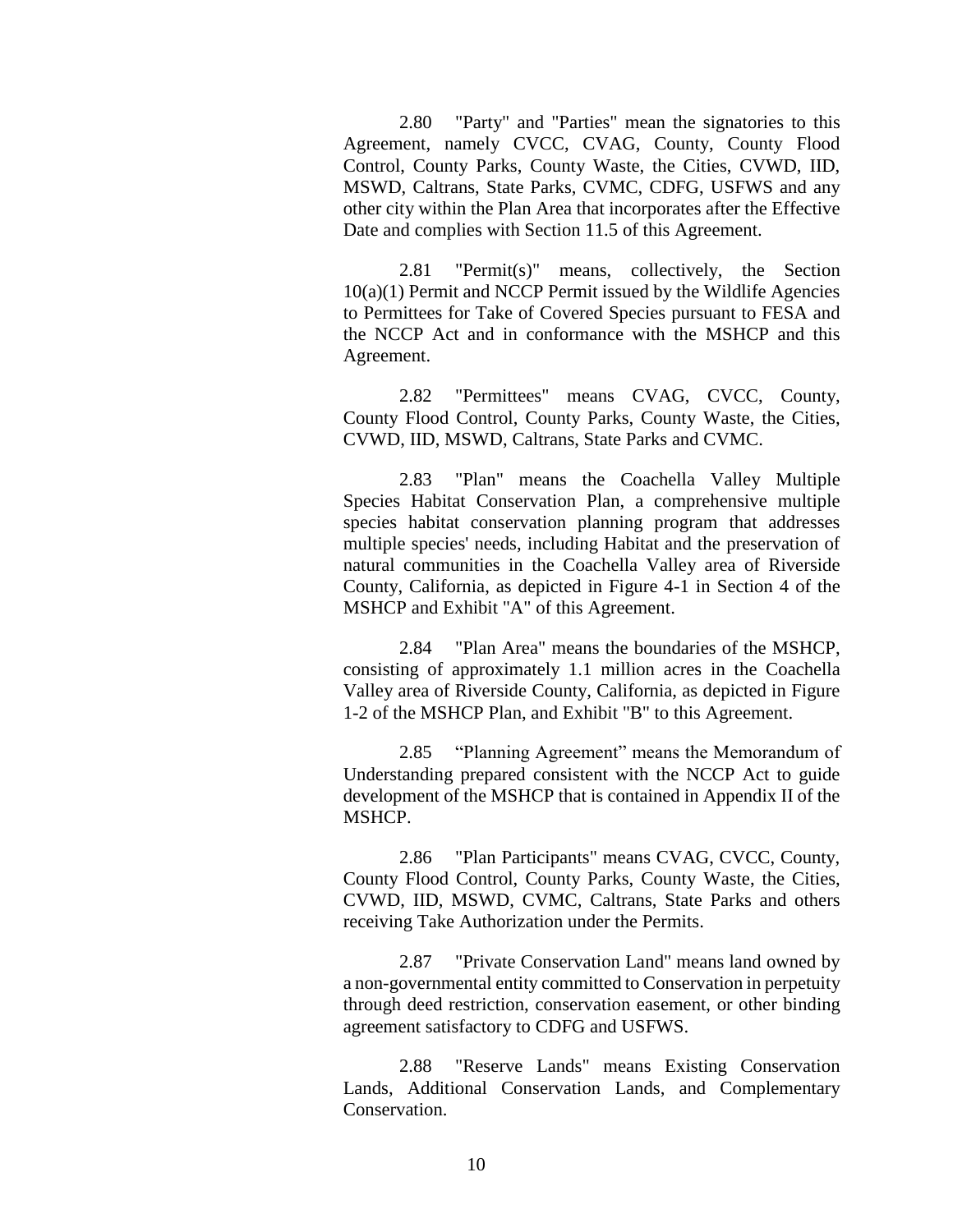2.89 "Reserve Management Oversight Committee ("RMOC")" means the committee established by the CVCC to provide biological, technical, and operational expertise for implementation of the MSHCP, including oversight of the MSHCP Reserve System, as described in Section 6.1.3 of the MSHCP.

2.90 "Reserve Management Unit ("RMU")" means the unit identified in Section 6.1.4 of the MSHCP.

2.91 "Reserve Management Unit Plan ("RMUP")" means the plan setting forth management practices for identified portions of the MSHCP Reserve System Area, prepared and adopted as described in Section 6.2 of the MSHCP.

2.92 "Reserve System" means a synonym for MSHCP Reserve System.

2.93 "Reserve System Assembly" means the process of conserving lands within the Conservation Areas through acquisition or other means to assemble the MSHCP Reserve System.

2.94 "Rough Step" means a Conservation Area assembly accounting process to monitor Conservation and loss of specified Habitats within the Plan Area.

2.95 "Rough Step Analysis Unit" means a geographic unit within which Rough Step is tracked. The Conservation Areas are the Rough Step Analysis Units.

2.96 "Scientific Advisory Committee ("SAC")" means the committee of scientists that provided scientific input into the development of the Plan, as described in Section 3.1.1.

2.97 "Section 10(a) Permit" means the permit issued by the USFWS to Permittees pursuant to 16 U.S.C., Section 1539(a), authorizing Take of Covered Species.

2.98 "Special Provisions Area" means provisions that apply to a given location or area, identified by a location description or in a figure, which address specific conditions necessary to achieve Conservation in that location or area.

2.99 "Species Conservation Goal(s)" means the Goals for the Conservation of each Covered Species described in Section 9 of the MSHCP.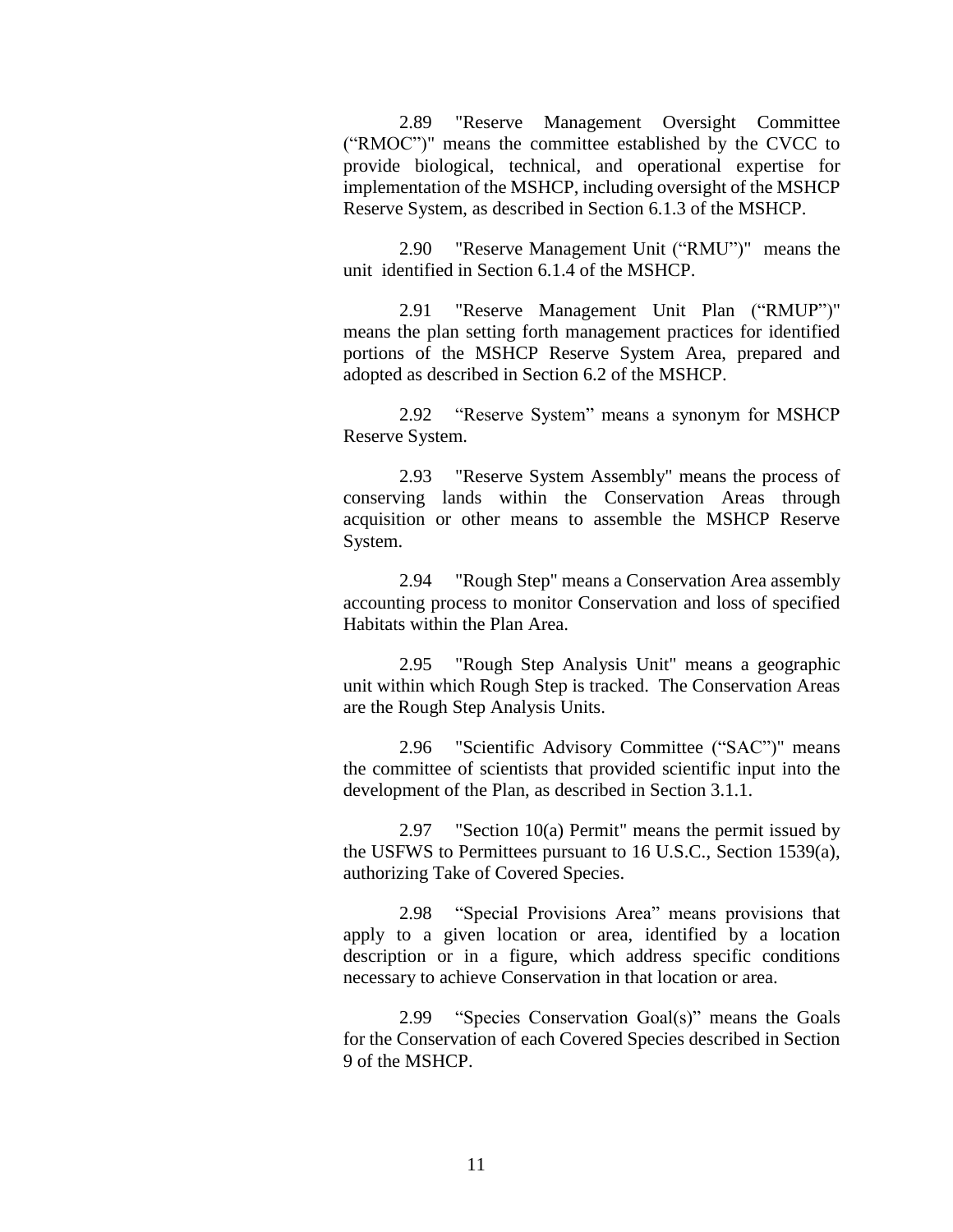2.100 "State Assurances" means, except as provided in Section 15.5 of this Agreement, provided Permittees are implementing the terms and conditions of the MSHCP, the Agreement, and the Permits, if there are Unforeseen Circumstances, CDFG shall not require additional land, water or financial compensation or additional restrictions on the use of land, water or other natural resources for the life of the NCCP Permit without the consent of the Permittees, unless CDFG determines that continued implementation of this Agreement, the MSHCP, and/or the Permits would jeopardize the continued existence of a Covered Species, or as required by law and would therefore lead to NCCP Permit revocation or suspension.

2.101 "State Permittees" means Caltrans, State Parks, and CVMC.

2.102 "Take" means the definition of such term in FESA and the California Fish and Game Code. Section 9 of FESA does not prohibit Take of Federally Listed plants.

2.103 "Take Authorization" means the ability to incidentally Take species pursuant to the Section  $10(a)(1)(B)$  Permit and/or the NCCP Permit.

2.104 "Third Party Take Authorization" means Take Authorization received by a landowner, developer, or other public or private entity from the Permittees pursuant to Section 17 of this Agreement, thereby receiving Take Authorization for Covered Species pursuant to the Permits.

2.105 "Threatened Species" means those species listed as threatened under FESA and/or CESA.

2.106 "Unforeseen Circumstances" means changes in circumstances affecting a Covered Species or geographic area covered by the MSHCP that could not reasonably have been anticipated by the Parties at the time of the MSHCP's negotiation and development, and that result in a substantial and adverse change in the status of the Covered Species. As defined, the term is intended to have the same meaning as it is used: (1) to define the limit of the Permittees' obligation on the "No Surprises" regulations set forth in 50 C.F.R., Sections 17.22(b)(5) and 17.32(b)(5); and (2) in California Fish and Game Code, Section 2805(k).

2.107 "United States Fish and Wildlife Service ("USFWS")" means an agency of the United States Department of the Interior.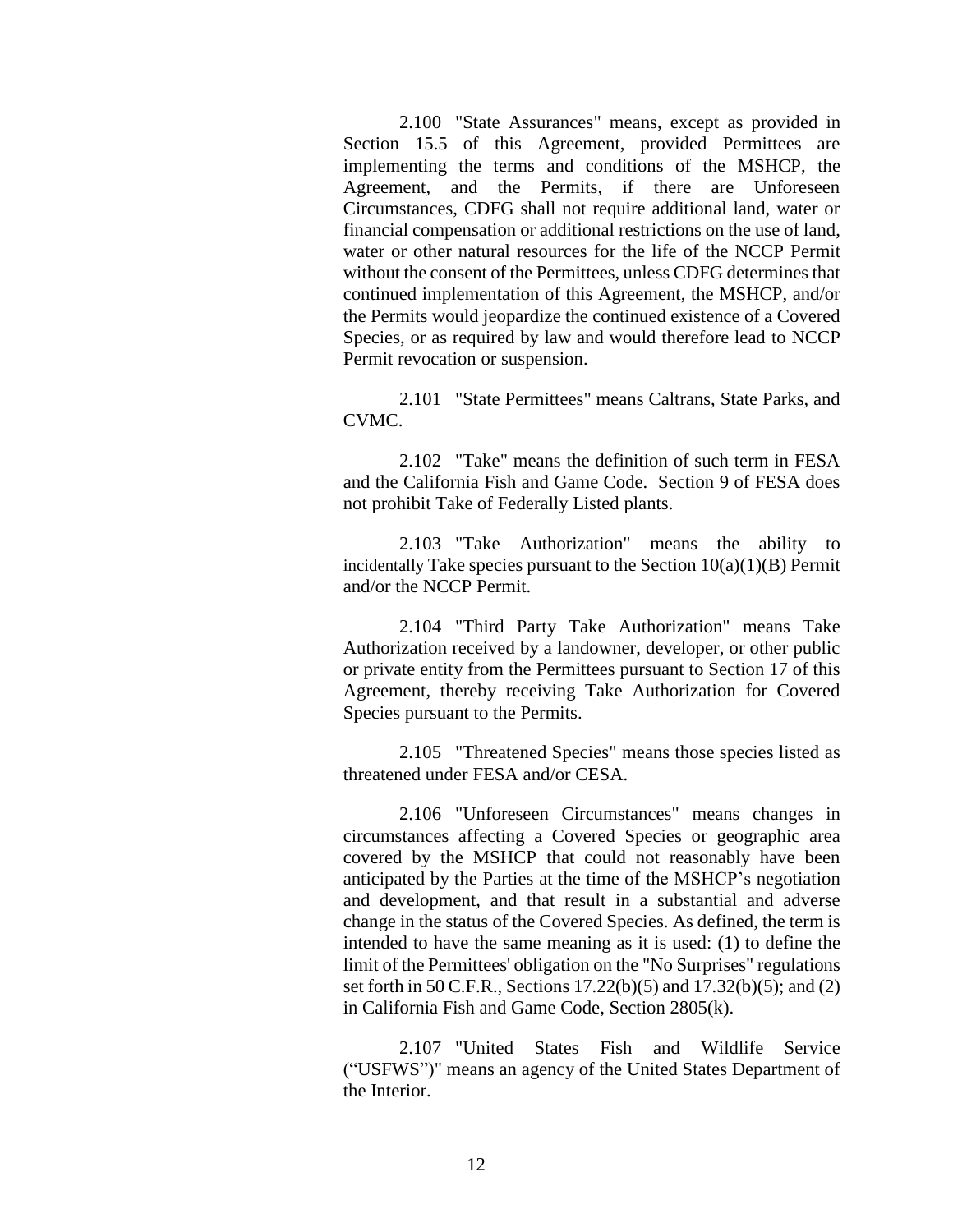2.108 "Wildlife Agencies" means USFWS and CDFG, collectively.

#### **3. RECITALS**

This Agreement is entered into with regard to the following facts:

**WHEREAS**, CVAG is a joint powers authority, created pursuant to the provisions of Government Code section 6500; and

**WHEREAS**, CVCC is a joint powers authority, created pursuant to the provisions of Government Code section 6500; and

**WHEREAS**, CVWD is a governmental agency, created pursuant to the provisions of California Water Code section 30000; and

**WHEREAS**, IID is a governmental agency, created pursuant to the provisions of California Water Code section 20500; and

**WHEREAS**, MSWD is a County Water District, created pursuant to the provisions of California Water Code section 3000 et seq; and

**WHEREAS**, the County is a governmental agency, created pursuant to the provisions of the California Government Code, Title 3, Div. 1, Chapter 3, Article 1, section 23300; and

**WHEREAS**, County Flood Control is a governmental agency, created pursuant to the provisions of the California Water Appendix, Chapter 48-1; and

**WHEREAS**, County Parks is a governmental agency, created pursuant to the provisions of Public Resources Code section 5506.7; and

**WHEREAS**, County Waste is a governmental agency, created pursuant to the provisions of the Health and Safety Code sections 4700 et seq.; and

**WHEREAS**, the Cities are California municipal corporations located within the Coachella Valley of Riverside County, California; and

**WHEREAS**, Caltrans is a department of the California Business, Transportation and Housing Agency, created pursuant to the provisions of the California Government Code sections 14000 et seq.; and

**WHEREAS,** State Parks is a department of the California Resources Agency, created pursuant to the provisions of the California Government Code sections 14000 et seq.; and

**WHEREAS**, CVMC is a state agency within the California Resources Agency, created pursuant to the provisions of Public Resources Code sections 33500 et seq.; and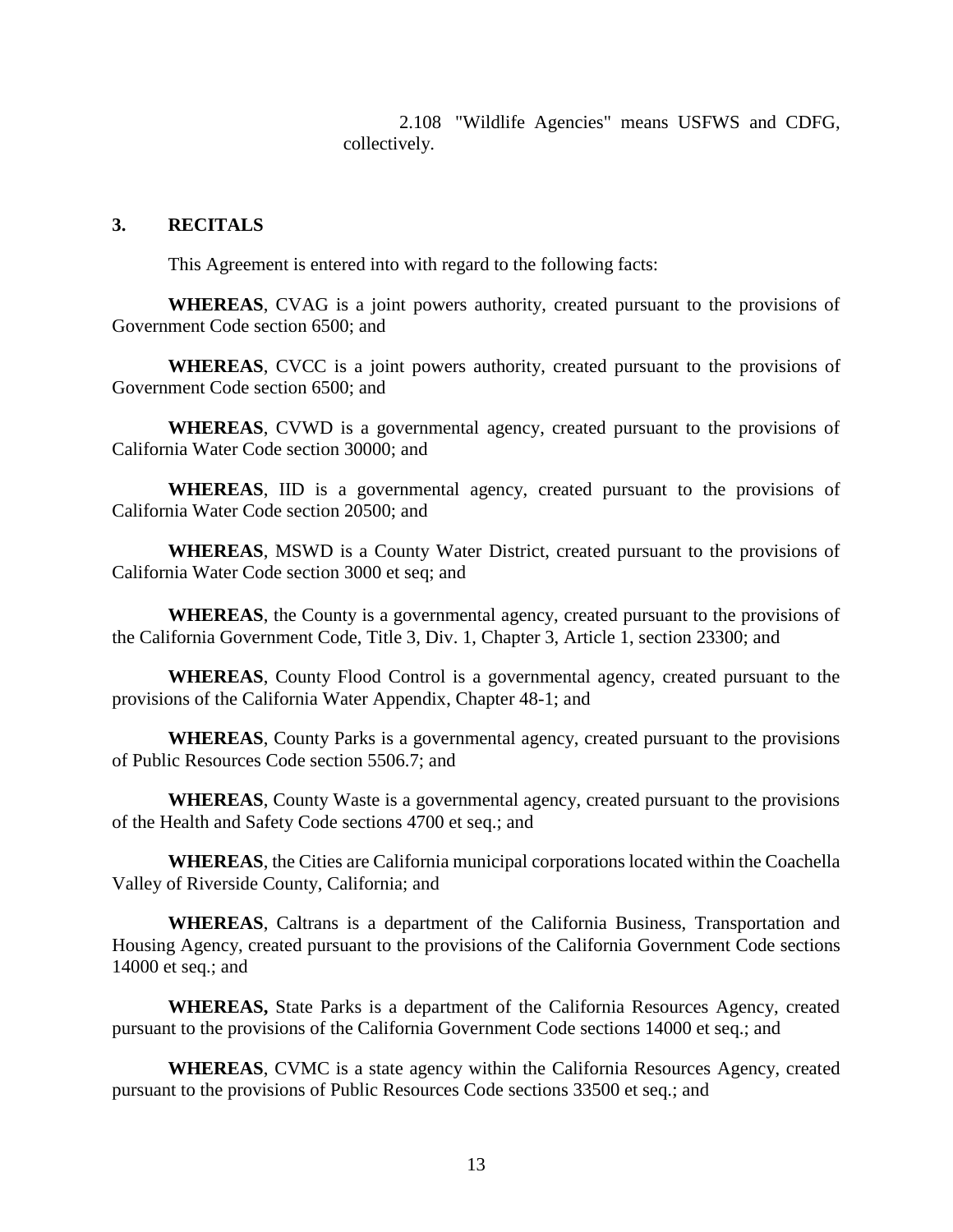**WHEREAS**, CDFG is a department of the California Resources Agency with jurisdiction over the conservation, protection, restoration, enhancement and management of fish, wildlife, native plants and habitat necessary for biologically sustainable populations of those species under the California Endangered Species Act (California Fish and Game Code sections 2050 et seq.), the California Native Plant Protection Act (California Fish and Game Code sections 1900 et seq.), the California Natural Community Conservation Planning Act (California Fish and Game Code sections 2800 et seq.) and other relevant state laws; and

**WHEREAS**, USFWS is an agency of the United States Department of the Interior and has jurisdiction over the conservation, protection, restoration, enhancement and management of fish, wildlife, native plants and habitat necessary for biologically sustainable populations of those species to the extent set forth in FESA and other relevant federal laws; and

**WHEREAS**, the MSHCP is a multi-jurisdictional habitat conservation plan focusing on the conservation of both sensitive species and associated habitats to address biological and ecological diversity conservation needs in the Coachella Valley and surrounding mountains located in Central Riverside County, setting aside significant areas of undisturbed land for the conservation of sensitive habitat while preserving open space and recreational opportunities; and

**WHEREAS**, the MSHCP's external boundaries encompass approximately 1.2 million acres, which extend to include the Coachella Valley watershed; and

**WHEREAS**, certain plant and animal species and habitat have been identified that exist, or may exist, within the Coachella Valley and surrounding mountains, and which have been: 1) state or federally listed as threatened or endangered; 2) proposed for listing as threatened or endangered; or 3) identified as a CDFG Species of Special Concern, a California Fully Protected Species, a California Specially Protected Species, a sensitive plant species as determined by the California Native Plant Society or other unlisted wildlife considered sensitive within the Plan Area; and

**WHEREAS**, future growth and land development within the Plan Area, including both public and private projects, may result in the "taking" of such species as defined in state and federal law, thus requiring Take Authorization prior to the carrying out of otherwise lawful activities; and

**WHEREAS**, the MSHCP will give the County, the Cities and other Permittees the ability to control local land use decisions and maintain economic development flexibility while providing a coordinated reserve system and implementation program that will facilitate the preservation of biological diversity, as well as enhancing the region's quality of life. Such planning is an effective tool in protecting the region's biodiversity while reducing conflicts between protection of wildlife and plants and the reasonable use of natural resources for economic development; and

**WHEREAS**, the MSHCP addresses the potential impacts of urban growth, natural habitat loss and species endangerment, and creates a plan to mitigate for the potential loss of Covered Species and their habitats due to the direct and indirect impacts of future development of both private and public lands within the Plan Area; and

**WHEREAS**, the MSHCP, this Agreement and the Permits establish the conditions under which the Permittees will receive from the USFWS and CDFG certain long-term Take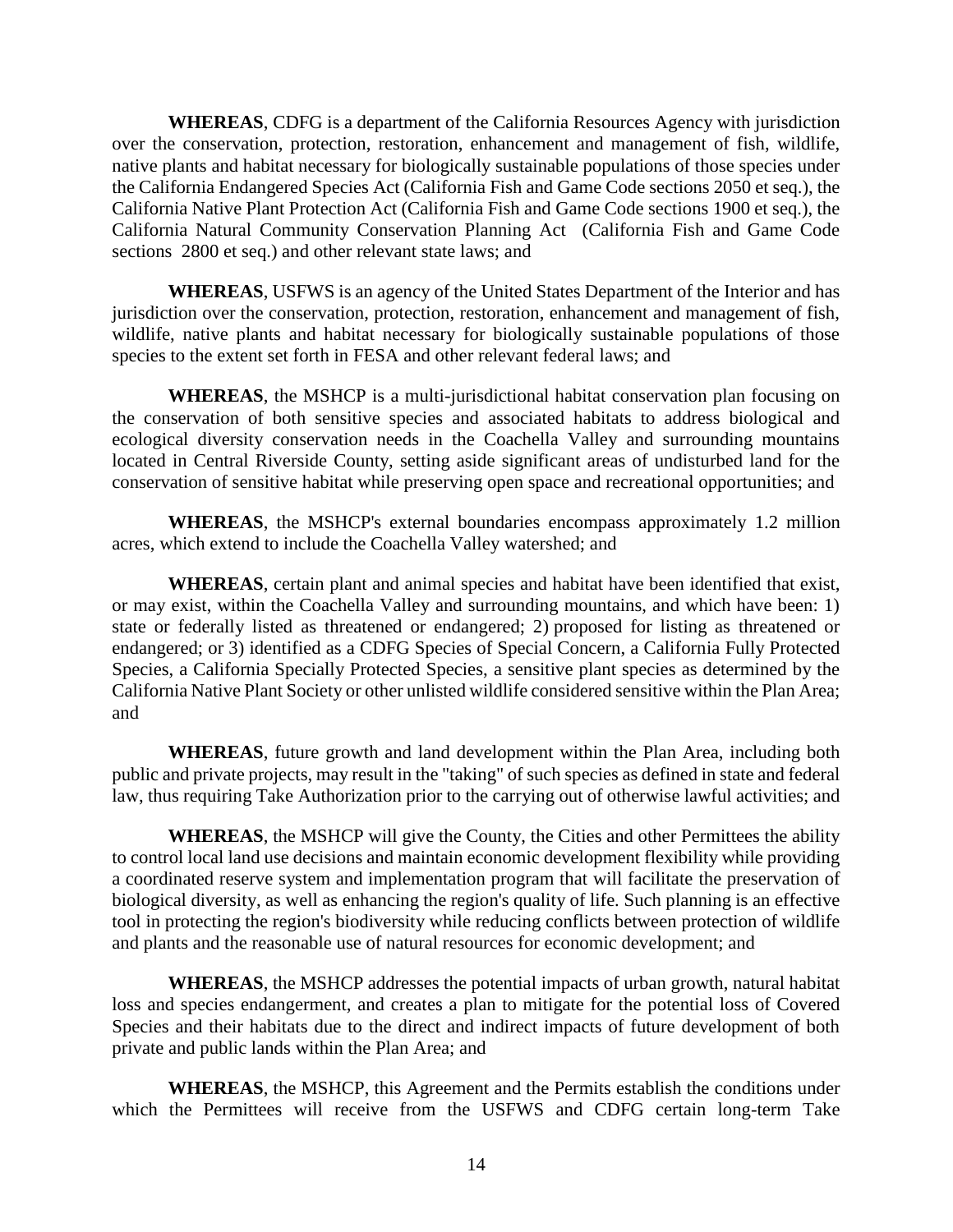Authorizations and other assurances that will allow the taking of Covered Species incidental to lawful uses authorized by the Permittees; and

**WHEREAS,** Permittees will, for the benefit of public and private property owners and other project proponents within the MSHCP boundaries, transfer Take Authorization received from the Wildlife Agencies through the land use entitlement process, issuance of Certificate of Inclusion or other appropriate mechanism as set forth in the MSHCP and this Agreement; and

**WHEREAS**, Permittees, with technical assistance from the USFWS and CDFG, have prepared the MSHCP as part of their application for Take Authorization for Covered Species, as defined below, to the Wildlife Agencies under FESA and the NCCP Act, which describes the biological impacts of the MSHCP on the Covered Species and their habitats, and defines the comprehensive avoidance, minimization, conservation and mitigation measures required to avoid and mitigate effects of Take of Covered Species from Permittees' Covered Activities; and

**WHEREAS**, the MSHCP has been developed through a cooperative effort involving USFWS, CDFG, local governmental agencies, property owners, development interests, environmental interest groups and other members of the public.

# **AGREEMENT**

**THEREFORE**, the Parties do hereby understand and agree as follows:

# **4. PURPOSES**

The purposes of this Agreement are:

4.1 To ensure implementation of each of the terms of the MSHCP and this Agreement for the benefit of the Covered Species and Natural Communities, while allowing well managed and planned future economic growth;

4.2 To describe remedies and recourse should any Party fail to perform its obligations, responsibilities and tasks as set forth in the MSHCP, the Permits and this Agreement; and

4.3 To provide assurances to Permittees and others participating in the MSHCP that:

- **A.** With respect to Covered Species, compliance with the terms of the MSHCP, the Permits and this Agreement constitutes compliance with the provisions of FESA, CESA and the NCCP Act;
- **B.** Implementation of this Agreement and the MSHCP will adequately provide for the Conservation and protection of the Covered Species and their Habitats in the Plan Area; and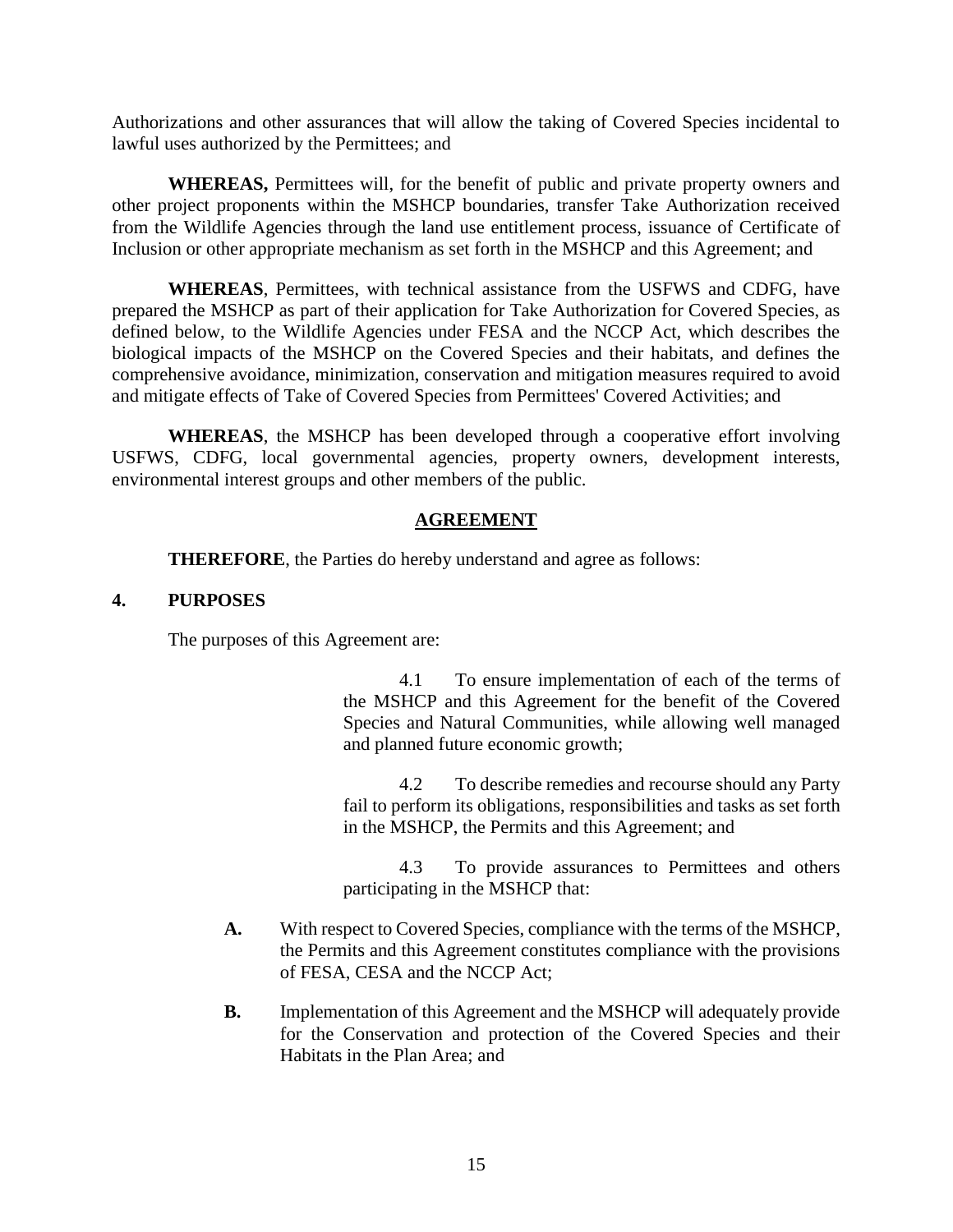**C.** Pursuant to the federal "No Surprises" provisions of 50 Code of Federal Regulations, section 17.22(b)(5) and 17.32(b)(5) and State Assurances pursuant to Fish and Game Code section 2820(f) and Sections 14.11 and 15.3 of this Agreement, respectively, as long as the terms of the MSHCP, this Agreement and the Permits are properly implemented, the Wildlife Agencies will not require additional mitigation from Permittees, with respect to Covered Species, except as provided for in this Agreement or as required by law.

# **5. INCORPORATION OF THE MSHCP**

The MSHCP and each of its provisions are intended to be, and by this reference are, incorporated herein. In the event of any direct contradiction between the terms of this Agreement and the MSHCP, the terms of this Agreement will control. In all other cases, the terms of this Agreement and the terms of the MSHCP will be interpreted to be supplementary to each other.

# **6. CONSERVATION STRATEGY**

6.1 The MSHCP is intended to conserve adequate habitat in an unfragmented manner to provide for the protection and security of long-term viable populations of the species that are either currently listed as threatened or endangered, are proposed for listing, or are believed to have a high probability of being proposed for listing in the future if not protected by the Plan. The MSHCP is intended to preserve biological diversity as well as maintain the quality of life within the Coachella Valley and surrounding mountains by conserving species and their associated habitats and coordinating, streamlining and planning Development. By adopting this regional approach, the MSHCP will result in much greater and more biologically effective Habitat and species Conservation than a project-by-project approach could produce. The MSHCP is intended to proactively address requirements of the state and federal ESAs to avoid disruption of economic development activities in the Plan Area.

6.2 The MSHCP provides a broad Conservation Strategy, which will be implemented generally through the following:

- **A.** As set forth in Section 4.0 of the MSHCP, the MSHCP Reserve System shall be approximately 745,900 acres and will consist of Existing Conservation Lands, lands conserved through Complementary Conservation and Additional Conservation Lands. The MSHCP Reserve System is divided into 21 Conservation Areas that provide Core and other Conserved Habitat for Covered Species, conserve the natural communities included in the Plan and Essential Ecological Processes essential to sustain the Core Habitat and secure Biological Corridors and Linkages between major Habitat areas.
- **B.** For each of the Conservation Areas, Conservation Objectives and required measures shall be implemented as set forth in Section 4.3 of the MSHCP.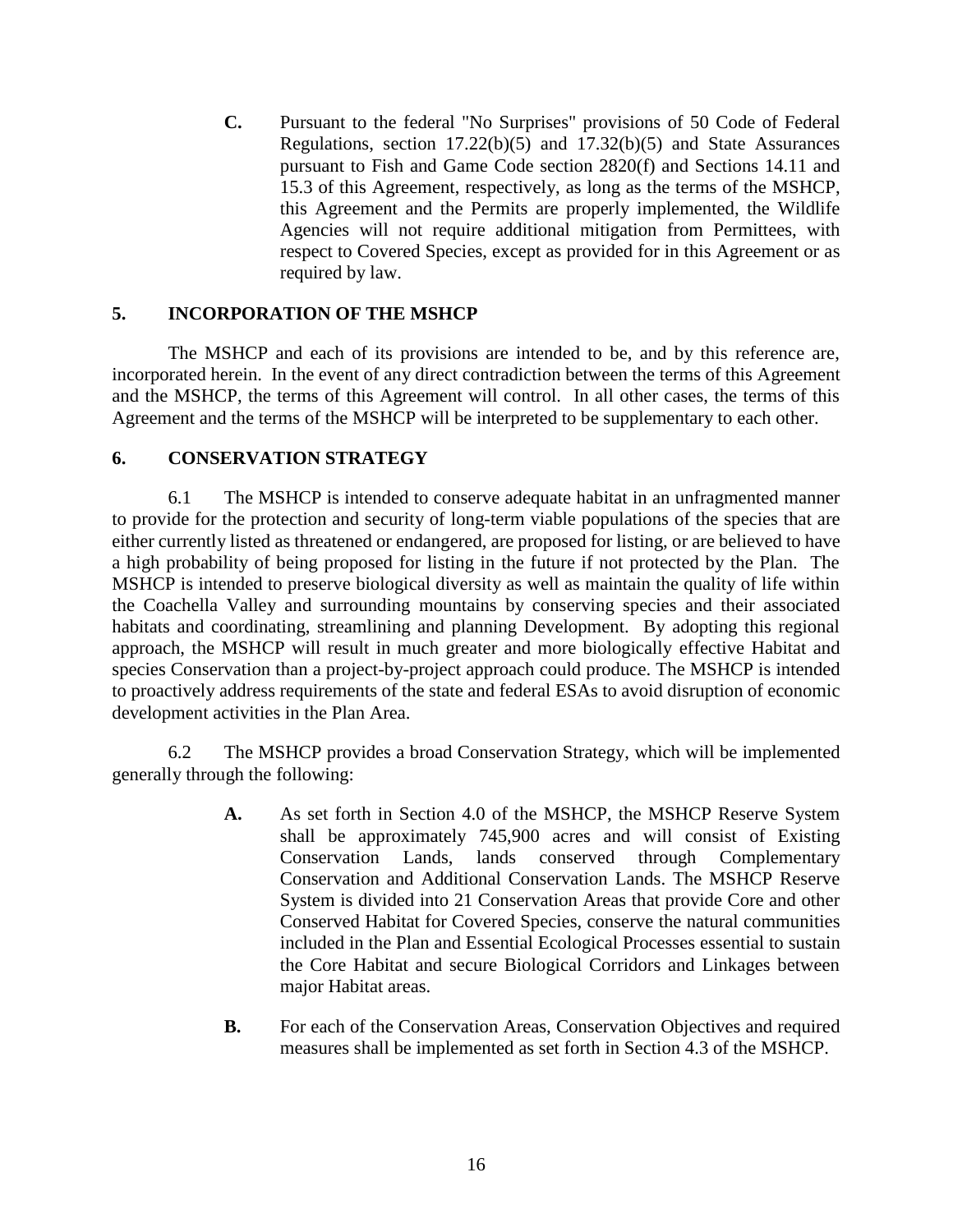- **C.** New land uses adjacent to or within the MSHCP Conservation Areas shall implement the Land Use Adjacency Guidelines set forth in Section 4.5 of the MSHCP, as applicable.
- **D.** The Avoidance, Minimization and Mitigation Measures set forth in Section 4.4 of the MSHCP shall be implemented.
- **E.** Monitoring and management activities will be undertaken for each of the MSHCP Covered Species. Monitoring and management activities are described in Section 8 of the MSHCP.
- **F.** Species-specific Conservation Goals and Objectives shall be implemented for each of the Covered Species in the MSHCP and are set forth in Section 9 of the MSHCP.
- **G.** Natural Communities Conservation Goals and Objectives have been developed and shall be implemented for each of the Covered Natural Communities in the MSHCP and are set forth in Section 10 of the MSHCP.

# **7. MSHCP RESERVE SYSTEM ASSEMBLY**

7.1 **Overview**. As set forth in Section 4 of the MSHCP, the MSHCP Reserve System will consist of approximately 745,900 acres and will consist of Existing Conservation Lands, lands conserved through Complementary Conservation and Additional Conservation Lands. The MSHCP Reserve System is divided into 21 Conservation Areas that provide Core and other Conserved Habitat for Covered Species, conserve the natural communities included in the Plan and Essential Ecological Processes essential to sustain the Core Habitat and secure Biological Corridors and Linkages between major habitat areas.

7.2 **Contribution of Existing Conservation Lands**. As described in Section 4.1 of the MSHCP, the MSHCP Reserve System will include Existing Conservation Lands. As of 1996, these lands were comprised of approximately 496,400 acres. Because of acquisitions, the acreage had increased to 557,100 by 2006. Of this acreage, 491,500 acres (as of 1996), or 529,200 acres (as of 2006) are federal and state Existing Conservation Lands. Approximately 900 acres (as of 1996), or 19,100 acres (as of 2006) are non-profit organization Existing Conservation Lands. Approximately 4,000 acres (as of 1996) or 8,800 acres (as of 2006) are Local Permittee Existing Conservation Lands.

7.3 **Complementary Conservation**. As described in Section 4.2.1 of the MSHCP, the MSHCP Reserve System will include approximately 69,290 acres (as of 1996), or 29,990 acres (as of 2006) through Complementary Conservation efforts. Such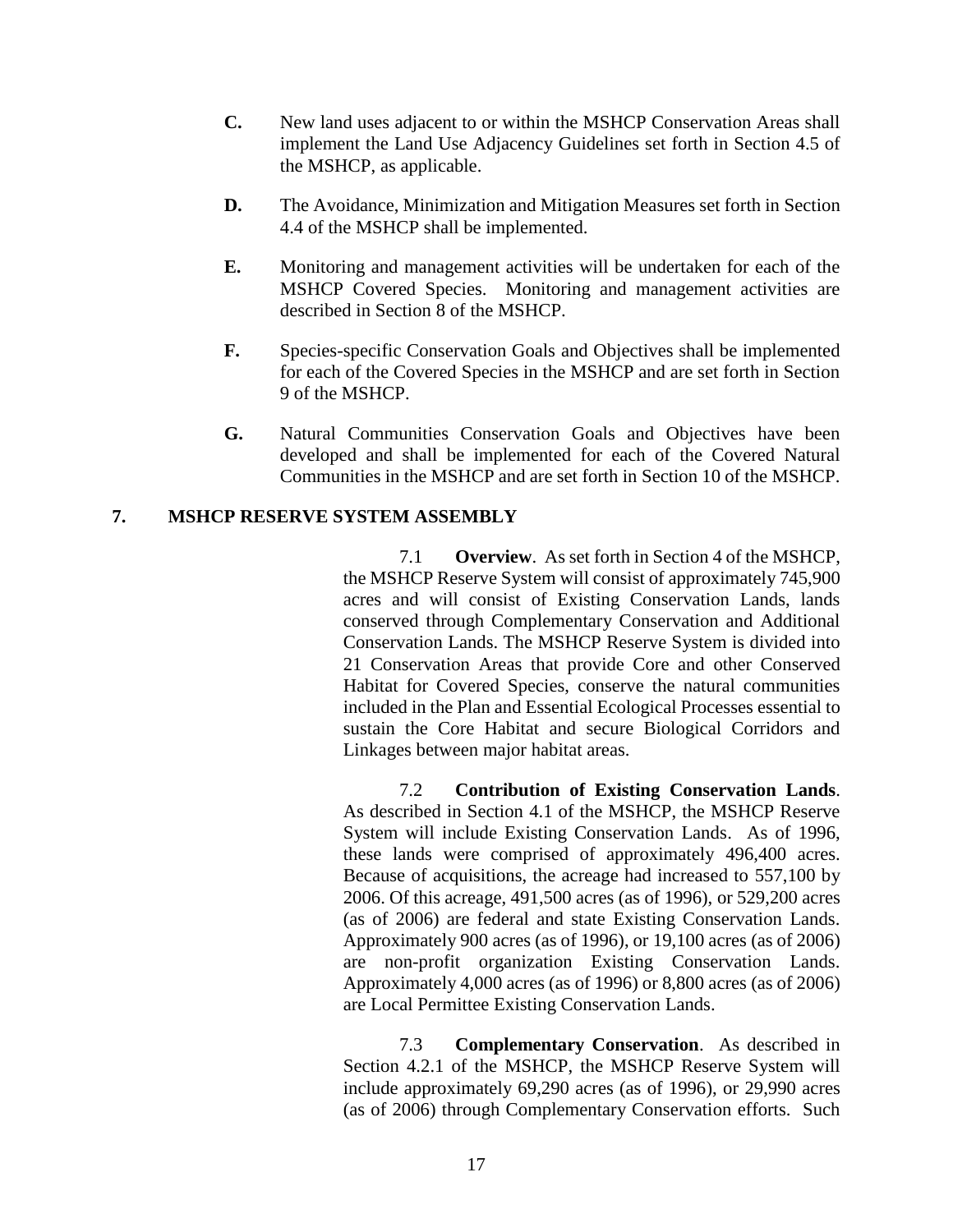efforts include BLM and United States Forest Service acquisition programs in the Santa Rosa and San Jacinto Mountains National Monument, BLM Wilderness in-holding acquisitions, including Mecca Hills and Orocopia Mountains Wilderness Areas, and Joshua Tree National Park.

7.4 **Contribution of Additional Conservation Lands**. As described in Table 4-1 and Sections 4.2.2 and 5.1.1 of the MSHCP, the MSHCP Reserve System will include Additional Conservation Lands comprised of approximately 129,690 acres as of 2006, that will be acquired or otherwise conserved. Of this acreage, approximately 96,400 acres (as of 2006) will be acquired or otherwise conserved as the Local Permittees' share of Plan implementation. Approximately 39,850 acres (as of 1996) or 21,390 acres (as of 2006) will be acquired or otherwise conserved as the state and federal contribution to Plan implementation. Approximately 10,800 acres of public and quasi-public lands are also projected to be conserved. In addition, as described in Section 4.2.2.2.4 of the MSHCP, the Local Permittees will protect the fluvial sand transport Essential Ecological Process in the Cabazon, Long Canyon, and West Deception Canyon Conservation Areas to ensure no net reduction in fluvial sand transport in these areas, which comprise approximately 7,800 acres.

7.5 **Review of Development Proposals in Conservation Areas**. As set forth in Section 4.3 of the MSHCP, Development in Conservation Areas will be limited to uses that are compatible with the Conservation Objectives for the specific Conservation Area. Discretionary Projects in Conservation Areas, other than second units on parcels with an existing residence, shall be required to assess the project's ability to meet the Conservation Objectives in the Conservation Area. Additionally, the Permittees will participate in the Joint Project Review Process set forth in Section 6.6.1.1 of the MSHCP.

7.6 **Reserve Assembly Accounting**. In order to ensure that the MSHCP Reserve System is established, all Permittees will be required to maintain a record of total acres and location of Development within their jurisdiction within the Plan boundaries and submit this information to the CVCC on a monthly basis. However, Caltrans must submit such information on a bi-annual basis. As set forth in Section 6.4 of the MSHCP, annual reports will be prepared in order to account for Habitat losses and gains associated with public and private Development projects. The annual reports will be used to demonstrate that Conservation is occurring in rough proportionality with Development, reflect that the MSHCP Reserve System is being assembled as contemplated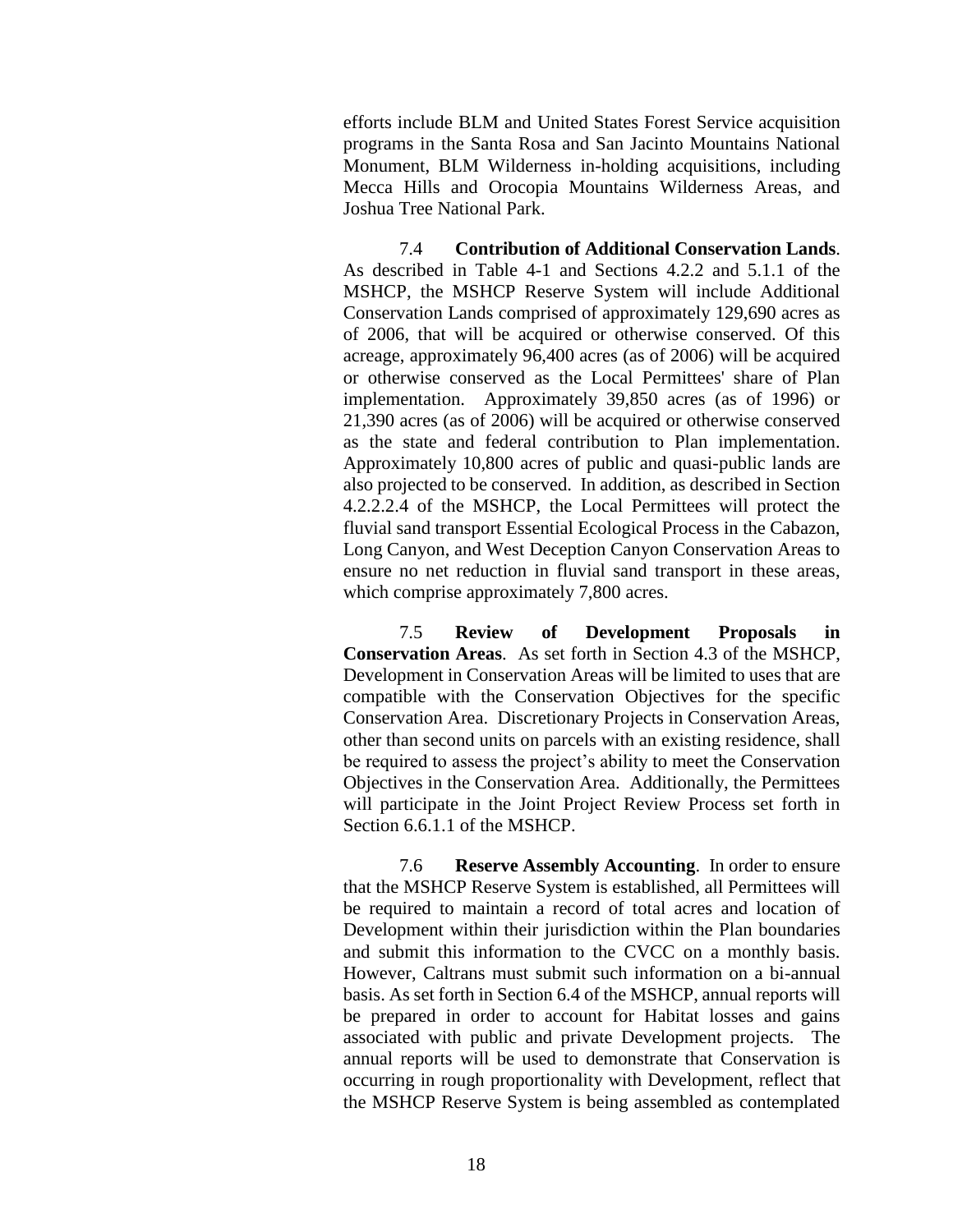in the MSHCP and ensure that Habitat Conservation Goals and Objectives and required measures are being implemented.

#### **8. MSHCP RESERVE SYSTEM MANAGEMENT REQUIREMENTS**

8.1 **Overview**. The MSHCP Reserve System will be managed pursuant to Section 8 of the MSHCP. The Plan establishes RMUs to ensure coordinated management in order to achieve the Conservation Goals and Objectives. Additionally, within three (3) years of Permit issuance, the RMUCs and the Land Manager will develop a Reserve System Management Plan. The elements of this plan are described in Section 6.2 of the MSHCP and will include ongoing management measures and Adaptive Management actions.

8.2 **Management Activities**. Management activities pursuant to the MSHCP are set forth in Section 8 of the MSHCP. As set forth in Sections 6.1.3 and 8.2.2 of the MSHCP, such activities will be overseen by the RMOC and implemented by the RMUCs, in coordination with the Land Manager and Monitoring Program Administrator.

8.3 **Management Program**. Section 8 of the MSHCP sets forth the Management Program, allowing flexibility to ensure protection of species for which current scientific data is currently lacking. Consistent with an Adaptive Management approach, the Parties agree that the methods and means of implementing the Management Program shall be changed as necessary to respond to species' needs and new scientific data as these items may change over time.

### **9. MSHCP RESERVE SYSTEM MONITORING REQUIREMENTS**

9.1 **Monitoring Program**. Monitoring of the MSHCP Reserve System will be instituted pursuant to Section 8.3 of the MSHCP. Implementation of the long-term Monitoring Program includes an initial inventory and assessment period.

9.2 **Monitoring Program Administrator**. A Monitoring Program Administrator shall be selected by the CVCC and shall be responsible for implementing the Monitoring Program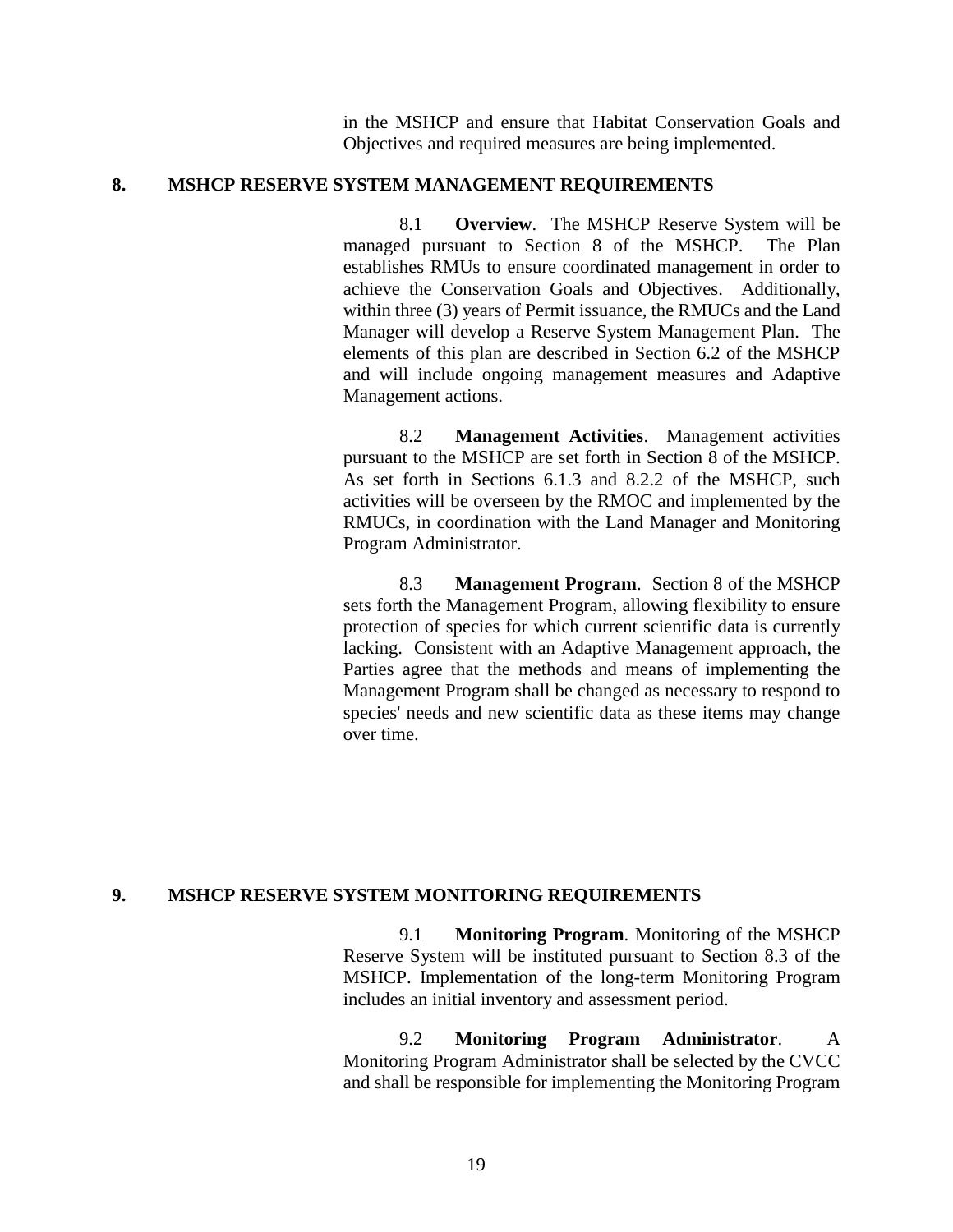with oversight from the RMOC. The Monitoring Program Administrator's duties are set forth in Section 6.1.6 of the MSHCP.

9.3 **Monitoring Reporting Requirements**. Pursuant to Section 8.7 of the MSHCP, the Monitoring Program Administrator shall prepare annual monitoring reports that provide an analysis of the monitoring results and any implications for the Management Program and Reserve System Assembly. These reports will be submitted to the RMOC, the RMUCs and the Land Manager and will include, at a minimum, the items listed in Section 8.7 of the MSHCP.

# **10. REPORTING REQUIREMENTS**

10.1 **Annual Reporting**. As described in Section 6.4 of the MSHCP, the CVCC will prepare an annual report that will be submitted to the Wildlife Agencies and Permittees. The annual report for the preceding calendar year shall be submitted by March 30. The annual report shall be presented at a CVCC public workshop and copies made available to the public. The annual report shall include, at a minimum, the following information:

- **A.** An overview of the status of the Conservation Areas.
- **B.** Results of monitoring as described in Section 8.7 of the MSHCP. Identification of Adaptive Management actions indicated and whether or not such actions were implemented.
- **C.** A description of Reserve Management activities for the previous year.
- **D.** An accounting of the number of acres acquired, conserved through cooperative management agreements or otherwise protected during the previous year to quantify the progress achieved towards identified Conservation Objectives.
- **E.** An accounting of the number of acres of Core Habitat, Essential Ecological Processes, Biological Corridors and Linkages and natural communities conserved within each Conservation Area developed or impacted by Covered Activities during the previous year.
- **F.** An accounting of the number of acres of habitat for the species and natural communities outside the MSHCP Conservation Areas in the Plan Area developed during the previous year.
- **G.** An accounting of the status of each Covered Species with respect to the Species Conservation Goals and Objectives in Sections 4 and 9.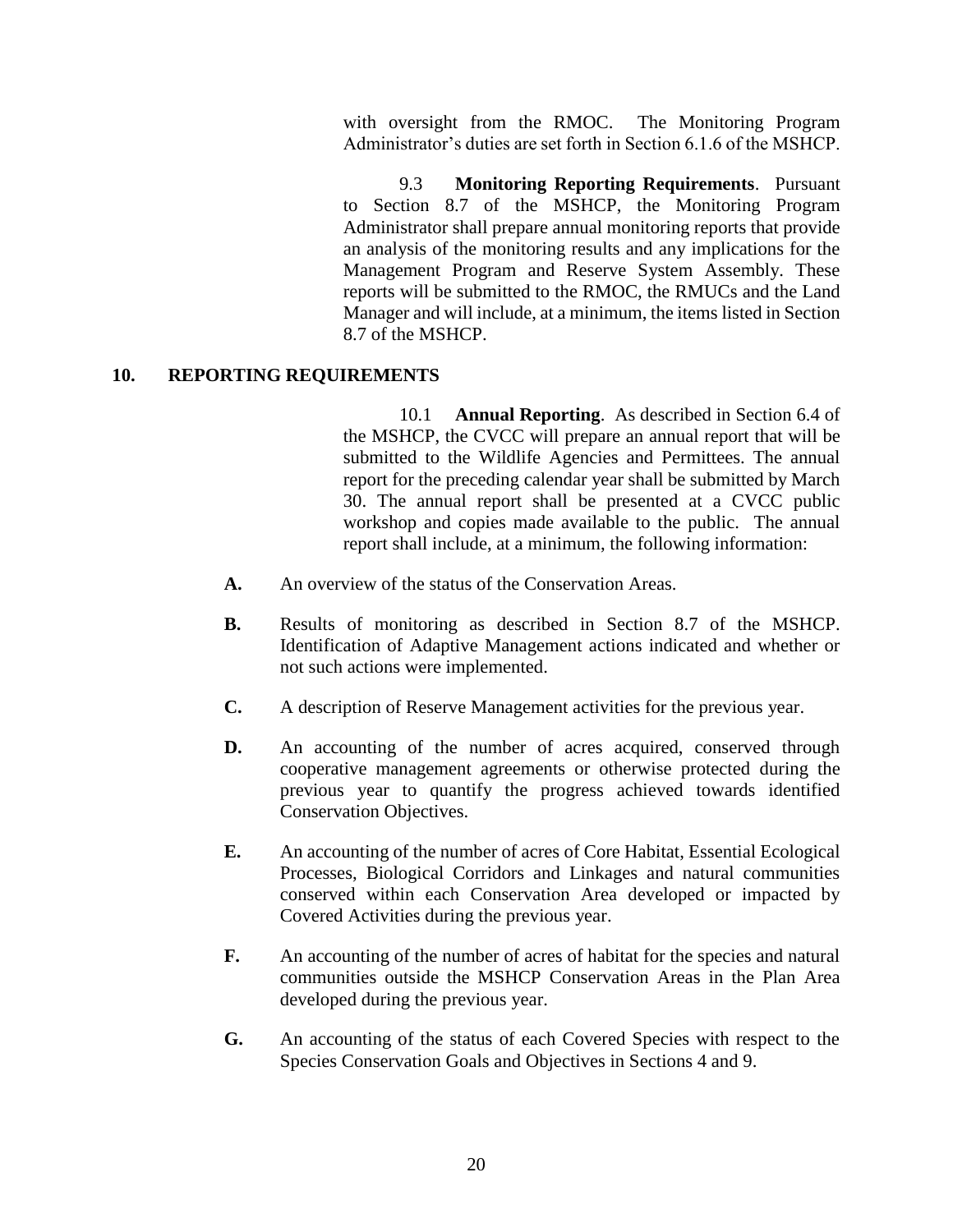- **H.** An evaluation of any significant issues encountered in Plan implementation during the previous year and proposed resolution.
- **I.** Expenditures for acquisition and MSHCP Reserve System management over the previous year and applicable budgets for the upcoming fiscal year.
- **J.** Summary of compliance activities required of Permittees.
- **K.** A copy of the audit of CVCC finances for the most recent fiscal year.
- **L.** Summary of all unauthorized/unpermitted activities detected and enforcement actions taken during the previous year
- **M.** Additional technical, commercial, and scientific information and/or data that are reasonably available and necessary to evaluate performance and compliance with the commitments and objectives of the Plan shall be provided to the Wildlife Agencies upon written request.

10.2 **Certification of Reports**. All reports shall include the following certification from the responsible entity official that supervised or directed preparation of the report:

I certify that, to the best of my knowledge, after appropriate inquiries of those involved in the preparation of the report, the information submitted is appropriate and complete.

### **11. MSHCP IMPLEMENTATION STRUCTURE**

11.1 **Permittee Implementation Mechanisms**. As set forth below, the Permittees have selected legal mechanisms to ensure implementation of the terms of the MSHCP and this Agreement ("Implementation Mechanism"). The Permits shall be effective upon issuance. If, however, within six (6) months of execution of this Agreement, the County and Cities have not adopted an appropriate Implementation Mechanism, the Wildlife Agencies may initiate suspension or revocation proceedings pursuant to Section 23.5 of this Agreement. The Permittees' obligations to fully implement the terms and conditions of the MSHCP and this Agreement commence upon execution of this Agreement. After adoption of an Implementation Mechanism, the Local Permittees shall submit a copy of the appropriate documents to the CVCC and the Wildlife Agencies substantially in the form addressed below, or take such other actions that will ensure effective MSHCP implementation.

### 11.1.1 **The Cities**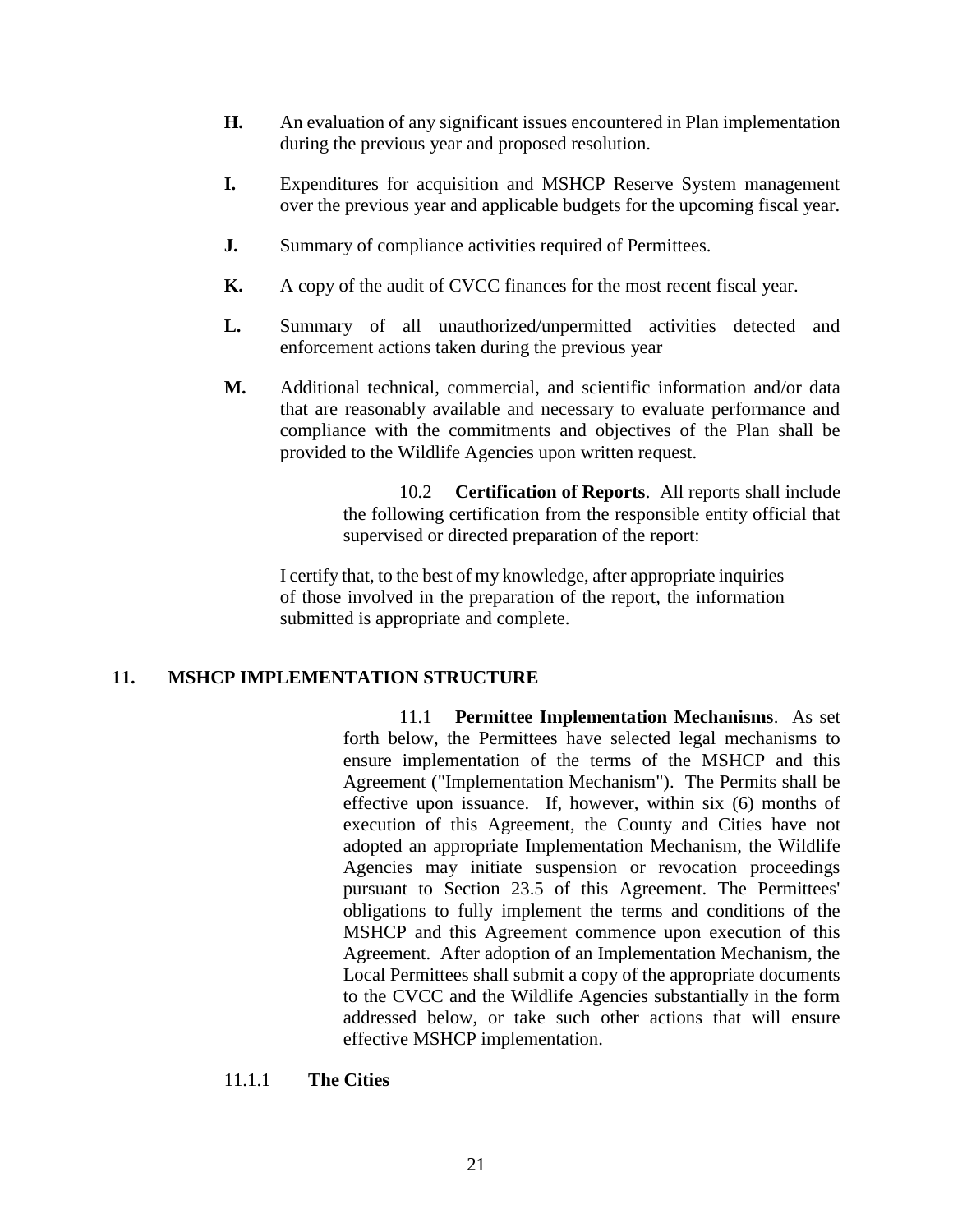- **A.** The Cities shall adopt an ordinance imposing the Local Development Mitigation Fee as analyzed in the Nexus Fee Report. A model ordinance imposing such fees is attached to this Agreement as Exhibit "D." The Cities shall adopt ordinances in substantially the same form or at a minimum, containing the same requirements as the model ordinance.
- **B.** The Cities shall adopt a resolution that adopts the MSHCP and establishes procedures and requirements for the implementation of its terms and conditions. A model resolution is attached to this Agreement as Exhibit "E." The Cities shall adopt a resolution in substantially the same form or at a minimum, containing the same requirements as the model resolution. The resolution shall contain at least the following conditions:
	- 1. Commitment to ensure compliance with the Conservation Area requirements and measures set forth in Section 4 of the MSHCP, including but not limited to the Property Owner Initiated Habitat Evaluation and Acquisition Negotiation Strategy (HANS), if HANS is applicable.
	- 2. Imposition of all other terms of the MSHCP, this Agreement and the Permits including but not limited to participation in the Joint Project Review Process set forth in Section 6.6.1.1 of the MSHCP, and compliance with the applicable Land Use Adjacency Guidelines set forth in Section 4.5 of the MSHCP.
	- 3. Agreement to enforce all terms and conditions of the MSHCP, this Agreement and the Permits.

## 11.1.2 **The County.**

- **A.** The County shall establish a development mitigation fee for the unincorporated area of the County to specifically provide for habitat acquisition pursuant to the MSHCP.
- **B.** The County shall implement the MSHCP through incorporation of the relevant terms and requirements into its General Plan, including but not limited to the following:
	- 1. Commitment to ensure compliance with the Conservation Area requirements and measures set forth in Section 4.0 of the MSHCP, including but not limited to the Property Owner Initiated Habitat Evaluation and Acquisition Negotiation Strategy, if applicable.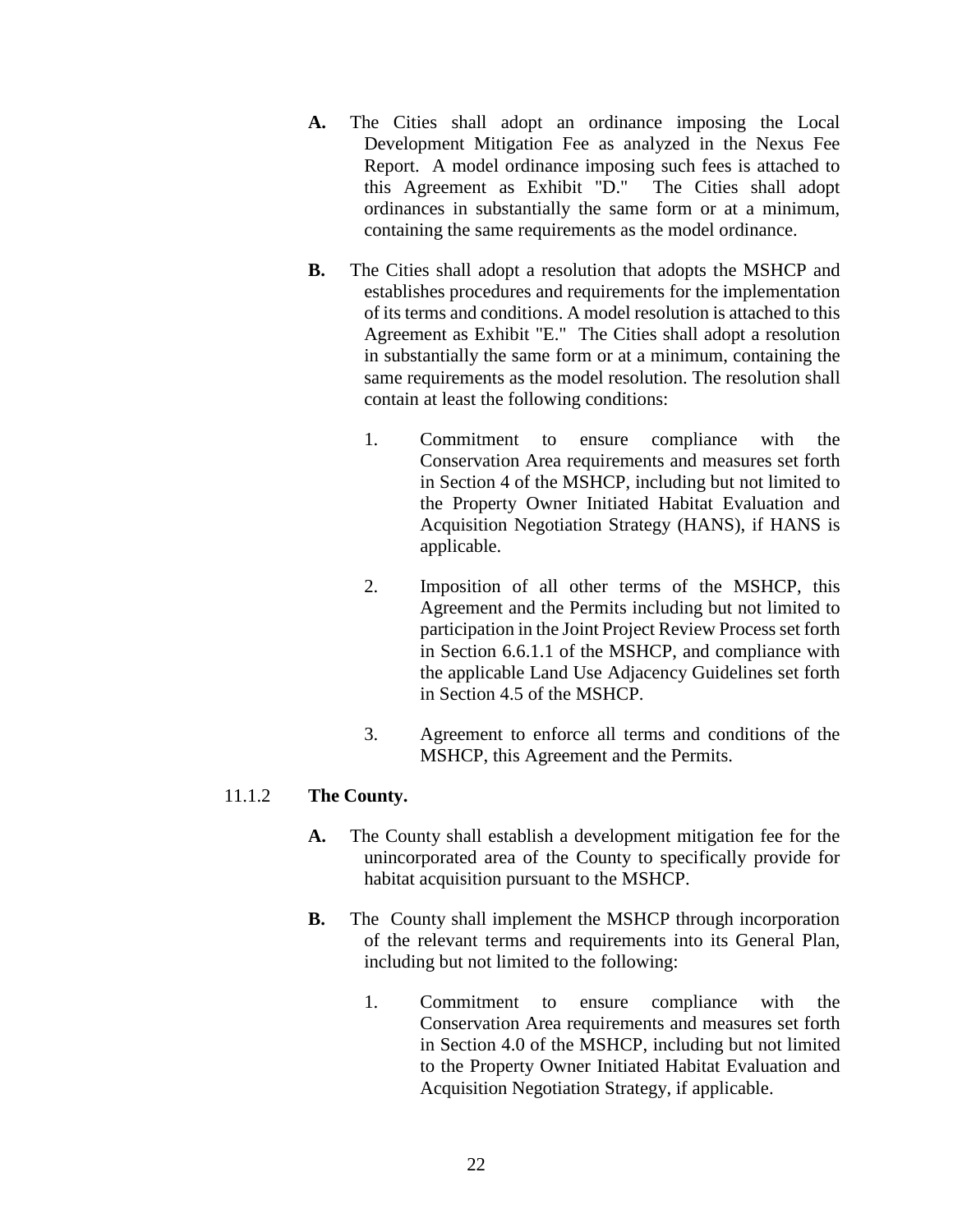- 2. Imposition of all other terms of the MSHCP, this Agreement and the Permits including but not limited to participation in the Joint Project Review Process set forth in Section 6.6.1.1 of the MSHCP, and compliance with the applicable Land Use Adjacency Guidelines set forth in Section 4.5 of the MSHCP.
- 3. Agreement to enforce all other terms and conditions of the MSHCP, this Agreement and the Permits.
- 11.1.3 **County Flood Control.** County Flood Control shall implement the MSHCP and this Agreement through execution of this Agreement.
- 11.1.4 **County Parks**. County Parks shall implement the MSHCP and this Agreement through execution of this Agreement.
- 11.1.5 **County Waste**. County Waste shall implement the MSHCP and this Agreement through execution of this Agreement.
- 11.1.6 **CVCC.** CVCC shall implement the MSHCP and this Agreement through approval of a resolution that adopts the MSHCP and establishes procedures and requirements for the implementation of its terms and conditions for any Covered Activities. The CVCC shall adopt a resolution in substantially the same form as the Model Resolution attached as Exhibit "E."
- 11.1.7 **CVAG**. CVAG shall implement the MSHCP and this Agreement through execution of this Agreement.
- 11.1.8 **CVMC.** CVMC shall implement the MSHCP and this Agreement through execution of this Agreement.
- 11.1.9 **Caltrans.** Caltrans shall implement the MSHCP and this Agreement through execution of this Agreement.
- 11.1.10 **State Parks**. State Parks shall implement the MSHCP and this Agreement through execution of this Agreement.
- 11.1.11 **CVWD.** CVWD shall implement the MSHCP and this Agreement through execution of this Agreement.
- 11.1.12 **IID.** IID shall implement the MSHCP and this Agreement through execution of this Agreement.
- 11.1.13 **MSWD**. MSWD shall implement the MSHCP and this Agreement through execution of this Agreement.

## 11.2 **Organizational Structure**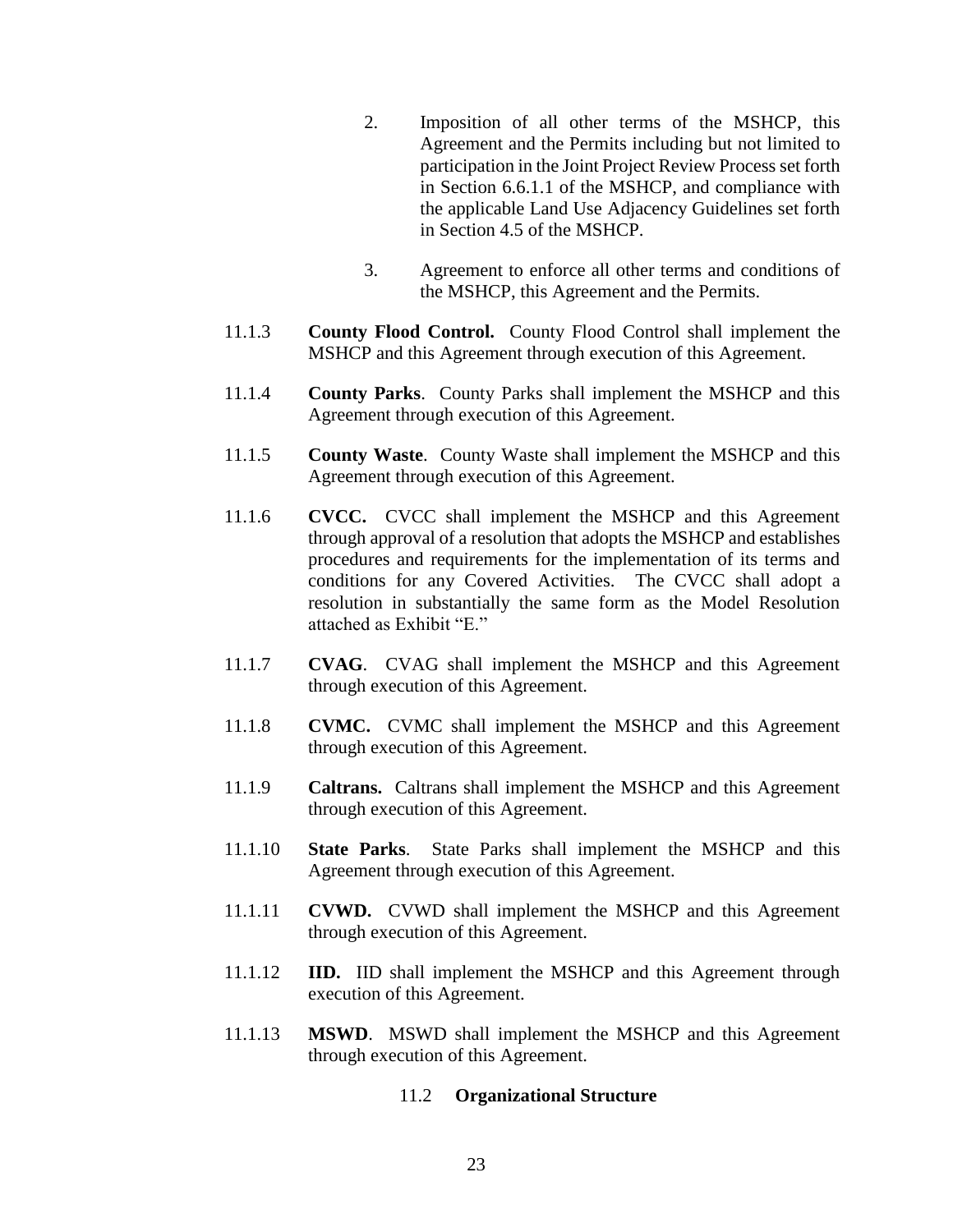11.2.1 **Overview**. Successful implementation of the MSHCP requires both a local administrative structure and effective coordination with state and federal partners. The Parties have therefore established an Organizational Structure for implementation and management of the MSHCP described in Section 6.1 of the MSHCP.

# 11.2.2 **CVCC Organization**

- **A. Overview**. As set forth in Section 6.1 of the MSHCP, implementation of the MSHCP will be overseen and administered by the CVCC, a joint regional authority formed by the County, the Cities, CVWD, IID, and MSWD. The CVCC shall sign this Agreement and shall be a Permittee under the Permits. However, the CVCC shall not limit County or City local land use authority or prevent a Permittee from approving a Discretionary Project. As set forth in Section 6.1.1 of the Plan, the CVCC shall be formed prior to issuance of the Permits, as a separate and independent joint powers authority.
- **B. Duties and Responsibilities.** The CVCC shall provide the primary policy direction for the implementation of the MSHCP and will provide opportunities for public participation in the decision-making process. The CVCC shall have, at a minimum, the powers and duties as set forth in Section 6.1.1.2 of the MSHCP.
- 11.2.3 **Acquisition and Funding Coordinating Committee**. To assist in implementing its duties under the MSHCP, the CVCC shall form the Acquisition and Funding Coordinating Committee to provide input on local funding priorities and Additional Conservation Lands acquisition priorities. As set forth in Section 6.1.2 of the MSHCP, the Acquisition and Funding Coordinating Committee shall be formed within one hundred twenty (120) days of the issuance of the Permits. Permittee representatives on the Acquisition and Funding Coordinating Committee shall be appointed by the CVCC and shall include any Permittee requesting membership. The Wildlife Agencies shall be ex officio members of the Acquisition and Funding Coordinating Committee. The Acquisition and Funding Coordinating Committee shall advise the CVCC on local funding priorities and Additional Conservation Lands acquisitions as set forth in Section 6.1.2 of the MSHCP. However, the CVCC will have final decision making authority in establishing and implementing these local priorities.
- 11.2.4 **Joint Project Review Process**. To ensure that the requirements of the Permits, the MSHCP and this Agreement are properly met, a Joint Project Review Process for projects within the Conservation Areas shall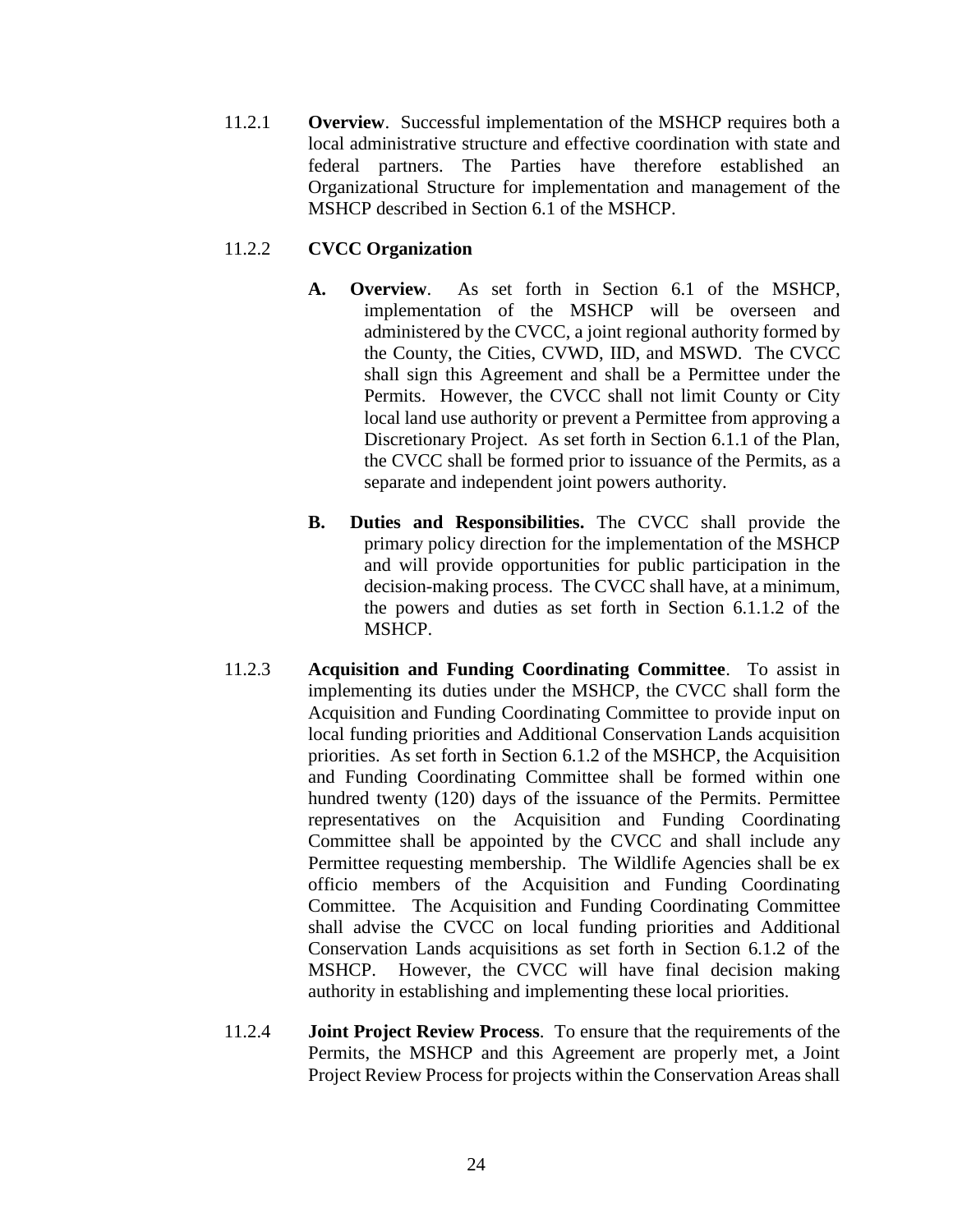be instituted by the CVCC. The process for the Joint Project Review Process is set forth in Section 6.6.1.1 of the MSHCP.

# 11.2.5 **CVCC Executive Director**.

- **A. Selection.** An appropriate individual shall be selected as the CVCC Executive Director by the CVCC to administer the Plan. The Executive Director shall implement the duties and responsibilities of the CVCC. During the first five (5) years, the CVCC shall initially contract with CVAG for the Executive Director within thirty (30) days of the formation of the CVCC.
- **B. Duties and Responsibilities.** The Executive Director shall have the powers and duties as set forth in Section 6.1.1.3 of the MSHCP.

## 11.2.6 **Reserve Management Oversight Committee**.

- **A. Formation and Representation.** As described in Section 6.1.3 of the MSHCP, the RMOC is the primary interagency group that will coordinate implementation of the Plan. The CVCC Executive Director shall appoint the chair of the RMOC from those entities identified below. The RMOC shall be assembled within one hundred twenty (120) days of Permit issuance and shall report to the CVCC. The RMOC shall be composed of one representative from USFWS, CDFG, BLM, State Parks, CVCC, the County and up to five other representatives, as appointed by the CVCC, of private and public agencies or entities that hold land dedicated to Conservation within the MSHCP Reserve System. National Park Service (designated by NPS) and U.S. Forest Service (designated by USFS) will be *ex officio* members.
- **B. Duties and Responsibilities.** The RMOC shall have the duties and responsibilities as set forth in Section 6.1.3 of the MSHCP.
- 11.2.7 **Reserve Management Unit Committees**. To coordinate management of lands owned by different entities in the MSHCP Reserve System, RMUCs will be established for each of the six Reserve Management Units ("RMU"). The RMUs are described in Section 6.1.4 of the MSHCP. The RMUCs shall be established within one hundred twenty (120) days of Permit issuance. RMUC composition and duties and responsibilities are set forth in Section 6.1.4 of the MSHCP.
- 11.2.8 **Land Manager**. As described in Section 6.1.5 of the MSHCP, the CVCC may retain or contract with a person or entity to manage Local Permittee RMU lands and coordinate through the RMUCs with the entities managing Conservation land in the RMUs. The required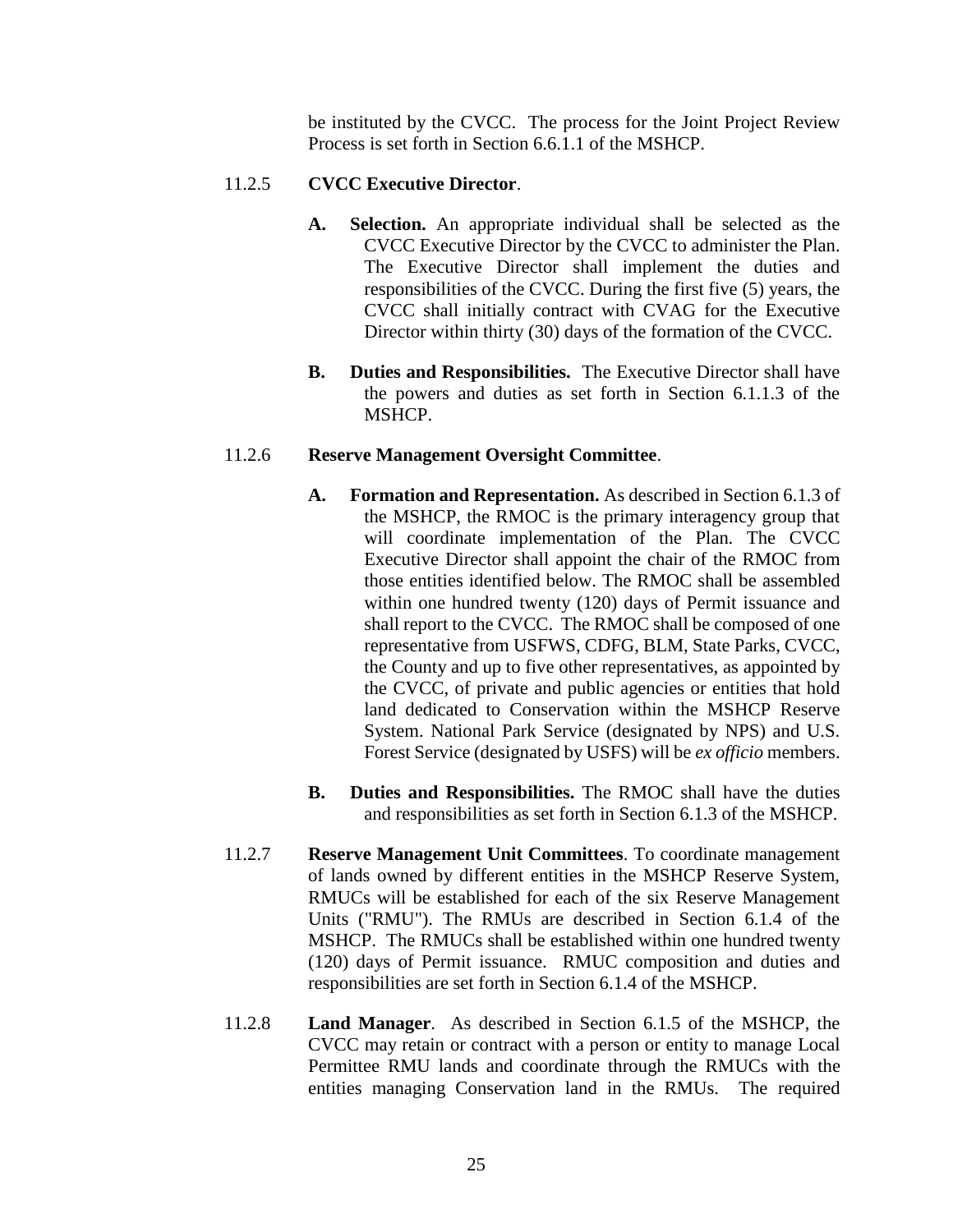qualifications, duties and responsibilities of the Land Manager are set forth in Section 6.1.5 of the MSHCP.

- 11.2.9 **Monitoring Program Administrator**. A Monitoring Program Administrator selected by the CVCC shall be responsible for implementing the Monitoring Program contained in Section 8 of the MSHCP. The duties of the Monitoring Program Administrator are set forth in Section 6.1.6 of the MSHCP.
- 11.2.10 **MSHCP Reserve Management Unit Plan**. As described in Section 6.2 of the MSHCP, the CVCC shall work with each RMUC to develop a Reserve Management Unit Plan ("RMUP"). The RMUPs will define specific management actions, schedules and responsibilities for Plan implementation. The RMUPs shall be prepared within three (3) years of Permit issuance and revised as necessary as lands are added to the MSHCP Reserve System. The RMUPs shall contain, at a minimum, the elements set forth in Section 6.2 of the MSHCP.

## 11.3 **Changed Circumstances**.

- 11.3.1 **General Terms.** Consistent with USFWS regulations regarding Habitat Conservation Plan assurances, Section 6.8.3 of the MSHCP identifies changes in the circumstances affecting the MSHCP Reserve System and/or Covered Species which can be reasonably anticipated and planned for in the MSHCP and describes the responses to such changes that will be carried out by the Parties. Since the MSHCP includes an Adaptive Management approach to reserve management, changes over time and adaptive responses are already contemplated and do not therefore require amendments to the MSHCP or the Permits. The Parties agree that this Section and Section 6.8.3 of the MSHCP address all reasonably foreseeable Changed Circumstances and describe specific responses for them; other changes not identified as Changed Circumstances will be treated as Unforeseen Circumstances.
- 11.3.2 **Permittee-Initiated Response to Changed Circumstances**. Permittee(s) will give notice to the Wildlife Agencies within sixty (60) calendar days after learning that any of the Changed Circumstances listed in Section 6.8.3 of the MSHCP have occurred. As soon as practicable thereafter, but no later than sixty (60) days after learning of the Changed Circumstances, Permittee(s) will modify its/their activities in the manner described in Section 6.8.3 of the MSHCP, to the extent necessary to address the effects of the Changed Circumstances on the Covered Species, and will report to the Wildlife Agencies on its/their actions. Permittee(s) will undertake such modifications without awaiting notice from the Wildlife Agencies.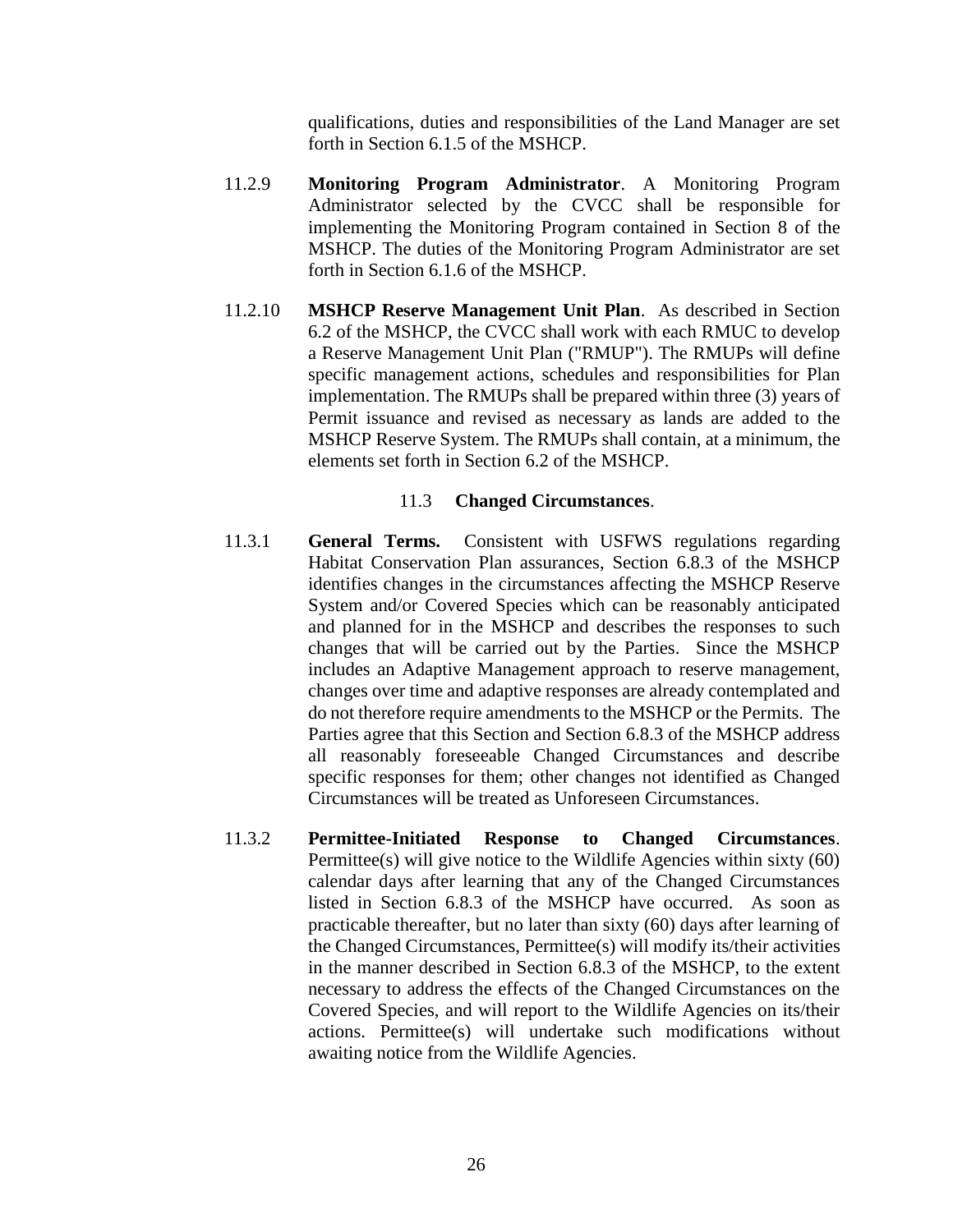- 11.3.3 **Wildlife Agency-Initiated Response to Changed Circumstances**. If the Wildlife Agencies determine that Changed Circumstances have occurred, they shall notify Permittee(s) in writing within sixty (60) calendar days. Within sixty (60) days after receiving such notice, Permittee(s) will begin implementation of the required changes and report to the Wildlife Agencies on its/their actions. If the USFWS and/or CDFG determine that Changed Circumstances have occurred and that a Permittee has not responded in accordance with Section 6.8.3 of the MSHCP, the Wildlife Agency or Agencies will so notify the affected Permittee and the CVCC and will direct Permittee to make the required changes.
- 11.3.4 **Condemnation of Lands Providing Conservation Benefits**. In the event that an authority with eminent domain powers condemns part of the lands to which the MSHCP's Conservation and mitigation measures apply, the applicable Permittee shall seek full reimbursement for fragmentation, and increased management and monitoring costs. The applicable Permittee shall use all funds provided to the Permittee through the condemnation proceedings to provide additional Conservation and mitigation measures that will replace the Conservation benefits that would have been provided by the condemned lands.
- 11.3.5 **New Listings of Species Not Covered by the MSHCP**. The USFWS or CDFG may list additional species under FESA and/or CESA as threatened or endangered, delist species that are currently listed, or declare listed species as extinct. In the event of a new listing of one or more species not covered by the MSHCP, the following steps will be taken.

If a species not covered by the MSHCP is listed as threatened or endangered under FESA and/or CESA during the Permit application process or during the life of the Permits, the USFWS and/or CDFG and the Permittee(s) will identify actions that may cause Take, jeopardy or adverse modification of Critical Habitat, and the Permittee(s) will avoid such actions in the implementation of their Covered Activities until approval of an amendment to the MSHCP to address the newly listed species in accordance with the Modifications and Amendments Procedures described in Section 6.12 of the MSHCP. Such avoidance measures will include the following: 1) evaluation of applications for proposed Covered Activities with respect to potential effects on the newly listed species; such evaluations will include assessment of the presence of suitable habitat for the newly listed species within the areas potentially affected by the proposed Covered Activity and surveys for the newly listed species, as appropriate, using accepted protocols; and 2) implementation of measures to avoid impacts to the newly listed species based on the results of the data collected in item 1) above and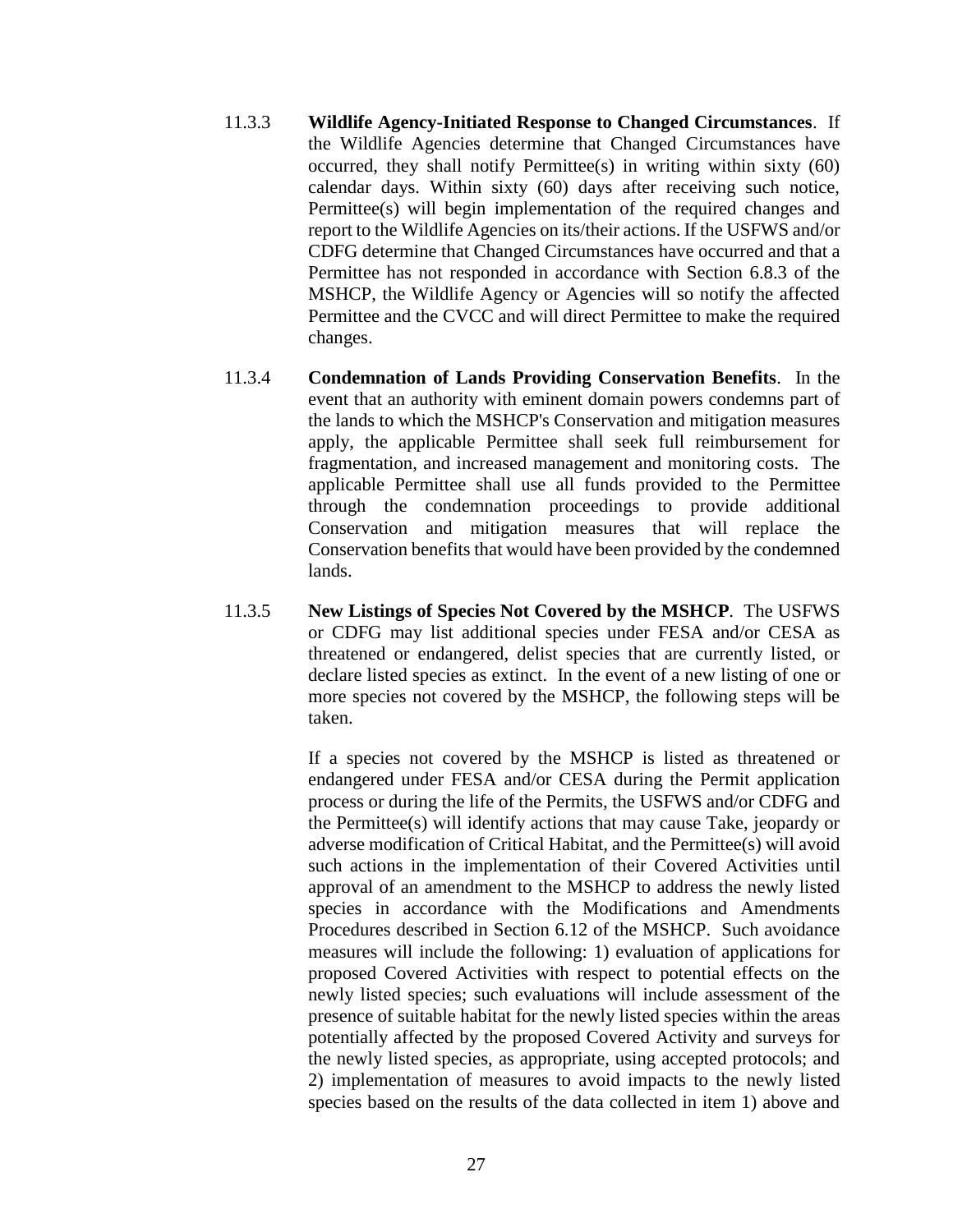the evaluation of those data in the context of the design of the proposed Covered Activity. Alternatively, a Plan amendment may not be pursued and Take Authorization may be sought separately.

11.4 **Annexation and Deannexation of Lands**. Each of the Permittees shall enforce the terms of the Plan, the Permits and this Agreement as to all individuals or entities subject to its jurisdiction, including lands in the Plan Area annexed into the Permittees' jurisdictions after the Effective Date of this Agreement, provided the Minor Amendment requirements of Section 6.12.3 of the MSHCP and Section 20.4 of this Agreement have been met. If the Minor Amendment requirements cannot be met, a Major Amendment will be required.

In the event of the annexation or deannexation of any land within the Plan Area to another jurisdiction that is not a Permittee, the Parties shall seek to enter into an agreement between the Permittees, the Local Agency Formation Commission ("LAFCO"), the annexing or deannexing jurisdiction and the Wildlife Agencies as part of the annexation process to ensure that any Development of the annexed lands proceeds in accordance with the Conservation Goals and Objectives of the MSHCP. If an agreement can be reached, that jurisdiction shall become a Permittee after executing an addendum to this Agreement. If an agreement cannot be reached, or if the MSHCP requirements are not imposed as a condition of annexation by LAFCO, then the annexed or deannexed land will not receive Take Authorization pursuant to the Permits. Additionally, such annexation or deannexation may result in the revocation or suspension of the Permits pursuant to Section 23.5 of this Agreement. Parties within such annexed or deannexed land that qualify as Participating Special Entities may receive Take Authorization as set forth in Section 11.7 of this Agreement.

> 11.5 **Incorporation of New Cities within MSHCP Boundaries**. The Parties anticipate that during the term of the MSHCP, and after the Effective Date, one or more new cities may be incorporated within the Plan Area. Such newly incorporated cities, upon adoption of an appropriate Implementation Mechanism and execution of an Implementing Agreement with the Wildlife Agencies substantially similar in form to this Agreement, shall receive Take Authorization pursuant to the Permits and all other rights and obligations granted by the Permits, the MSHCP and this Agreement. Incorporation of a new city within the Plan Area shall constitute a Minor Amendment and shall be processed as such pursuant to Section 20.4 of this Agreement and Section 6.12.3 of the MSHCP. In the event a newly incorporated city fails to participate in the MSHCP, the Permits may be revoked or suspended as set forth in Section 23.5 of this Agreement.

> 11.6 **Growth-Inducing Effects**. Once mitigation has been imposed upon the Permittees, Participating Special Entity, or Third Party Granted Take Authorization for a proposed project in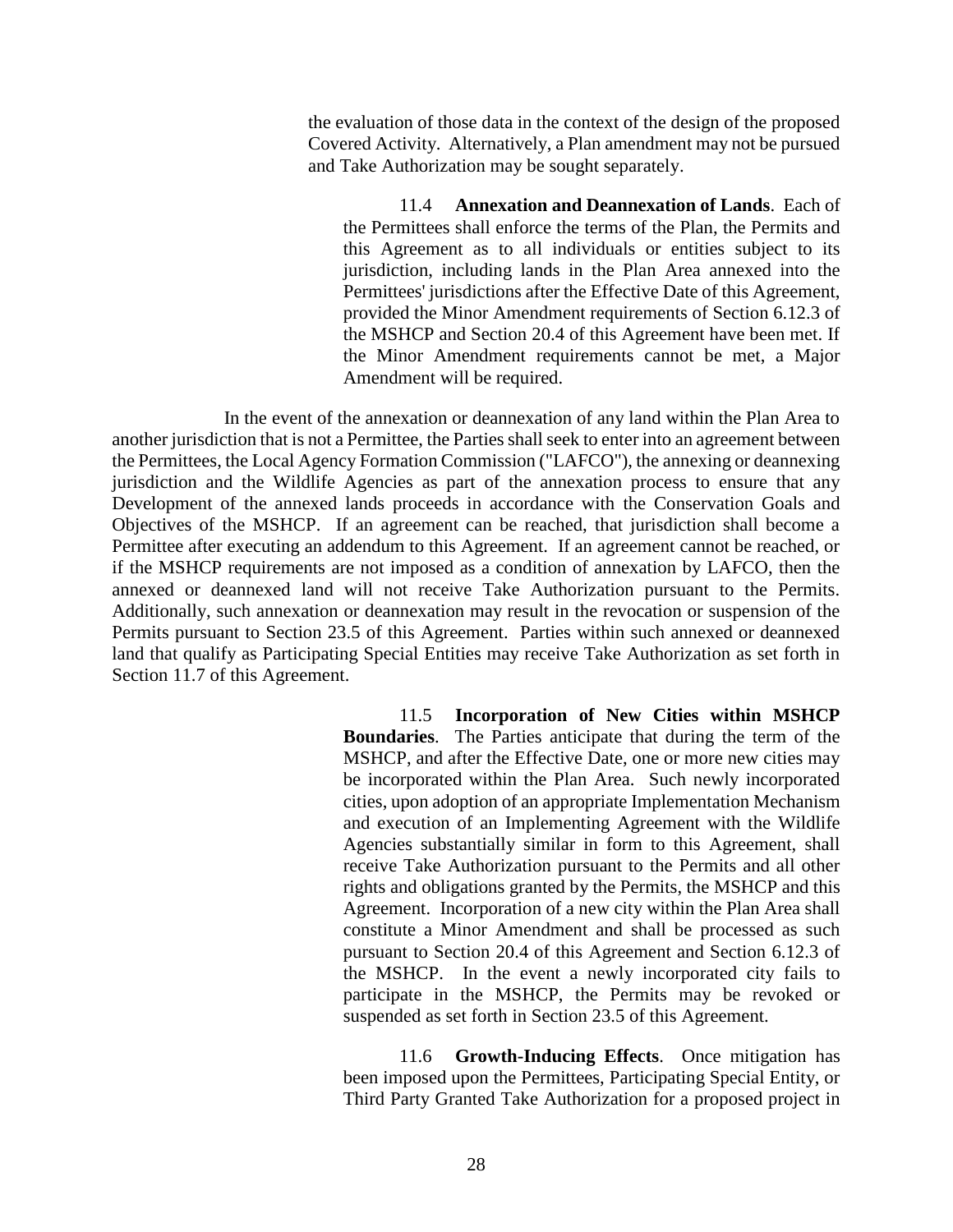conformance with the requirements of the MSHCP and the Permits, Permittees shall not be required to provide or impose any additional mitigation for any growth-inducing effects that such project may have on a Covered Species and/or its Habitat within the Plan Area.

## 11.7 **Participating Special Entity**.

- 11.7.1 **Take Authorization for Participating Special Entities**. Any public service provider, such as a utility company or a public district, including, but not limited to, a school, water, or irrigation district, that operates facilities and/or owns land within the Plan Area may request Take Authorization for its activities pursuant to the Permits as a Participating Special Entity. As set forth below, such activities must comply with all of the terms and requirements of the Permits, the MSHCP and this Agreement.
- 11.7.2 **Grant of Take Authorization to Participating Special Entity**. The CVCC may grant Take Authorization to a Participating Special Entity for its activities upon compliance with this Section. The Participating Special Entity shall submit a complete application for the proposed activity to the CVCC containing a detailed description of the proposed activity, a map indicating the location of the proposed activity and an analysis of its potential impacts to Covered Species and their Habitats and to the MSHCP Reserve System.

Within thirty (30) days of receipt of the complete application, CVCC and Wildlife Agency staff shall review the application. If CVCC staff, with the concurrence of the Wildlife Agencies, finds that the proposed activity complies with all terms and requirements of the MSHCP, the Permits and this Agreement and does not compromise the viability of the Permits or the MSHCP Reserve System, the CVCC shall issue a Certificate of Inclusion upon completion or fulfillment in full of all appropriate requirements as set forth below and the proposed activity shall be deemed a Covered Activity. In the event the proposed activity crosses the MSHCP Reserve System, CVCC staff must make a finding supported by adequate evidence that the activity will result in a biologically equivalent or superior alternative to the MSHCP Reserve System prior to execution of a Certificate of Inclusion. The Certificate of Inclusion shall depict on an attached map the lands by parcel number, acreage and owner to which the proposed Take Authorization(s) would apply. In the event that the proposed activity does not comply with the terms and requirements of the Permits, the MSHCP and this Agreement, and/or compromises the viability of the MSHCP Reserve System, CVCC and Wildlife Agency staff shall meet with the proposed Participating Special Entity representatives to attempt to reach a mutually agreeable solution.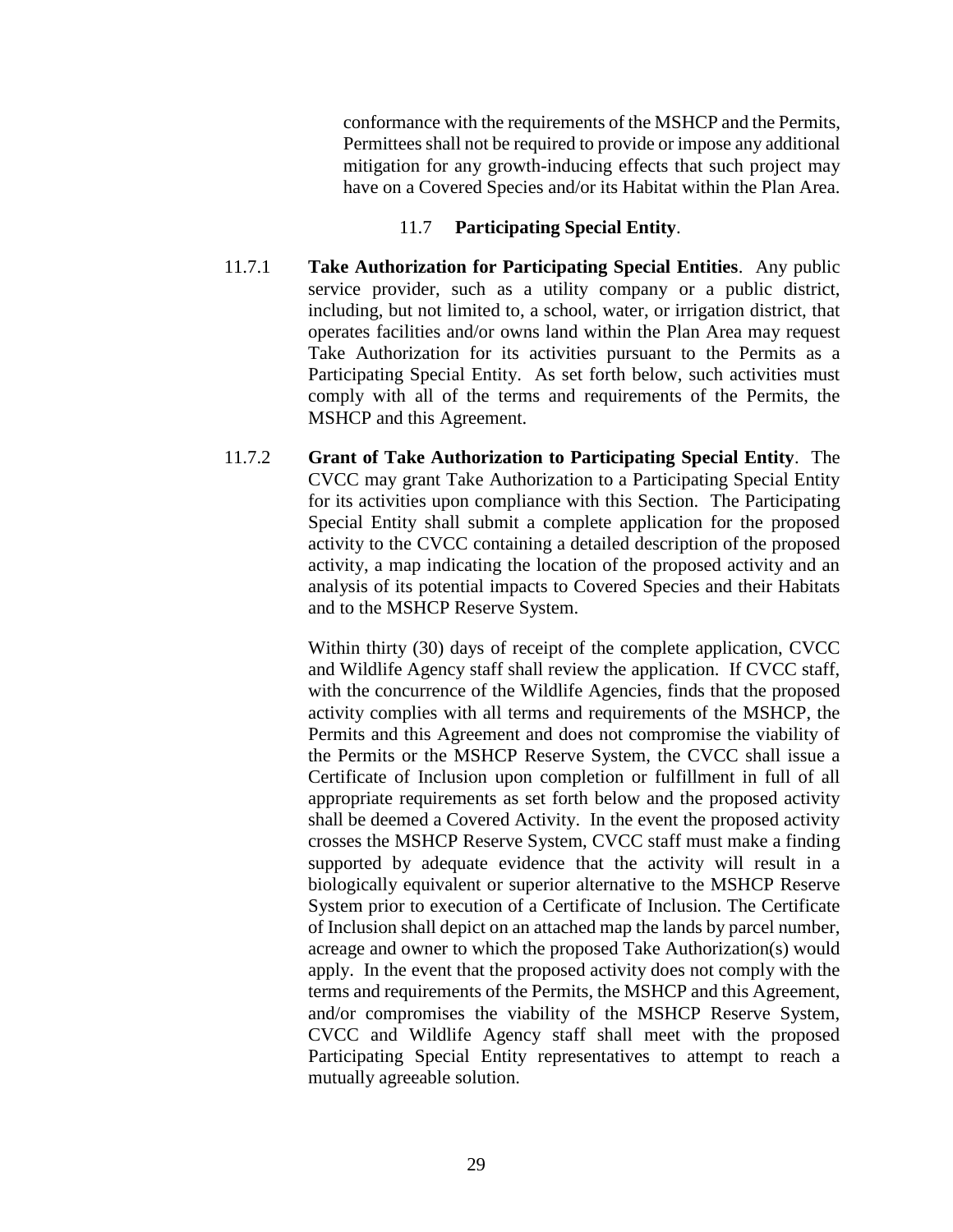11.7.3 **Requirements for Participating Special Entities**. In addition to complying with applicable sections of the MSHCP, Participating Special Entities shall also contribute to Plan implementation through payment of a fee based upon the type of proposed activity, which shall be applicable to all activities in the Plan Area. For regional utility projects that will be constructed to serve Development, such as major truck lines, Participating Special Entities shall pay a fee in the amount of 5% of total capital costs or make other contributions to the Plan as may be agreed to by the CVCC and the Wildlife Agencies. For such activities that will result in only temporary impacts (impacts that generally last for less than five years) and disturbance, Participating Special Entities shall pay a fee in the amount of 3% of total capital costs or other appropriate measures as may be agreed to by the CVCC and the Wildlife Agencies. Additionally, the Participating Special Entities will be charged appropriate administration fees to process the application. Public district or agency projects that will be constructed to serve Development, such as new schools and treatment plants, inside the Conservation Areas shall be designed and implemented pursuant to the requirements of Section 4.0 of the MSHCP and all other requirements of the MSHCP, including payment of Local Development Mitigation Fees as adopted for commercial and industrial Development. For such activities outside of the Conservation Areas, contribution will consist of payment of Local Development Mitigation Fees as adopted for commercial and industrial Development and any other applicable requirements. All fees shall be collected by, or submitted to, the CVCC. All obligations must be satisfied prior to impacts to Covered Species and their Habitats.

## **12. FUNDING OF THE MSHCP**

The funding of the MSHCP, including financing of Reserve System Assembly, and management and monitoring will occur pursuant to Section 5.0 of the MSHCP.

## 12.1 **Local Obligations.**

- 12.1.1 **Local Permittee Additional Conservation Lands Obligations**. As described in Sections 4.2 and 5.1.1 of the MSHCP, Local Permittees are responsible for the Conservation of 96,400 acres of Additional Conservation Lands (as of 2006). Approximately 88,900 acres will be conserved through acquisition or other means. The projected cost in 2006 dollars for this acreage is approximately \$301.5 million. The related transaction costs for appraisals, escrow fees, etc. are estimated to be approximately \$15.1 million.
- 12.1.2 **Administration Costs**. The Local Permittees will be responsible for certain Plan administration costs necessary to implement the terms and conditions of the Plan, including staffing for the CVCC. As described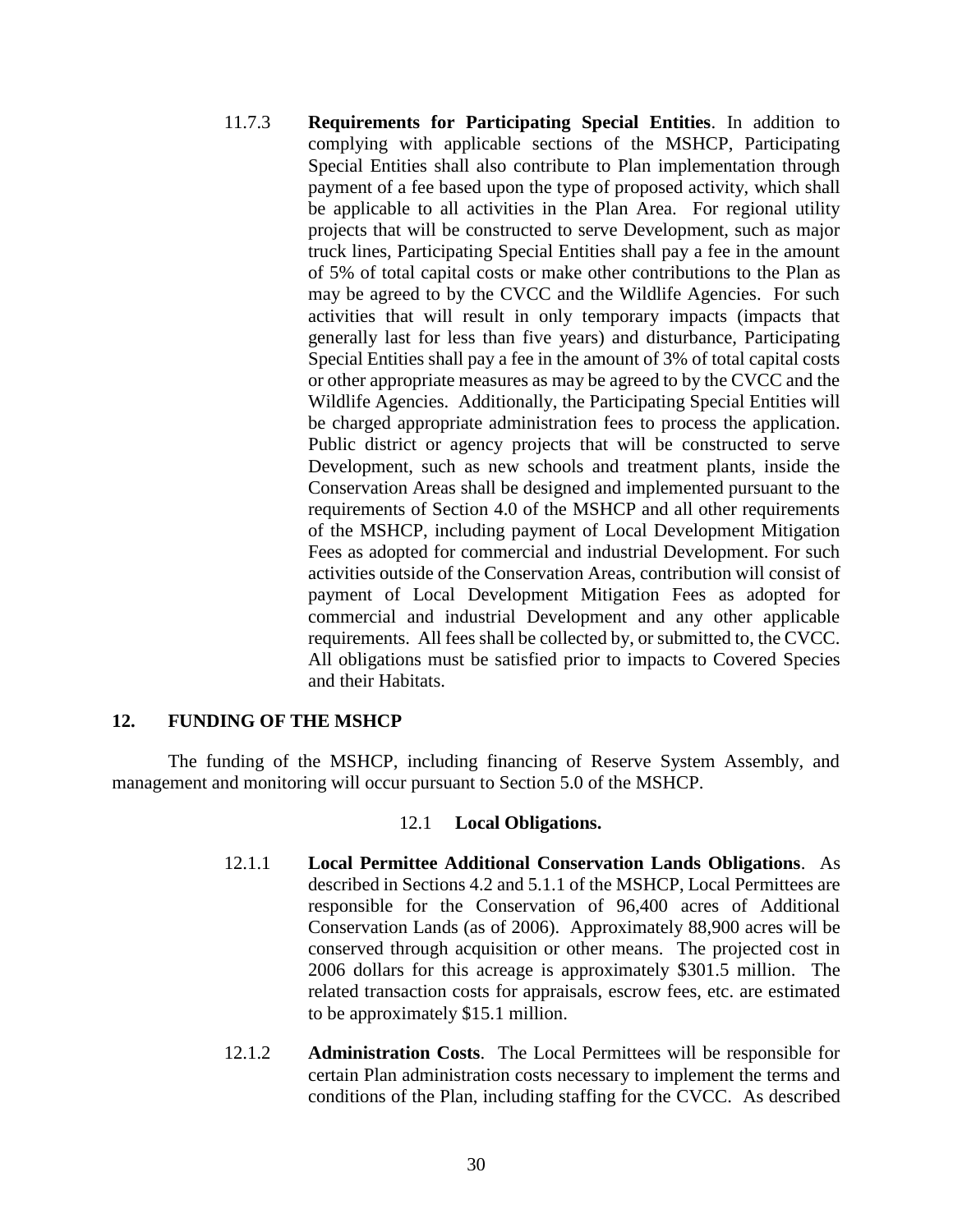in Sections 5.1.2.3 and 5.1.3 of the MSHCP, the Local Permittee obligation for Plan administration costs for the acquisition program is approximately \$493,000 in the first year, increasing by 3.29% annually to offset inflation. Non-acquisition program administration costs are estimated to be approximately \$56,000 in the first year and \$115,414,000 over the life of the Plan.

12.1.3 **Local Permittee Monitoring and Management Obligations**. As described in Sections 5 and 8 of the MSHCP, Local Permittees are responsible under the Plan for monitoring, land management and Adaptive Management costs on lands managed by the Local Permittees. In addition, an endowment would be established to fund monitoring, land management and Adaptive Management.

> 12.2 **Local Funding Sources**. The local funding program will fund the Local Permittees' obligations under the MSHCP as set forth in Section 5.2 of the Plan. The primary components are as follows:

- 12.2.1 **Local Development Mitigation Fees**. As further described in Section 5.2.1.1 of the MSHCP, the County and the Cities shall adopt fee ordinances establishing a Local Development Mitigation Fee to partially fund Plan implementation. The projected revenues from the Local Development Mitigation Fees are anticipated to be approximately \$517 million over the first fifty (50) years of Plan implementation. The County and the Cities shall transmit all collected Local Development Mitigation Fees to the CVCC, at least quarterly, to be expended to fulfill the terms of the MSHCP.
- 12.2.2 **Transportation and Other Regional Infrastructure Project Contribution**. Permittees' transportation and other regional infrastructure projects will contribute to Plan implementation. For transportation infrastructure, the local funding program will provide approximately \$30 million in contribution from Measure A funds. Additionally, CVWD will acquire 550 acres in the Thousand Palms Conservation Area to mitigate for the Whitewater Flood Control project. CVWD, IID, and MSWD will also make contributions to the management and monitoring endowment. These total contributions are estimated at approximately \$4,108,400. Other regional utility and local public capital construction projects will mitigate their impacts, in whole or in part, under the MSHCP through payment of a per-acre mitigation fee or other appropriate method. As described in Section 6.6.2 of the Plan, Caltrans will acquire or fund the acquisition of 5,791 acres. Caltrans will also contribute \$7.6 million to CVCC for monitoring, management and Adaptive Management. Caltrans and CVAG will also acquire 1,795 acres as mitigation for freeway interchanges and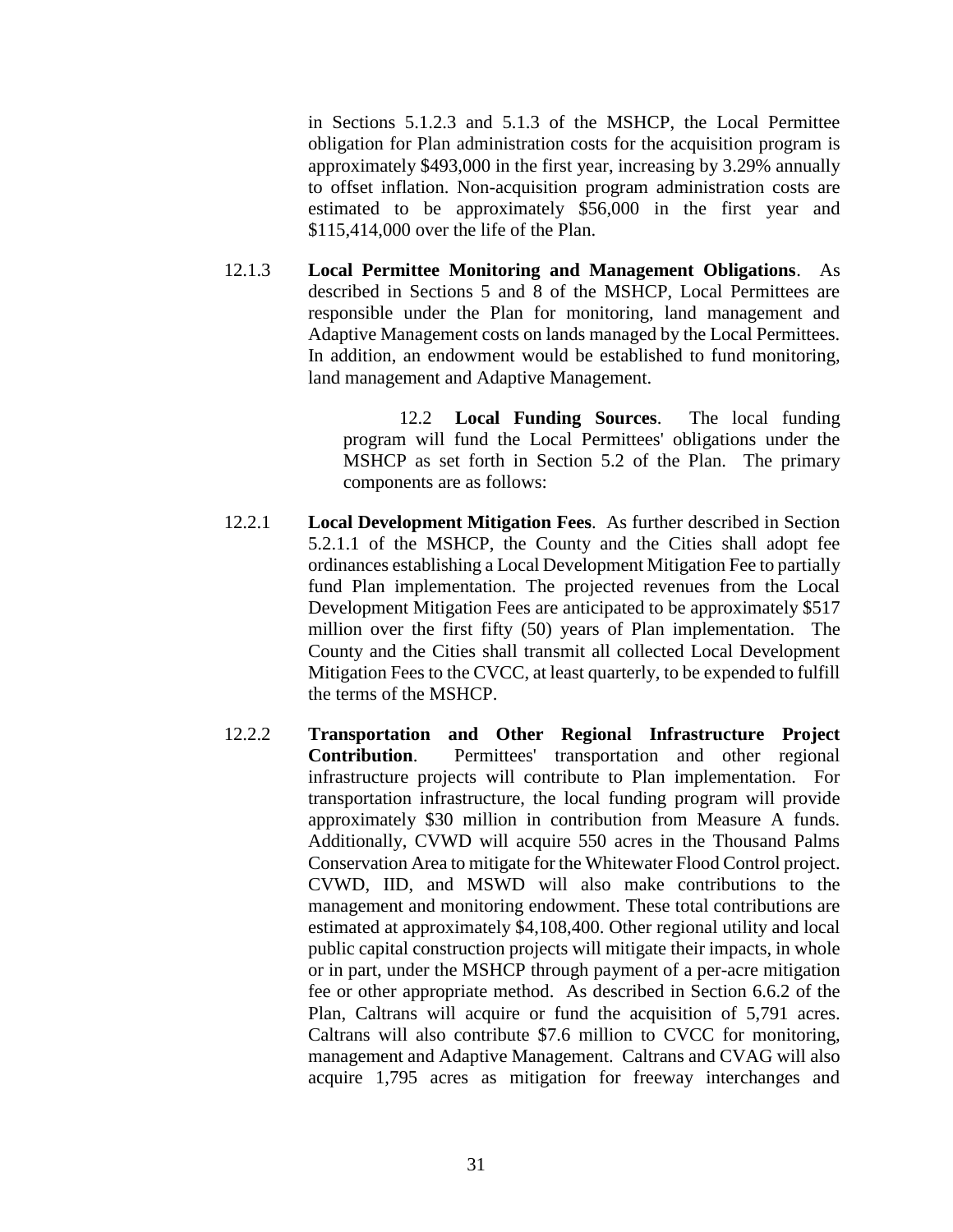associated arterials and contribute \$1,077,000 towards monitoring, management and Adaptive Management endowment fund.

- 12.2.3 **Landfill Tipping Fees**. Landfill tipping fees in the Plan Area are estimated to generate approximately \$575,000 in 2006 from County landfills, with a projected rate increase of 4% annually thereafter.
- 12.2.4 **Eagle Mountain Landfill Environmental Mitigation Trust Fund**. Eagle Mountain Landfill tipping fees are estimated to generate \$228 million dollars over the next seventy-five (75) years. Should the availability of this funding source become unreliable, Section 5.2.2.4 of the MSHCP provides potential alternative funding sources.
- 12.2.5 **Additional Funding**. As further described in Section 5.2.1.6 of the MSHCP, the Parties shall seek additional funding from private, local, state and federal sources including grants. Additionally, funds may be received from Participating Special Entities. In addition, should certain funding sources become unreliable, Section 5.2.2.4 of the MSHCP provides potential alternative funding sources.

12.3 **Annual Evaluation of Funding**. On an annual basis, the Permittees and the Wildlife Agencies will evaluate the performance of the funding mechanisms and develop any necessary modifications to address possible shortfalls. Additionally, this annual evaluation will include an assessment of the funding plan and anticipate funding needs over the next eighteen (18) months for the purpose of identifying any potential deficiencies in cash flow. If deficiencies are identified through this evaluation, the Permittees and the Wildlife Agencies will develop strategies to address any additional funding needs consistent with the terms and conditions of the Plan. Additional funding needs will be addressed as set forth in Section 5.2.2 of the MSHCP.

## **13. PERMITTEES' TAKE AUTHORIZATION AND OBLIGATIONS**

13.1 **Permittees' Take Authorization**. Each Permittee may engage in, and receive Take Authorization for, Covered Activities as set forth in Section 7 of the MSHCP. The County and Cities may also confer Take Authorization and approve projects proposed within their respective jurisdictions, as set forth in Sections 7.1 and 7.2 of the MSHCP. The County, Cities and the CVCC may also confer Take Authorization through the issuance of a Certificate of Inclusion or other written mechanism or instrument as set forth in Section 11.7 of this Agreement.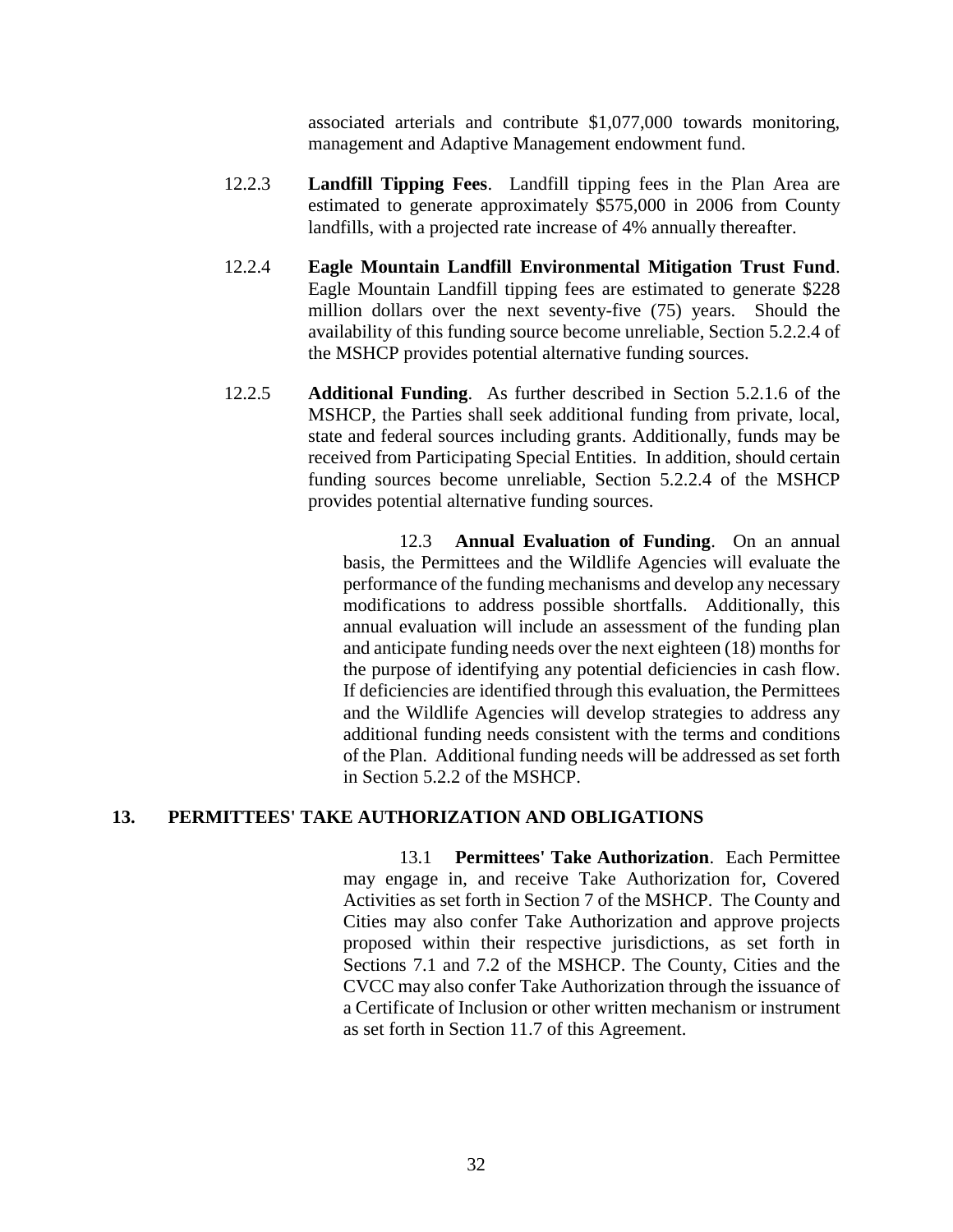13.2 **County and Cities Obligations**. The County and the Cities have the following obligations under the MSHCP and this Agreement:

- **A.** Adopt and maintain ordinances or resolutions as necessary, and amend their general plans as appropriate, to implement the requirements and to fulfill the purposes of the Permits, the MSHCP and this Agreement for private and public projects. Such requirements and policies include: 1) compliance with relevant processes to ensure application of the Conservation Area requirements set forth in Section 4.0 of the MSHCP and thus, satisfaction of the local acquisition obligation; 2) require compliance with the applicable Land Use Adjacency Guidelines set forth in Section 4.5 of the MSHCP; 3) maintain a record of total acres developed and their location within its jurisdiction and transmit such information monthly to the CVCC; 4) convey any changes in County or city boundaries or general plan land use designations to CVCC at the end of each calendar year; 5) ensure compliance with the Avoidance, Minimization and Mitigation Measures in Section 4.4 of the MSHCP; 6) ensure implementation consistent with the Species Conservation Goals and Objectives in Section 9 of the MSHCP; and 7) permanently protect and manage Mitigation Land within the reserve system legally owned and/or controlled by the entity unless conveyed to the CVCC.
- **B.** Transmit any collected Local Development Mitigation Fees, other appropriate fees and associated interest as described in Section 5.2.1.1 of the MSHCP to the CVCC at least quarterly.
- **C.** Contribute appropriate mitigation as determined by the affected Permittee for County and City public projects, including, but not limited to, any one or any combination of the following: 1) acquisition of replacement habitat at a 1:1 ratio that is biologically equivalent or superior to the property being disturbed; or 2) payment of the Local Development Mitigation Fees as established for commercial and industrial Development. Such contributions shall occur prior to impacts to Covered Species and their Habitats.
- **D.** Participate as a member agency in the CVCC as set forth in Section 6.1.1 of the MSHCP.
- **E.** Participate as a member of the RMOC as set forth in Section 6.1.3 of the MSHCP, as appropriate.
- **F.** Participate in the Joint Project Review Process set forth in Section 6.6.1.1 of the MSHCP for projects in the Conservation Areas.
- **G.** Take all necessary and appropriate actions, following applicable land use permit enforcement procedures and practices, to enforce the terms of project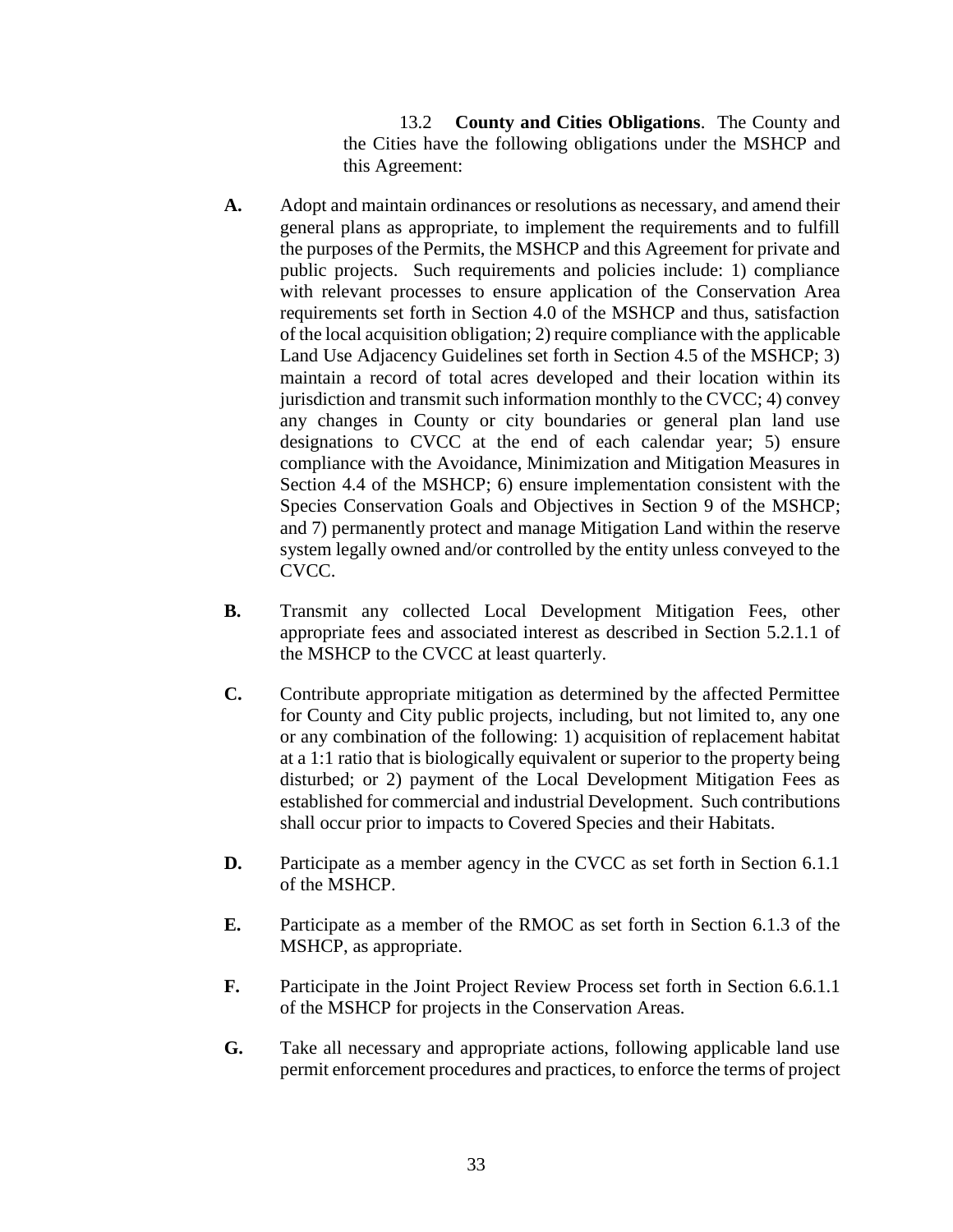approvals for public and private projects, including compliance with the MSHCP, the Permits and this Agreement.

- **H.** Manage MSHCP Reserve System lands or conservation easements owned or leased by the County or respective City pursuant to Sections 8 and 9 of the MSHCP.
- **I.** Carry out all other applicable requirements of the MSHCP, this Agreement and the Permits. Notwithstanding the foregoing, nothing within this Agreement shall be construed to require the County or the Cities to provide funding, or any other form of compensation, beyond the fees collected or dedicated lands required pursuant to the Permits, this Agreement and the MSHCP or other mitigation agreed to by the appropriate Parties.

13.3 **CVCC Obligations**. CVCC has the following obligations under the MSHCP and this Agreement:

- **A.** Implement the necessary requirements to fulfill the purposes of the Permits, the MSHCP and this Agreement, for projects for which it issues Take Authorization such as for Participating Special Entities. Such requirements include: 1) ensuring compliance with relevant processes to ensure application of the Conservation Area requirements set forth in Section 4 of the MSHCP; 2) ensuring compliance with the applicable Land Use Adjacency Guidelines as set forth in Section 4.5 of the MSHCP; 3) compliance with the Avoidance, Minimization and Mitigation Measures in Section 4.4 of the MSHCP; 4) ensure implementation consistent with the Species Conservation Goals and Objectives in Section 9 of the MSHCP; and 5) permanently protect and manage Mitigation Land within the reserve system legally owned and/or controlled by the entity unless conveyed to the CVCC.
- **B.** Administer and oversee implementation of the MSHCP as set forth in Section 6.1 of the MSHCP.
- **C.** Collect and expend Local Development Mitigation Fees and other applicable funds as described in Section 5 of the MSHCP.
- **D.** Transfer Take Authorization to Participating Special Entities pursuant to Section 11.7 of this Agreement.
- **E.** Accept and manage MSHCP Reserve System property including conservation easements that have been conveyed to it by the County, Cities or other entity, agency or individual, pursuant to Section 6.1.1.2 of the MSHCP.
- **F.** Ensure compliance with the Conservation Objectives set forth in Section 4.3.7 of the MSHCP.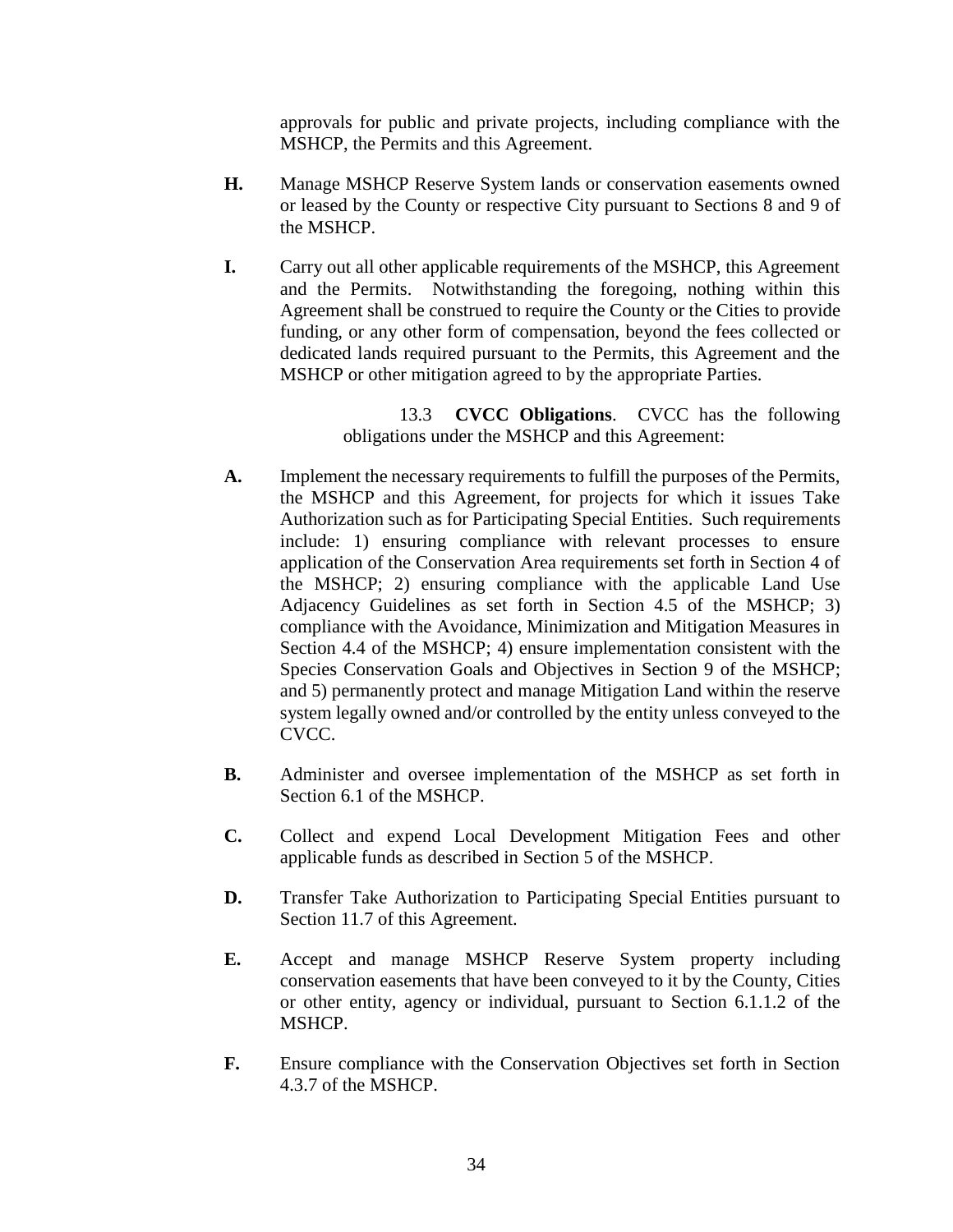**G.** Carry out all other applicable requirements of the MSHCP, this Agreement, and the Permits. Notwithstanding the foregoing, nothing within this Agreement shall be construed to require the CVCC to provide funding, or any other form of compensation, beyond the fees collected or dedicated lands required pursuant to the Permits, this Agreement and the MSHCP.

> 13.4 **CVAG Obligations**. CVAG has the following obligations under the MSHCP and this Agreement:

- **A.** Implement the necessary requirements to fulfill the purposes of the Permits, the MSHCP and this Agreement for its Covered Activities.
- **B.** Contribute \$30 million from Measure A or other funds as set forth in Section 6.6.1 of the Plan.
- **C.** Carry out all other applicable requirements of the MSHCP, this Agreement and the Permits. Notwithstanding the foregoing, nothing within this Agreement shall be construed to require CVAG to provide funding, or any other form of compensation, beyond the fees collected or dedicated lands required pursuant to the Permits, this Agreement and the MSHCP or other funding mechanisms identified in the Plan.

13.5 **County Flood Control Obligations**. County Flood Control has the following obligations under the MSHCP and this Agreement:

- **A.** Implement the necessary requirements to fulfill the purposes of the Permits, the MSHCP and this Agreement for its Covered Activities. Such requirements include: 1) compliance with relevant processes and measures to ensure application of the Conservation Area requirements set forth in Section 4 of the MSHCP; 2) compliance with the applicable Land Use Adjacency Guidelines as set forth in Section 4.5 of the MSHCP; 3) compliance with the Avoidance, Minimization and Mitigation Measures in Section 4.4 of the MSHCP; 4) ensure implementation consistent with the Species Conservation Goals and Objectives in Section 9 of the MSHCP; and 5) permanently protect and manage Mitigation Land within the reserve system legally owned and/or controlled by the entity unless conveyed to the CVCC.
- **B.** Contribute mitigation through payment of 3% of total capital costs for its Covered Activities. Such payment may be offset through acquisition of replacement Habitat or creation of new Habitat for the benefit of Covered Species, as appropriate. Such mitigation shall be implemented prior to impacts to Covered Species and their Habitats. This provision does not apply to O&M activities.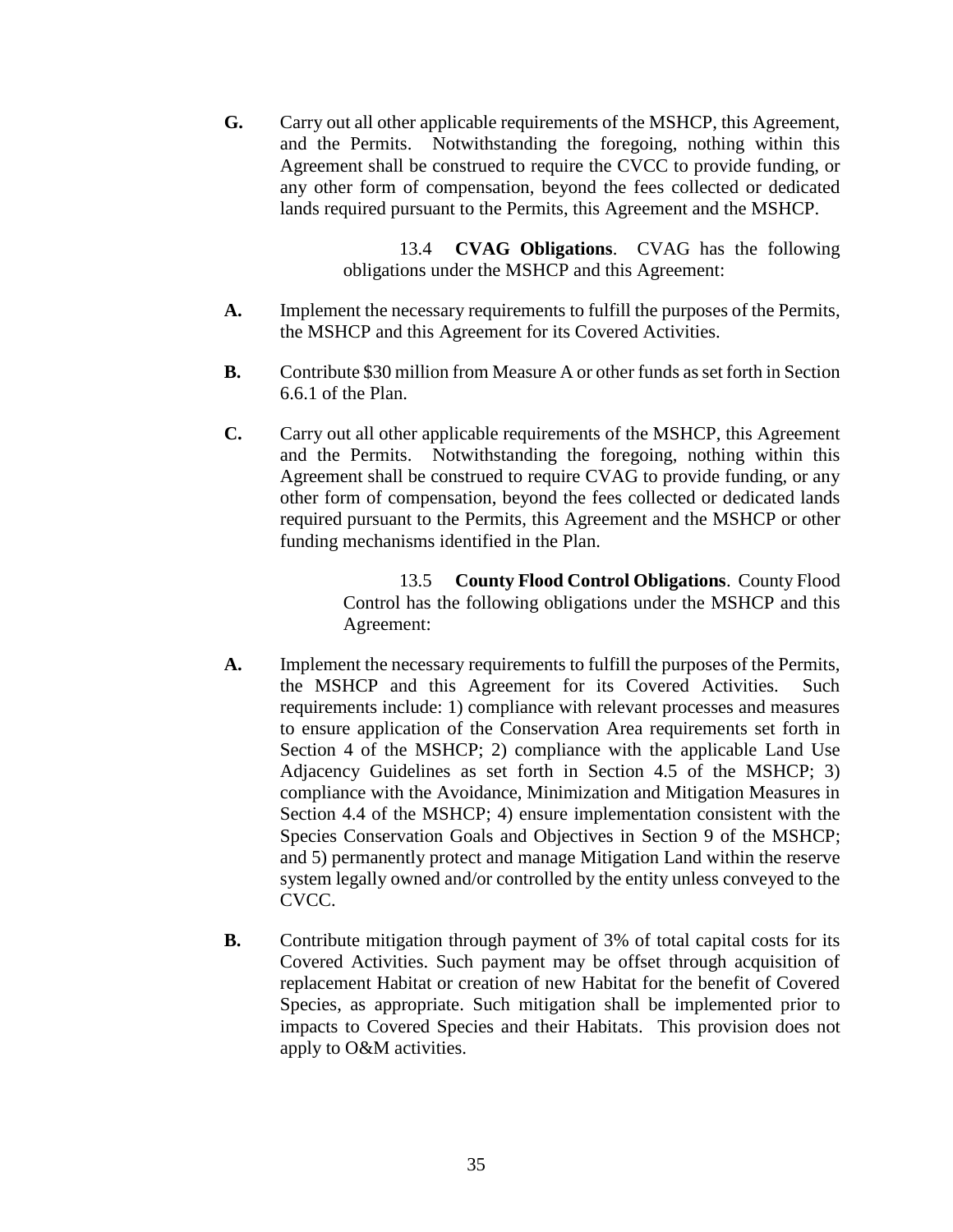- **C.** Manage land owned or leased within the MSHCP Reserve System that has been set aside for Conservation purposes in accordance with Sections 8 and 9 of the MSHCP.
- **D.** Participate in the Joint Project Review Process for its projects within the Conservation Areas as described in Section 6.6.1.1 of the Plan.
- **E.** Carry out all other applicable requirements of the MSHCP, this Agreement and the Permits. Notwithstanding the foregoing, nothing in this Agreement shall be construed to require County Flood Control to provide funding, or any other form of compensation, beyond the fees collected, mitigation payments of 3% of capital costs pursuant to Section 13.5 above, dedicated lands required pursuant to the Permits or other MSHCP requirements, this Agreement and the MSHCP.

13.6 **County Parks Obligations**. County Parks has the following obligations under the MSHCP and this Agreement:

- **A.** Implement the necessary requirements to fulfill the purposes of the Permits, the MSHCP and this Agreement for its Covered Activities. Such requirements include: 1) compliance with relevant processes and measures to ensure application of the Conservation Area requirements set forth in Section 4.0 of the MSHCP; 2) compliance with the applicable Land Use Adjacency Guidelines as set forth in Section 4.5 of the MSHCP; 3) compliance with the Avoidance, Minimization and Mitigation Measures in Section 4.4 of the MSHCP; 4) ensure implementation consistent with the Species Conservation Goals and Objectives in Section 9 of the MSHCP; and 5) permanently protect and manage Mitigation Land within the reserve system legally owned and/or controlled by the entity unless conveyed to the CVCC.
- **B.** Contribute appropriate mitigation as determined by County Parks for its projects, including, but not limited to, any one or any combination of the following: 1) acquisition of replacement habitat at a 1:1 ratio that is biologically equivalent or superior to the property being disturbed; or 2) payment of the Local Development Mitigation Fees as established for commercial and industrial Development. Such contribution shall occur prior to impacts to Covered Species and their Habitats.
- **C.** Manage and monitor land owned or leased within the MSHCP Reserve System that has been set aside for Conservation purposes in accordance with Sections 8 and 9 of the MSHCP.
- **D.** Participate in the Joint Project Review Process for its projects, if any, within the Conservation Areas as described in Section 6.6.1.1 of the Plan.
- **E.** Carry out all other applicable requirements of the MSHCP, this Agreement and the Permits. Notwithstanding the foregoing, nothing in this Agreement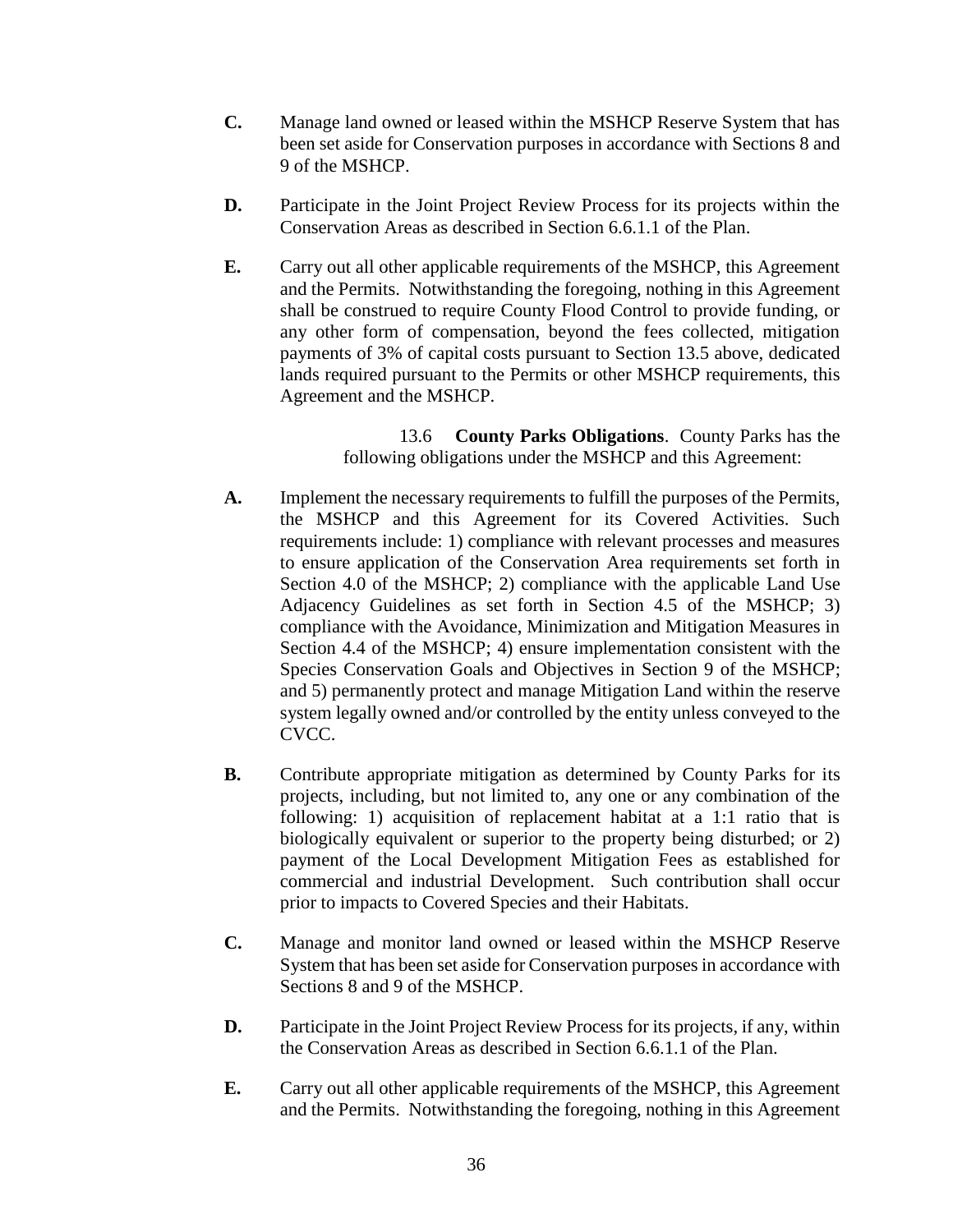shall be construed to require County Parks to provide funding, or any other form of compensation, beyond the fees collected or dedicated lands required pursuant to the Permits or other MSHCP requirements, this Agreement and the MSHCP.

> 13.7 **County Waste Obligations**. County Waste has the following obligations under the MSHCP and this Agreement:

- **A.** Implement the necessary requirements to fulfill the purposes of the Permits, the MSHCP and this Agreement for its Covered Activities. Such requirements include: 1) compliance with relevant processes and measures to ensure application of the Conservation Area requirements set forth in Section 4.0 of the MSHCP; 2) compliance with the applicable Land Use Adjacency Guidelines as set forth in Section 4.5 of the MSHCP; 3) compliance with the Avoidance, Minimization and Mitigation Measures in Section 4.4 of the MSHCP; 4) ensure implementation consistent with the Species Conservation Goals and Objectives in Section 9 of the MSHCP; and 5) permanently protect and manage Mitigation Land within the reserve system legally owned and/or controlled by the entity unless conveyed to the CVCC.
- **B.** Manage and monitor land owned within the MSHCP Reserve System that has been set aside for Conservation purposes in accordance with Sections 8 and 9 of the MSHCP.
- **C.** Participate in the Joint Project Review Process for its projects, if any, within the Conservation Areas as described in Section 6.6.1.1 of the Plan.
- **D.** Carry out all other applicable requirements of the MSHCP, this Agreement, and the Permits. Notwithstanding the foregoing, nothing within this Agreement shall be construed to require County Waste to provide funding, or any other form of compensation, beyond the requirements of the Permits, this Agreement and the MSHCP.

13.8 **CVWD Obligations**. CVWD has the following obligations under the MSHCP and this Agreement:

**A.** Implement the necessary requirements to fulfill the purposes of the Permits, the MSHCP and this Agreement, for its Covered Activities. Such requirements include: 1) compliance with relevant processes and measures to ensure application of the Conservation Area requirements set forth in Section 4.0 of the MSHCP; 2) compliance with the applicable Land Use Adjacency Guidelines as set forth in Section 4.5 of the MSHCP; 3) compliance with the Avoidance, Minimization and Mitigation Measures in Section 4.4 of the MSHCP; 4) ensure implementation consistent with the Species Conservation Goals and Objectives in Section 9 of the MSHCP; and 5) permanently protect and manage Mitigation Land within the reserve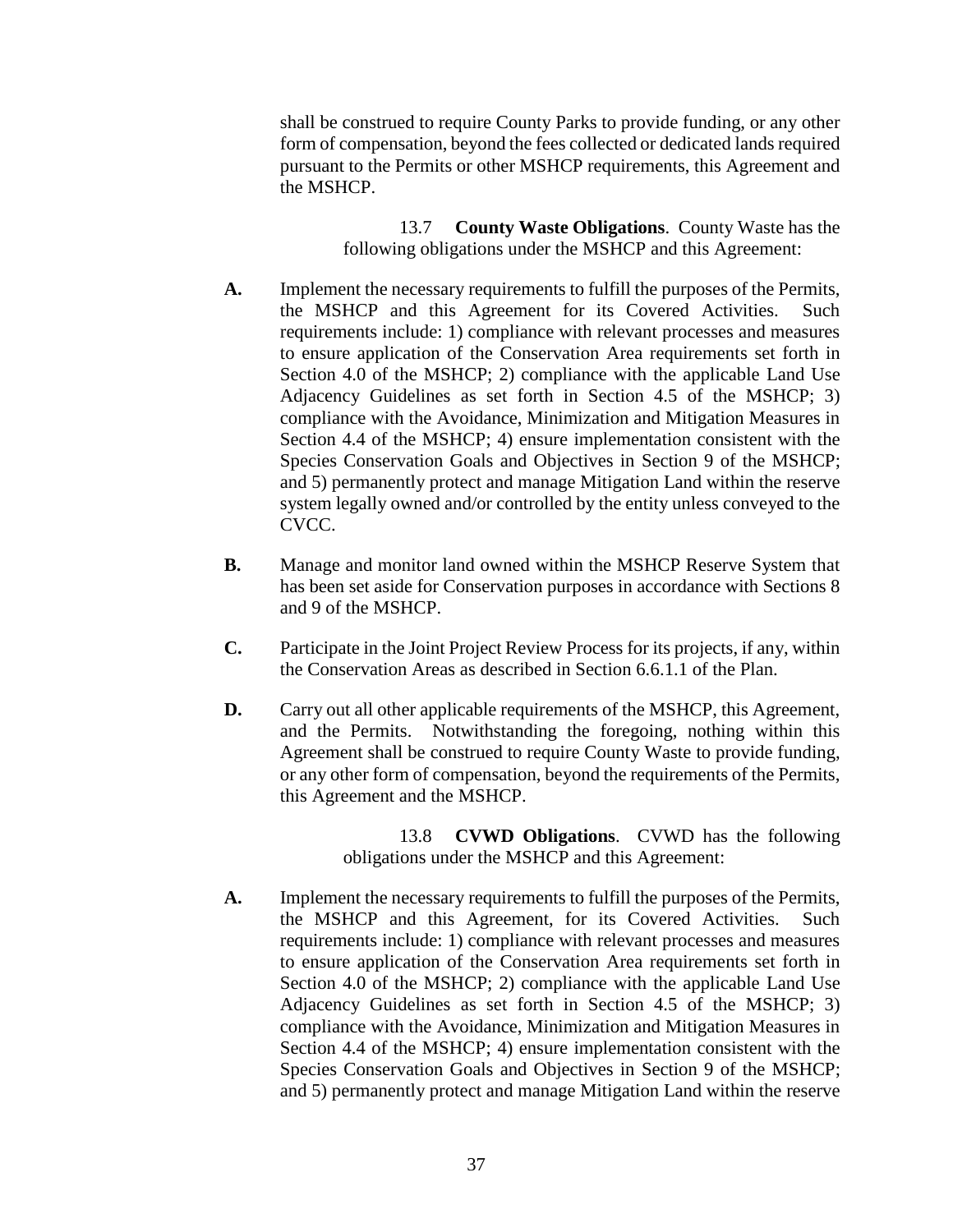system legally owned and/or controlled by the entity unless conveyed to the CVCC.

- **B.** As set forth in Section 6.6.1 of the Plan, cooperate with CVCC towards Conservation of a portion of the 7,000 acres CVWD owns in the Conservation Area.
- **C.** Contribute \$3,583,400 towards the Endowment Fund for the Monitoring Program, the Management Program and Adaptive Management.
- **D.** Additional contributions as set forth in the Plan.
- **E.** Participate as a member of the CVCC as set forth in Section 6.1.1 of the MSHCP.
- **F.** Participate in the Joint Project Review Process for its projects within the Conservation Areas as described in Section 6.6.1.1 of the Plan.
- **G.** Carry out all other applicable requirements of the MSHCP, this Agreement, and the Permits. Notwithstanding the foregoing, nothing within this Agreement shall be construed to require CVWD to provide funding, or any other form of compensation, beyond the requirements of the Permits, this Agreement and the MSHCP.

13.9 **IID Obligations**. IID has the following obligations under the MSHCP and this Agreement:

- **A.** Implement the necessary requirements to fulfill the purposes of the Permits, the MSHCP and this Agreement for its Covered Activities. Such requirements include: 1) compliance with relevant processes and measures to ensure application of the Conservation Area requirements set forth in Section 4 of the MSHCP; 2) compliance with the applicable Land Use Adjacency Guidelines as set forth in Section 4.5 of the MSHCP; 3) compliance with the Avoidance, Minimization and Mitigation Measures in Section 4.4 of the MSHCP; 4) ensure implementation consistent with the Species Conservation Goals and Objectives in Section 9 of the MSHCP; and 5) permanently protect and manage Mitigation Land within the reserve system legally owned and/or controlled by the entity unless conveyed to the CVCC.
- **B.** As set forth in Section 6.6.1 of the Plan, cooperate with CVCC towards the Conservation of a portion of the land it owns in the Conservation Areas.
- **C.** Contribute \$525,000 towards the Endowment Fund for the Monitoring Program, the Management Program and Adaptive Management.
- **D.** Participate as a member of the CVCC as set forth in Section 6.1.1.1 of the MSHCP.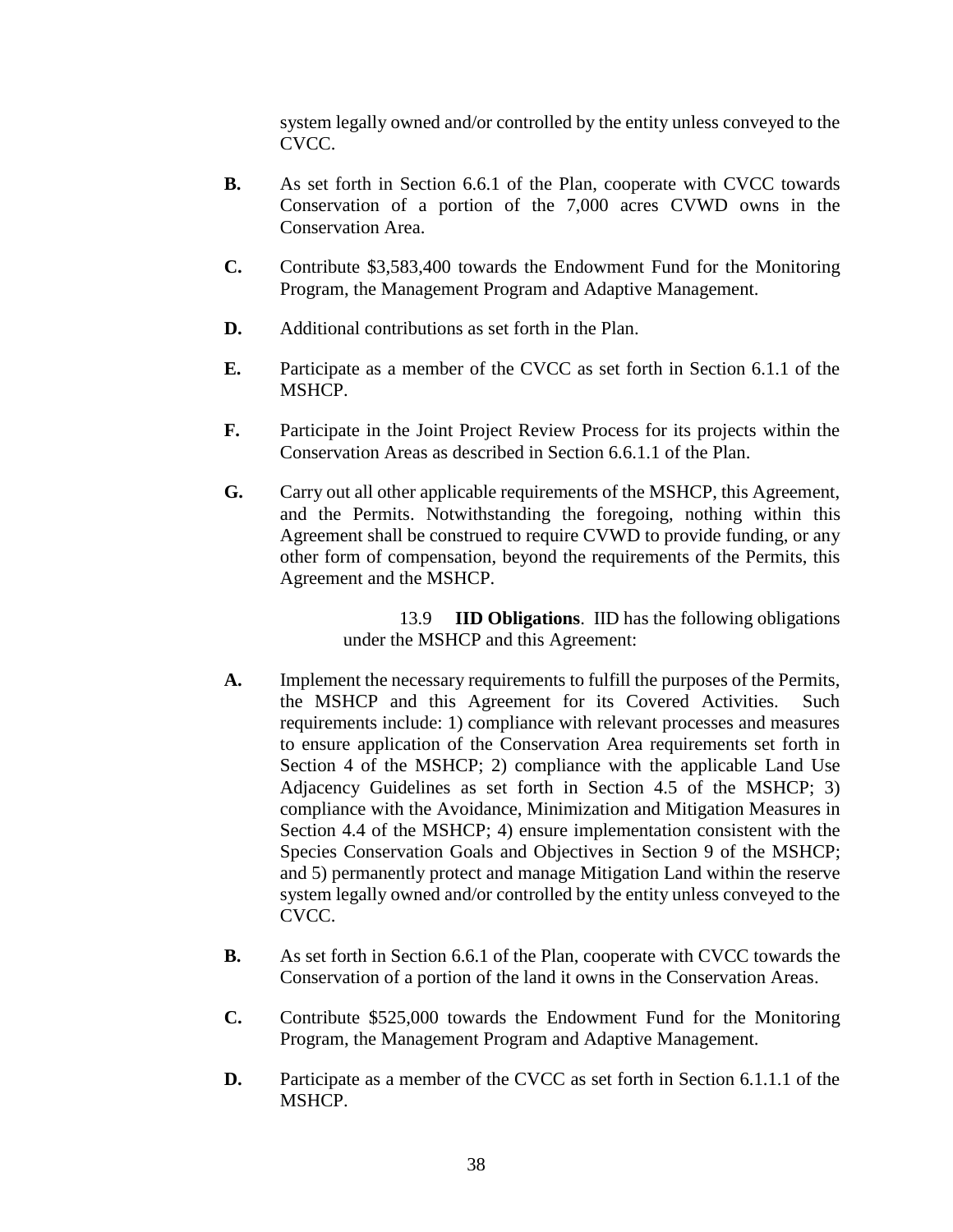- **E.** Participate in the Joint Project Review Process for its projects within the Conservation Areas as described in Section 6.6.1.1 of the Plan.
- **F.** Carry out all other applicable requirements of the MSHCP, this Agreement, and the Permits. Notwithstanding the foregoing, nothing within this Agreement shall be construed to require IID to provide funding, or any other form of compensation, beyond the requirements of the Permits, this Agreement and the MSHCP.

13.10 **Caltrans Obligations**. Caltrans has the following obligations under the MSHCP and this Agreement:

- **A.** Implement the necessary requirements to fulfill the purposes of the Permits, the MSHCP and this Agreement for its Covered Activities. Such requirements include: 1) compliance with relevant processes and measures to ensure application of the Conservation Area requirements set forth in Section 4 of the MSHCP; 2) compliance with the applicable Land Use Adjacency Guidelines as set forth in Section 4.5 of the MSHCP; 3) compliance with the Avoidance, Minimization and Mitigation Measures in Section 4.4 of the MSHCP; 4) ensure implementation consistent with the Species Conservation Goals and Objectives in Section 9 of the MSHCP; and 5) permanently protect and manage Mitigation Land within the reserve system legally owned and/or controlled by the entity unless conveyed to the CVCC.
- **B.** As set forth in Section 6.6.2 of the Plan, acquire and convey to CVCC or provide funding to the CVCC sufficient to acquire 5,791 acres of Additional Conservation Lands in the Conservation Areas as a contribution to Plan implementation for the Covered Activities described in Section 7.2.2 of the Plan. Within five (5) years of Permit issuance, Caltrans will provide \$7.6 million to CVCC for the monitoring, management, and Adaptive Management of the 5,791 acres.
- **C.** Within one year of Permit issuance, CVCC and Caltrans shall prepare an agreement that specifies that if the MSHCP Permits are ever revoked, a conservation bank shall be established whereby the contributed lands are conveyed to CDFG with an endowment sufficient to provide for the permanent monitoring, land management, and Adaptive Management of the land. CVCC, the Wildlife Agencies, and Caltrans will enter into a Conservation Bank Agreement once a portion or all of the 5,791 acres are acquired.
- **D.** As described in Section 6.6.1 of the Plan, cooperate with CVAG and CVCC in the acquisition of 1,795 acres to mitigate the interchange and associated arterial projects, and the contribution of \$1,077,000 to the endowment for the Monitoring Program, Management Program, and Adaptive Management of those lands.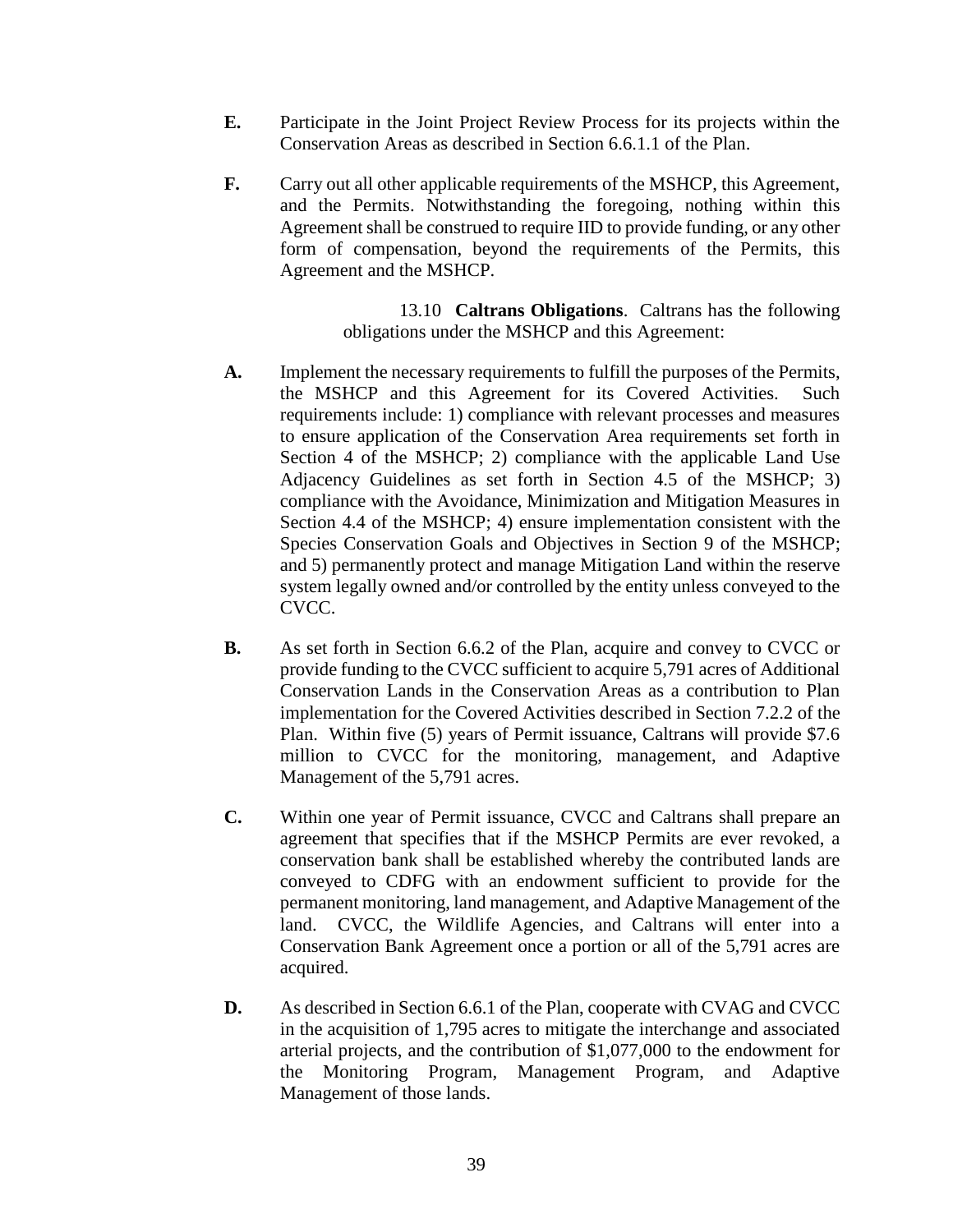**E.** Carry out all other applicable requirements of the MSHCP, this Agreement, and the Permits.

> 13.11 **State Parks Obligations**. State Parks has the following obligations under the MSHCP and this Agreement:

- **A.** Implement the necessary requirements to fulfill the purposes of the Permits, the MSHCP and this Agreement for its Covered Activities. Such requirements include: 1) compliance with relevant processes and measures to ensure application of the Conservation Area requirements set forth in Section 4 of the MSHCP; 2) compliance with the applicable Land Use Adjacency Guidelines as set forth in Section 4.5 of the MSHCP; 3) compliance with the Avoidance, Minimization and Mitigation Measures in Section 4.4 of the MSHCP; 4) ensure implementation consistent with the Species Conservation Goals and Objectives in Section 9 of the MSHCP; and 5) permanently protect and manage Mitigation Land within the reserve system legally owned and/or controlled by the entity unless conveyed to the CVCC.
- **B.** As set forth in Section 6.6.2 of the Plan, prior to construction of camping, trailhead, and trail facilities as a Covered Activity in the Indio Hills/Joshua Tree National Park Linkage Conservation Area, acquire a minimum of 640 acres in the Conservation Area, of which a maximum of 100 acres may be developed as a Covered Activity. Development of the camping and trailhead facility must be consistent with the Conservation Objectives for the Conservation Area.
- **C.** Carry out all other applicable requirements of the MSHCP, this Agreement, and the Permits.

13.12 **CVMC Obligations**. CVMC has the following obligations under the MSHCP and this Agreement:

**A.** Implement the necessary requirements to fulfill the purposes of the Permits, the MSHCP and this Agreement for its Covered Activities, if any. Such requirements include: 1) compliance with relevant processes and measures to ensure application of the Conservation Area requirements set forth in Section 4 of the MSHCP; 2) compliance with the applicable Land Use Adjacency Guidelines as set forth in Section 4.5 of the MSHCP; 3) compliance with the Avoidance, Minimization and Mitigation Measures in Section 4.4 of the MSHCP; 4) ensure implementation consistent with the Species Conservation Goals and Objectives in Section 9 of the MSHCP; and 5) permanently protect and manage Mitigation Land within the reserve system legally owned and/or controlled by the entity unless conveyed to the CVCC.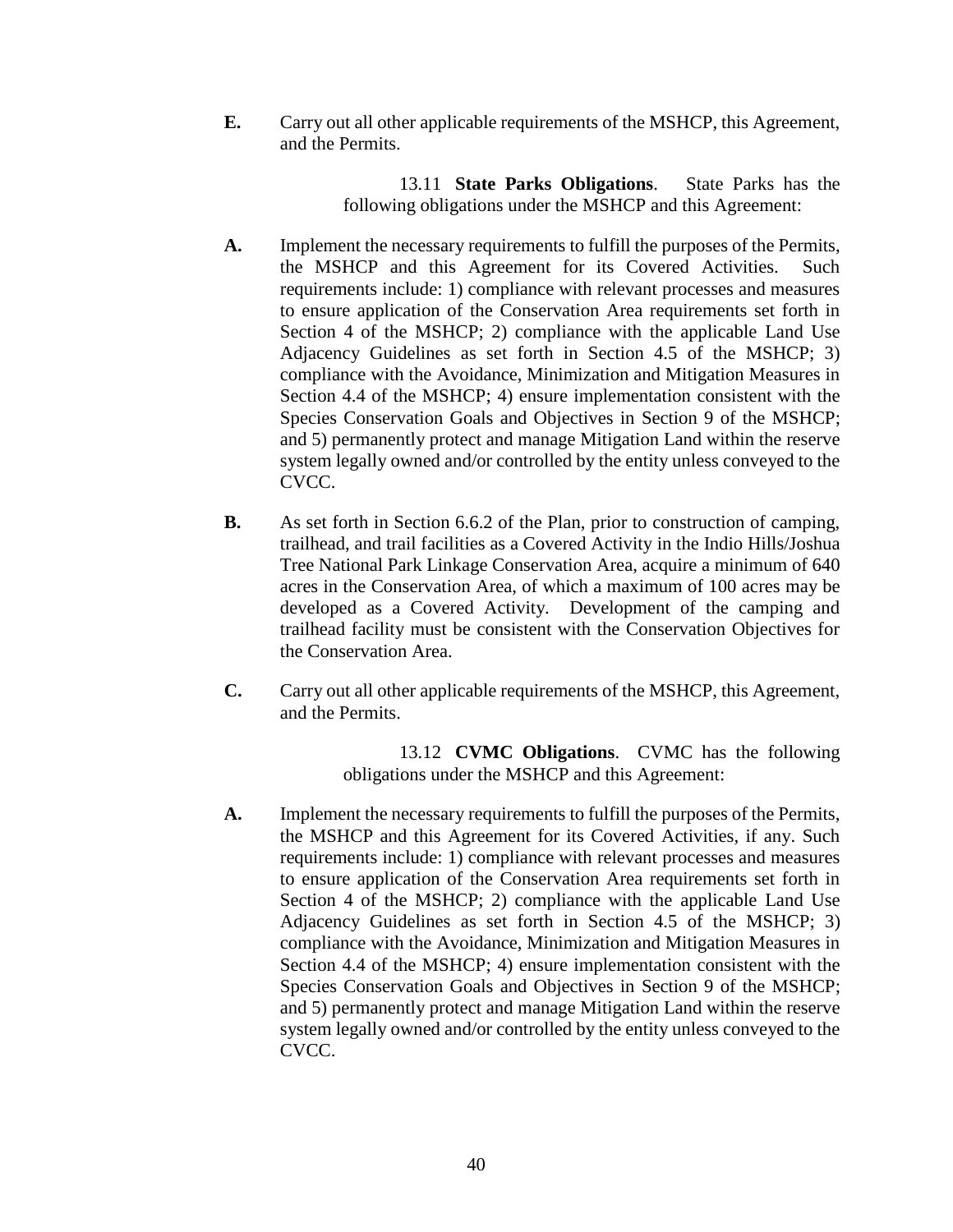- **B.** Manage easements and land owned or leased within the MSHCP Reserve System that have been set aside for Conservation purposes in accordance with Sections 8 and 9 of the MSHCP.
- **C.** Carry out all other applicable requirements of the MSHCP, this Agreement, and the Permits. Notwithstanding the foregoing, nothing within this Agreement shall be construed to require CVMC to provide funding, or any other form of compensation, beyond the fees collected or dedicated lands required pursuant to the Permits, this Agreement and the MSHCP.

13.13 **MSWD Obligations**. MSWD has the following obligations under the MSHCP and this Agreement:

- **A.** Implement the necessary requirements to fulfill the purposes of the Permits, the MSHCP and this Agreement for its Covered Activities, if any. Such requirements include: 1) compliance with relevant processes and measures to ensure application of the Conservation Area requirements set forth in Section 4 of the MSHCP; 2) compliance with the applicable Land Use Adjacency Guidelines as set forth in Section 4.5 of the MSHCP; 3) compliance with the Avoidance, Minimization and Mitigation Measures in Section 4.4 of the MSHCP; 4) ensure implementation consistent with the Species Conservation Goals and Objectives in Section 9 of the MSHCP; and 5) permanently protect and manage Mitigation Land within the reserve system legally owned and/or controlled by the entity unless conveyed to the CVCC.
- **B.** As set forth in Section 6.6.1 of the MSHCP, cooperate with CVCC towards Conservation of a portion of the 61 acres MSWD owns in the Conservation Area.
- **C.** Contribute \$350,000 towards the Endowment Fund for the Monitoring Program, the Management Program and Adaptive Management.
- **D.** Additional non-monetary contributions as set forth in the MSHCP.
- **E.** Participate as a member of the CVCC as set forth in Section 6.1.1 of the MSHCP.
- **F.** Participate in the Joint Project Review Process for its projects within the Conservation Areas as described in Section 6.6.1.1 of the Plan.
- **G.** Carry out all other applicable requirements of the MSHCP, this Agreement, and the Permits. Notwithstanding the foregoing, nothing within this Agreement shall be construed to require MSWD to provide funding, or any other form of compensation, beyond the requirements of the Permits, this Agreement and the MSHCP.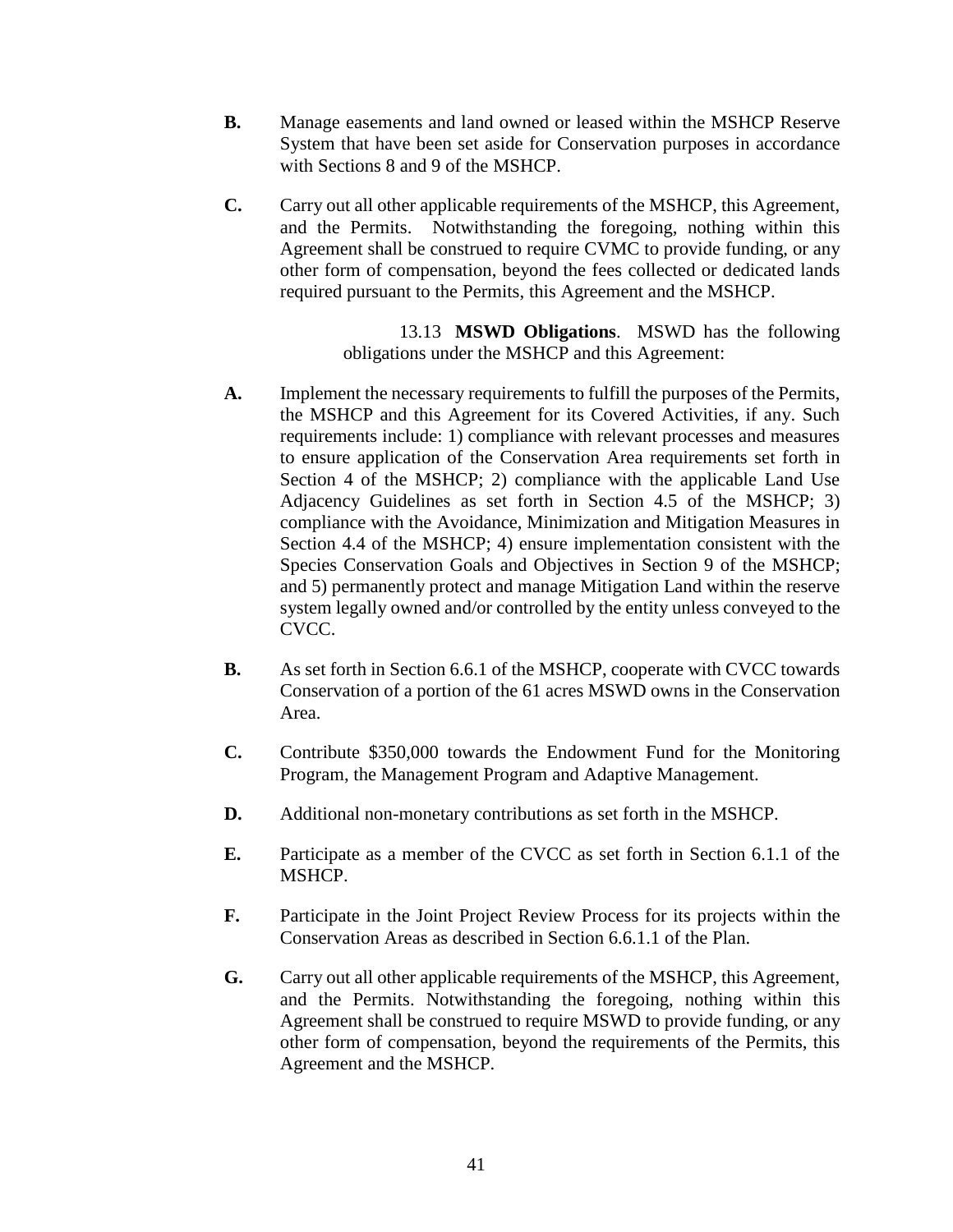#### **14. USFWS OBLIGATIONS AND ASSURANCES**

14.1 **Take Authorization for Covered Activities**. Upon execution of this Agreement by all Parties, and satisfaction of all other applicable legal requirements, the USFWS will issue Permittees a permit under section  $10(a)(1)(B)$  of FESA authorizing incidental Take by Permittees of the Covered wildlife Species resulting from Covered Activities within the Plan Area, subject to and in accordance with, the MSHCP, the Permits and this Agreement.

14.2 **USFWS Findings - Covered Species**. The USFWS has found, following opportunity for public comment, that: 1) the taking of Covered Species within the Plan Area in accordance with the MSHCP as implemented will be incidental to the carrying out of otherwise lawful activities; 2) the MSHCP as implemented will, to the maximum extent practicable, minimize and mitigate the impacts of such incidental taking; 3) the funding sources identified and provided for herein will ensure that adequate funding for the MSHCP will be provided; 4) the requested taking of Covered wildlife Species will not appreciably reduce the likelihood of survival and recovery of such species in the wild; and 5) the MSHCP, as implemented, will satisfy and fulfill all measures agreed upon by the Parties for the purposes of the MSHCP (including procedures determined by the USFWS to be necessary to address Unforeseen Circumstances).

14.3 **Section 10(a) Permit Coverage**. The Section 10(a) Permit will identify all Covered Species. The Permit will take effect for FESA listed Covered Species at the time that the Section 10(a) Permit is issued. For currently Unlisted Species, the Permit will take effect when such species are Listed.

14.4 **Implementation Assistance**. Subject to Section 27.10 of this Agreement, USFWS shall provide staff to serve on all appropriate committees and shall ensure, to the extent possible, staff participation in discussions and meetings with the other Parties to ensure that the implementation of this Agreement is consistent with any findings upon which the Section 10(a) Permit is based. In the event that other habitat conservation plans are proposed within the boundaries of the MSHCP, the USFWS will require the proponents to consult with the CVCC during the development of the habitat conservation plan or prior to completion of the Section 7 consultation process. The USFWS shall, to the extent appropriate, cooperate with the Permittees in obtaining additional funding from sources including, but not limited to,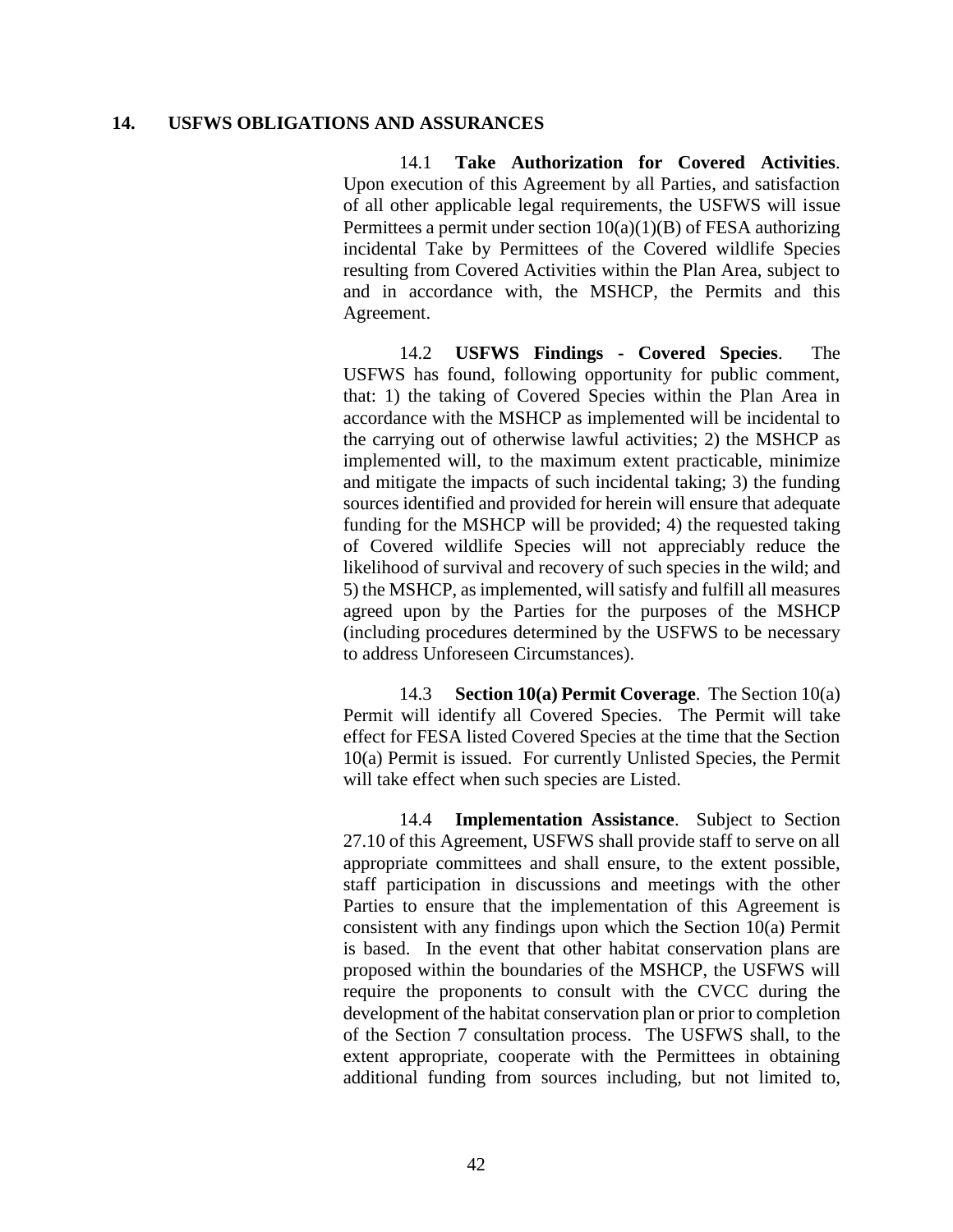existing and future state and federal grant programs and existing and future bond issues.

14.5 **Assurances Regarding MSHCP**. After opportunity for public review and comment, based on the best available current scientific and commercial data, the USFWS has found that the MSHCP, as implemented by this Agreement: 1) is consistent with and will complement other applicable Conservation planning and regulatory programs and efforts addressing wildlife within the region, 2) minimizes and mitigates the potential significant adverse impacts of the Covered Activities on the Covered Species, 3) will ensure that the measures agreed upon by the Permittees and the USFWS will be met, and 4) will be implemented. The USFWS shall not take a position inconsistent with the acknowledgments set forth in this Section, including, without limitation, in the form of comments offered by the USFWS in the context of any CEQA or NEPA process associated with approvals for Covered Activities, with regard to effects on Covered Species.

14.6 **Take Authorization for Newly Regulated Covered Species; Savings Provision**. Subject to compliance with all other terms of this Agreement, the Section 10(a) Permit will automatically become effective for each Unlisted Covered Species upon the listing of such species as endangered or threatened under FESA. If it is judicially determined that the USFWS was not authorized to cause the Section 10(a) Permit to become effective automatically as to Covered Species as they become listed pursuant to FESA, the USFWS shall accept the minimization and mitigation measures in the MSHCP and this Agreement as the basis for an application for a section 10(a) amendment or separate Section 10(a) Permits, MBTA Permits, and/or other Take Authorizations. The USFWS shall use reasonable efforts to review and process the application expeditiously so as to ensure, provided the Permit amendment or application meets the requirements of FESA and other applicable federal laws, that the Take Authorization is effective concurrently with the listing of the Covered Species under FESA. In issuing such Permits, amendments and/or Take Authorizations, and to the extent that such judicial determination creating the circumstances requiring such additional review and processing allows, the USFWS shall not request, impose, recommend or require further mitigation, Conservation, compensation, enhancement or other protection for such Covered Species except as expressly provided in this Agreement.

14.7 **Changes in the Environmental Laws**. It is acknowledged and agreed by the USFWS that the Permittees are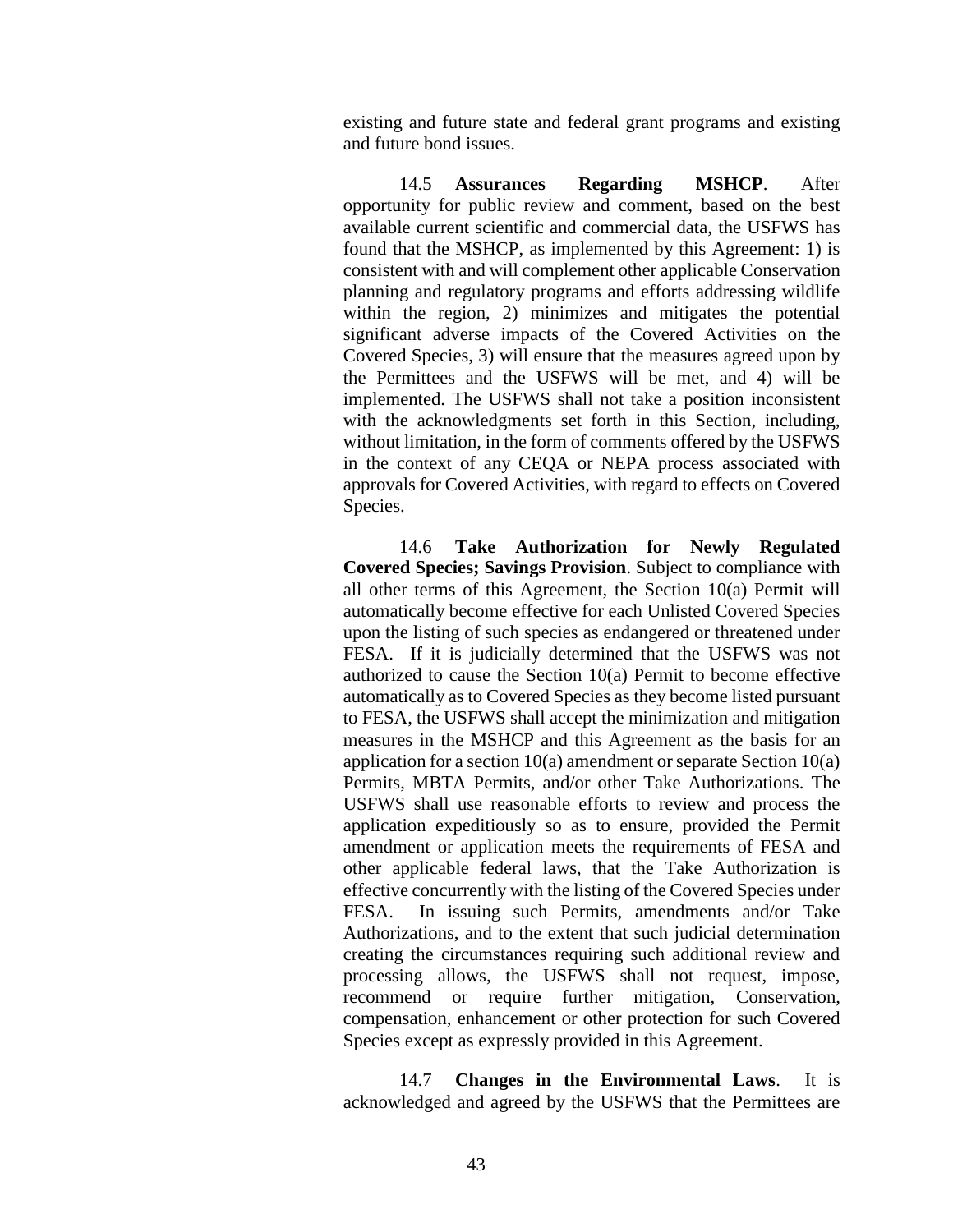agreeing to perform substantial avoidance, minimization, mitigation, Conservation and management measures as set forth in this Agreement. If a change in, or an addition to, any federal law governing or regulating the impacts of Development on land, water or biological resources as they relate to Covered Species, including, but not limited to, FESA and NEPA, the USFWS shall give due consideration to the measures required under the MSHCP in applying the new laws and regulations to the Permittees.

14.8 **Section 7 Consultations**. The USFWS will evaluate the direct, indirect, and cumulative effects of the Covered Activities in its internal FESA biological opinion issued in connection with the MSHCP and issuance of the Section 10(a) Permit. As a result, and to the maximum extent allowable, in any consultation under section 7 of FESA subsequent to the Effective Date involving the Permittee(s) or entity with Third Party Take Authorization with regard to Covered Species and Covered Activities, the USFWS shall ensure that the FESA biological opinion issued in connection with the proposed project that is the subject of the consultation is consistent with the internal FESA biological opinion. Such projects must be consistent with the terms and conditions of the MSHCP and this Agreement. Any terms and conditions included under the reasonable and prudent measures of a FESA biological opinion issued subsequent to the Effective Date with regard to the Covered Species and Covered Activities shall, to the maximum extent appropriate, be consistent with the implementation measures of the MSHCP and this Agreement. The USFWS shall not impose measures in excess of those that have been or will be required by the Permittee(s) or entity with Third Party Take Authorization pursuant to the MSHCP and this Agreement. The USFWS shall process subsequent FESA consultations for Covered Activities in accordance with the process and time periods set forth in 50 Code of Federal Regulations, section 402.14. The Parties agree that this section does not create an independent cause of action.

14.9 **Critical Habitat Designation for Covered Species**. The USFWS acknowledges and agrees that the MSHCP and this Agreement provide a comprehensive, habitat-based approach to the protection of Covered Species by focusing on the lands essential for the long-term Conservation of the Covered Species and appropriate management for those lands. This approach is consistent with the overall purposes of FESA to provide a means whereby the ecosystems upon which endangered and threatened species depend may be conserved. FESA regulations specify that the criteria to be used in designating critical habitat include "those physical and biological features that are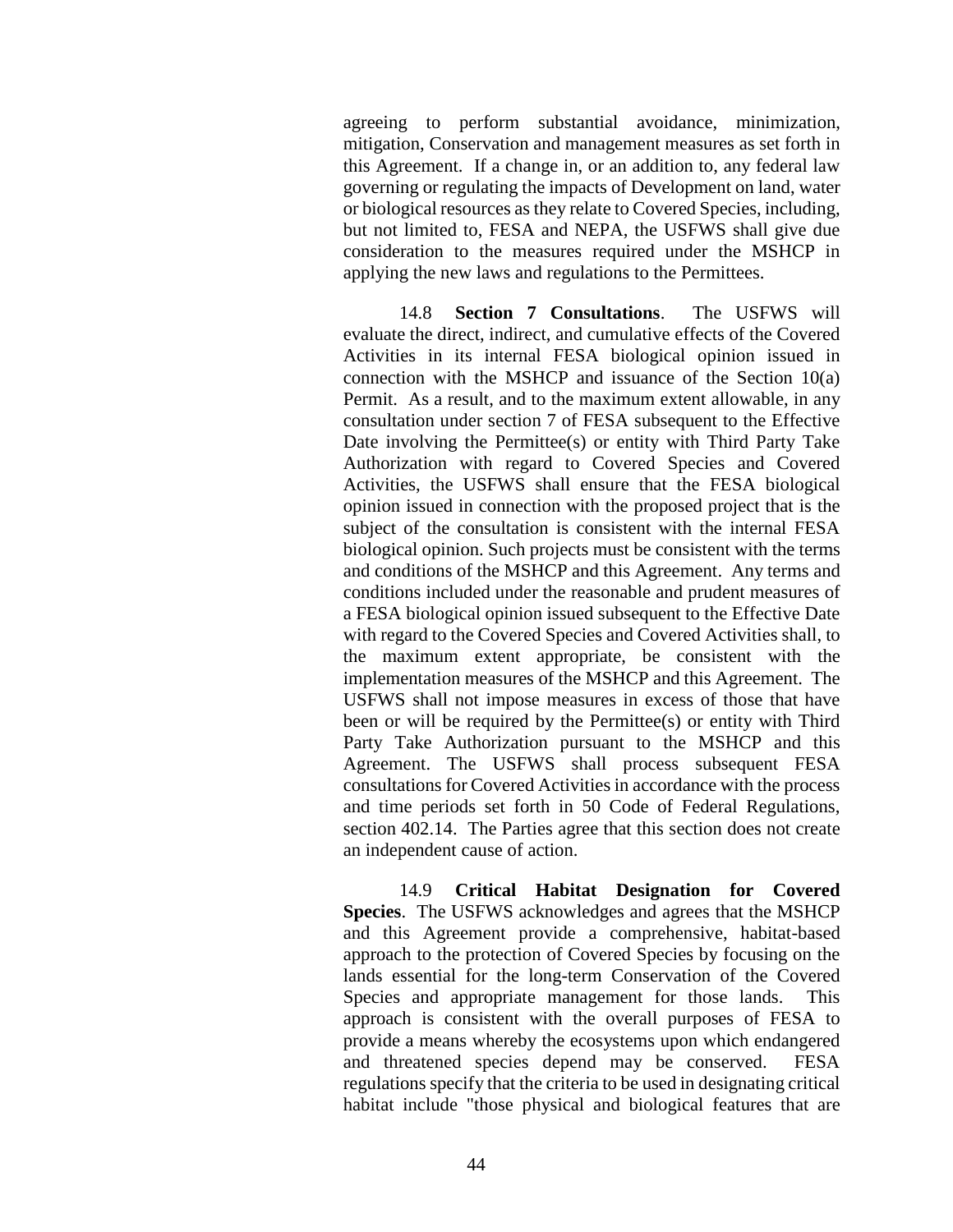essential to the Conservation of a given species and that may require special management considerations or protection." (50 C.F.R. § 424.12(b).)

The MSHCP and this Agreement provide for the protection of those physical and biological features essential to the Conservation of the Covered Species in a manner consistent with USFWS regulations concerning the designation of Critical Habitat. The USFWS agrees that, to the maximum extent allowable after public review and comment, in the event that a Critical Habitat determination is made for any Covered Species, and unless the USFWS finds that the MSHCP is not being implemented, lands within the boundaries of the MSHCP will not be designated as Critical Habitat. In addition, if Critical Habitat is designated within the MSHCP boundaries, pursuant to Section 14.11 of this Agreement and except as expressly provided in Section 14.11 of this Agreement and Section 6.8 of the MSHCP regarding Unforeseen Circumstances, no subsequent evaluation of the Covered Species, nor any mitigation, compensation, Conservation enhancement or other protective measures other than those set forth in the MSHCP will be required. Moreover, to the maximum extent allowable after public review and comment, the USFWS agrees to reassess and revise the boundaries of existing designated and proposed Critical Habitat of Covered Species within the MSHCP boundaries after its approval, although the Parties recognize that funding constraints may influence the timing of such regulatory action.

> 14.10 **Future Recovery Plans**. Recovery plans under FESA delineate actions necessary to recover and protect federally Listed Species. These plans frequently include information, or may lead to the development of information, that can contribute to the development of an adaptive management program. However, recovery plans do not obligate any Permittee, individual or entity to undertake specific tasks.

The Parties acknowledge that FESA recovery plans have no effect on the implementation of this MSHCP, except to the extent that they may contribute information to, or assist in achieving the goals of, the Management Program. Any recovery plan applicable to any Covered Species found in the Plan Area that is developed after the Effective Date shall:

- **A.** Not require any additional land or financial compensation by Permittees;
- **B.** Be finalized only after the USFWS has consulted with and requested input from the CVCC and made reasonable attempts to give notice to Plan Participants of the preparation of the recovery plan; and
- **C.** Not in any way diminish the Take Authorization for Covered Species granted to Permittees pursuant to the MSHCP, this Agreement, or the Section 10(a) Permit.

14.11 **No Surprises Assurances and Unforeseen Circumstances**.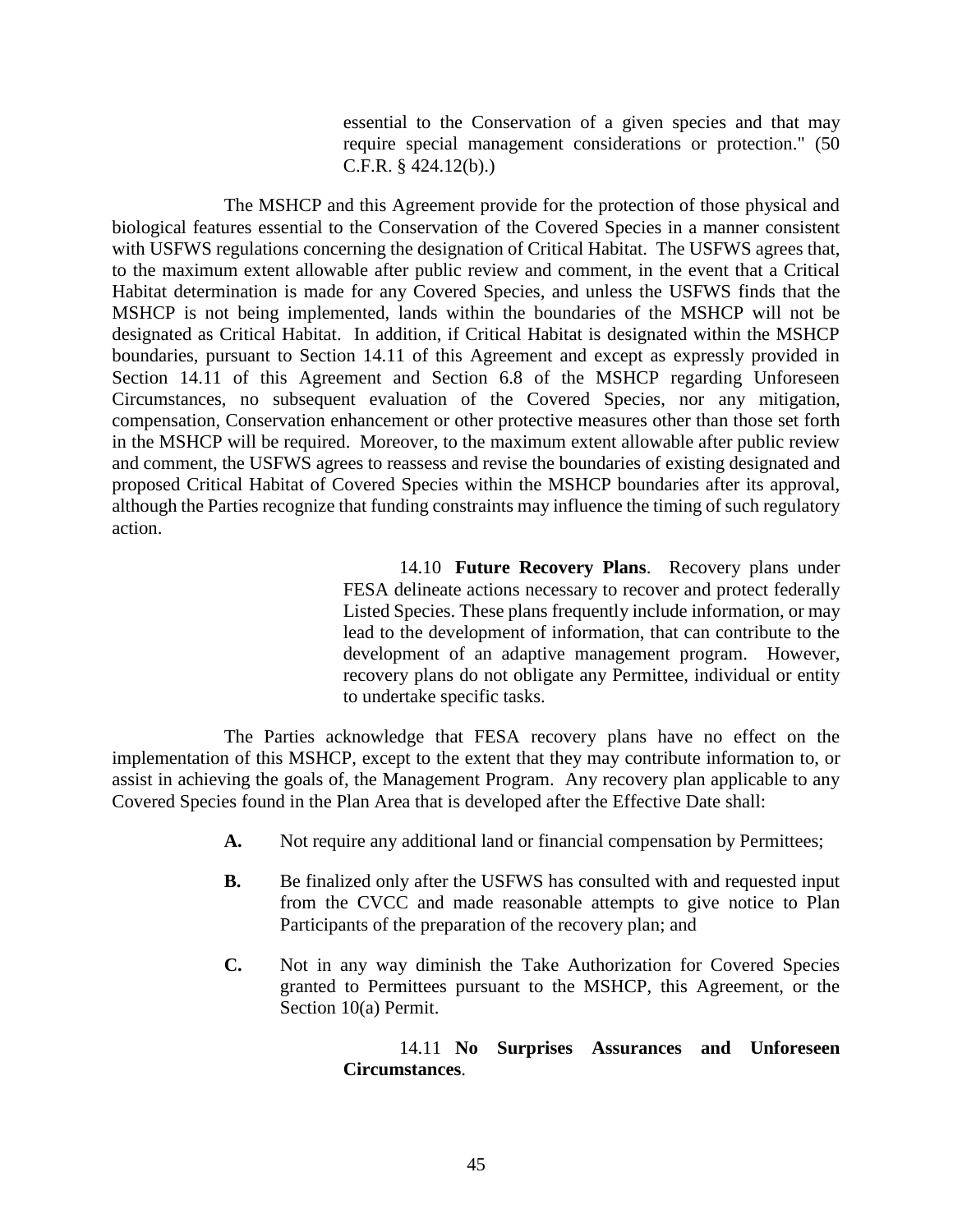- 14.11.1 **No Surprises Assurances**. The USFWS has promulgated the Habitat Conservation Plan Assurances Rule, published in the Federal Register on February 23, 1998 (63 Federal Register 8859), and codified at 50 Code of Federal Regulations, sections 17.3, 17.22(b) and 17.32(b) ("No Surprises Rule").
- 14.11.2 Pursuant to the No Surprise Rule, the assurances by the USFWS in this Section shall apply so long as the commitments and provisions of the MSHCP, this Agreement and the Section 10(a) Permit are properly implemented.
- 14.11.3 As set forth in Section 6.8.1 of the MSHCP, pursuant to the No Surprises Rule, as long as the MSHCP is being properly implemented, the USFWS will not require from Permittees, Third Parties Granted Take Authorization, Participating Special Entities or other individuals or entities receiving Take Authorization under the Permits the commitment of additional land, or financial compensation or additional restrictions on the use of land or other natural resources with regard to Covered Activities and their impact on the Covered Species beyond the level and/or amounts specified in the MSHCP, the Permits and this Agreement.
- 14.11.4 As set forth in Section 6.8.1 of the MSHCP, pursuant to the No Surprises Rule, the USFWS has the burden of making a finding that Unforeseen Circumstances exist with regard to any Covered Species, using the best scientific and commercial data available. The findings must be clearly documented and based upon reliable technical information regarding the status and habitat requirements of the affected species. In deciding whether any Unforeseen Circumstances exist, the USFWS shall consider, but not be limited to the following factors:
	- **A.** The extent of the current range of the Covered Species;
	- **B.** The percentage of the range of Covered Species and Habitat that has been adversely affected by the Covered Activities;
	- **C.** The percentage of the range of the Covered Species and Habitat that has been conserved by the MSHCP;
	- **D.** The ecological significance of that portion of the range or Habitat of the Covered Species;
	- **E.** The level of knowledge about the Covered Species and Habitat and the degree of specificity of the species Conservation program under the MSHCP; and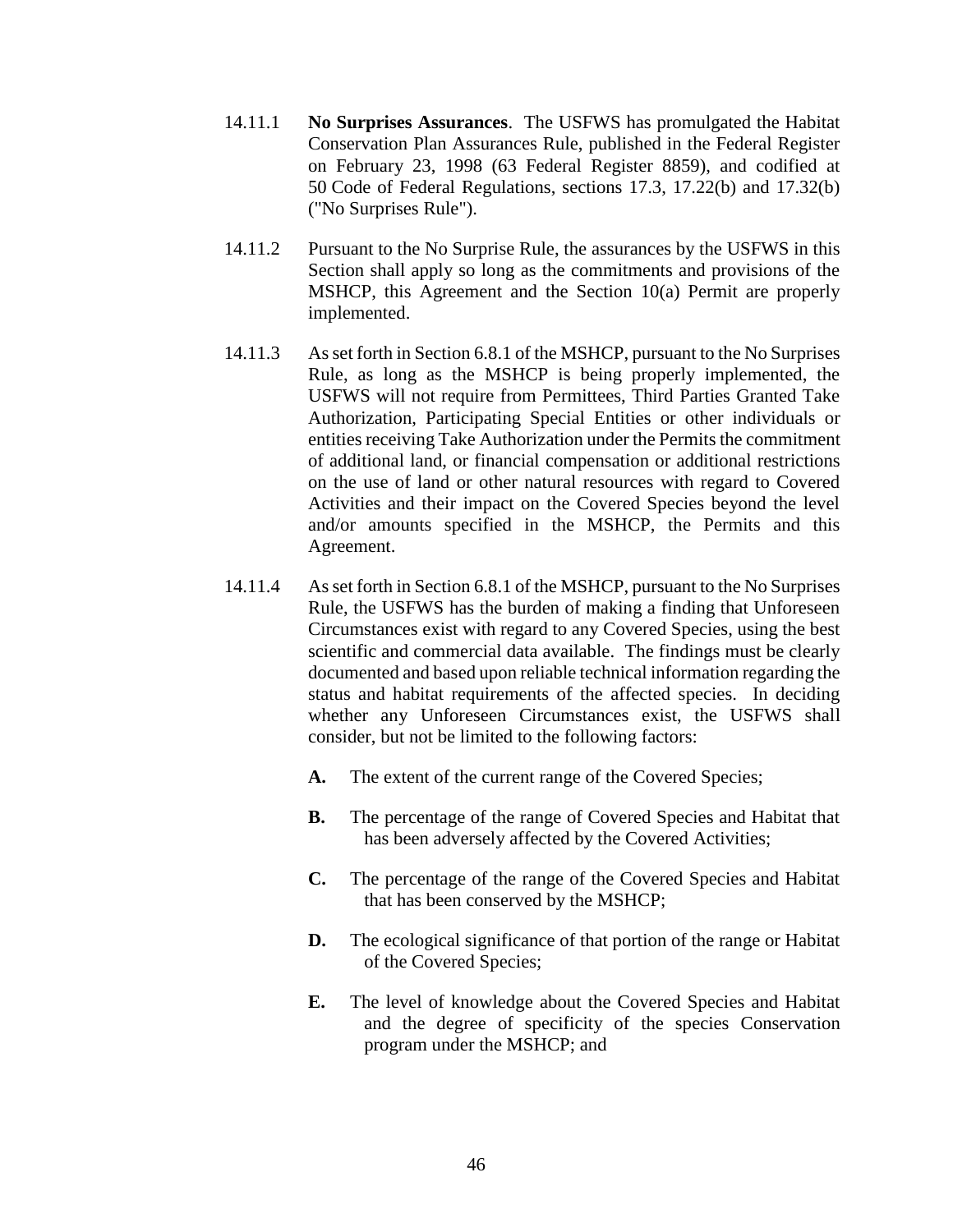- **F.** Whether failure to adopt additional Conservation measures would appreciably reduce the likelihood of survival and recovery of the Covered Species in the wild.
- 14.11.5 In the event the USFWS makes a finding of Unforeseen Circumstances and such Unforeseen Circumstances warrant the requirement of additional mitigation, enhancement or compensation measures, any such additional measures shall be restricted to modification of the management of the MSHCP Reserve System, and shall be the least burdensome measures available to address the Unforeseen Circumstances.
- 14.11.6 Changed Circumstances, as described in 50 Code of Federal Regulations section  $17.22(b)(5)(i)$ , are adequately addressed in Section 6.8.3 of the MSHCP, and Permittees shall implement any measures for such circumstances as called for in the MSHCP, as described in Section 11.3 of this Agreement.

14.12 **Migratory Bird Treaty Act**. The Section 10(a) Permit shall constitute a Special Purpose Permit under 50 Code of Federal Regulations section 21.27, for the Take of Covered Species listed under FESA and which are also listed under the MBTA (16 U.S.C. §§ 703-712), in the amount and/or number specified in the MSHCP, subject to the terms and conditions specified in the Section 10(a) Permit. Any such Take will not be in violation of the MBTA. The MBTA Special Purpose Permit will extend to Covered Species listed under FESA and also under the MBTA after the Effective Date of the Section 10(a) Permit. This Special Purpose Permit shall be valid for a period of three (3) years from its Effective Date, provided the Section 10(a) Permit remains in effect for such period. The Special Purpose Permit shall be renewed pursuant to the requirements of the MBTA, provided the Permittees remain in compliance with the terms of this Agreement and the Section 10(a) Permit. Each such renewal shall be valid for a period of three (3) years, provided that the Section 10(a) Permit remains in effect for such period.

14.13 **Management of Land**. USFWS agrees to manage its land within the MSHCP Reserve System pursuant to the provisions of the Plan.

## **15. CDFG OBLIGATIONS AND ASSURANCES**

#### 15.1 **Issuance of NCCP Permit**.

15.1.1 Concurrent with the execution of this Agreement, CDFG has issued an NCCP Permit to the Permittees authorizing the Take of Covered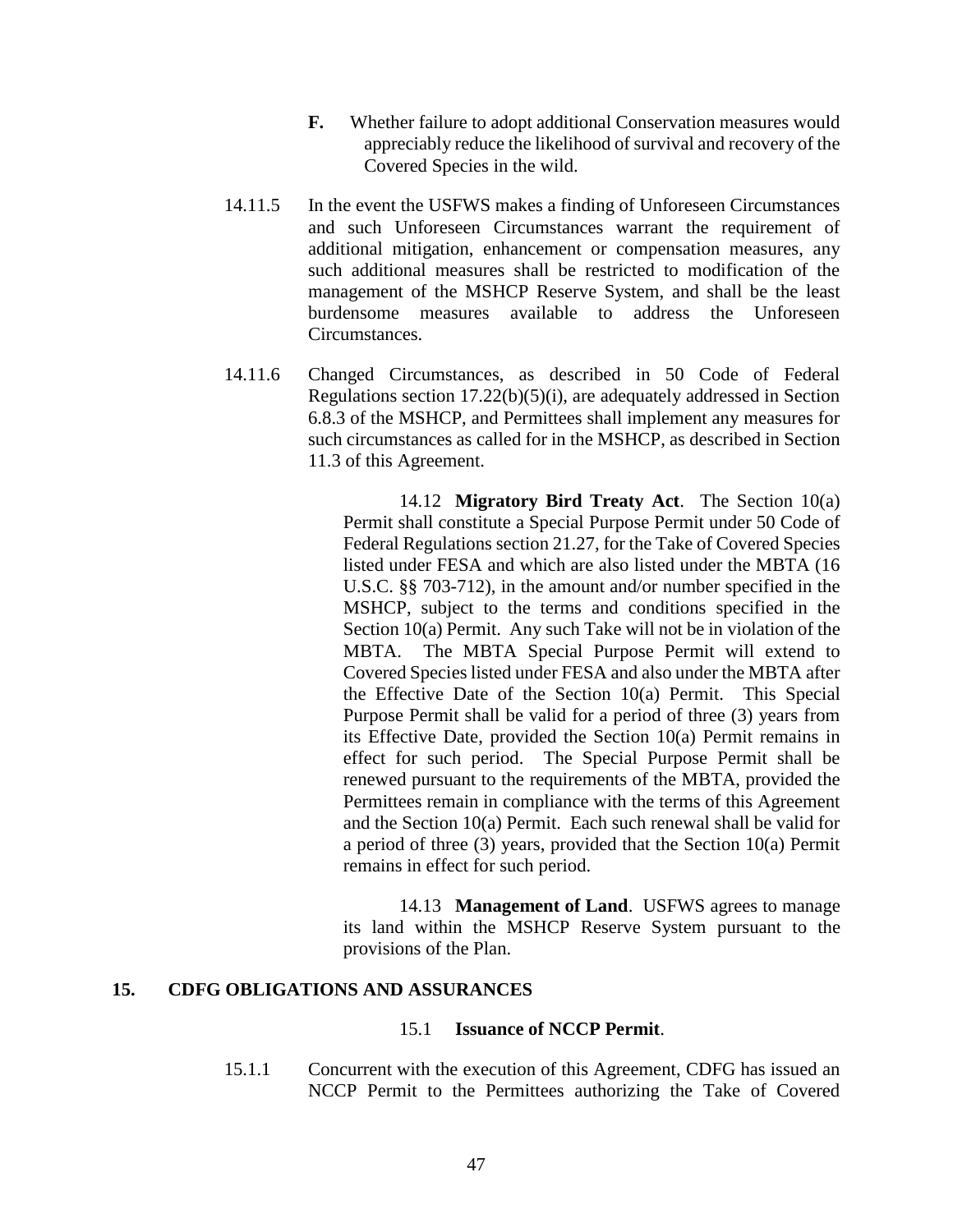Species, subject to and in accordance with the MSHCP and this Agreement.

15.1.2 Except as set forth in Section 15.5 of this Agreement, as to each Covered Species, including both Listed and Unlisted Species, that Take Authorization shall become effective upon issuance of the NCCP Permit.

> 15.2 **NCCP Permit Findings**. In separate findings, CDFG has found, following opportunity for public comment, that the MSHCP and this Agreement: 1) adequately provide for the Conservation and management of the Covered Species and their Habitat within the MSHCP and 2) satisfy all legal requirements under the NCCP Act necessary for CDFG to issue an NCCP Permit for such species. CDFG has found that the MSHCP meets the requirements of the NCCP Act for an NCCP Plan, and has approved the MSHCP as an NCCP Plan. In separate findings, CDFG has further found that the MSHCP and this Agreement adequately provide for the mitigation of potential "significant effects on the environment" (as defined in California Public Resources Code section 21068) which may result to Covered Species and their Habitat from the Covered Activities in the Plan Area.

> 15.3 **State Assurances**. Except for the provisions in Section 15.5, provided Permittees are implementing the terms and conditions of the MSHCP, this Agreement and the Permits, if there are Unforeseen Circumstances, CDFG shall not require additional land, water or financial compensation or additional restrictions on the use of land, water or other natural resources for the life of the NCCP Permit without the consent of the Permittees, unless CDFG determines that continued implementation of this Agreement, the MSHCP, and/or the Permits would jeopardize the continued existence of a Covered Species, or as required by law and would therefore lead to NCCP Permit revocation or suspension.

The Parties acknowledge that, notwithstanding the assurances provided by this Section, future modifications to mitigation that are specifically contemplated under the MSHCP and this Agreement may require adjustments in the mitigation set forth in the MSHCP as of the Effective Date, including, but not limited to, Take minimization measures and MSHCP Reserve System management. Such changes are part of the MSHCP's operating Conservation program and are not precluded by the assurances provided in this Section. In particular, this Section shall not be construed to diminish the obligation of the Permittees, Third Parties Granted Take Authorization or Participating Special Entities to undertake mitigation actions in response to Changed Circumstances and to revise mitigation measures under the Management Program. However, CDFG acknowledges that neither the Management Program, nor the MSHCP's provisions concerning Changed Circumstances, are intended to require modifications to the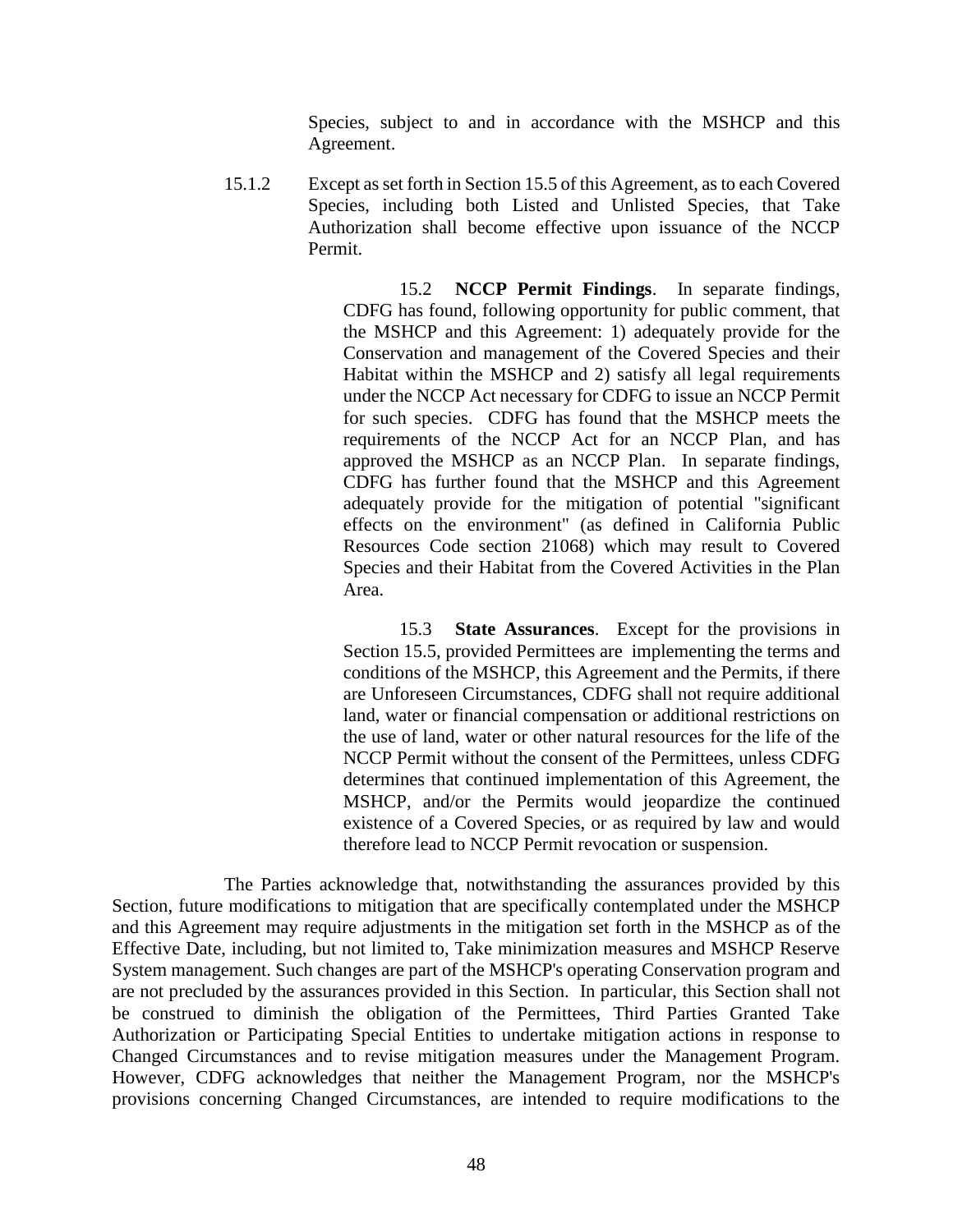MSHCP's mitigation program that would require additional funding nor to impose significant additional burdens on Permittees, discretionary approvals issued by Permittees, or on Participating Special Entities with respect to Take minimization measures.

> 15.4 **Implementation Assistance**. Subject to Section 27.10 of this Agreement, CDFG shall provide staff to serve on appropriate committees and shall ensure the availability of staff for informal discussions and meetings with the other Parties to ensure that the implementation of this Agreement is consistent with, and will not render invalid, any findings upon which the NCCP Permit is based. To the extent consistent with its legal authorities, CDFG shall cooperate with the Permittees in obtaining additional funding from sources including, but not limited to, existing and future state and federal grant programs and existing and future bond issues.

> 15.5 **Fully Protected Species**. The following Covered Species listed in the MSHCP are fully protected under California Fish and Game Code sections 3511 and 4700: 1) Peninsular bighorn sheep; 2) Yuma clapper rail; and 3) California black rail. Take of these species is prohibited under the California Fish and Game Code except as specifically provided in section 2081.7 of that Code. Under the NCCP permit, only CVWD is authorized to Take fully protected species, as described in that permit. Under Fish and Game Code section 2081.7, CDFG may authorize CVWD to take Yuma clapper rail and California black rail, if the requirements of that section are met. CDFG acknowledges and agrees that if the measures set forth in the MSHCP are fully complied with, the Covered Activities are not likely to result in Take of fully protected species, except by CVWD. If CDFG determines that such measures are not adequate to prevent Take of one of the Fully Protected Species, CDFG shall notify the CVCC, USFWS and other affected Permittees in writing of such discovery and propose new, additional, or different Conservation measures that it believes are necessary to avoid Take of these species. The affected Permittees shall implement measures proposed by CDFG or such other measures agreed to by the Parties as adequate to avoid Take of Fully Protected Species.

If at any time there is a change in state law such that CDFG may issue a section 2081(b) Permit or Take Authorization under Fish and Game Code section 2835, other permit, or authorization allowing the Take of any species subject to California Fish and Game Code sections 3511, 4700, 4800, 5050 or 5515, the Permittees may apply for an amendment of the MSHCP and NCCP Permit or for a new permit for such species. In processing any such application, CDFG shall give good faith consideration to Take avoidance and mitigation measures already provided in the MSHCP and shall issue the amendment or Permit under the same terms and conditions as the existing NCCP Permit, to the extent permitted by law.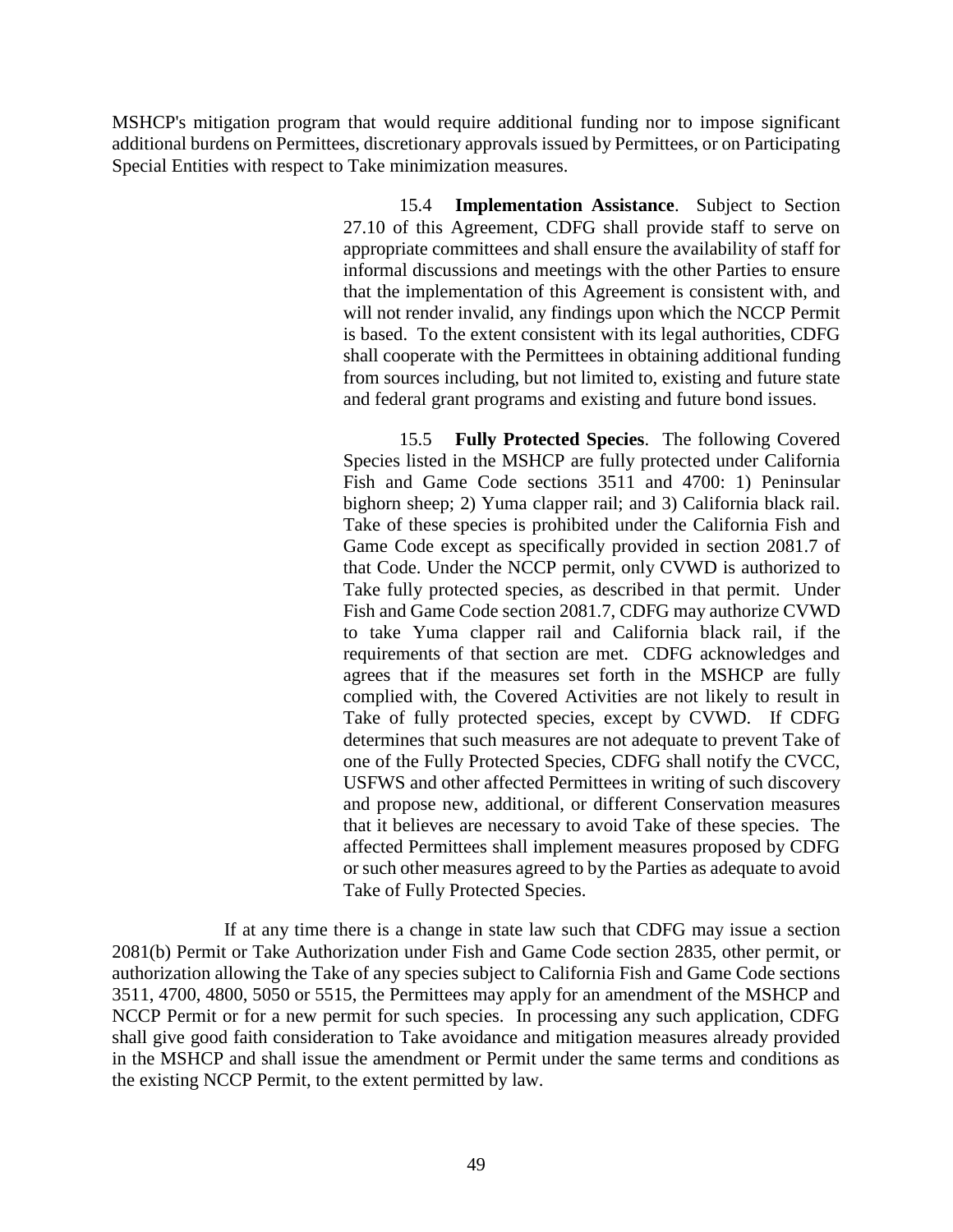15.6 **Changes in the Environmental Laws**. It is acknowledged and agreed by CDFG that the Permittees are agreeing to perform substantial avoidance, minimization, mitigation, Conservation and management measures set forth in this Agreement and the MSHCP. If a change in, or addition to, the Environmental Laws takes place, CDFG shall give good faith consideration to the measures required under the MSHCP in applying the new laws and regulations to the Permittees.

15.7 **Consultations by CDFG**. Except as otherwise required by law, CDFG shall not recommend or otherwise seek to impose through consultation with other public agencies any mitigation, compensation or habitat enhancement requirements regarding impacts to Covered Species that exceed the requirements prescribed in and pursuant to the MSHCP and this Agreement, including, without limitation, in the form of comments offered by CDFG in the context of any CEQA process associated with approvals for Covered Activities with regard to effects on Covered Species.

15.8 **Management of Land**. CDFG agrees to manage its land within the MSHCP Reserve System consistent with the MSHCP, along with other legal mandates and management objectives.

### **16. RELATIONSHIP TO OTHER EXISTING HABITAT CONSERVATION PLANS, NCCP PERMITS AND SECTION 2081 PERMITS**

16.1 **General**. The Parties acknowledge that there are Habitat Conservation Plans, biological opinions issued pursuant to section 7 and section 2081 Permits, currently in existence for projects in the Coachella Valley and surrounding mountains within Riverside County. The Parties agree that the MSHCP is not incompatible with nor does it negate these existing plans and Permits. Upon request, the Parties may consider consolidation of these Permits and plans into the MSHCP.

16.2 **Coachella Valley Fringe-Toed Lizard Take Authorization**. The Permitees will relinquish the Coachella Valley Fringe-Toed Lizard ("CVFTL") Section 10(a) Permit pursuant to 50 CFR 13.26 within six months of issuance of the MSHCP Section 10(a) Permit, which will allow for final accounting and completion of other administrative activities under the CVFTL HCP. Upon relinquishment of the CVFTL permit, Take Authorization for the CVFTL for Covered Activities will be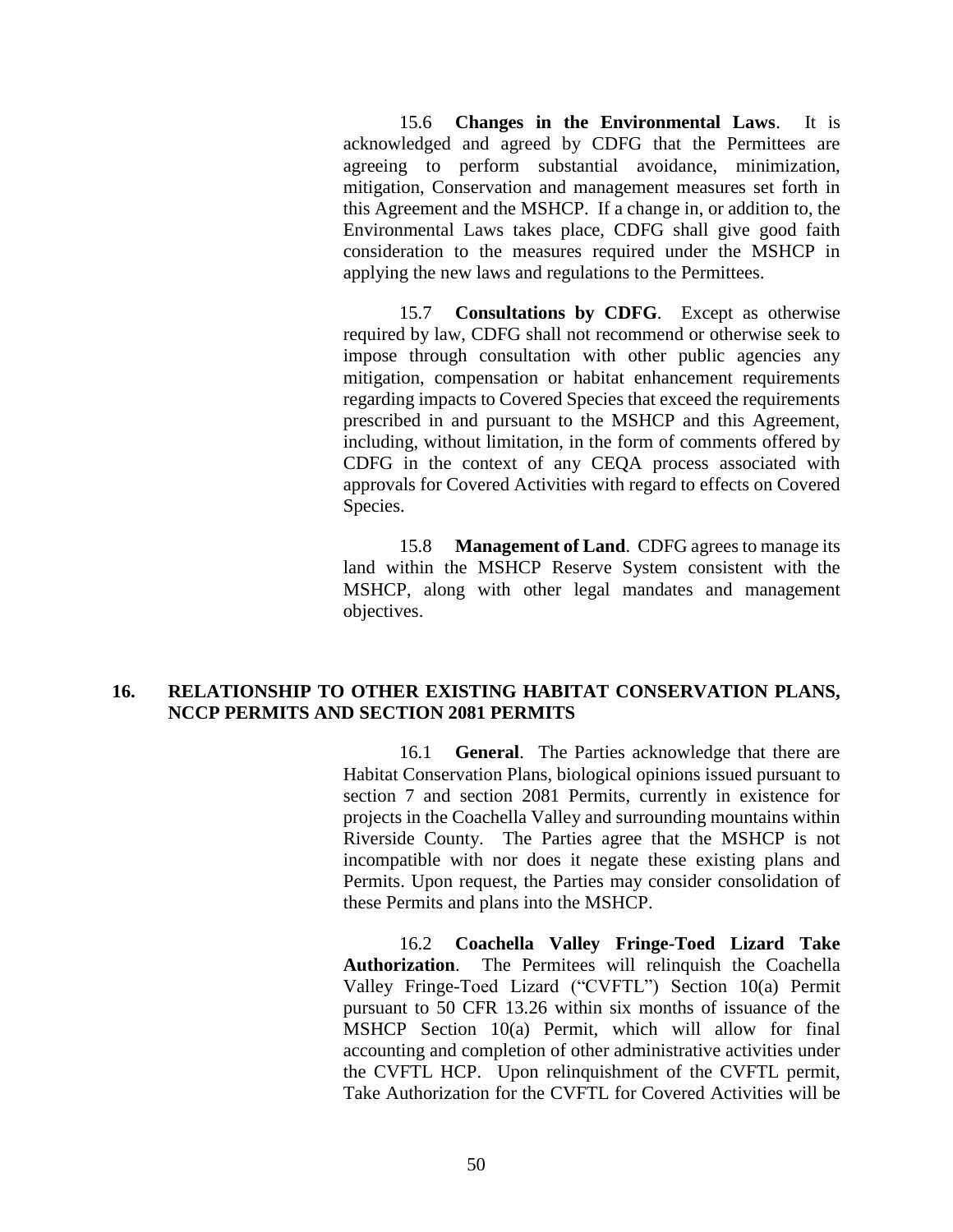provided pursuant to the MSHCP Section 10(a) Permit. Because the CVFTL Section 10(a) Permit will no longer exist, the consistency determination (under Fish and Game Code section 2080.1) which was based on such permit will also terminate. Upon issuance of the MSHCP Section 10(a) Permit, the current fees required under the CVFTL HCP will no longer be imposed.

#### **17. THIRD PARTY TAKE AUTHORIZATION**

17.1 **Authorization**. Upon execution of this Agreement by the Parties and the issuance of the Permits by the Wildlife Agencies, the Permittees may allow the Take of Covered Species by landowners, developers, and other private and public entities undertaking Covered Activities. Such Covered Activities must be under the direct control of the Permittees in conformance with approvals granted by the Permittees, or carried out in conformity with a Certificate of Inclusion or other written mechanism or instrument, and in compliance with this Agreement, the Permits and the MSHCP. As set forth in Section 11.1.1 of this Agreement, Permittees shall include as a part of any discretionary or certain City ministerial approvals, a Certificate of Inclusion or other written mechanism, a condition requiring compliance with the Permits, the MSHCP and this Agreement, that describes the Take Authorization to be granted pursuant to Section 17.2 of this Agreement. Such property owners, developers, and private and public entities shall receive Take Authorization provided they are in full compliance with all requirements of this Agreement, the MSHCP, the Permits, the Implementation Mechanism adopted by Permittees, issued entitlements and all other applicable requirements.

17.2 **Timing of Take Authorization**. Authorization of Take for Third Parties shall occur upon issuance of a grading permit by a Local Permittee or issuance of a Certificate of Inclusion by the CVCC or other Local Permittee. Alternatively, as an incentive to convey property needed for inclusion in the MSHCP Reserve System and for which monetary compensation will not be provided, Third Party Take Authorization may be granted upon project approval and property conveyance. In order to obtain this early Take Authorization, the conveyance must occur within forty-five (45) days of project approval. Any subsequent suspension or revocation of Permits terminating Third Party Take Authorization will not be applicable to the Take Authorization granted upon the project's approval, provided the property has been conveyed and all other mitigation obligations have been satisfied, except where such Take Authorization will jeopardize a Covered Species listed under FESA and/or CESA. In this event, the provisions of Section 17.4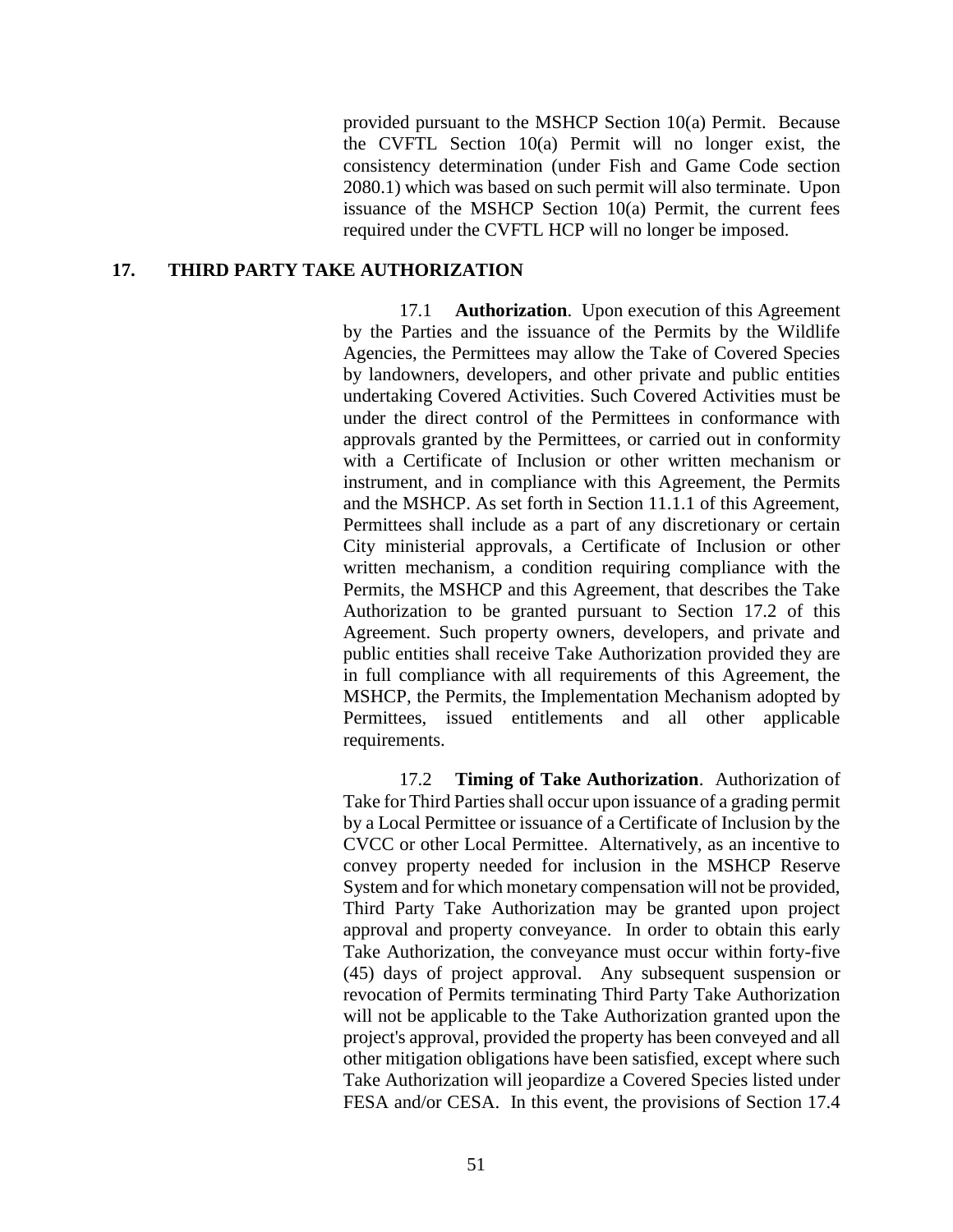of this Agreement would be triggered. No grading permit or Certificate of Inclusion shall be issued by a Local Permittee until all mitigation requirements imposed by the Permittees through the Implementation Mechanism have been fully satisfied or are guaranteed to occur within a set time frame as approved by the Permittee. In the event that such mitigation requirements have not been satisfied prior to issuance of grading permit or Certificate of Inclusion, the applicant and the Permittee shall enter into an agreement setting forth the terms and conditions of MSHCP compliance and appropriate remedies for non-compliance. The Take Authorization conferred by the Permittees to the Third Parties shall be for the length of time, and run concurrently with, the specific land development approval or other entitlement or approval granted by the Permittees and the term of the Permits.

17.3 **Effect of MSHCP Amendments on Third Parties**. Amendments or other revisions to the MSHCP, subsequent to the granting of Take to a Third Party by a Permittee, shall not affect the Take conferred upon a Third Party or the level of compensation required unless the Third Party, the Wildlife Agencies and the affected Permittee all agree to such amendments or revisions.

17.4 **Effect of Revocation or Suspension of Permits on Third Parties**. In the event that one or both of the Wildlife Agencies revoke or suspend all or a portion of the Take Authorization allowed under the Permits, and provided the affected Permittee continues to carry out its obligations under the MSHCP, this Agreement and the Permits, the Take Authorization and other assurances granted to Third Parties Granted Take Authorization by the Permittees will remain in effect as to each individual Third Party project that received Take Authorization prior to the revocation or suspension unless USFWS or CDFG determines that continuation of the Permits with regard to Take by Third Parties Granted Take Authorization would likely jeopardize a species listed under FESA and/or CESA. In this event, the CVCC, applicable Permittee(s), Third Parties Granted Take Authorization and Wildlife Agencies, shall meet and confer pursuant to the provisions in Section 23.6 of this Agreement. If these Parties cannot reach a mutually satisfactory resolution, the Wildlife Agencies may revoke or suspend all Take Authorization under the MSHCP for that listed species. In this event, all Local Permittees, Third Parties Granted Take Authorization and Participating Special Entities would be eligible for full or partial refund from the CVCC or other appropriate Permittees of any mitigation contribution, as appropriate, except to the extent that Take had already occurred. The CVCC or other applicable Permittee will issue a notice to all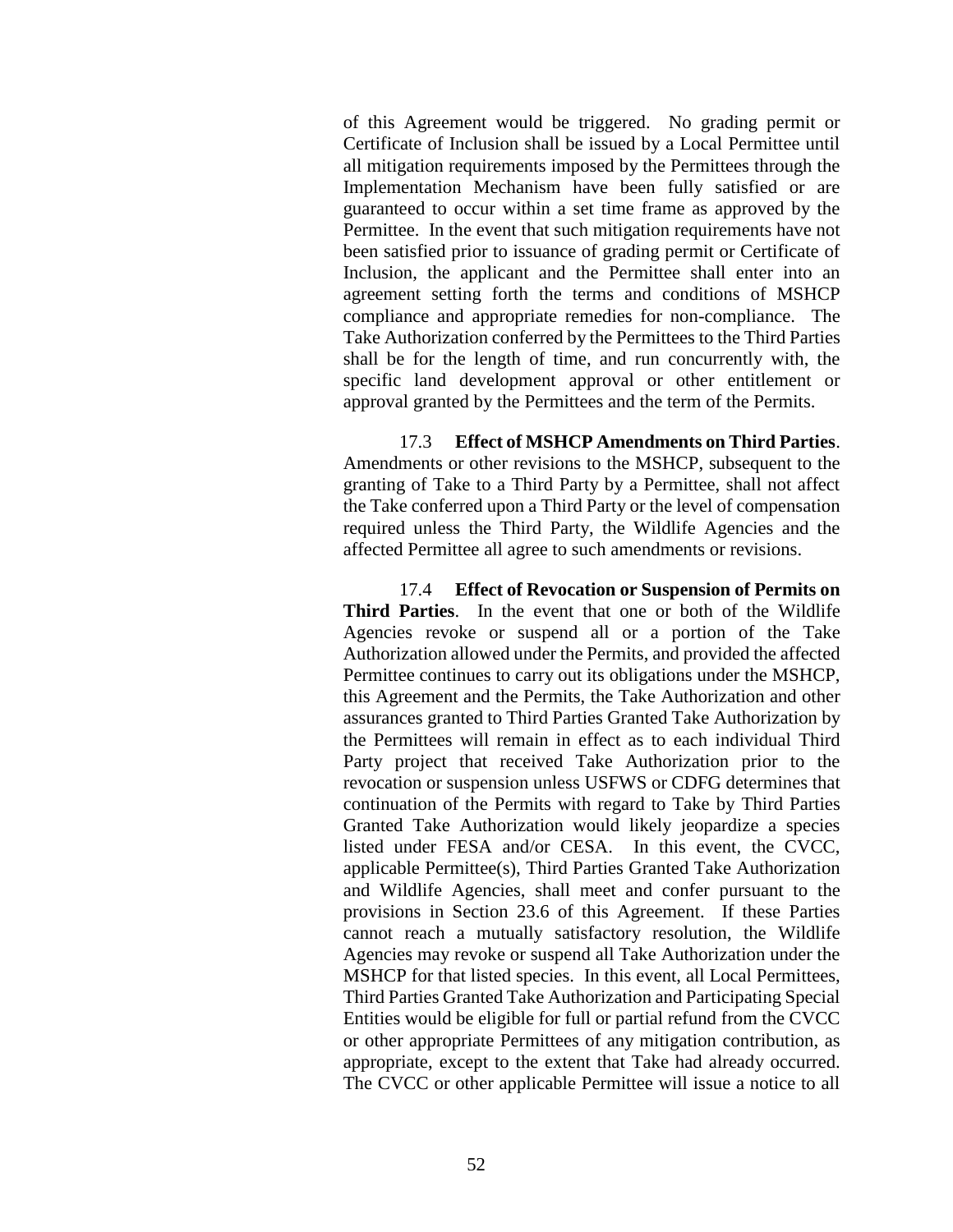potentially affected property owners that Take Authorization for that listed species is no longer valid under the Plan.

17.5 **Effect of No Surprises Assurances on Third**  Parties. Pursuant to the No Surprises Rule, the Wildlife Agencies shall not require the commitment of additional land or financial compensation or other mitigation from the Permittees, and the Permittees will not require such commitments from a Third Party pursuant to the Permits, the MSHCP or this Agreement beyond those measures imposed on the Third Party by the Local Permittee in accordance with the Permit, the MSHCP and this Agreement, unless agreed to by the Third Party. The Parties acknowledge that additional measures may be required for a species that is not a Covered Species, as described in Section 11.3.5 of this Agreement.

17.6 **Retention of Enforcement Authority Over Third Parties**. The Parties reserve the right to enforce all applicable federal, state, or local laws against persons or entities which engage in unlawful land development activity without obtaining proper permits and approvals. The Parties further reserve the right to enforce all applicable federal, state, or local laws against Third Parties conducting land development activities within the Plan Area not in compliance with project approvals pursuant to the MSHCP. Local Permittees have the obligation to enforce conditions of project approval as described in Section 13.0 of this Agreement.

## **18. COOPERATIVE EFFORT**

In order to ensure that the legal requirements set forth in this Agreement are fulfilled, each of the Parties to this Agreement must perform certain specified tasks as set forth in this Agreement and the MSHCP. The MSHCP and this Agreement thus describe a cooperative effort by federal, state and local agencies to implement a program of Conservation for the Covered Species.

Additionally, the Parties shall work cooperatively to enter into appropriate Memoranda of Understanding or other appropriate agreements with any non-Party managing land within the MSHCP Reserve System to manage lands in conformance and compliance with the MSHCP. A draft Model Memorandum of Understanding is attached hereto as Exhibit "F."

## **19. TERM**

19.1 **Effective Date**. This Agreement shall be effective upon issuance of the Permits. Any Permittee executing this Agreement after the Effective Date shall, upon execution, become a Party to this Agreement, with all the rights and obligations of Parties defined herein, and this Agreement shall be enforceable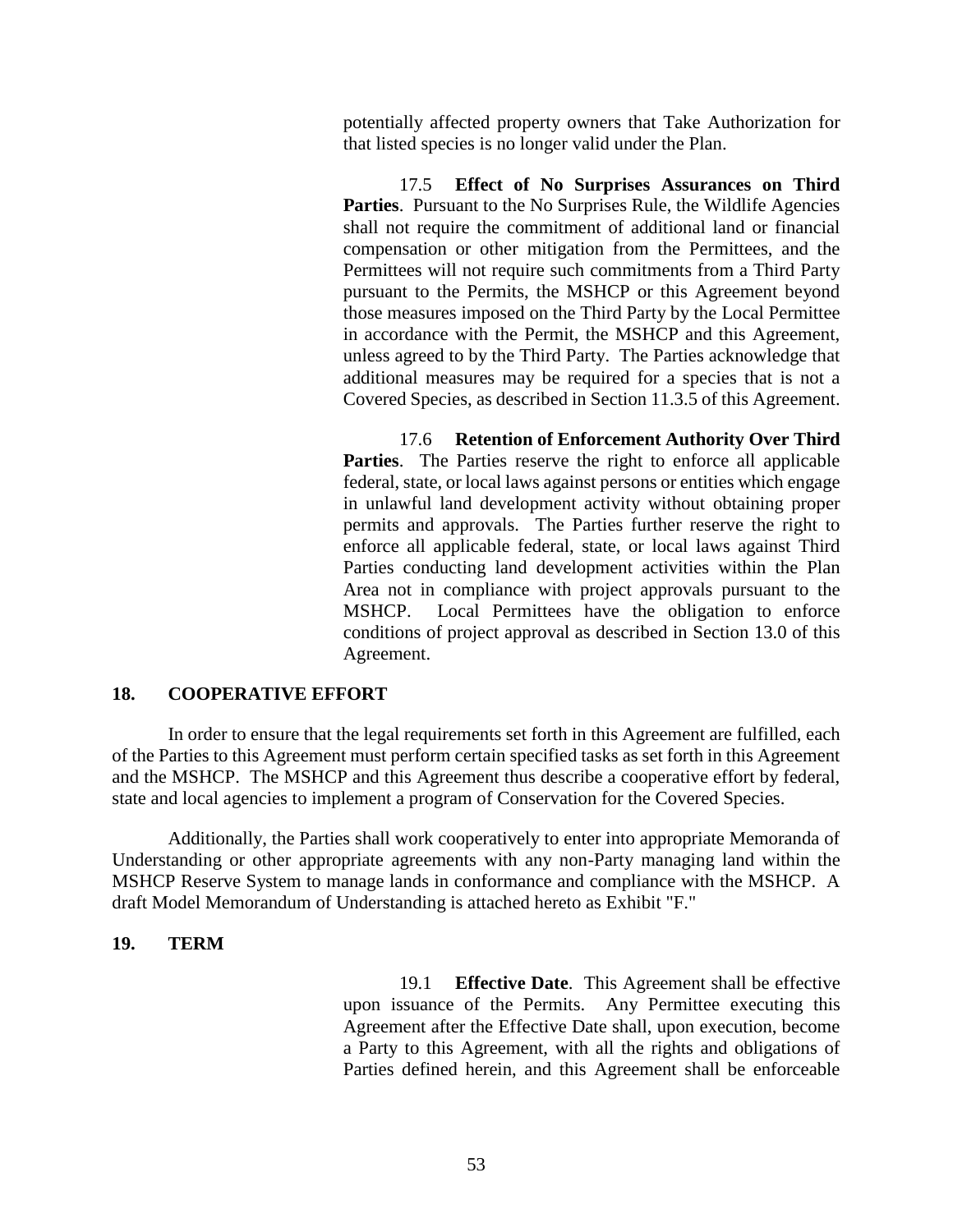between each later executing Permittee and all prior signing Parties.

19.2 **Term of the Agreement**. This Agreement shall run for a term of seventy-five (75) years from the Effective Date, unless terminated in accordance with Section 21 of this Agreement or unless extended by agreement of all of the Parties hereto.

19.3 **Term of the Permits**. The Permits shall run for a term of seventy-five (75) years from the Effective Date unless terminated as provided in this Agreement, provided the requirements of Section 11.1 of this Agreement have been met. This term was selected as reasonable due to the scope and breadth of the Plan, the need to establish an adequate endowment to manage and monitor the MSHCP Reserve System and the projected growth and planned infrastructure within the Plan Area.

19.4 **Extension of the Permit**. Upon agreement of the Parties and in compliance with all applicable laws, the Wildlife Agencies may, with respect to the Permits under their respective jurisdiction, extend the Permits beyond their initial terms under the applicable regulations in force on the date of such extension. If Permittees desire to extend the Permits, they will so notify the Wildlife Agencies at least twelve (12) months before the thencurrent term is scheduled to expire and submit an application to renew the Permits. Extension of the Permits constitutes extension of the MSHCP and this Agreement for the same amount of time, subject to any modifications agreed to by the Parties at the time of extension.

19.5 **Permanent Preservation**. Notwithstanding the stated term as herein set forth, the Parties agree and recognize that once Take of a Covered Species and/or their habitat modified within the Plan Area, such Take and habitat modification will be permanent. The Parties therefore agree that obligations regarding the preservation and maintenance of the habitat provided for under the Permits, the MSHCP and this Agreement is likewise intended to be permanent and to extend beyond the term of this Agreement.

#### **20. MODIFICATIONS AND AMENDMENTS TO THE MSHCP**

20.1 **Clerical Changes**. Clerical changes to the MSHCP shall be made by the CVCC on its own initiative or in response to a written request submitted by any Permittee or Wildlife Agency, which includes documentation supporting the proposed clerical change. Clerical changes shall not require any amendment to the MSHCP, the Permits or this Agreement. Clerical changes include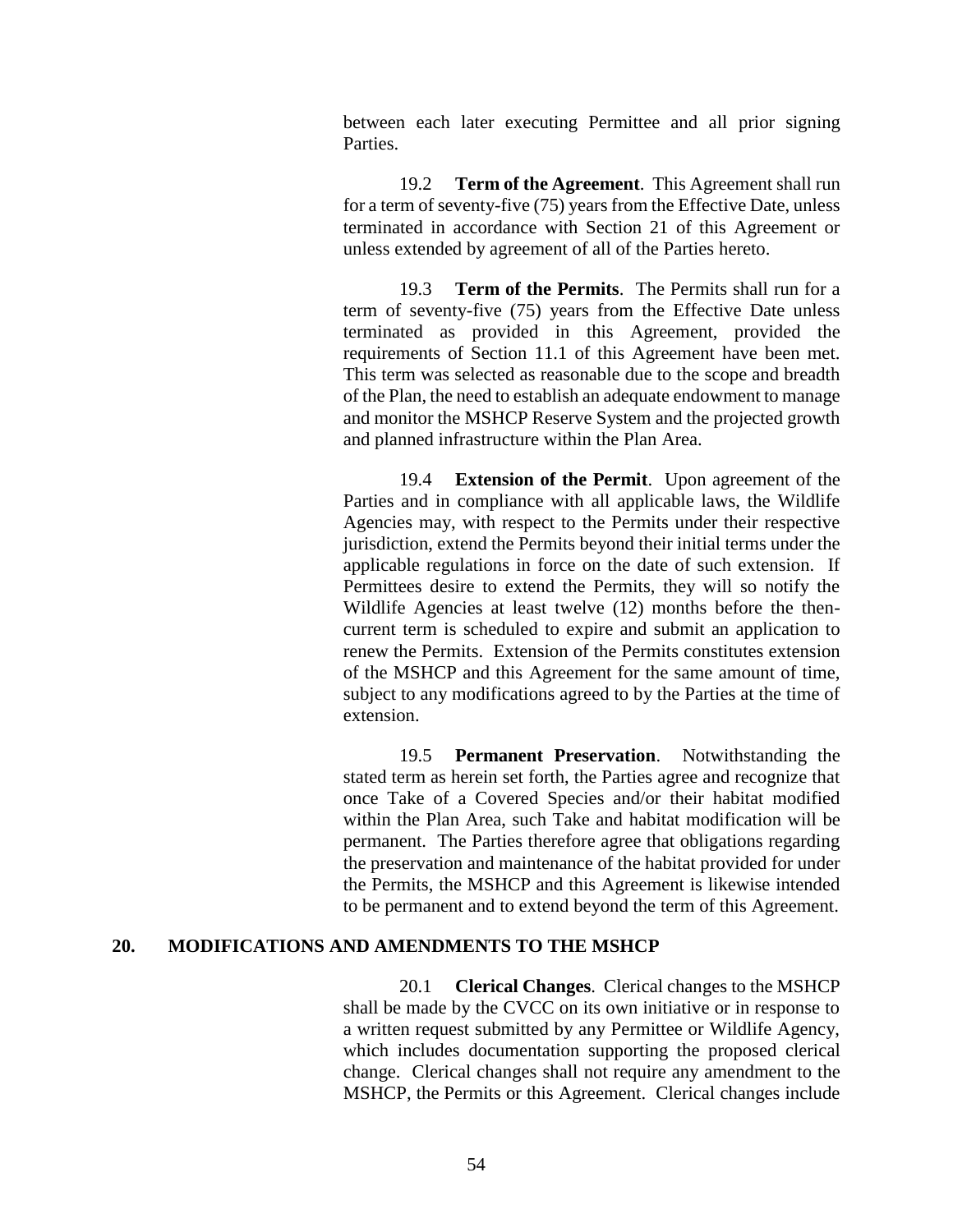corrections of typographical, grammatical, and similar editing errors that do not change the intended meaning as well as corrections of any maps or exhibits to correct insignificant errors in mapping. The Parties anticipate that most clerical changes to the MSHCP will occur during the first ten (10) years of the Permits. Annual reports shall include a summary of clerical changes made to the MSHCP in the preceding calendar year.

20.2 **Land Use Changes**. The Parties agree that the adoption and amendment of general plans, specific plans, community plans, zoning ordinances and similar land use ordinances, and the granting of implementing land use entitlements by the County and the Cities are matters within the sole discretion of the County and Cities and shall not require amendments to this Agreement or the approval of other Parties to this Agreement. However, the Parties agree that: 1) no such action by the County or the Cities shall in any way alter or diminish their obligations under this Agreement, the MSHCP, or the Permits, and 2) approval of certain projects may lead to revocation or suspension of the Permits pursuant to Section 23.5 of this Agreement.

20.3 **Adaptive Management Changes**. Except as otherwise provided, changes to avoidance measures, minimization, mitigation, compensation and MSHCP Reserve System management strategies developed through and consistent with the Management Program described in Section 8.0 of the MSHCP shall not require any amendment to the MSHCP, this Agreement or the Permits.

20.4 **Minor Amendments**. Minor Amendments are amendments to the MSHCP of a minor or technical nature where the effect on Covered Species, levels of Take and Permittees' ability to implement the MSHCP are not significantly different than those described in the MSHCP as originally adopted. Minor Amendments to the MSHCP shall not require amendments to this Agreement or the Permits.

20.4.1 **List of Minor Amendments**. As set forth in Section 6.12.3 of the MSHCP, the following are contemplated as Minor Amendments to the MSHCP and therefore, will be administratively implemented pursuant to the procedures below. Minor Amendments processed pursuant to this subsection are limited to those listed in Sections 20.4.2 and 20.4.3 of this Agreement.

#### 20.4.2 **Minor Amendments not Requiring Wildlife Agencies Concurrence**.

**A.** Minor corrections to land ownership;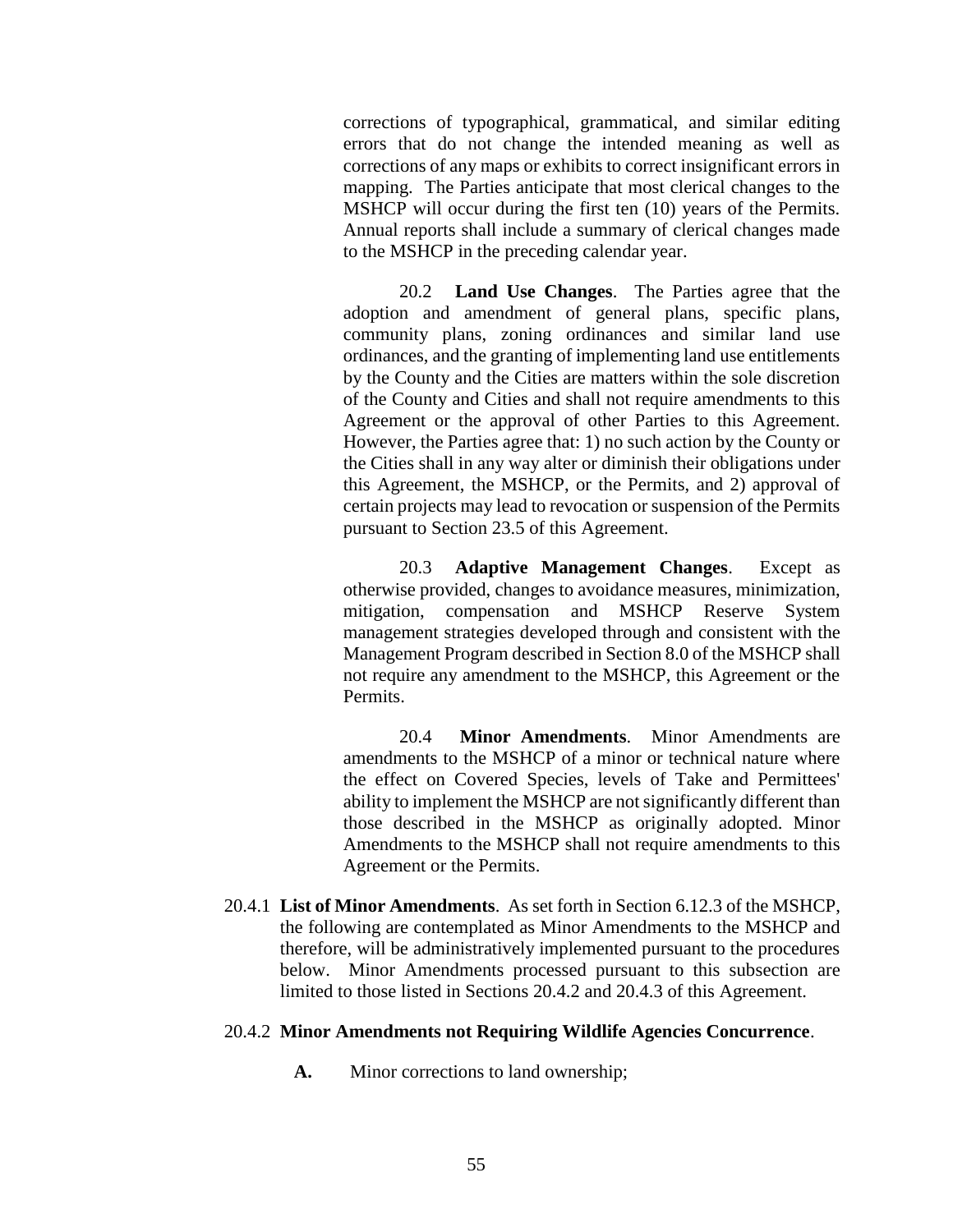- **B.** Adjustment of land ownership and Conservation acreages in the Santa Rosa and San Jacinto Mountains Conservation Area upon completion of a land exchange between the Agua Caliente Band of Cahuilla Indians and BLM, as discussed in Section 4.2.1.1 of the Final MSHCP;
- **C.** Minor revisions to survey, monitoring, reporting and/or management protocols that clearly do not affect Covered Species or overall MSHCP Reserve System functions and values;
- **D.** Application of Take Authorization to Development within cities incorporated within the MSHCP boundaries after the Effective Date of this Agreement, pursuant to Section 11.5 of this Agreement, provided such inclusion does not preclude Reserve Assembly, significantly increase the cost of MSHCP Reserve System Assembly or management or preclude achieving Conservation Area Conservation Objectives or Species Conservation Goals;
- **E.** Annexation or deannexation of property within the Plan Area pursuant to Section 11.4 of this Agreement, provided such inclusion does not preclude Reserve Assembly, significantly increase the cost of MSHCP Additional Conservation Lands management or assembly, or preclude achieving Conservation Area Conservation Objectives or Species Conservation Goals;
- **F.** Updates/corrections to the natural communities map and/or species occurrence data; and
- **G.** Changes to the RMU boundaries.

## 20.4.3 **Minor Amendments Requiring Wildlife Agencies Concurrence**.

- **A.** Conservation Area boundary adjustments as set forth in Section 6.12.2 of the MSHCP.
- **B.** Construction and operation of CVWD water recharge and storage and other water related facilities as set forth in Section 7.3 of the MSHCP.
- **C.** Modifications of the alignment of the Palm Desert to La Quinta Connector Trail from the alignment in the Trails Plan in the Final MSHCP.
- **D.** Transfer of Conservation Objectives for conserved natural communities and/or identified Covered Species between Conservation Areas or between Recovery Zones in the Santa Rosa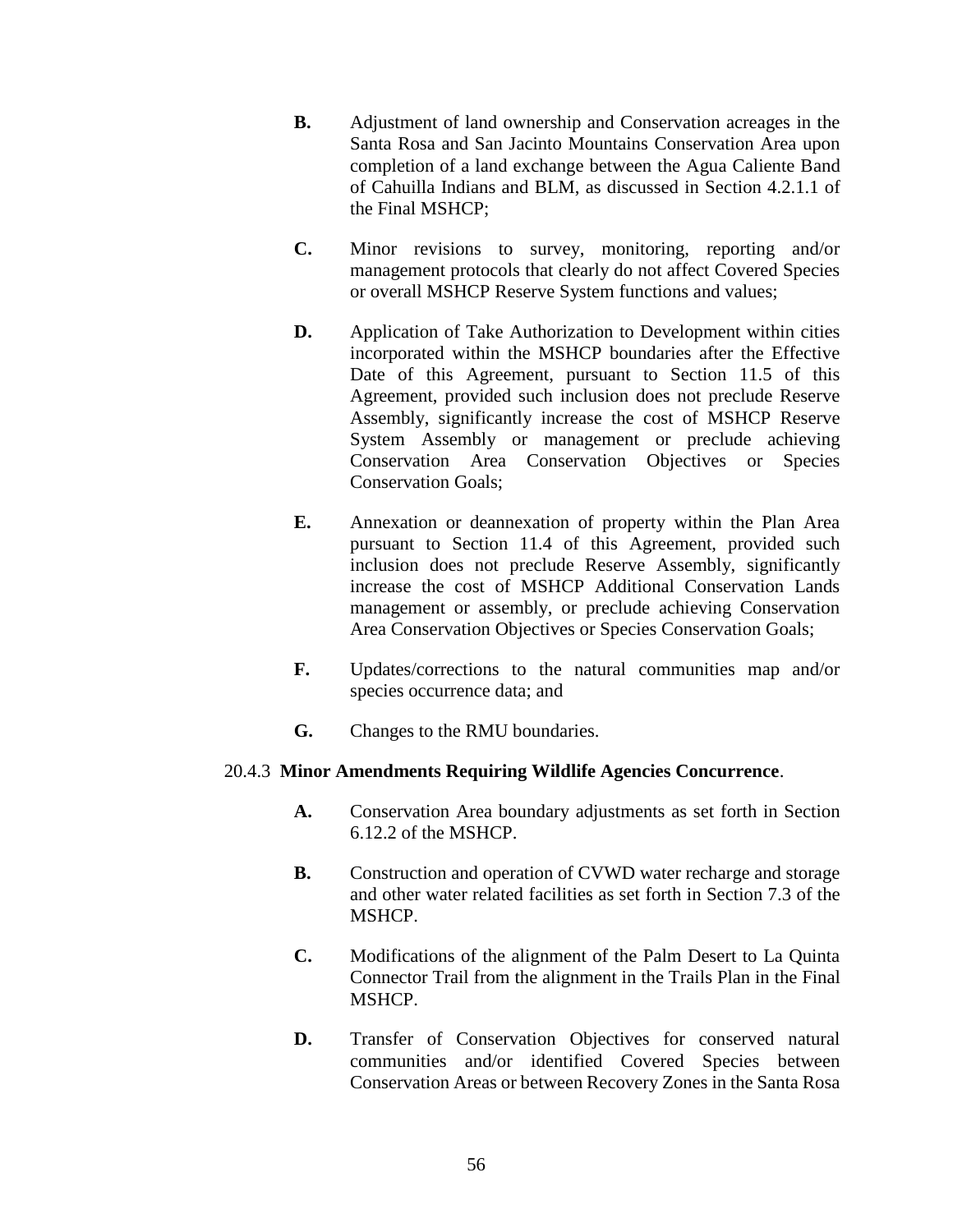and San Jacinto Mountains Conservation Area may occur if the following is demonstrated:

- 1. The transfer does not reduce the number of acres anticipated by the Plan of the natural community or the species' habitat conserved.
- 2. The transfer does not reduce the Conservation value of the lands that will be conserved based on natural community patch size, configuration, and juxtaposition within the matrix of Conserved Habitat and is of greater or equal habitat value.
- 3. There is no reduction in Conservation and no increase in Take.
- 4. Transfers must be within kind (for a Covered Species or natural community). Any shifts must be species-specific and meet the above criteria.
- **E.** Changes to the list of exotic species in Table 4-112 of the MSHCP.
- **F.** Future proposals for new trails on Reserve Lands in the Santa Rosa and San Jacinto Mountains Conservation Area, other than the identified new trails (including perimeter trails).
- **G.** Construction of the Morongo Wash Flood Control Facility as described in Section 7.3.1.
- 20.4.4 **Procedure**. Any Party may propose Minor Amendments to the MSHCP or this Agreement by providing written notice to all other affected Parties. Such notice shall include a description of the proposed Minor Amendment, an explanation of the reason for the proposed Minor Amendment, an analysis of its environmental effects including any impacts to the Conservation of Covered Species and a description of why that Party believes the effects of the proposed Minor Amendment: 1) are not significantly different from, and are biologically equivalent to, the terms in the MSHCP as originally adopted; 2) substantially conform to the terms in the MSHCP as originally adopted; and 3) will not significantly reduce the ability to acquire the Additional Conservation Lands. The Wildlife Agencies and affected parties shall submit any comments on the proposed Minor Amendment in writing within sixty (60) days of receipt of such notice. Any Party can institute the informal meet and confer process set forth in Section 23.6 of this Agreement to resolve disagreements concerning Minor Amendments.

For the minor amendments requiring Wildlife Agencies' concurrence, any non-concurrence must occur within sixty (60) days of receipt of the written notice as referenced above. If the Wildlife Agencies concur or if they fail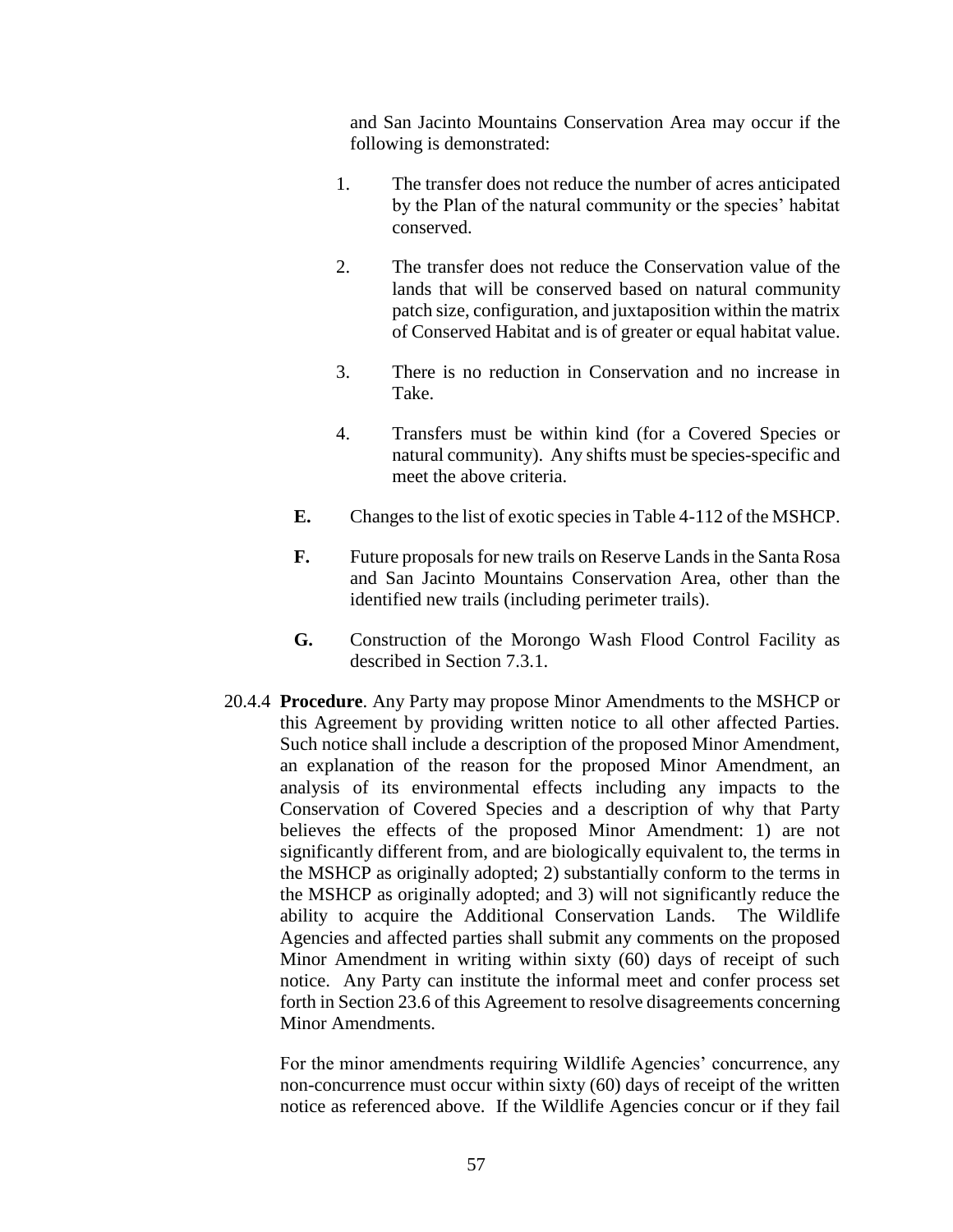to respond within the sixty (60) days period, the Minor Amendment may be approved. If the Wildlife Agencies do not concur with the analysis supporting the Minor Amendment in writing within the 60-day period, the project will be subject to a Major Amendment.

> 20.5 **Major Amendments**. Major Amendments are those proposed changes to the MSHCP and the Permits that are not clerical or Minor Amendments. Major Amendments to the MSHCP shall require a subsequent amendment to this Agreement and the Permits, and public notice as required by applicable laws and regulations. The CVCC shall submit any proposed Major Amendments to the Wildlife Agencies.

- 20.5.1 **List of Major Amendments**. Major Amendments include, but are not limited to, any of the following:
	- **A.** All amendments not contemplated in this Agreement as clerical or Minor Amendments to the MSHCP, except subsequent minor changes which are not specifically listed as a Minor Amendment in this Agreement that the Wildlife Agencies have determined to be insubstantial and appropriate for implementation as a Minor Amendment;
	- **B.** Changes to the boundary of the Plan Area;
	- **C.** Addition of species to the Covered Species list; and
	- **D.** Changes in anticipated Reserve Assembly or funding strategies and schedules that would have substantial adverse effects on the Covered Species.
- 20.5.2 **Procedure**. Major Amendments shall be processed as set forth in Section 6.12.4 of the MSHCP and require the same process followed for the original MSHCP approval. A Major Amendment will require an amendment to the MSHCP and this Agreement addressing the new circumstances, subsequent publication and public notification, CEQA/NEPA compliance and intra-Service section 7 Consultation, if one is deemed necessary. Major Amendments shall be subject to review and approval by the CVCC and other Permittees as appropriate, at a noticed public hearing. The Wildlife Agencies will use reasonable efforts to process proposed Major Amendments within one hundred twenty (120) days after publication in the Federal Register of the proposed Major Amendment.

20.6 **Like Exchanges in Conservation Areas**. Like exchanges in Conservation Areas may be implemented pursuant to Section 6.12.2 of the MSHCP.

### **21. TERMINATION OF PERMITS**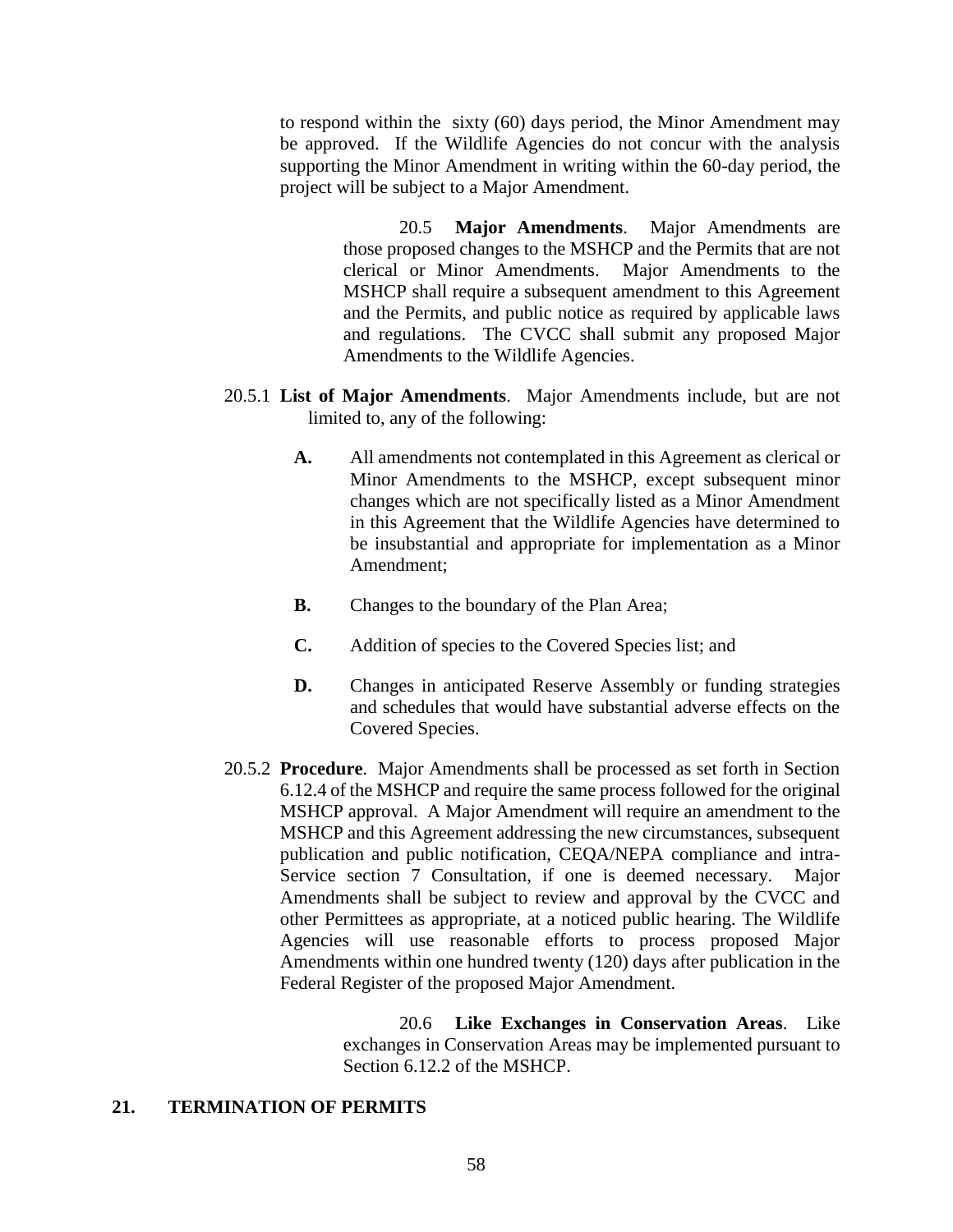21.1 **Termination in General**. The Permittees may unanimously elect to terminate the MSHCP and the Permits. In order to terminate, the CVCC shall make written findings at a noticed public hearing that further compliance with this Agreement, and implementation of the MSHCP, are either not feasible or no longer in the best interest of the County, the Cities and the other Permittees. Termination by the Permittees shall not be effective until sixty (60) days after the CVCC has provided written notice to the Wildlife Agencies of the adoption of termination findings.

21.2 **Continuing Obligations**. In the event of termination, consistent with the requirements of 50 Code of Federal Regulations sections 17.32(b)(7) and 17.22(b)(7), the Permittees will remain obligated to fulfill any existing and outstanding minimization and mitigation measures required under the terms of the Permits for Take that occurs prior to such termination and such minimization and mitigation measures as may be required pursuant to the terms of this Agreement and the MSHCP. With the consent of the Wildlife Agencies, the CVCC may transfer its obligations to a professional land manager approved by the Wildlife Agencies or to the Wildlife Agencies directly, or to another appropriate entity and/or entities acceptable to the Wildlife Agencies.

All Local Development Mitigation Fees that have been collected and held by the CVCC, the County and the Cities shall be placed in an interest bearing account governed by the CVCC, and shall be transferred to a professional land manager, the Wildlife Agencies directly, or other appropriate entity and/or entities acceptable to the Wildlife Agencies.

> 21.3 **Final Accounting**. At the time of termination, the CVCC shall provide to the Wildlife Agencies a final accounting of management activities and monitoring information. Such final accounting shall include, at a minimum, all of the information contained in the Annual Report described in Section 6.4 of the MSHCP and all outstanding obligations for future actions regarding implementation of the MSHCP. The final accounting shall specify the Permittees' specific responsibilities and time frames for carrying out such obligations to ensure Rough Step requirements are met by the Permittees.

> 21.4 **Dissolution of the CVCC**. In the event the CVCC disbands or is otherwise dissolved at the time of termination, the CVCC's obligations under this Agreement shall be carried out by the County or other appropriate entity and/or entities acceptable to the Wildlife Agencies.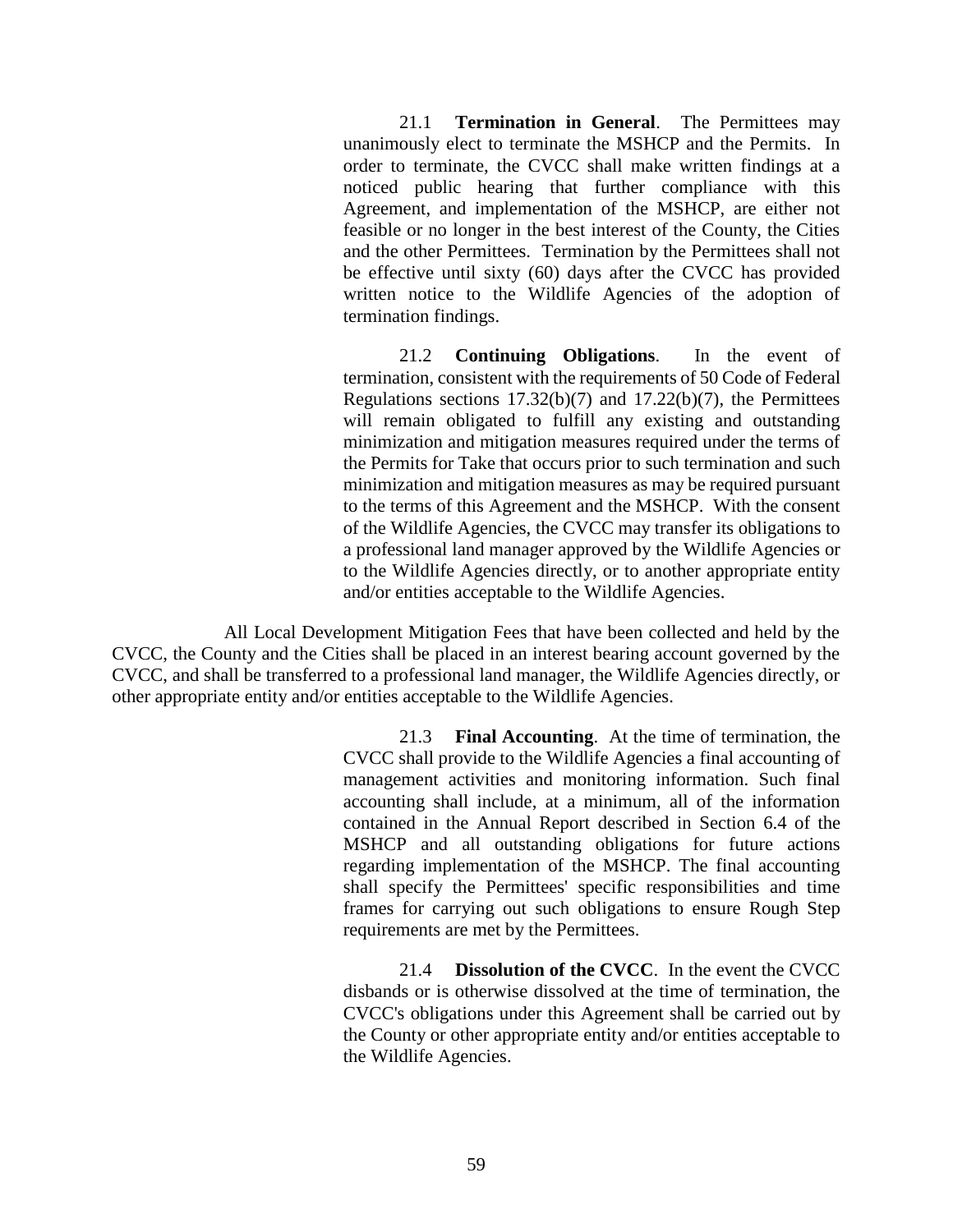## **22. WITHDRAWAL OF PERMITTEE(S)**

22.1 **Withdrawal in General**. A Permittee may terminate its participation in the MSHCP and abandon its Take Authorization set forth in the Permits by notifying the Parties hereto in writing of its intent to terminate its participation. Any Permittee that elects to terminate participation in the MSHCP shall provide at least ninety (90) days written notice to all Parties. Prior to any such termination, the Permittee shall provide to the CVCC a final accounting of any information gathered by the Permittee with respect to implementation of the MSHCP, and shall transfer to the CVCC any Local Development Mitigation Fees or other funds related to the MSHCP that have been collected.

22.2 **Mitigation Responsibilities**. Consistent with the requirements of 50 Code of Federal Regulations sections  $17.32(b)(7)$  and  $17.22(b)(7)$ , the withdrawing Permittee remains responsible for any existing and outstanding minimization and mitigation measures required under the terms of the Permits for Take that occurs prior to such withdrawal, and such minimization and mitigation measures as may be required pursuant to the terms of this Agreement and the MSHCP.

22.3 **Termination of Permittee Take Authorization**. Termination of participation by any Permittee will automatically terminate Take Authorization for Covered Activities within that Permittee's jurisdiction. However, for those Covered Activities within that Permittee's jurisdiction that have been issued a grading permit or, if a grading permit is not required, have commenced grading activities or have been issued a Certificate of Inclusion prior to the notification or the Permittee's formal decision to terminate, Take Authorization shall continue under the remaining Permits provided all relevant obligations have been met pursuant to the MSHCP, this Agreement and the Permittee's land use entitlements. In this event, the withdrawing Permittee may elect to continue enforcement of the Plan for the Covered Activities. Otherwise, the CVCC or other appropriate remaining Permittee shall enter into a Certificate of Inclusion or other written mechanism or instrument with the Third Party Granted Take Authorization or Participating Special Entity. The Certificate of Inclusion or other written mechanism shall be automatically issued provided the applicable Parties are in compliance with the MSHCP, this Agreement and the Permits.

22.4 **Evaluation of Remaining Permits**. In the event of termination by any Permittee, the CVCC shall meet and confer with the Wildlife Agencies to determine to what extent, if any, Take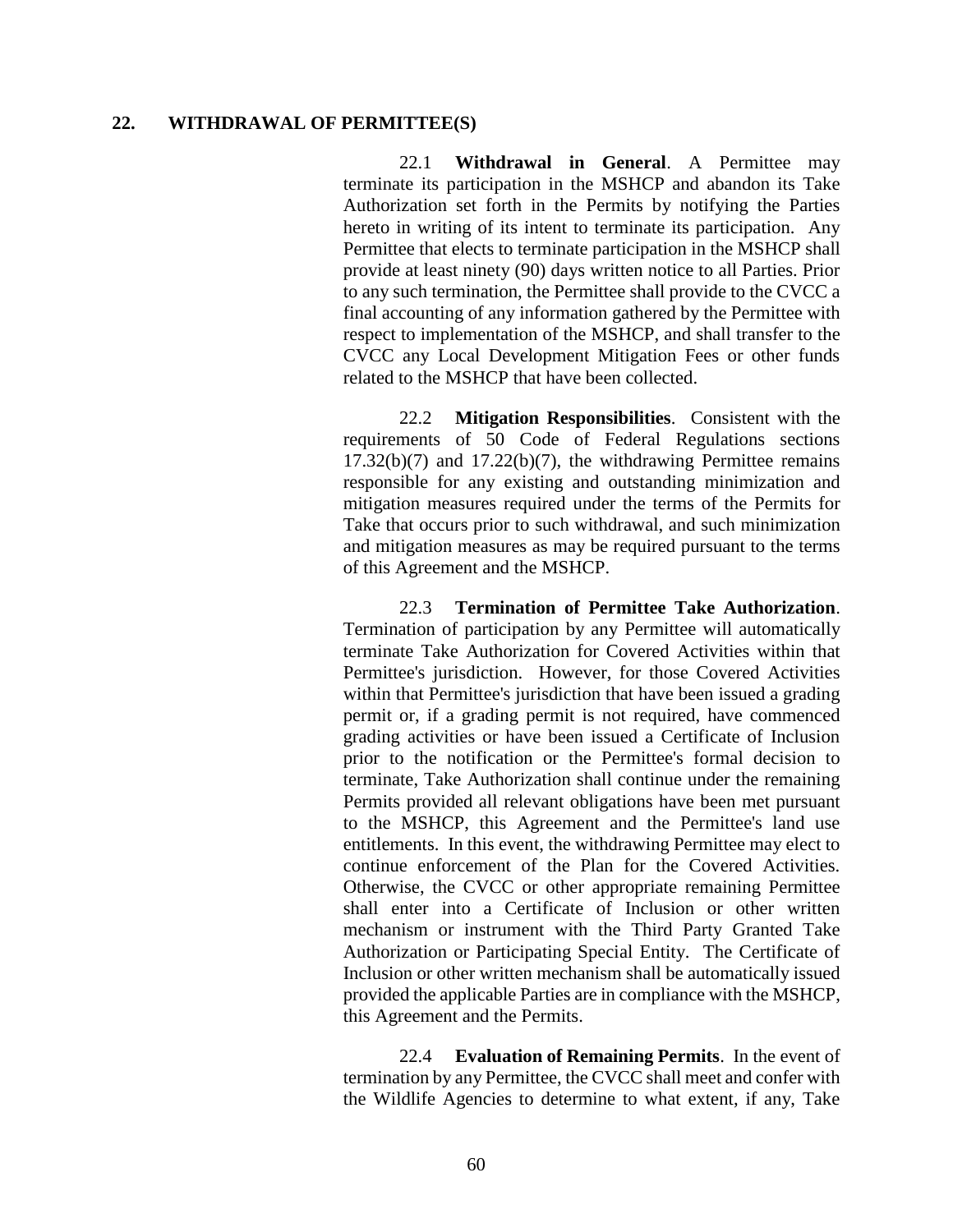Authorization may continue to be provided to the remaining Permittees. In making this determination, the Wildlife Agencies shall evaluate the benefits to Covered Species resulting from the participation of the remaining Permittees, the extent to which the withdrawing Permittee has outstanding obligations for compliance with Take minimization and mitigation measures, an evaluation of whether the Permits continue to meet issuance criteria pursuant to FESA and the NCCP Act, and any other relevant information. Such evaluation shall include an analysis of the viability of the MSHCP Reserve System without the participation of the Permittee, including whether adequate funding will be available to implement the terms of the MSHCP.

## **23. REMEDIES AND ENFORCEMENT**

23.1 **Remedies in General**. Except as set forth below, each Party shall have all remedies otherwise available to enforce the terms of the MSHCP, this Agreement and the Permits, and to seek remedies for any breach hereof, subject to the following limitations:

- 23.1.1 **No Monetary Damages**. No Party shall be liable in money damages to any other Party or any other person for any breach of this Agreement, any performance or failure to perform a mandatory or discretionary obligation imposed by this Agreement or any other cause of action arising from this Agreement. Notwithstanding the foregoing:
	- **A.** All Parties shall retain whatever liability they would possess for their present and future acts, or failure to act, without existence of this Agreement.
	- **B.** All Parties shall retain whatever liability they possess as an owner of interests in land.
	- **C.** Nothing contained in this Agreement is intended to limit the authority of the United States government or the government of the State of California to seek civil or criminal penalties or otherwise fulfill its/their enforcement responsibilities under FESA, CESA, the NCCP Act, or other applicable law.

23.2 **Default**. Any material breach or violation of this Agreement, the MSHCP, or the Permits shall be deemed a default under this Agreement.

23.2.1 **Notice and Opportunity to Cure Default**. If any Party determines that one of the other Parties is in violation of the terms of this Agreement, or that a violation is threatened, that Party shall give written notice to the violating Party of such violation and demand in writing the cure of such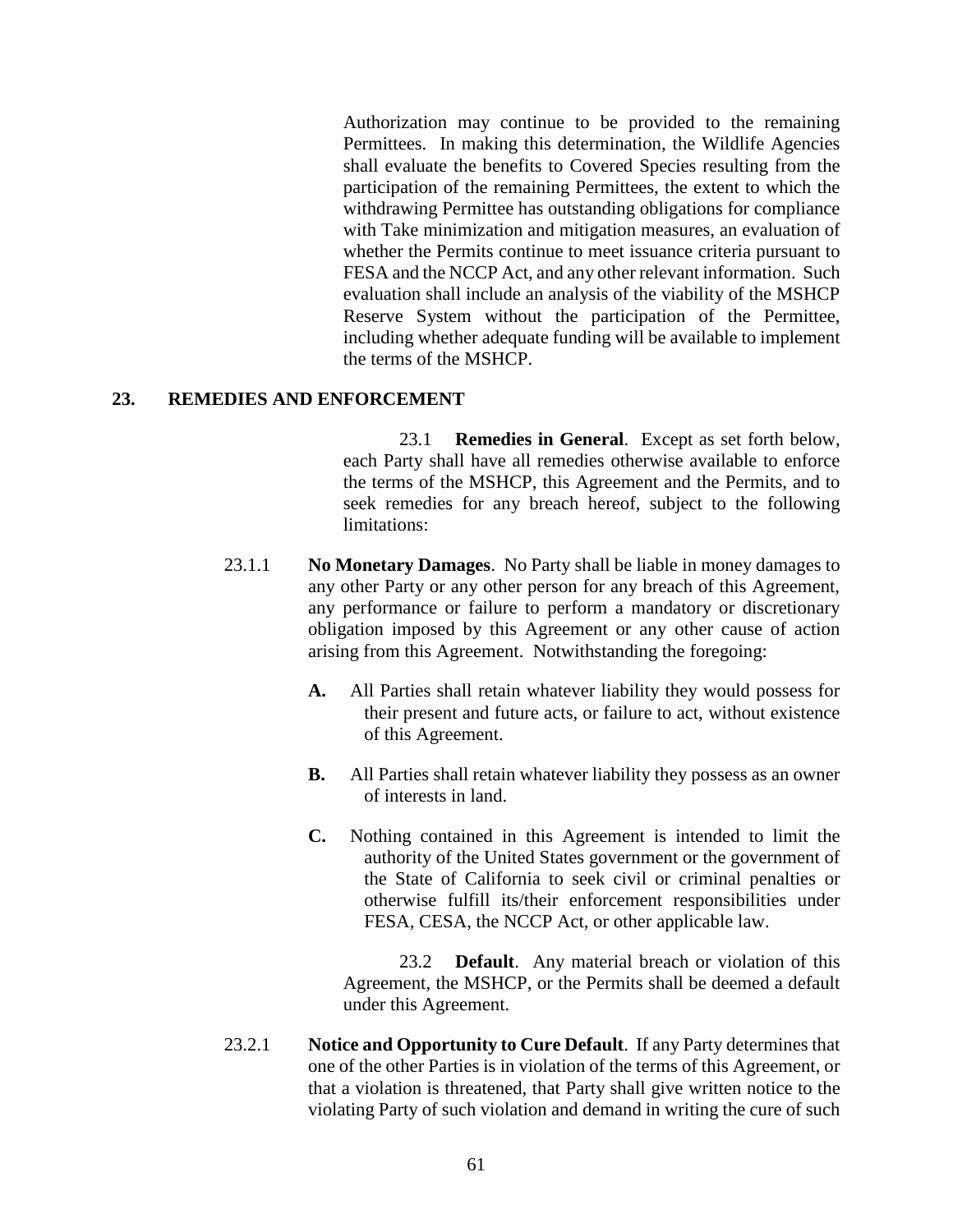violation. If the violating Party fails to cure the violation within fortyfive (45) days after receipt of said written notice and demand from the notifying Party, or said cure reasonably requires more than forty-five (45) days to complete and the violating Party fails to begin the cure within the forty-five (45) day period or fails to continue diligently to complete the cure, the notifying Party may bring an action at law or in equity in a court of competent jurisdiction to: 1) enforce compliance by the defaulting Party with the terms of this Agreement, 2) recover actual damages to which the notifying Party may be entitled for violation by the defaulting Party of the terms of this Agreement subject to the limitations stated in Section 23.1 above, and/or 3) enjoin the violation, ex parte as necessary, by temporary or permanent injunction without the necessity of proving either actual damages or the inadequacy of otherwise available legal remedies, or for other equitable relief. The notifying Party may apply any damages recovered to the cost of undertaking any corrective action.

23.3 **Injunctive and Temporary Relief**. The Parties acknowledge that the Covered Species are unique and that their loss as species would result in irreparable damage to the environment and therefore injunctive and temporary relief may be appropriate to ensure compliance with the terms of this Agreement.

23.4 **Limitation and Extent of Enforceability**. Except as otherwise specifically provided herein, nothing in this Agreement shall be deemed to restrict the rights of the Permittees to the use of those lands, or interest in lands, constituting the Plan Area, provided that nothing in this Agreement shall absolve the Permittees from such other limitations as may apply to such lands, or interest in lands, under other laws or regulations of the United States, the State of California, or any local agency with jurisdiction over those lands.

23.5 **Revocation or Suspension of the Permits**. The Wildlife Agencies shall have the right to revoke or suspend all or portions of the Permits, in accordance with the laws and regulations in force at the time of such revocation or suspension. Such action may also be triggered by: 1) failure of a Permittee to implement the Implementation Mechanisms adopted by that agency; 2) approval of a proposed Development or public project that significantly compromises the viability of the MSHCP Reserve System; 3) failure to comply with Rough Step requirements set forth in Section 6.5 of the MSHCP; and/or 4) withdrawal of a Permittee. Such suspension or revocation may apply to the entire applicable Permit, or only to a portion such as specified Conservation Area, specified Covered Species, or specified Covered Activities. Such action may also be triggered if the Wildlife Agencies determine that land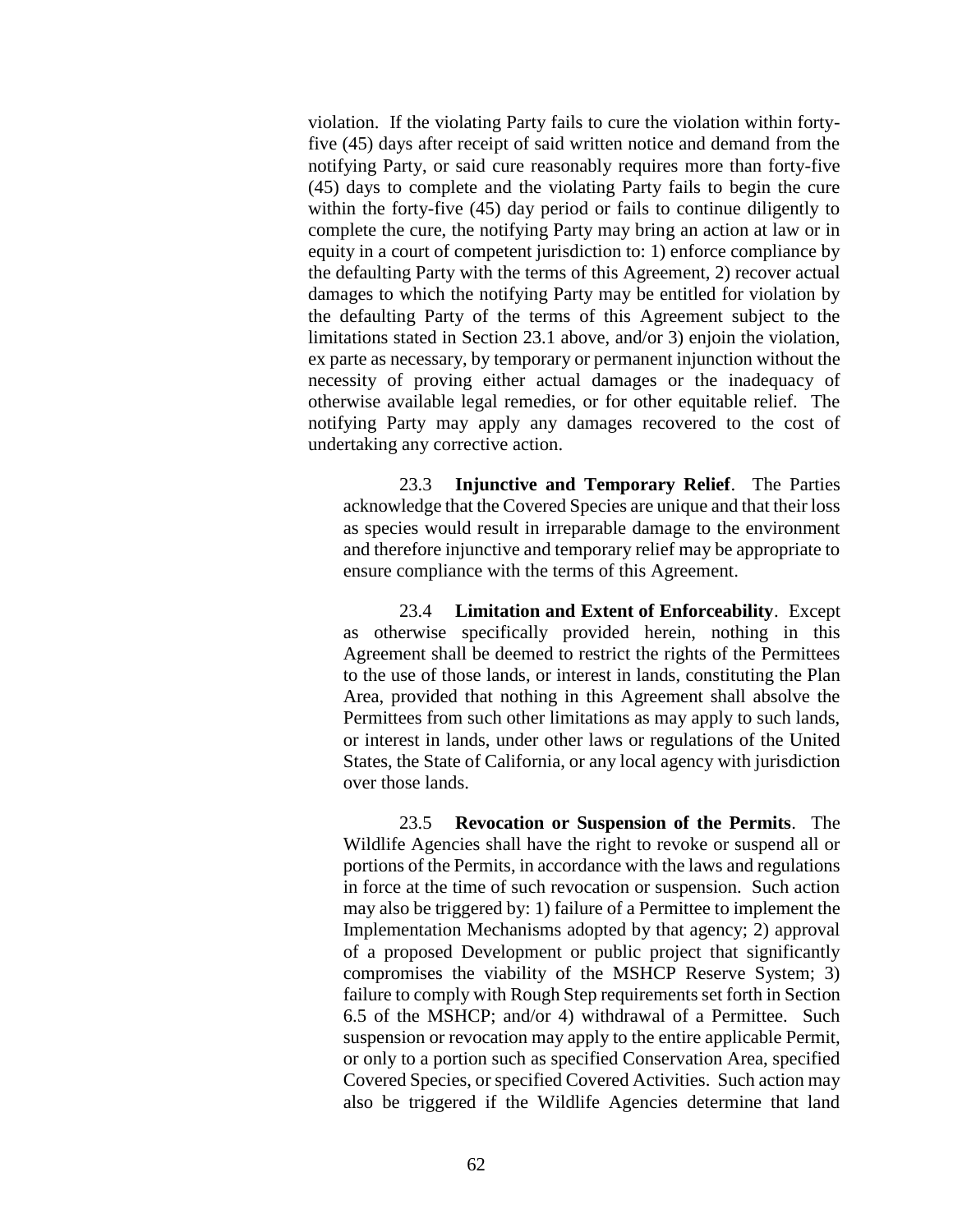within the Conservation Areas is annexed to a non-participating public agency and thus, development of such land could significantly compromise the viability of the MSHCP Reserve System.

Except as otherwise required by law, prior to taking action to revoke or suspend the Permits, the Wildlife Agencies, as applicable, shall: 1) provide thirty (30) day prior written notification to the relevant Permittee(s) and the CVCC of the proposed revocation or suspension, and 2) meet and confer with the relevant Permittee(s) and the CVCC to attempt to avoid the need to revoke or suspend all or a portion of the Permits. The Parties may rely upon the informal meet and confer process set forth in Section 23.6 of this Agreement for disputes concerning potential Permit revocation or suspension.

If the Permits are suspended or revoked, Permittees shall not have the authority to rely upon the Permits to approve or carry out any actions which would violate FESA or CESA in the absence of such Permits. In the event of suspension or revocation of the Permits, Permittees' obligations under this Agreement and the MSHCP to carry out all of their responsibilities under the MSHCP, the Permits and this Agreement arising from any Covered Activity approved, authorized or carried out by the Permittees between the Effective Date of the Agreement and the date the Permits are revoked or suspended will continue until the USFWS and/or the CDFG determines that all Take of Covered Species that occurred under the Permits has been addressed pursuant to the terms of the Permits. Provided the suspension or revocation is not the result of the Permittee(s)' failure to properly implement the MSHCP, no additional mitigation beyond that contemplated in the MSHCP and this Agreement will be required. As to any Covered Activity of a Third Party that is approved or authorized by a Local Permittee and for which Take is authorized prior to the suspension or revocation or for Caltrans Covered Activities for which mitigation has already been contributed, so long as the Local Permittee and Third Party continue to fulfill their obligations under the Permits, the Take Authorization shall continue in effect for that project until completion pursuant to Section 23.7 of this Agreement, except where such Take Authorization will jeopardize a Species listed under FESA or CESA.

> 23.6 **Informal Meet and Confer Process for Disputes Concerning Covered Activities, State Streambed Alteration Agreements, Federal 404 Permits, and ESA Section 7 Consistency Consultation**. Concerning Covered Activities, state streambed alteration agreements, federal 404 permits, and section 7 consistency consultations, the Parties agree to work together in good faith to resolve disagreements using the informal dispute resolution procedures set forth in this Section, or such other procedures upon which the Parties may later agree. However, if at any time a Party determines that circumstances so warrant, such Party may seek any available remedy without waiting to complete this informal meet and confer process.

Unless the Parties agree upon another dispute resolution process, or unless the CDFG or the USFWS has initiated administrative proceedings or litigation in federal or state court, the Parties may use the following process to attempt to resolve disputes concerning Covered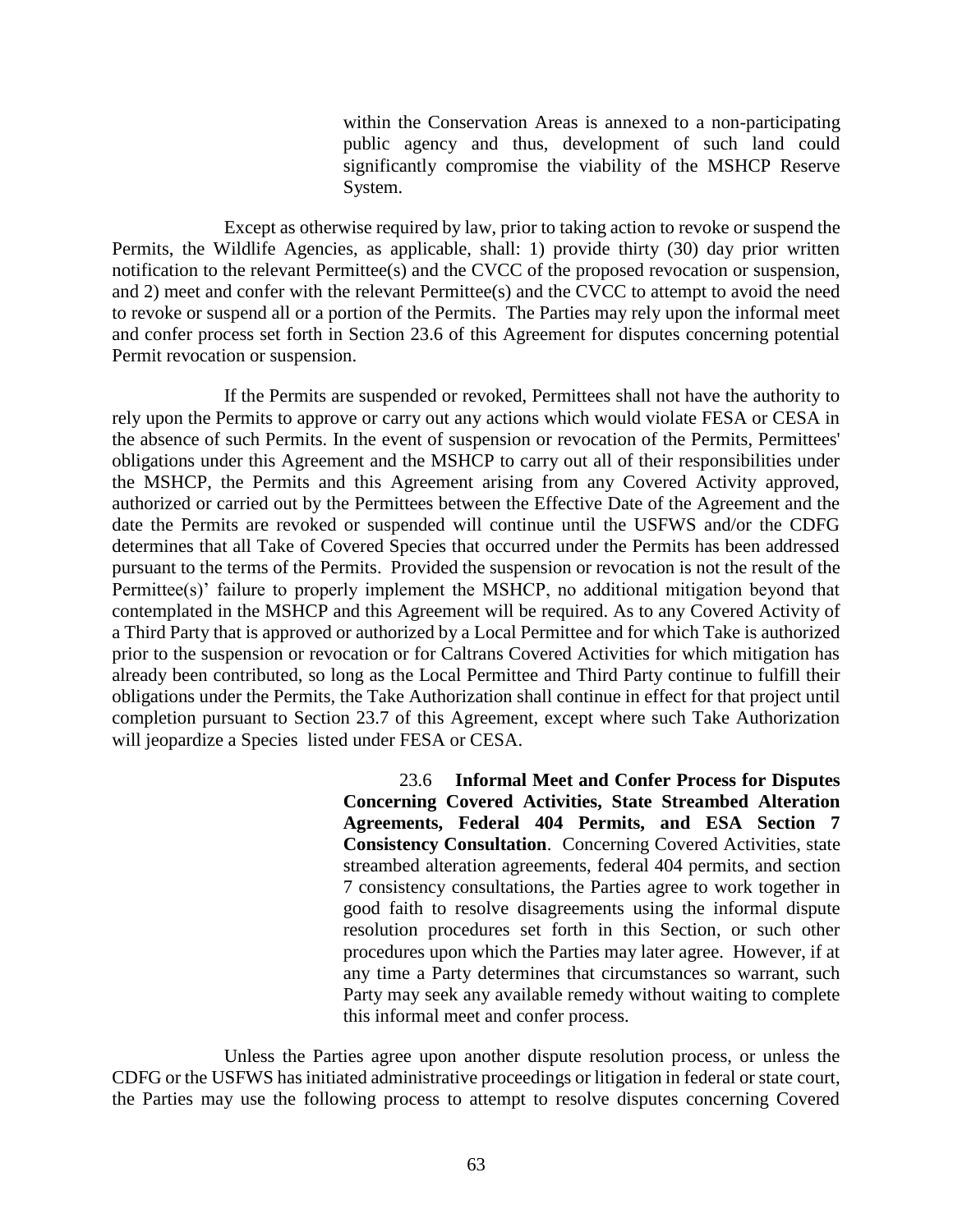Activities, state streambed alteration agreements, federal 404 permits, and ESA section 7 consistency consultations:

- **A.** The CDFG and/or the USFWS will notify the CVCC in writing of:
	- **1.** disagreements they may have with the impact of a proposed Covered Activity on a covered species,
	- **2.** the basis for CDFG's and/or USFWS's contention that the MSHCP lacks certain identified measures necessary to the continued existence of the identified species, or that the MSHCP contains measures that may be detrimental to the continued existence of the impacted Covered Species.
	- **3.** the basis for contending that the proposed Covered Activity is not consistent with the MSHCP and the Permits.
	- **4.** concerns they may have regarding the issuance of a state streambed alteration agreement, a federal 404 permit, or a section 7 consistency determination.
- **B.** The CVCC, in coordination with the project applicant(s), will have sixty (60) days, or such other time as may be agreed upon, to respond. During this time, the CVCC, in coordination with the project applicant(s), may seek clarification of the information provided in the initial notice. The CDFG and/or the USFWS will use reasonable efforts to provide all information available to them that may be responsive to such inquiries.
- **C.** Within sixty (60) days after such response was provided or was due, representatives of the Parties (and the project applicant(s) if the project applicant(s) so chooses) having authority to resolve the dispute will meet and negotiate in good faith toward a mutually satisfactory solution.
- **D.** If any disagreement cannot be resolved through such negotiations, the Parties will consider other alternative dispute resolution processes and, if a dispute resolution process is agreed upon, will make good faith efforts to resolve those remaining disagreements through that process.

23.7 **Continuation Of Take Authorization after Revocation, Suspension or Permittee Withdrawal**. In the event of revocation or suspension of the Permits pursuant to Section 23.5 of this Agreement or withdrawal of a Permittee pursuant to Section 22 of this Agreement, any Third Party Granted Take Authorization or Participating Special Entity who is in compliance with the terms and conditions of the MSHCP, this Agreement and the Permits can automatically continue to receive Take Authorization from the CVCC or other remaining Permittee upon execution of a Certificate of Inclusion or other written mechanism or instrument issued by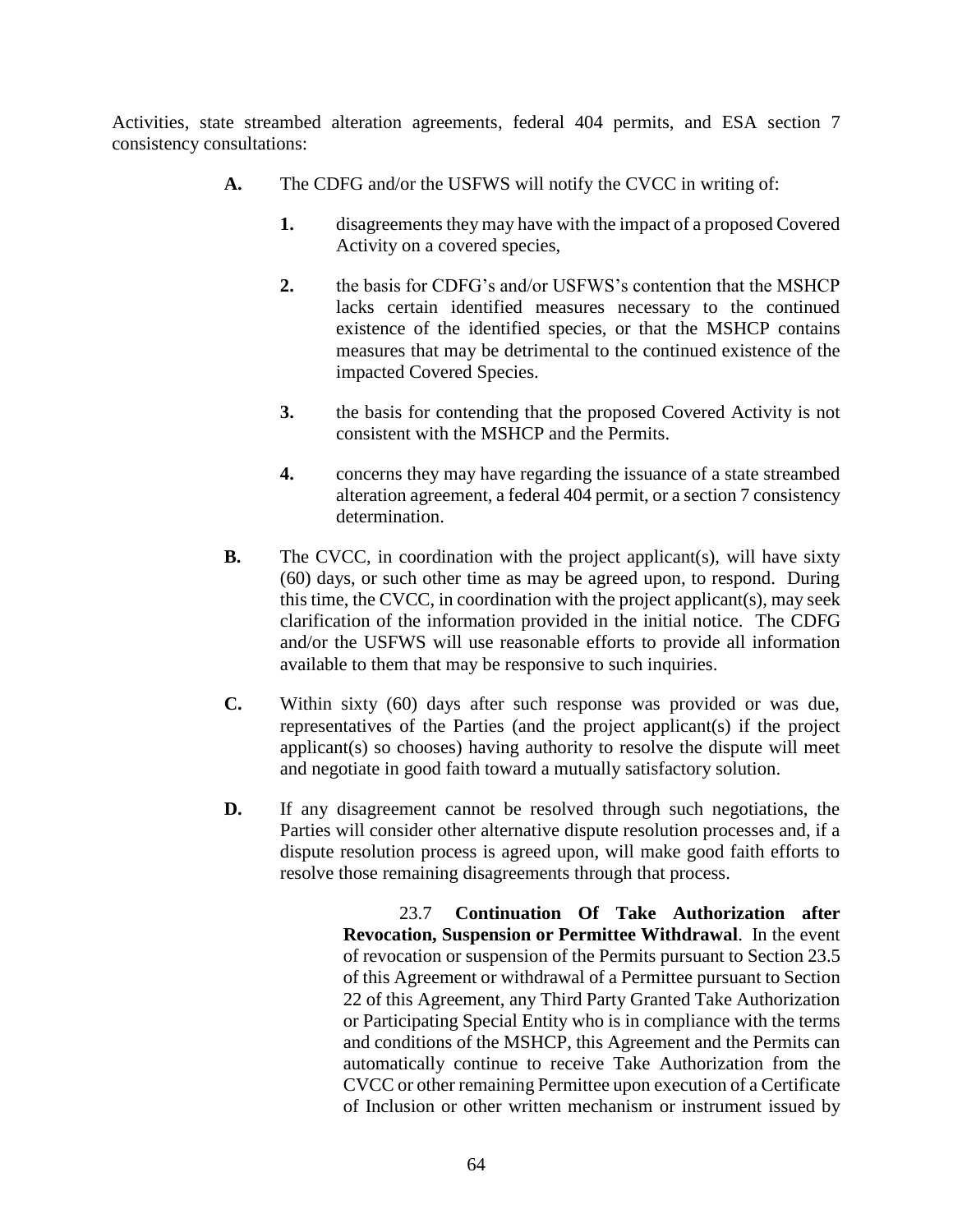the CVCC or other remaining Permittee, except as otherwise required by law.

## **24. FORCE MAJEURE**

In the event that the Permittees are wholly or partially prevented from performing obligations under this Agreement because of unforeseeable causes beyond the reasonable control of and without the fault or negligence of the Permittees ("Force Majeure"), including, but not limited to, acts of God, labor disputes, sudden actions of the elements, or actions of nonparticipating federal or state agencies or local jurisdictions, the Permittees shall be excused from whatever performance is affected by such unforeseeable cause to the extent so affected, and such failure to perform shall not be considered a material violation or breach, provided that nothing in this Section shall be deemed to authorize any Party to violate FESA, CESA or the NCCP Act, and provided further that:

- **A.** The suspension of performance is of no greater scope and no longer duration than is required by the Force Majeure;
- **B.** Within fifteen (15) days after the occurrence of the Force Majeure, affected Permittees shall give the Wildlife Agencies written notice describing the particulars of the occurrence;
- **C.** Permittees shall use their best efforts to remedy their inability to perform (however, this paragraph shall not require the settlement of any strike, walkout, lock-out or other labor dispute on terms which in the sole judgment of the Permittees are contrary to their interest); and
- **D.** When Permittees are able to resume performance of their obligations, the affected Permittees shall give the Wildlife Agencies written notice to that effect.

# **25. LEGAL AUTHORITY OF THE USFWS**

The USFWS enters into this Agreement pursuant to FESA, the Fish and Wildlife Coordination Act (16 U.S.C. sections 661-666(c)), and the Fish and Wildlife Act of 1956 (16 U.S.C. sections 742(b) et seq.). Section 10(a)(1)(B) of FESA expressly authorizes the USFWS to issue a Section 10(a) Permit to allow the Incidental Take of animal species listed as threatened or endangered under FESA. The legislative history of section  $10(a)(1)(B)$  clearly indicates that Congress also contemplated that the USFWS would approve a habitat conservation plan that protects Unlisted Species as if they were listed under FESA, and that in doing so, the USFWS would provide assurances for such Unlisted Species. The USFWS routinely approves habitat conservation plans that address both listed and unlisted Species.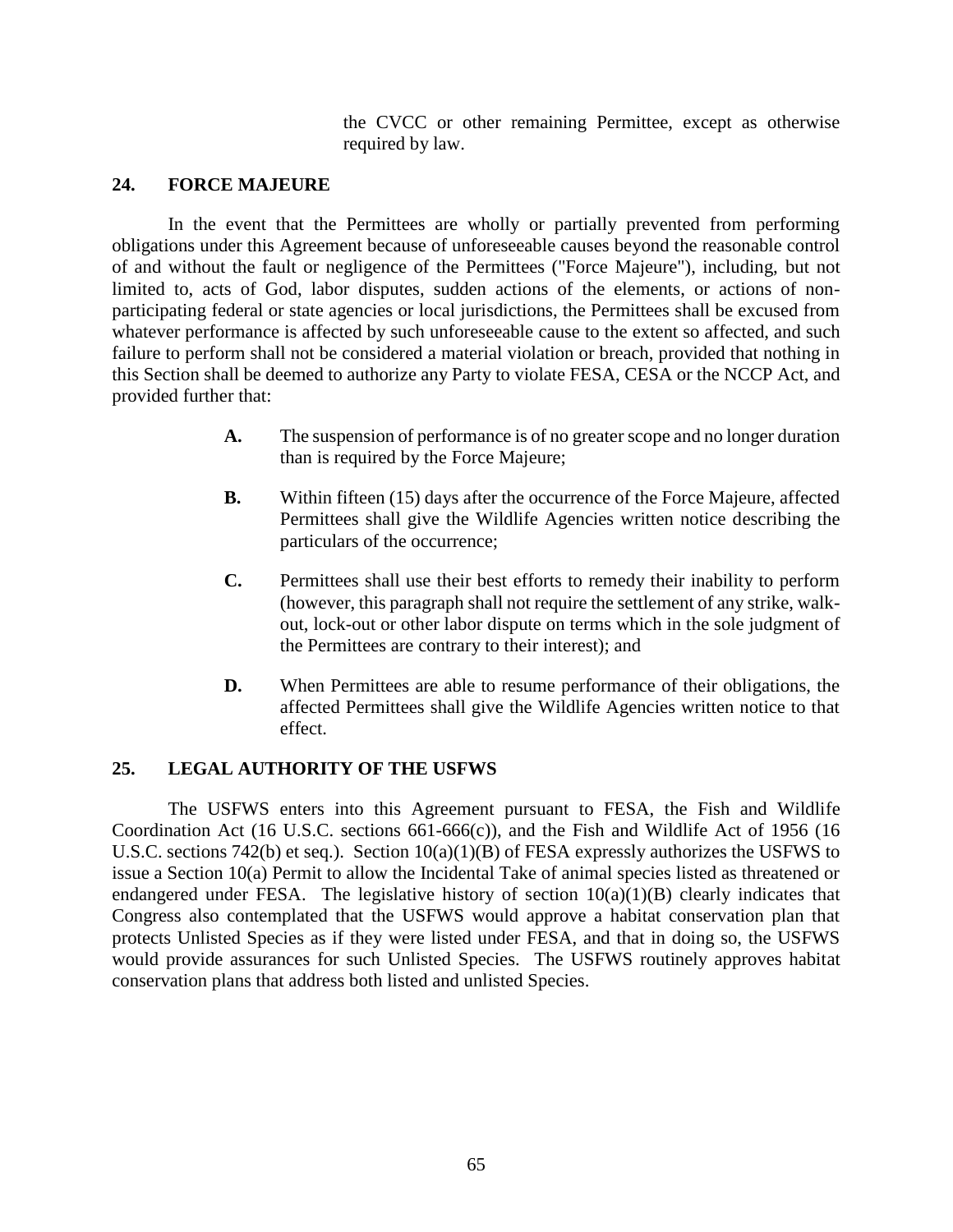## **26. LEGAL AUTHORITY OF THE CDFG**

CDFG enters into this Agreement pursuant to its separate and independent authority under the NCCP Act (California Fish and Game Code sections 2800 et seq.). CDFG may authorize the Take of Covered Species, other than fully protected species, pursuant to California Fish and Game Code section 2835.

## **27. MISCELLANEOUS PROVISIONS**

27.1 **Response Times**. The Parties agree that time is of the essence in performance of the obligations of this Agreement. Except as otherwise set forth herein or as statutorily required by CEQA, NEPA, CESA, FESA, the NCCP Act or any other laws or regulations, the Wildlife Agencies and the Permittees shall use reasonable efforts to respond to written requests within a forty-five (45) day time period.

27.2 **No Partnership**. Except as otherwise expressly set forth herein, neither this Agreement nor the MSHCP shall make, or be deemed to make, any Party to this Agreement the agent for, or the partner or joint venturer of, any other Party.

27.3 **Nullification of Agreement**. In the event that the Permits are not issued, this Agreement shall be null and void and no Party shall be bound by its terms.

27.4 **Notices**. Any notice permitted or required by this Agreement shall be in writing, delivered personally, by overnight mail, or by United States mail, certified and postage prepaid, return receipt requested to the persons listed below and addressed as follows, or at such other address as any Party may from time to time specify to the other Parties in writing. Notices may be delivered by facsimile or other electronic means, provided that they are also delivered personally or by overnight or certified mail. Notices shall be transmitted so that they are received within the specified deadlines. Notice delivered via certified mail, return receipt requested, shall be deemed given five (5) days after deposit in the United States mail. Notices delivered personally shall be deemed given on the date they are delivered. Notices delivered via overnight delivery shall be deemed given on the next business day after deposit with the overnight mail delivery service. The CVCC shall maintain a list of individuals responsible for ensuring Plan compliance for each of the Parties which may change. The following are the individuals currently responsible for ensuring Plan compliance: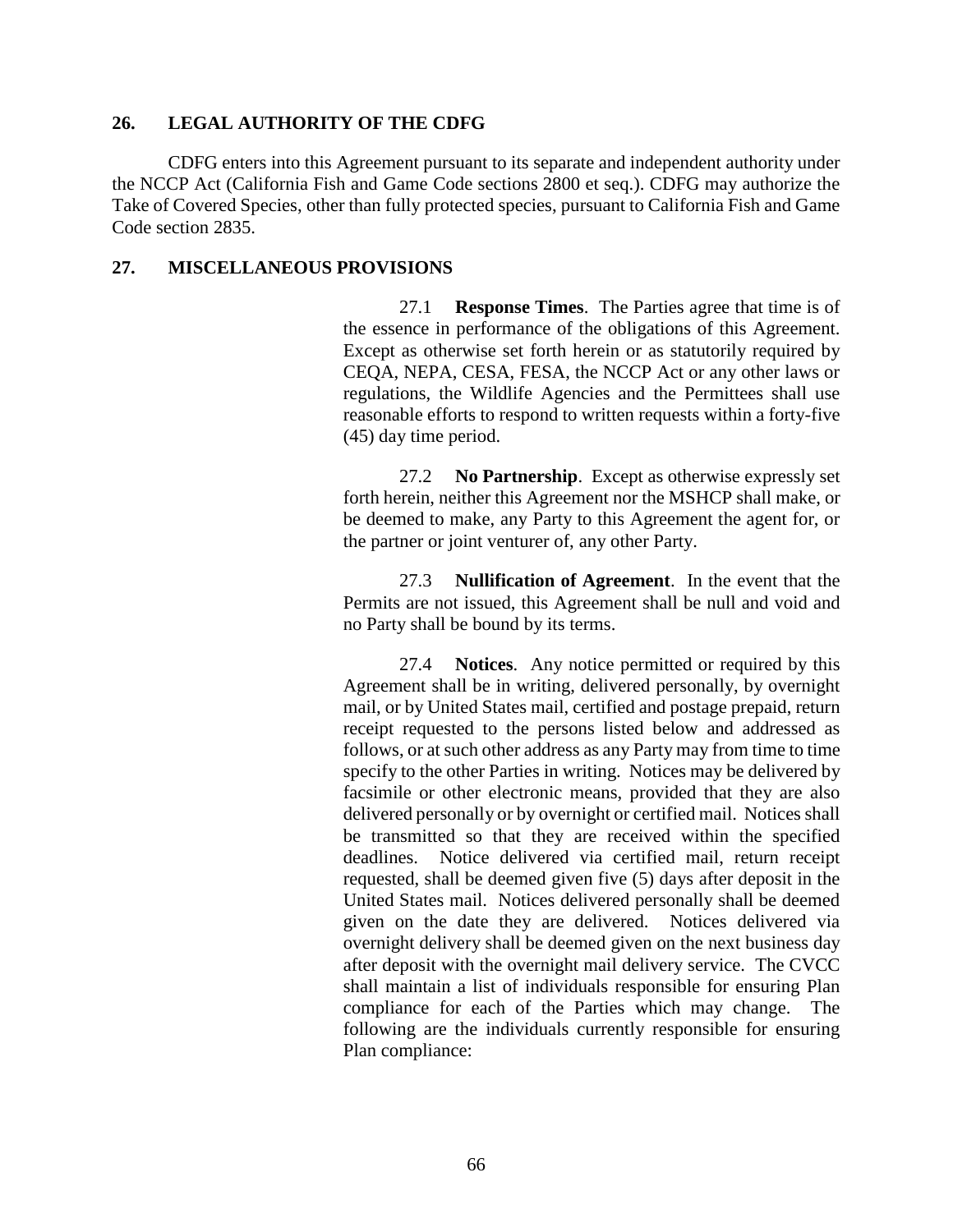Executive Director Coachella Valley Conservation Commission 73-710 Fred Waring Drive, Suite 200 Palm Desert, California 92260 Telephone: 760-346-1127 Telefax: 760-340-5949

Executive Director Coachella Valley Association of Governments 73-710 Fred Waring Drive, Suite 200 Palm Desert, California 92260 Telephone: 760-346-1127 Telefax: 760-340-5949

Executive Director Coachella Valley Mountains Conservancy 73-710 Fred Waring Drive, Suite 205 Palm Desert, CA 92260 Telephone: 909-790-3405 Telefax: 909-790-7596

District Director District 8 California Department of Transportation 464 West 4th Street San Bernardino, California 92401-1400 Telephone: 909-383-4561 Telefax: 909-383-6899

Deputy Director Habitat Conservation Division California Department of Fish and Wildlife 1416 Ninth Street, 13th Floor Sacramento, California 95814 Telephone: 916-653-1070 Telefax: 916-653-3673

Regional Manager Eastern Sierra and Inland Deserts Region California Department of Fish and Wildlife 4665 Lampson Ave. Suite J Los Alamitos, California 90720 Telephone: 562-430-7212 Telefax: 562-799-8427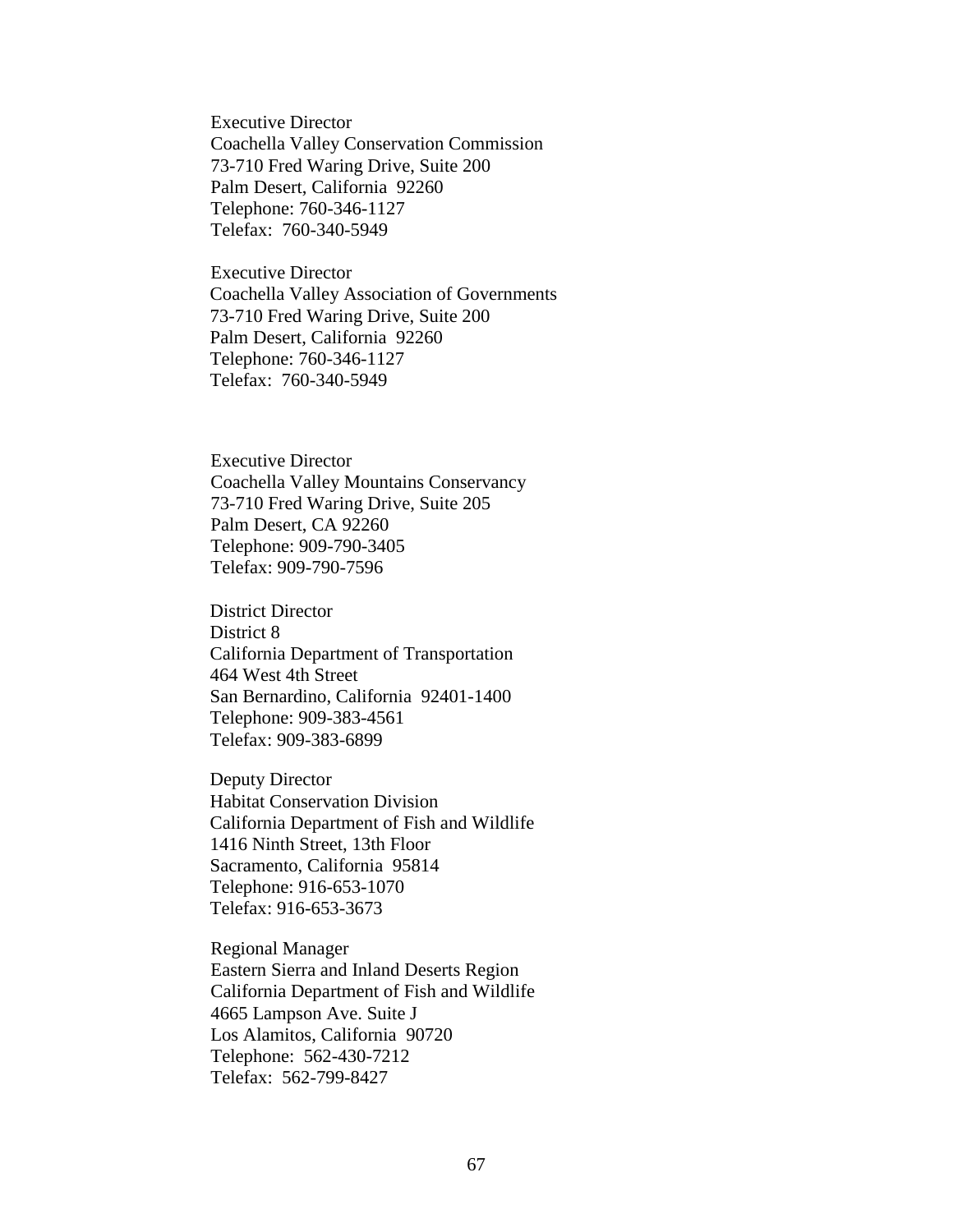City Manager City of Cathedral City 68-700 Avenida Lalo Guerrero Cathedral City, California 92234 Telephone: 760-770-0340 Telefax: 760-770-0399

City Manager City of Coachella 1515 6th Street Coachella, California 92236 Telephone: 760-398-3502 Telefax: 760-398-8117

City Manager City of Desert Hot Springs 65-950 Pierson Blvd Desert Hot Springs, Califonia 92240 Telephone: 760-329-6411 Telefax: 760-288-3129

City Manager City of Indian Wells 44-950 Eldorado Drive Indian Wells, California 92210 Telephone: 760-346-2489 Telefax: 760-346-0407

City Manager City of Indio 100 Civic Center Mall Indio, California 92201 Telephone: 760-342-6500 Telefax: 760-342-6556

City Manager City of La Quinta 78-495 Calle Tampico La Quinta, California 92253 Telephone: 760-777-7025 Telefax: 760-777-7107

City Manager City of Palm Desert 73-510 Fred Waring Drive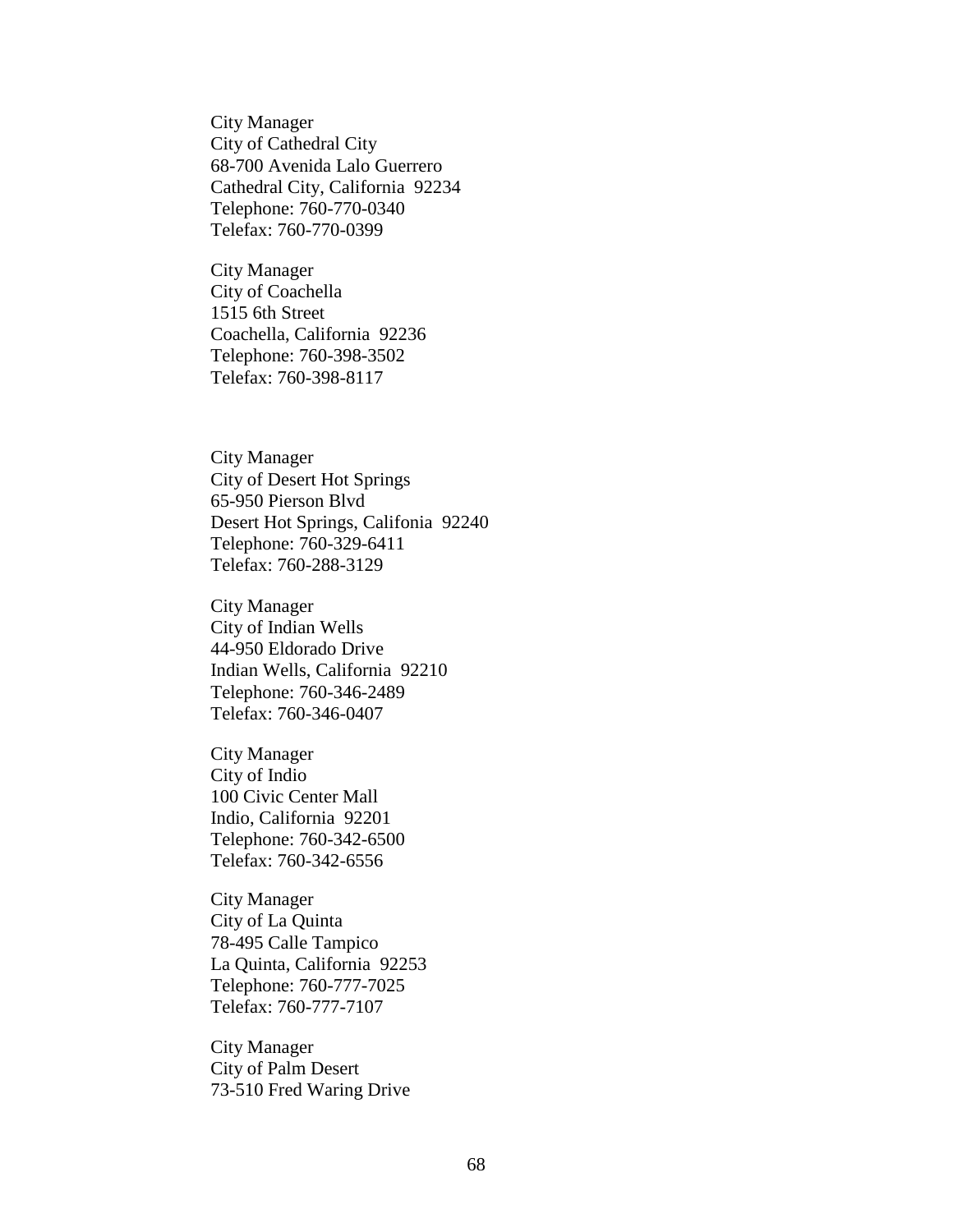Palm Desert, California 92260 Telephone: 760-346-0611 Telefax: 760-340-0574

City Manager City of Palm Springs 3200 E. Tahquitz Canyon Way Palm Springs, California 92263 Telephone: 760-323-8201 Telefax: 760-323-8207

City Manager City of Rancho Mirage 69-825 Highway 111 Rancho Mirage, California 92270 Telephone: 760-324-4511 Telefax: 760-324-8830

General Manager Coachella Valley Water District 85995 Avenue 52 Coachella, California 92236 Telephone: 760-398-2651 Telefax: 760-398-3711

General Manager Imperial Irrigation District 333 East Barioni Boulevard Imperial, California 92251 Telephone: 760-339-9219 Telefax: 760-339-9392

General Manager Mission Springs Water District 66575 Second Street Desert Hot Springs, CA 92240 Telephone: 760-329-6448 Telefax: 760-339-9392

Chief Executive Officer County of Riverside County Administrative Center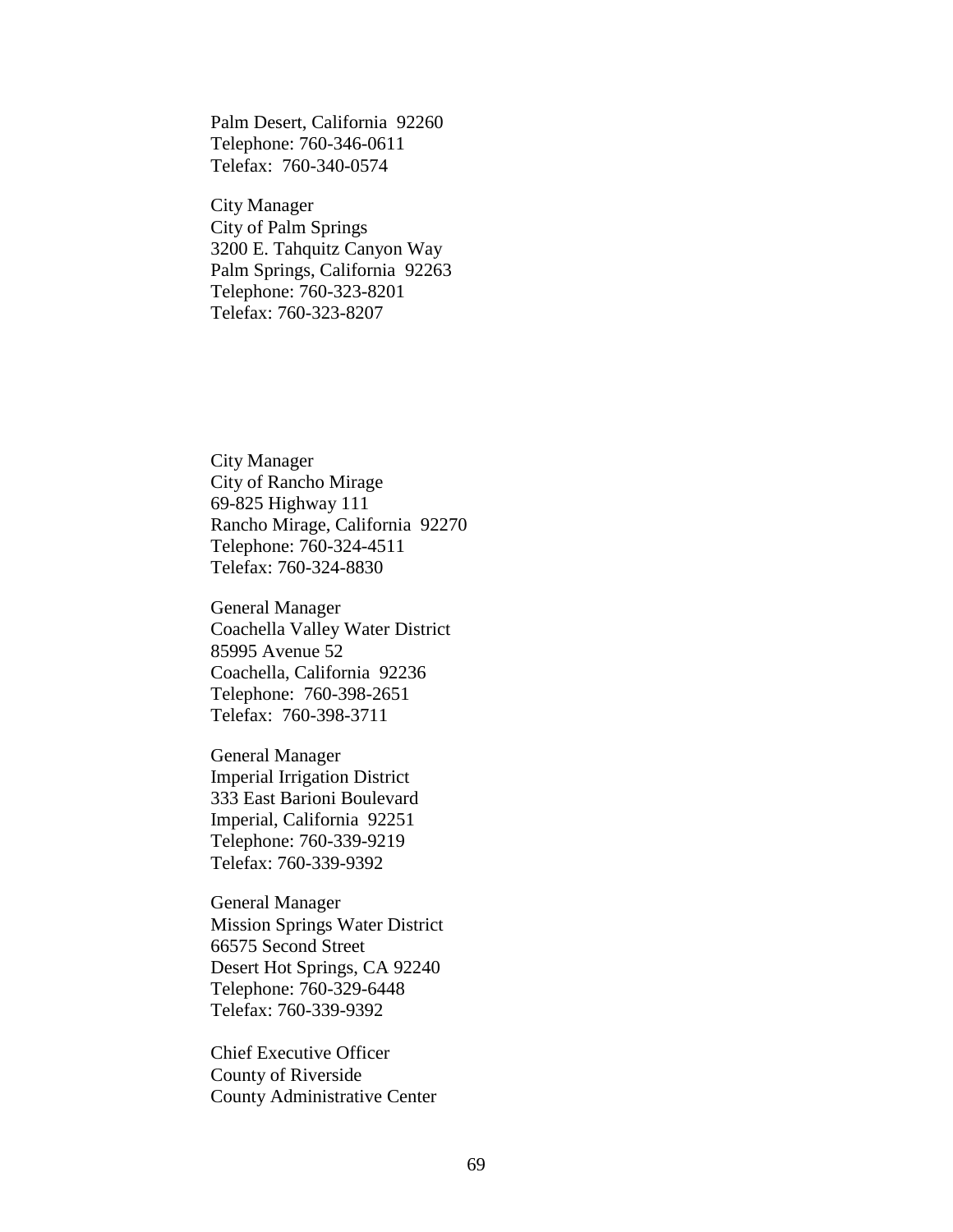P.O. Box 1605 Riverside, California 92502-1605 Telephone: 951-955-1100 Telefax: 951-955-1105

General Manager/Chief Engineer Riverside County Flood Control and Water Conservation District 1995 Market Street Riverside, California 92501 Telephone: 951-955-1200 Telefax: 951-788-9965

General Manager Riverside County Regional Park and Open Space District 4600 Crestmore Road Riverside, California 92519-3507 Telephone: 951-955-4310 Telefax: 951-955-4305

Chief Executive Officer Riverside County Waste Resources Management District 14310 Frederick Street Moreno Valley, California 92553 Telephone: 951-486-3200 Telefax: 951-486-3205

Deputy Operations Manager United States Fish and Wildlife Service California/Nevada Operations Office 2800 Cottage Way, Room W-2606 Sacramento, California 95825-1846 Telephone: 916-414-6464 Telefax: 916-414-6486

In addition to the above list, the following individuals will also be provided all notices as set forth in this Section:

> Chair Coachella Valley Conservation Commission 73-710 Fred Waring Drive, Suite 200 Palm Desert, California 92260 Telephone: 760-346-1127 Telefax: 760-340-5949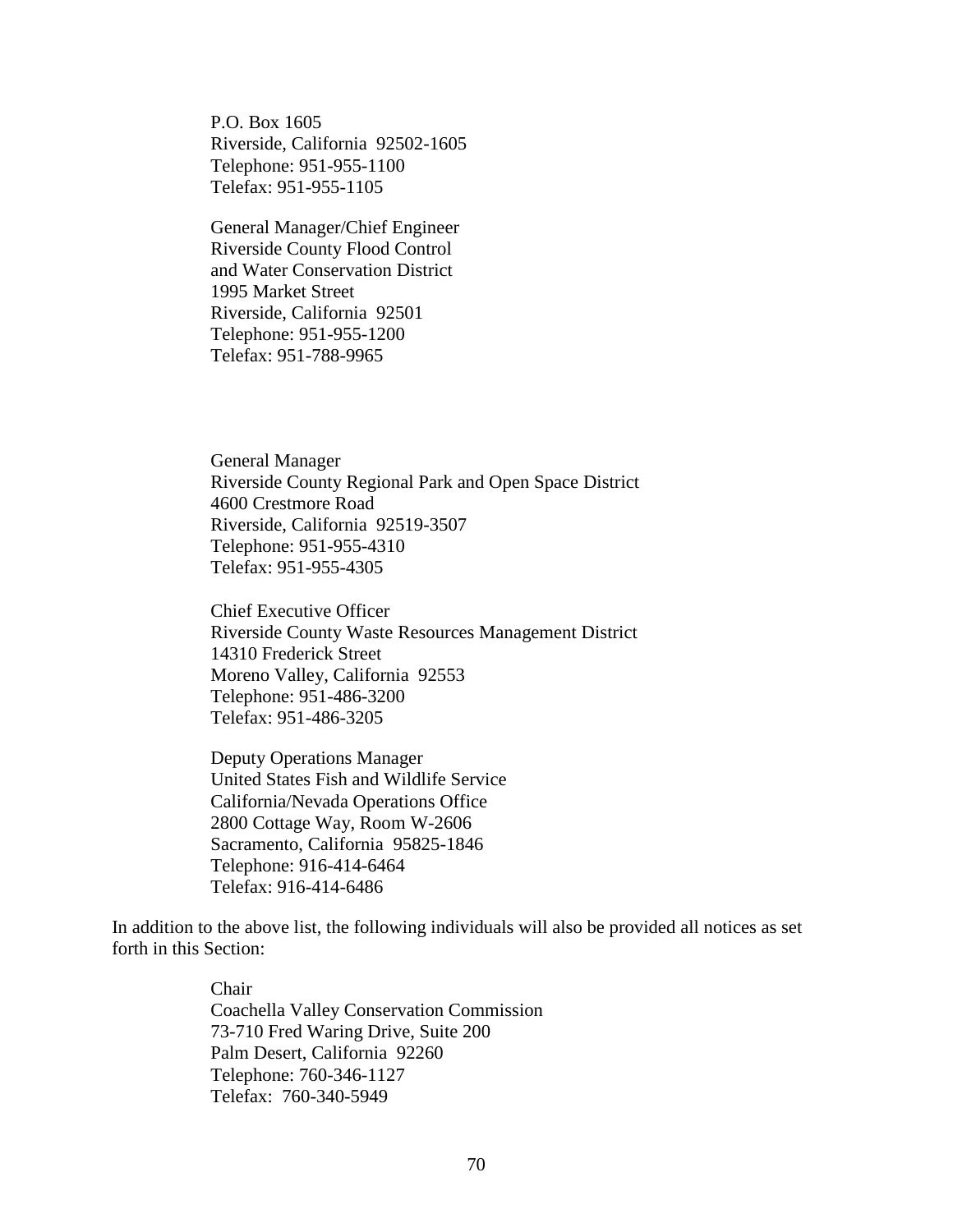Chair

Coachella Valley Association of Governments 73-710 Fred Waring Drive, Suite 200 Palm Desert, California 92260 Telephone: 760-346-1127 Telefax: 760-340-5949

**Director** California Department of Parks and Recreation 1416 Ninth Street, Room 1405 Sacramento, CA 95814 Telephone: 916-653-8380 Telefax: 916-657-3909

Board of Supervisors County of Riverside P.O. Box 1605 4080 Lemon Street, 5th Floor Riverside, California 92502-1605 Telephone: 951-955-1050 Telefax: 951-955-1071

### Mayor

City of Cathedral City 68-700 Avenida Lalo Guerrero Cathedral City, California 92234 Telephone: 760-770-0340 Telefax: 760-202-1470

#### Mayor

City of Coachella 1515 6th Street Coachella, California 92236 Telephone: 760-398-3502 Telefax: 760-398-8117

Mayor City of Desert Hot Springs 65-950 Pierson Blvd Desert Hot Springs, California 92240 Telephone: 760-329-6411 Telefax: 760-288-3129

Mayor City of Indian Wells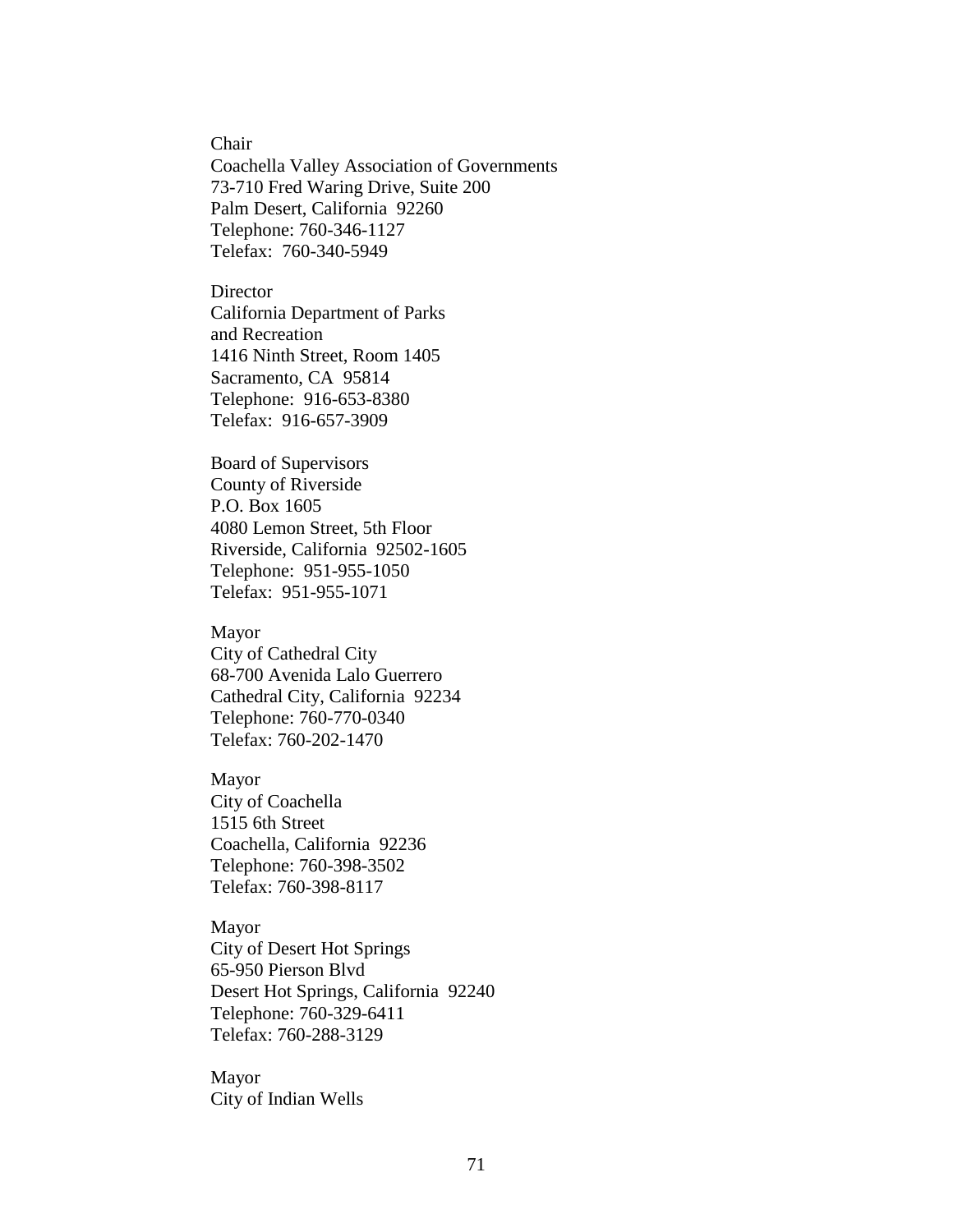44-950 Eldorado Drive Indian Wells, California 92210 Telephone: 760-346-2489 Telefax: 760-346-0407

Mayor City of Indio 100 Civic Center Mall Indio, California 92201 Telephone: 760-863-5437 Telefax: 760-342-6597

Mayor City of La Quinta 78-495 Calle Tampico La Quinta, California Telephone: 760-777-7025 Telefax: 760-777-7107

Mayor City of Palm Desert 73-510 Fred Waring Drive Palm Desert, California 92260 Telephone: 760-346-0611 Telefax: 760-340-0574

Mayor City of Palm Springs 3200 E. Tahquitz Canyon Way Palm Springs, California 92263 Telephone: 760-323-8204 Telefax: 760-323-8332

Mayor City of Rancho Mirage 69-825 Highway 111 Rancho Mirage, California 92270 Telephone: 760-324-4511 Telefax: 760-324-8830

Field Supervisor United States Fish and Wildlife Service 6010 Hidden Valley Road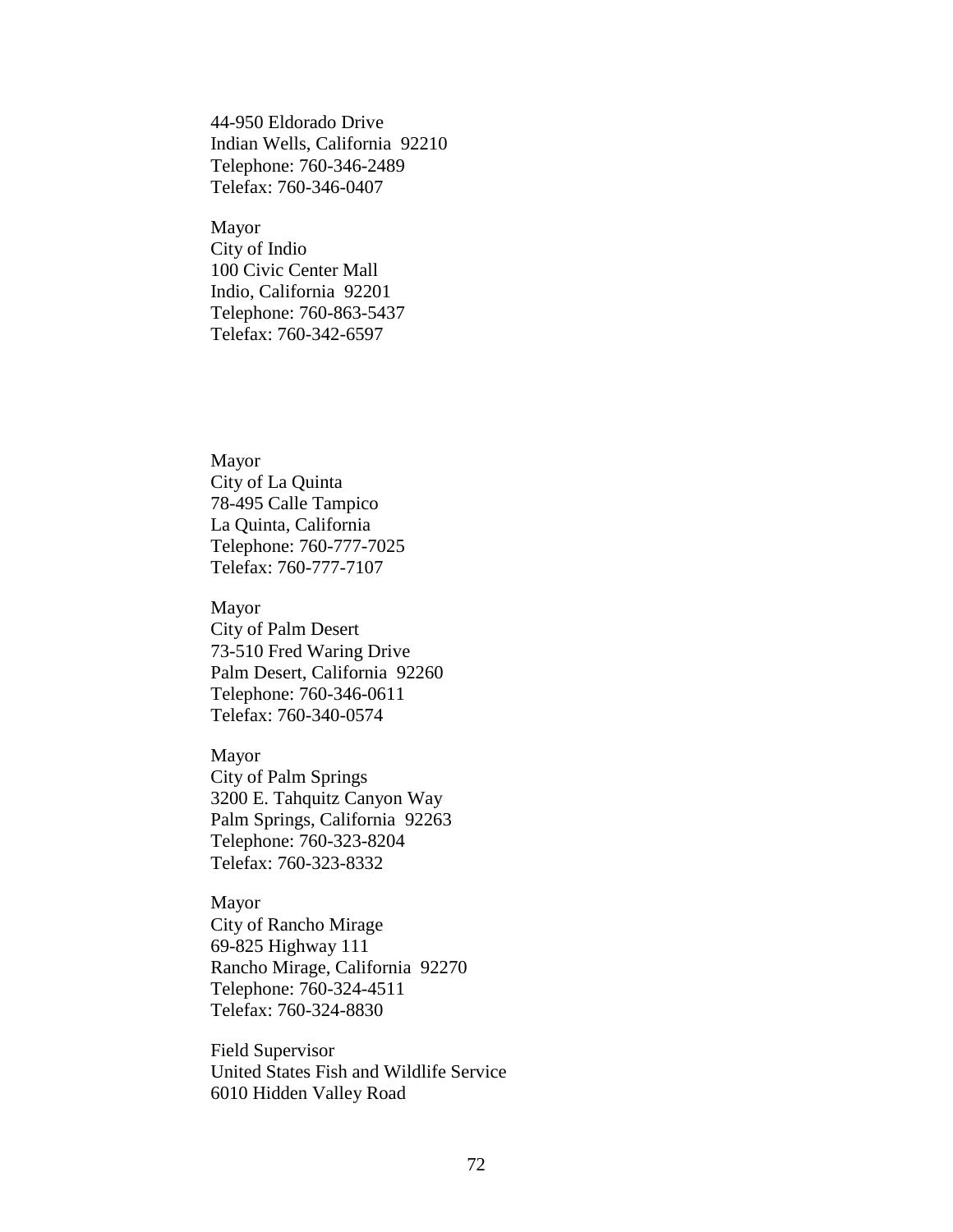Carlsbad, California 92009 Telephone: 760-431-9440 Telefax: 760- 431-9618

County Counsel County of Riverside 3535 10th Street Riverside, California 92501-3624 Telephone: 951-955-6301 Telefax: 951-955-6363

General Counsel Office of the General Counsel California Department of Fish and Wildlife 1416 Ninth Street, 12th Floor Sacramento, California 95814 Telephone: 916-654-3821 Telefax: 916-654-3805

> 27.5 **Entire Agreement**. This Agreement, together with the MSHCP and the Permits, constitutes the entire Agreement among the Parties. This Agreement supersedes any and all other agreements, either oral or in writing, among the Parties with respect to the subject matter hereof and contains all of the covenants and agreements among them with respect to said matters, and each Party acknowledges that no representation, inducement, promise of agreement, oral or otherwise, has been made by any other Party or anyone acting on behalf of any other Party that is not embodied herein. This Agreement shall not be construed as if it had been prepared by any one Party, but rather as if all Parties had prepared the Agreement.

> 27.6 **Assignment or Transfer**. This Agreement and each of its covenants and conditions shall be binding on and inure to the benefit of the Parties and their respective successors and assigns. Assignment or other transfer of the Permits shall be governed by the Wildlife Agencies regulations in force at the time.

> 27.7 **Defense**. Upon request, the CDFG will, to the extent authorized by California law, provide appropriate support to the Permittees in defending, consistent with the terms of the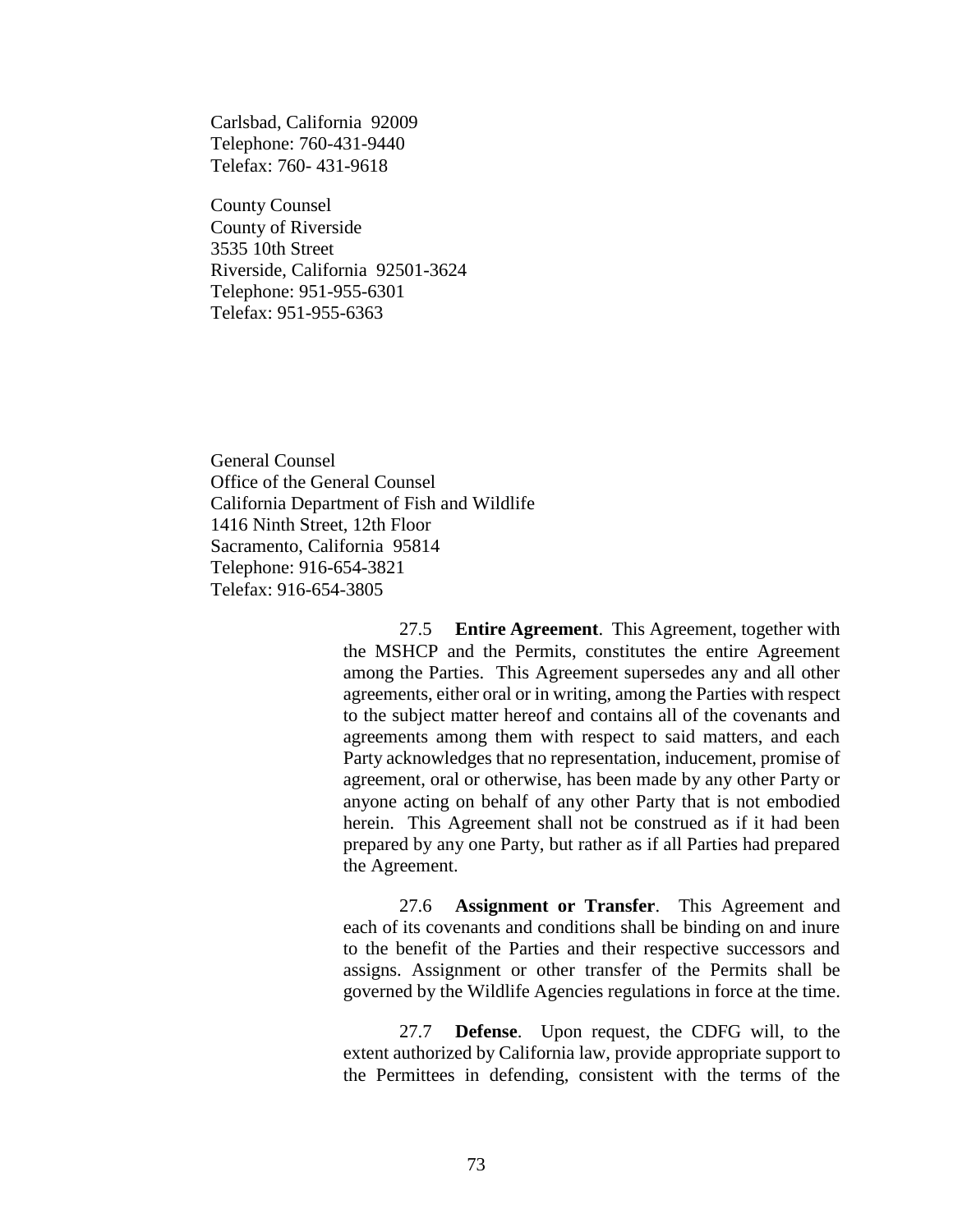MSHCP, lawsuits arising out of the Permittees' adoption of the MSHCP and/or this Agreement.

27.8 **Attorneys' Fees**. If any action at law or equity, including any action for declaratory relief is brought to enforce or interpret the provisions of this Agreement, each Party to the litigation shall bear its own attorneys' fees and costs, provided that attorneys' fees and costs recoverable against the United States shall be governed by applicable federal law.

27.9 **Elected Officials Not to Benefit**. No member of, or delegate to, the California State Legislature, the United States Congress, the Riverside County Board of Supervisors, or City Council of the Permittees shall be entitled to any share or part of this Agreement or to any benefit that may arise from it.

27.10 **Availability of Funds**. Implementation of this Agreement and the MSHCP by the USFWS is subject to the requirements of the Anti-Deficiency Act and the availability of appropriated funds. Nothing in this Agreement will be construed by the Parties to require the obligation, appropriation, or expenditure of any money from the United States Treasury. The Parties acknowledge and agree that the USFWS will not be required under this Agreement to expend any federal agency's appropriated funds unless and until an authorized official of that agency affirmatively acts to commit to such expenditures as evidenced in writing.

Implementation of this Agreement and the MSHCP by the CDFG is subject to the availability of appropriated funds. Nothing in this Agreement shall be construed by the Parties to require the obligation, appropriation, or expenditure of any money from the Treasury of the State of California. The Parties acknowledge and agree that the CDFG shall not be required under this Agreement to expend any State appropriated funds unless and until an authorized official of that agency affirmatively acts to commit such expenditure as evidenced in writing.

Implementation of this Agreement and the MSHCP by the CVCC, the County and the Cities is subject to the availability of appropriated funds. Nothing in this Agreement will be construed by the Parties to require the obligation, appropriation, or expenditure of any money from the general funds of the County or Cities unless expressly authorized by the County Board of Supervisors and/or appropriate City Councils. The obligations of the County, County Parks, County Waste, County Flood Control, CVWD, IID, and MSWD are limited to those specifically set forth in the MSHCP, the Permits and this Agreement.

Implementation of this Agreement and the MSHCP by Caltrans is subject to the availability of appropriated funds. Nothing in this Agreement shall be construed by the Parties to require the obligation, appropriation, or expenditure of any money from the Treasury of the State of California. The Parties acknowledge and agree that Caltrans shall not be required under this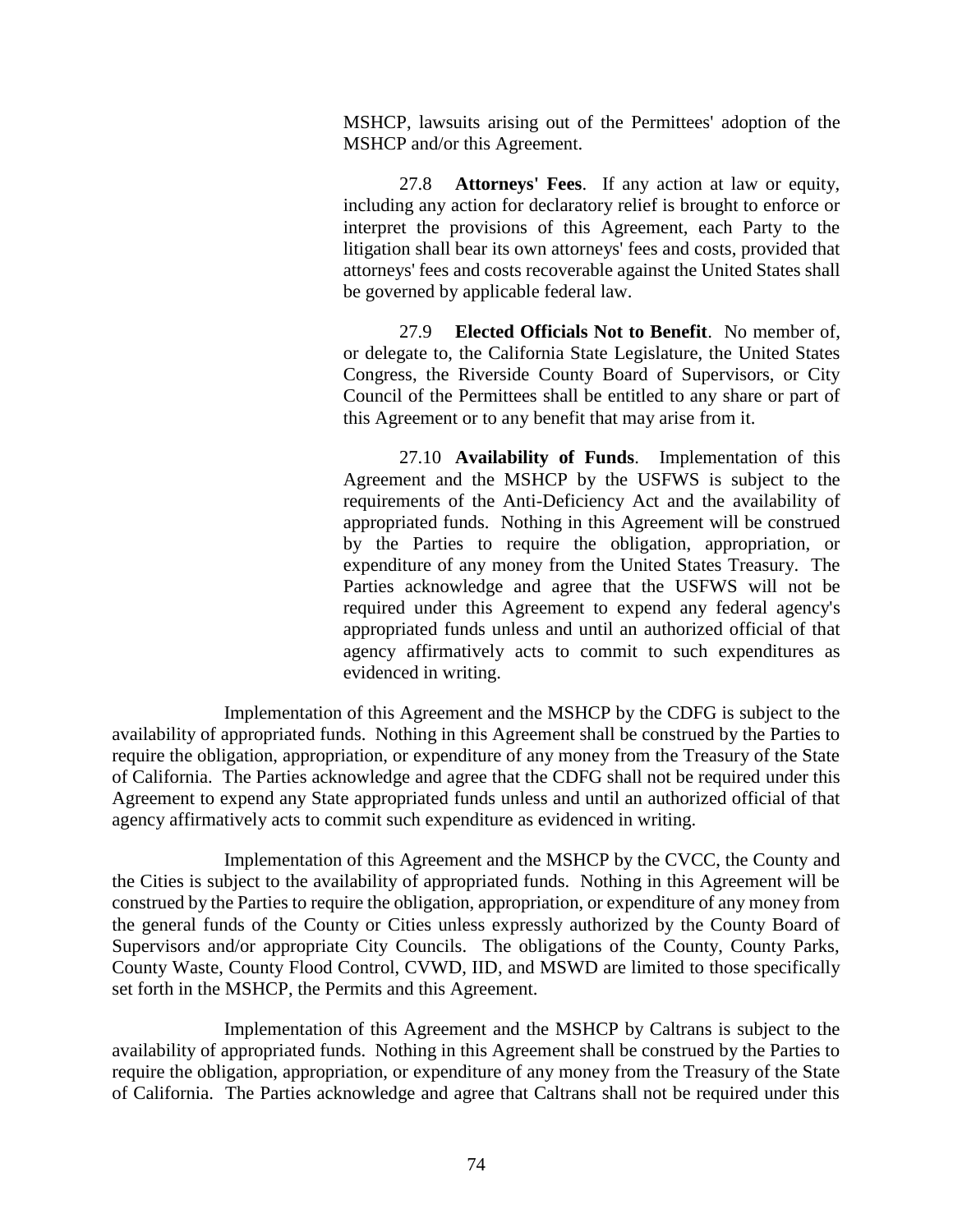Agreement to expend any State appropriated funds unless and until an authorized official of that agency affirmatively acts to commit such expenditure as evidenced in writing.

> 27.11 **Governing Law**. This Agreement shall be governed by and construed in accordance with the laws of the United States and the State of California, as applicable.

> 27.12 **Duplicate Originals**. This Agreement may be executed in any number of duplicate originals. A complete original of this Agreement shall be maintained in the official records of each of the Parties hereto.

> 27.13 **Relationship to the FESA, CESA, NCCP Act and Other Authorities**. The terms of this Agreement are consistent with and shall be governed by and construed in accordance with FESA, CESA, the NCCP Act and other applicable state and federal law. In particular, nothing in this Agreement is intended to limit the authority of the USFWS and CDFG to seek penalties or otherwise fulfill its responsibilities under FESA, CESA and the NCCP Act. Moreover, nothing in this Agreement is intended to limit or diminish the legal obligations and responsibilities of the USFWS as an agency of the federal government or CDFG as an agency of the State of California.

> 27.14 **No Third Party Beneficiaries**. Without limiting the applicability of rights granted to the public pursuant to FESA, CESA, the NCCP Act or other applicable law, this Agreement shall not create any right or interest in the public, or any member thereof, as a third party beneficiary hereof, nor shall it authorize anyone not a Party to this Agreement to maintain a suit for personal injuries or property damages under the provisions of this Agreement. The duties, obligations, and responsibilities of the Parties to this Agreement with respect to third party beneficiaries shall remain as imposed under existing state and federal law.

> 27.15 **References to Regulations**. Any reference in this Agreement, the MSHCP, or the Permits to any regulation or rule of the Wildlife Agencies shall be deemed to be a reference to such regulation or rule in existence at the time an action is taken.

> 27.16 **Applicable Laws**. All activities undertaken pursuant to this Agreement, the MSHCP or Permits must be in compliance with all applicable state and federal laws and regulations.

> 27.17 **Severability**. In the event one or more of the provisions contained in this Agreement is held invalid, illegal or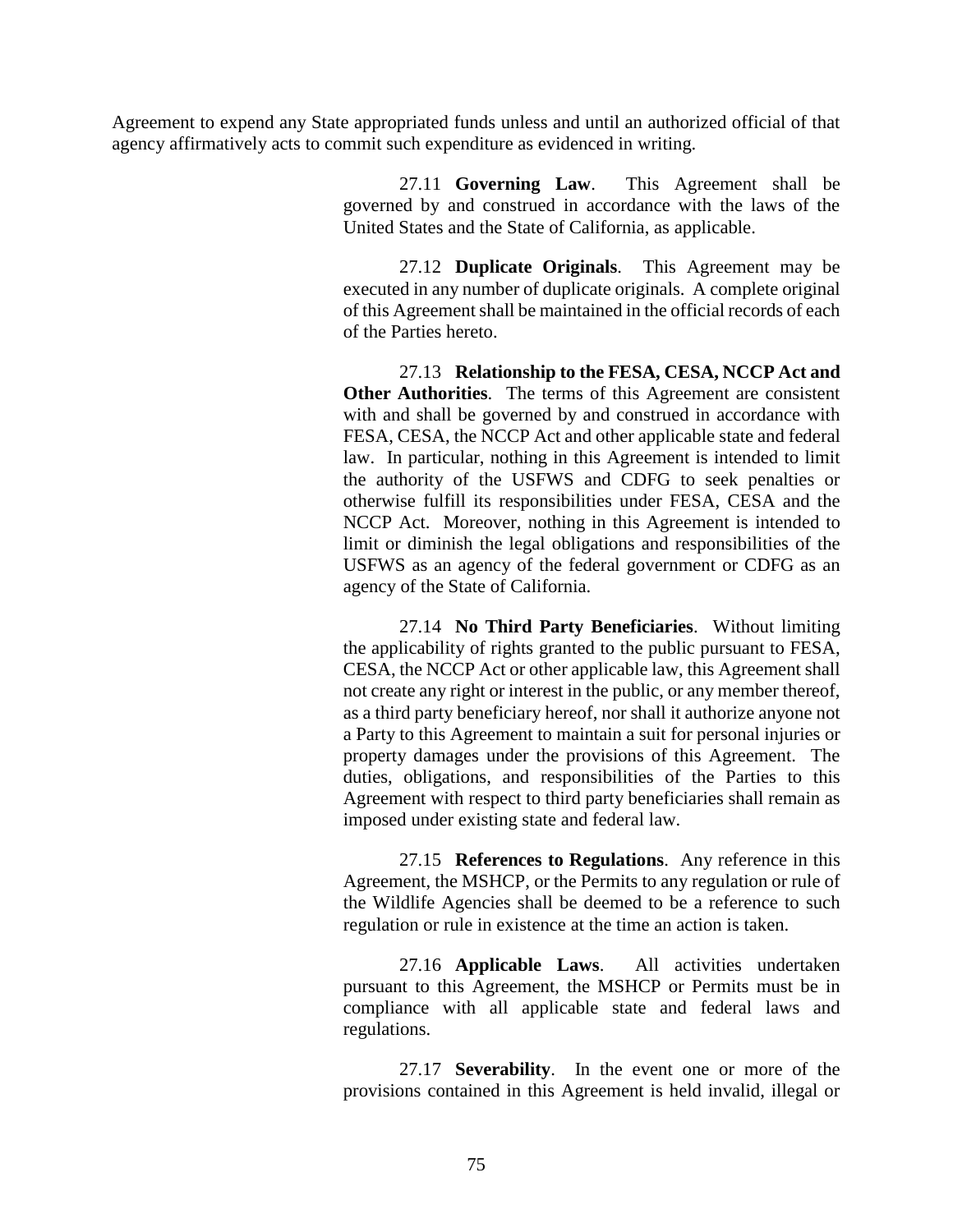unenforceable by any court of competent jurisdiction, such portion shall be deemed severed from this Agreement and the remaining parts of this Agreement shall remain in full force and effect as though such invalid, illegal, or unenforceable portion had never been a part of this Agreement. The Permits are severable such that revocation of one does not automatically cause revocation of the other.

27.18 **Headings**. The paragraph headings used in this Agreement are for the convenience of the Parties and are not intended to be used as an aid to interpretation.

27.19 **Due Authorization**. The USFWS and CDFG each represent and warrant for the benefit of the Permittees and their successors and assign that: 1) the execution and delivery of this Agreement has been duly authorized and approved by all requisite action; 2) no other authorization or approval, whether of governmental bodies or otherwise, will be necessary in order to enable the USFWS and CDFG to enter into and comply with the terms of this Agreement; and 3) the person executing this Agreement on behalf of the USFWS and CDFG has the authority to bind the USFWS and CDFG respectively.

27.20 **Faxed Signatures**. Any Party may deliver its signed duplicate of this Agreement to any other Party by facsimile transmission, and such delivery shall be deemed made and completed upon receipt of such facsimile transmission by such other Party. Any Party delivering a signed duplicate by facsimile transmission shall promptly send the duplicate original bearing its original signature to such other Party, provided that a delay or failure to do so shall not negate the effectiveness of the delivery made by the facsimile transmission.

27.21 **Calculation of Dates and Dates of Performance**. Where periods of time of forty-five (45) days or more are used in this Agreement, calculation of dates of performance shall be by calendar days, (e.g., where the text reads sixty (60) days, it shall be read to mean sixty (60) calendar days). Where periods of time are used in this Agreement of less than forty-five (45) days, calculation of date or performance shall be by business or working days. In the event that the date of performance is not a business day, due to falling on a Saturday, Sunday, or observed state or federal holiday, the date of performance shall be construed to be the next business day subsequent to the calculated date of performance.

27.22 **Further Instruments**. Each of the Parties shall, promptly upon the request of the others, execute, acknowledge, and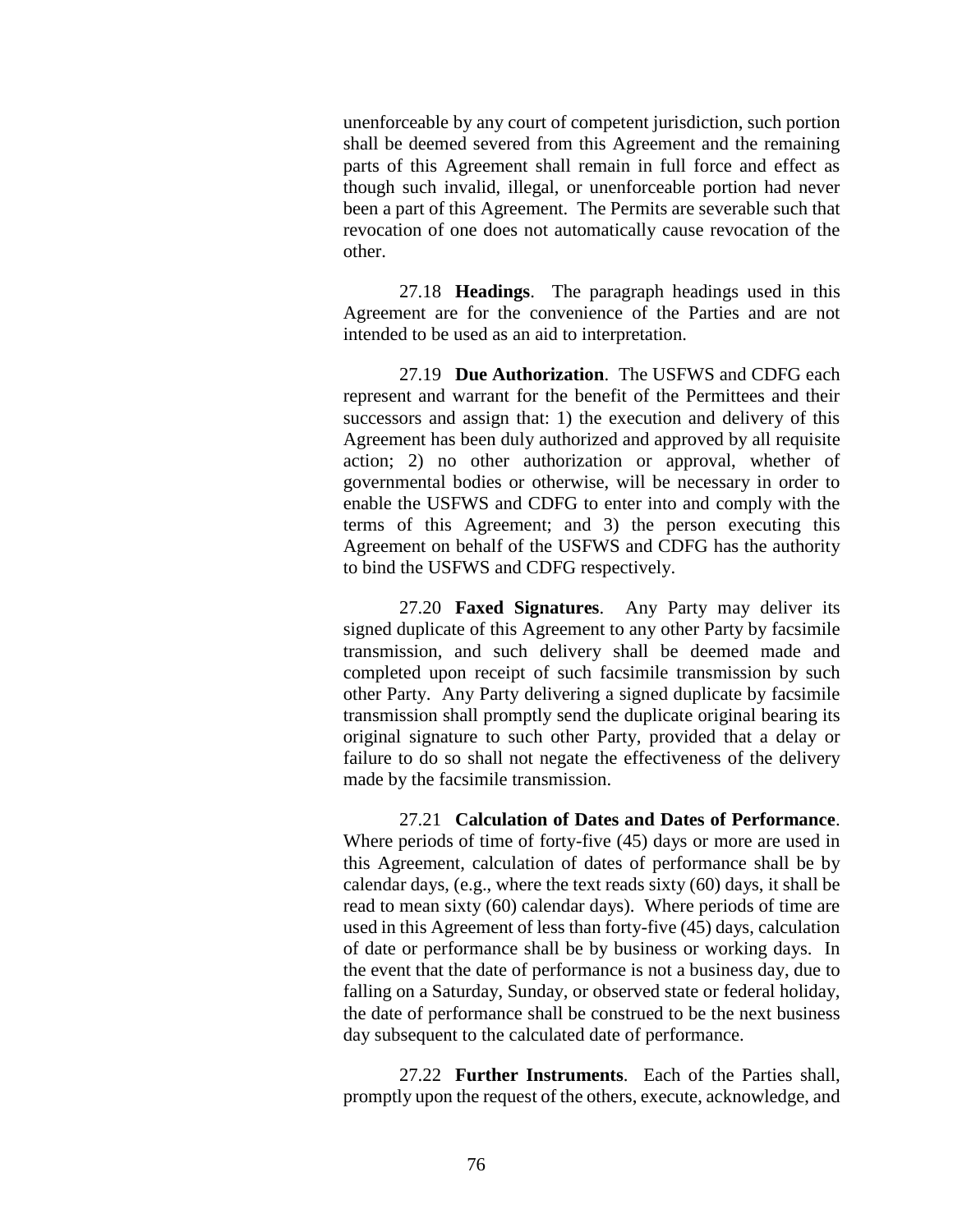deliver to the others any and all further instruments and shall give such further assurances as are reasonably requested or appropriate to evidence or give effect to the provisions of this Agreement.

**IN WITNESS WHEREOF, THE PARTIES HERETO** have executed this Implementing Agreement to be in effect as of the date last signed below.

UNITED STATES FISH AND WILDLIFE SERVICE

Date:

Deputy Manager United States Fish and Wildlife Service California/Nevada Operations Office Sacramento, California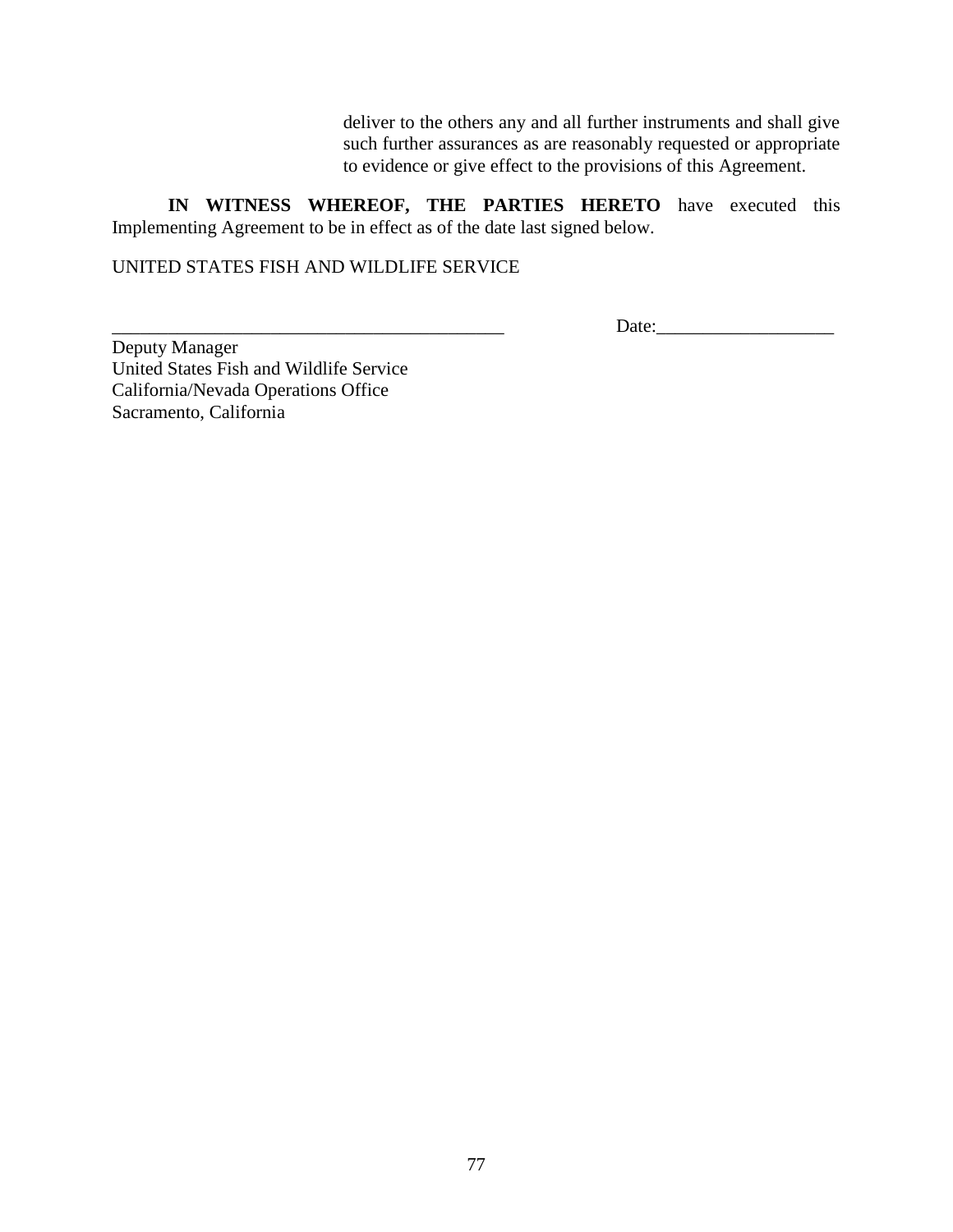# CALIFORNIA DEPARTMENT OF FISH AND WILDLIFE

|                                                                                                                                                       | Date:                     |
|-------------------------------------------------------------------------------------------------------------------------------------------------------|---------------------------|
| Deputy Director<br><b>Habitat Conservation Division</b><br>California Department of Fish and Wildlife                                                 |                           |
| Sacramento, California                                                                                                                                |                           |
| CALIFORNIA DEPARTMENT OF FISH AND WILDLIFE                                                                                                            |                           |
|                                                                                                                                                       |                           |
| <b>Regional Manager</b><br>Eastern Sierra and Inland Deserts Region<br>California Department of Fish and WildlifeWildlife<br>Los Alamitos, California |                           |
| <b>CALIFORNIA DEPARTMENT OF FISH AND WILDLIFE</b>                                                                                                     |                           |
|                                                                                                                                                       |                           |
| General Counsel (approval as to form)<br>California Department of Fish and Wildlife<br>Sacramento, California                                         |                           |
| <b>COACHELLA VALLEY ASSOCIATION</b><br>OF GOVERNMENTS                                                                                                 |                           |
|                                                                                                                                                       | Date:                     |
| Chair of the Executive Committee<br><b>Coachella Valley Association of Governments</b><br>Palm Desert, California                                     |                           |
| COACHELLA VALLEY CONSERVATION COMMISSION                                                                                                              |                           |
|                                                                                                                                                       | Date: $\frac{1}{2}$ Date: |
| Chair<br>Coachella Valley Conservation Commission                                                                                                     |                           |

Palm Desert, California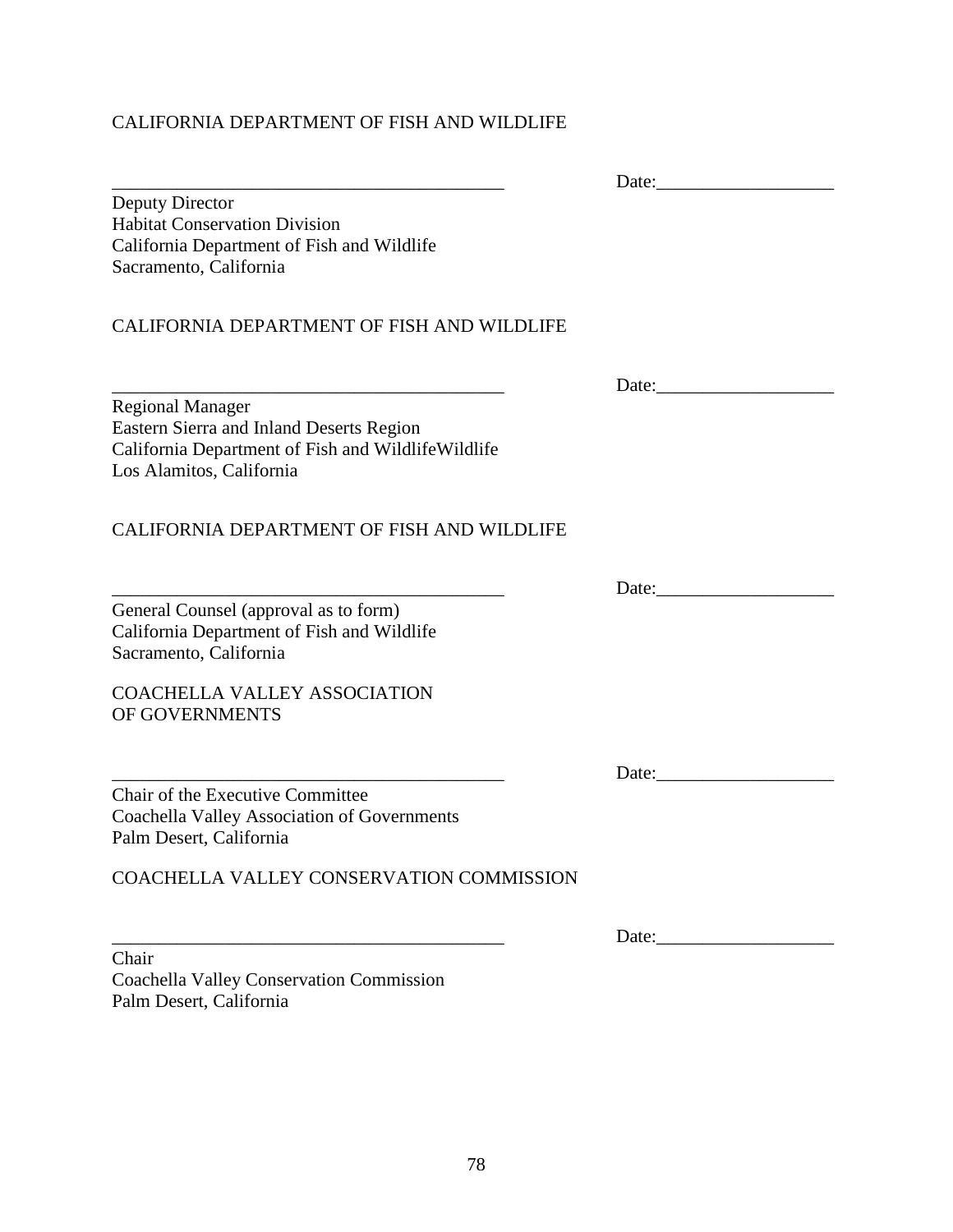# COACHELLA VALLEY MOUNTAINS CONSERVANCY

|                                                                                                            | Date:                                                  |
|------------------------------------------------------------------------------------------------------------|--------------------------------------------------------|
| Chair<br>Coachella Valley Mountains Conservancy<br>Palm Desert, California                                 |                                                        |
| RIVERSIDE COUNTY BOARD OF SUPERVISORS                                                                      |                                                        |
| Chair of the Board of Supervisors                                                                          |                                                        |
| Riverside County Board of Supervisors<br>Riverside, California                                             |                                                        |
| RIVERSIDE COUNTY FLOOD CONTROL<br>AND WATER CONSERVATION DISTRICT                                          |                                                        |
|                                                                                                            |                                                        |
| Chair<br><b>Riverside County Flood Control</b><br>and Water Conservation District<br>Riverside, California |                                                        |
| CALIFORNIA DEPARTMENT OF PARKS AND RECREATION                                                              |                                                        |
|                                                                                                            | Date:                                                  |
| <b>Director of State Parks</b><br>California Department of Parks and Recreation<br>Sacramento, California  |                                                        |
| RIVERSIDE COUNTY REGIONAL PARK<br>AND OPEN SPACE DISTRICT                                                  |                                                        |
|                                                                                                            | Date: $\frac{1}{\sqrt{1-\frac{1}{2}}\cdot\frac{1}{2}}$ |
| Chair<br>Riverside County Regional Park and Open Space District<br>Riverside, California                   |                                                        |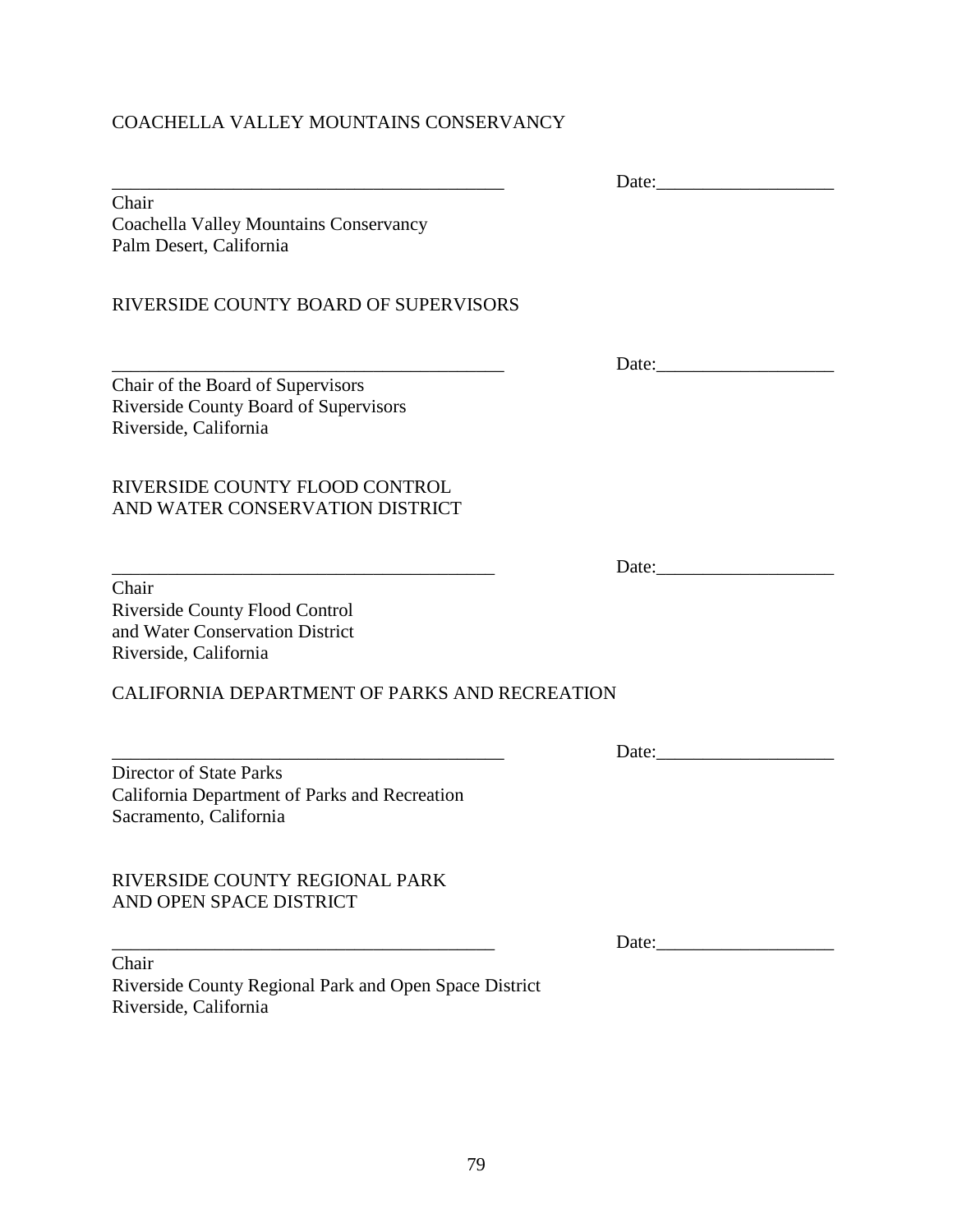# RIVERSIDE COUNTY WASTE RESOURCES MANAGEMENT DISTRICT

|                                                                                                                     | Date: the contract of the contract of the contract of the contract of the contract of the contract of the contract of the contract of the contract of the contract of the contract of the contract of the contract of the cont |
|---------------------------------------------------------------------------------------------------------------------|--------------------------------------------------------------------------------------------------------------------------------------------------------------------------------------------------------------------------------|
| Chair<br>Riverside County Waste Resources Management District<br>Riverside, California                              |                                                                                                                                                                                                                                |
| CALIFORNIA DEPARTMENT OF TRANSPORTATION                                                                             |                                                                                                                                                                                                                                |
| <u> 1989 - Johann Barn, mars ann an t-Amhain an t-Amhain an t-Amhain an t-Amhain an t-Amhain an t-Amhain an t-A</u> | Date:                                                                                                                                                                                                                          |
| Director<br>California Department of Transportation<br>Sacramento, California                                       |                                                                                                                                                                                                                                |
| <b>CITY OF CATHEDRAL CITY</b>                                                                                       |                                                                                                                                                                                                                                |
|                                                                                                                     | Date:                                                                                                                                                                                                                          |
| Mayor<br>City of Cathedral City<br>Cathedral City, California                                                       |                                                                                                                                                                                                                                |
| <b>CITY OF COACHELLA</b>                                                                                            |                                                                                                                                                                                                                                |
|                                                                                                                     | Date: the contract of the contract of the contract of the contract of the contract of the contract of the contract of the contract of the contract of the contract of the contract of the contract of the contract of the cont |
| Mayor<br>City of Coachella<br>Coachella, California                                                                 |                                                                                                                                                                                                                                |
| <b>CITY OF DESERT HOT SPRINGS</b>                                                                                   |                                                                                                                                                                                                                                |
|                                                                                                                     | Date:                                                                                                                                                                                                                          |

Mayor City of Desert Hot Springs Desert Hot Springs, California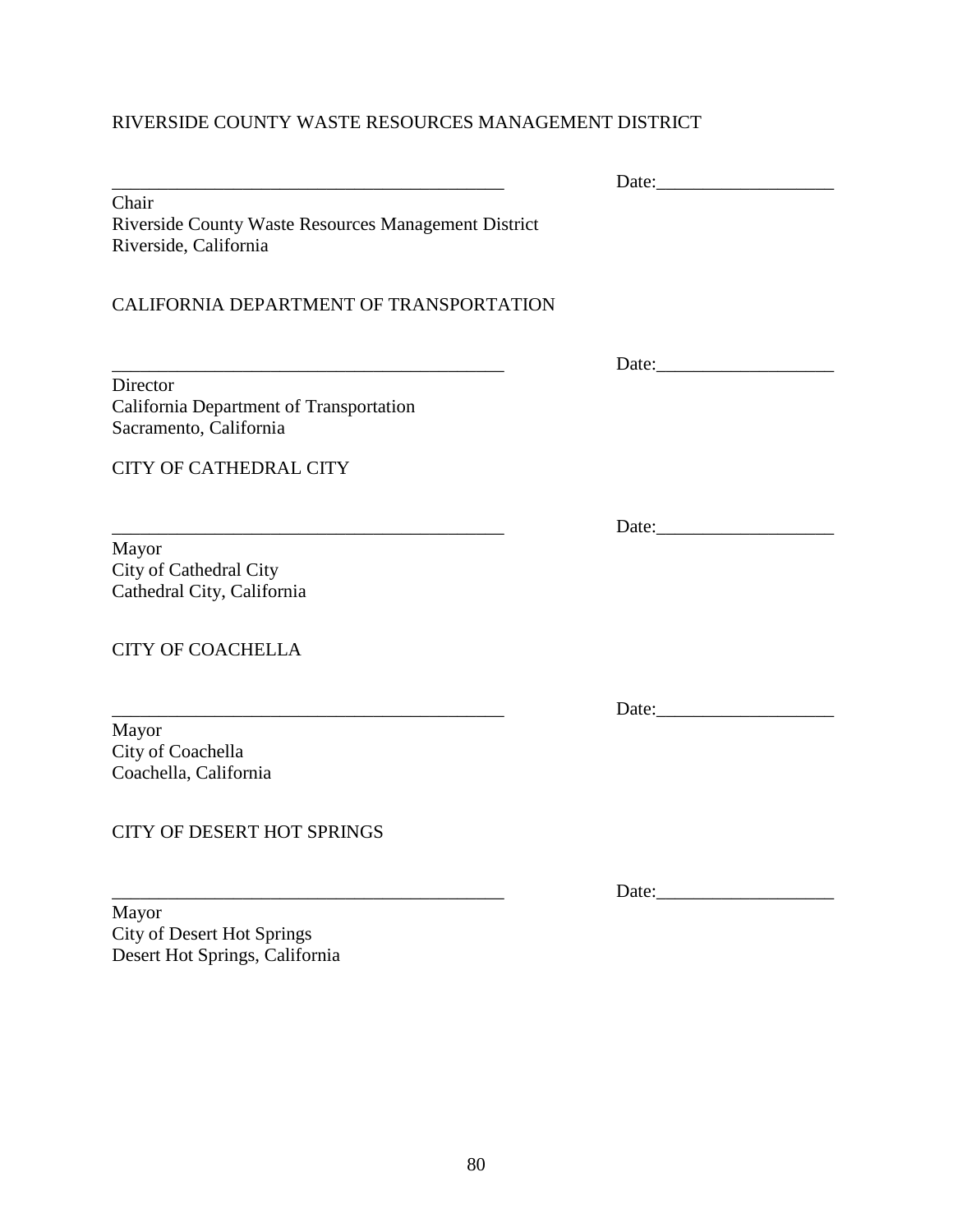## CITY OF INDIAN WELLS

\_\_\_\_\_\_\_\_\_\_\_\_\_\_\_\_\_\_\_\_\_\_\_\_\_\_\_\_\_\_\_\_\_\_\_\_\_\_\_\_\_\_ Date:\_\_\_\_\_\_\_\_\_\_\_\_\_\_\_\_\_\_\_ Mayor City of Indian Wells Indian Wells, California

CITY OF INDIO

Mayor City of Indio Indio, California

CITY OF LA QUINTA

Mayor City of La Quinta La Quinta, California

CITY OF PALM DESERT

Mayor City of Palm Desert Palm Desert, California

CITY OF PALM SPRINGS

Mayor City of Palm Springs Palm Springs, California

\_\_\_\_\_\_\_\_\_\_\_\_\_\_\_\_\_\_\_\_\_\_\_\_\_\_\_\_\_\_\_\_\_\_\_\_\_\_\_\_\_\_ Date:\_\_\_\_\_\_\_\_\_\_\_\_\_\_\_\_\_\_\_

\_\_\_\_\_\_\_\_\_\_\_\_\_\_\_\_\_\_\_\_\_\_\_\_\_\_\_\_\_\_\_\_\_\_\_\_\_\_\_\_\_\_ Date:\_\_\_\_\_\_\_\_\_\_\_\_\_\_\_\_\_\_\_

\_\_\_\_\_\_\_\_\_\_\_\_\_\_\_\_\_\_\_\_\_\_\_\_\_\_\_\_\_\_\_\_\_\_\_\_\_\_\_\_\_\_ Date:\_\_\_\_\_\_\_\_\_\_\_\_\_\_\_\_\_\_\_

 $Date:$